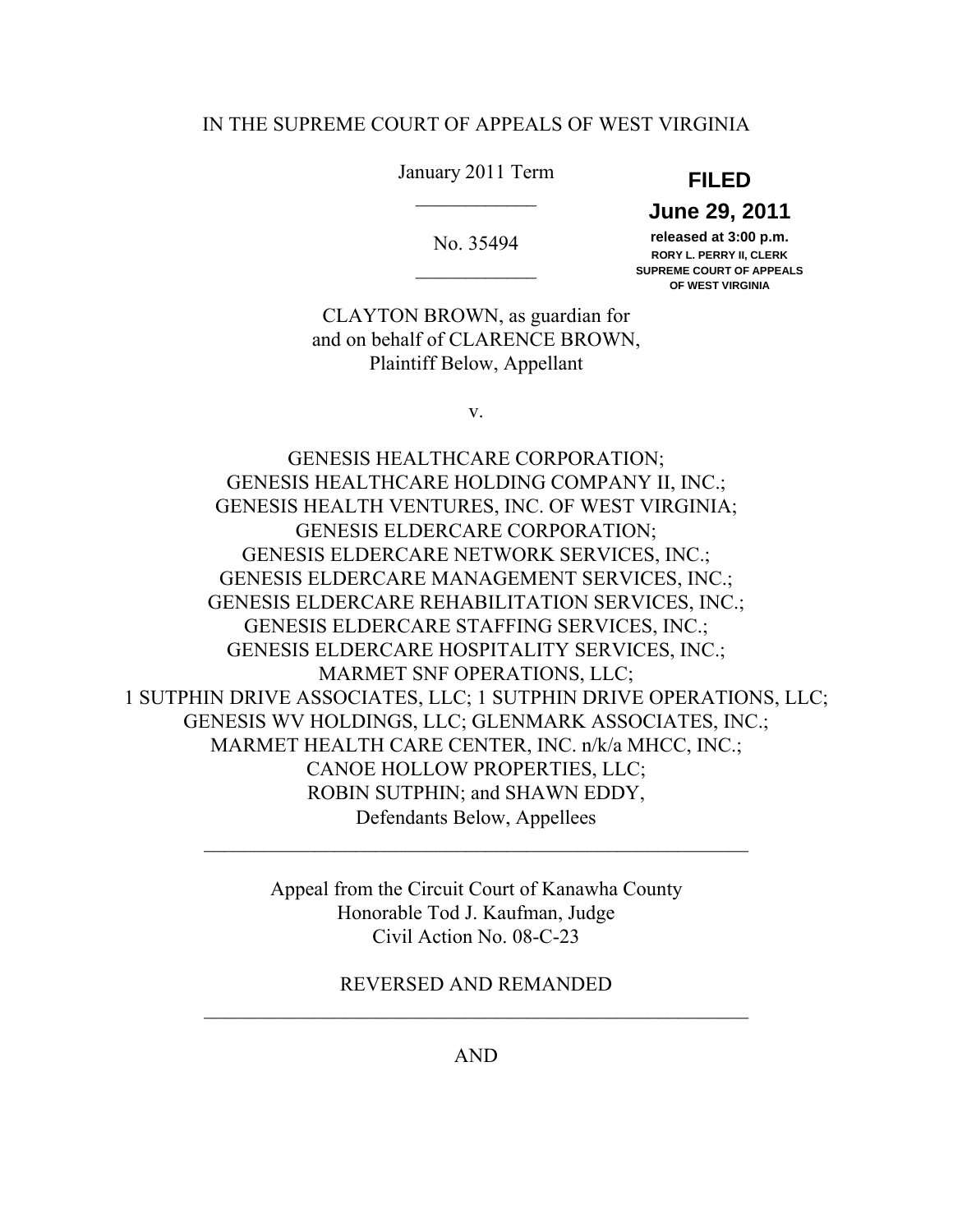$\frac{1}{2}$ No. 35546

 $\frac{1}{2}$ 

 JEFFREY TAYLOR, personal representative of the ESTATE OF LEO TAYLOR, Plaintiff Below, Appellant

v.

 MHCC, INC., f/k/a MARMET HEALTH CARE CENTER; CANOE HOLLOW PROPERTIES, LLC; MARMET HEALTH CARE CENTER; GLENMARK ASSOCIATES, INC.; GLENMARK LIMITED LIABILITY COMPANY I; GLENMARK PROPERTIES, INC.; GENESIS HEALTHCARE CORPORATION; GENESIS HEALTH VENTURES OF WEST VIRGINIA, INC.; GENESIS HEALTH VENTURES OF WEST VIRGINIA, LP; GENESIS ELDERCARE NETWORK SERVICES, INC.; GENESIS ELDERCARE MANAGEMENT SERVICES, INC; GENESIS ELDERCARE REHABILITATION SERVICES, INC.; GENESIS ELDERCARE STAFFING SERVICES, INC.; GENESIS ELDERCARE PHYSICIAN SERVICES, INC.; GENESIS ELDERCARE HOSPITALITY SERVICES, INC.; HORIZON ASSOCIATES, INC.; HORIZON MOBILE, INC.; HORIZON REHABILITATION, INC.; GMA PARTNERSHIP HOLDING COMPANY, INC.; GMA – MADISON, INC.; GMA – BRIGHTWOOD, INC.; HELSTAT, INC.; FORMATION CAPITAL, INC.; FC-GEN ACQUISITION, INC.; GEN ACQUISITION CORPORATION; AND JER PARTNERS, LLC, Defendants Below, Appellees GENESIS HEALTHCARE CORPORATION d/b/a GENESIS ELDERCARE CORPORATION;

> Appeal from the Circuit Court of Kanawha County Honorable James C. Stucky, Judge Civil Action No. 09-C-128

\_\_\_\_\_\_\_\_\_\_\_\_\_\_\_\_\_\_\_\_\_\_\_\_\_\_\_\_\_\_\_\_\_\_\_\_\_\_\_\_\_\_\_\_\_\_\_\_\_\_\_\_\_\_

 REVERSED AND REMANDED \_\_\_\_\_\_\_\_\_\_\_\_\_\_\_\_\_\_\_\_\_\_\_\_\_\_\_\_\_\_\_\_\_\_\_\_\_\_\_\_\_\_\_\_\_\_\_\_\_\_\_\_\_\_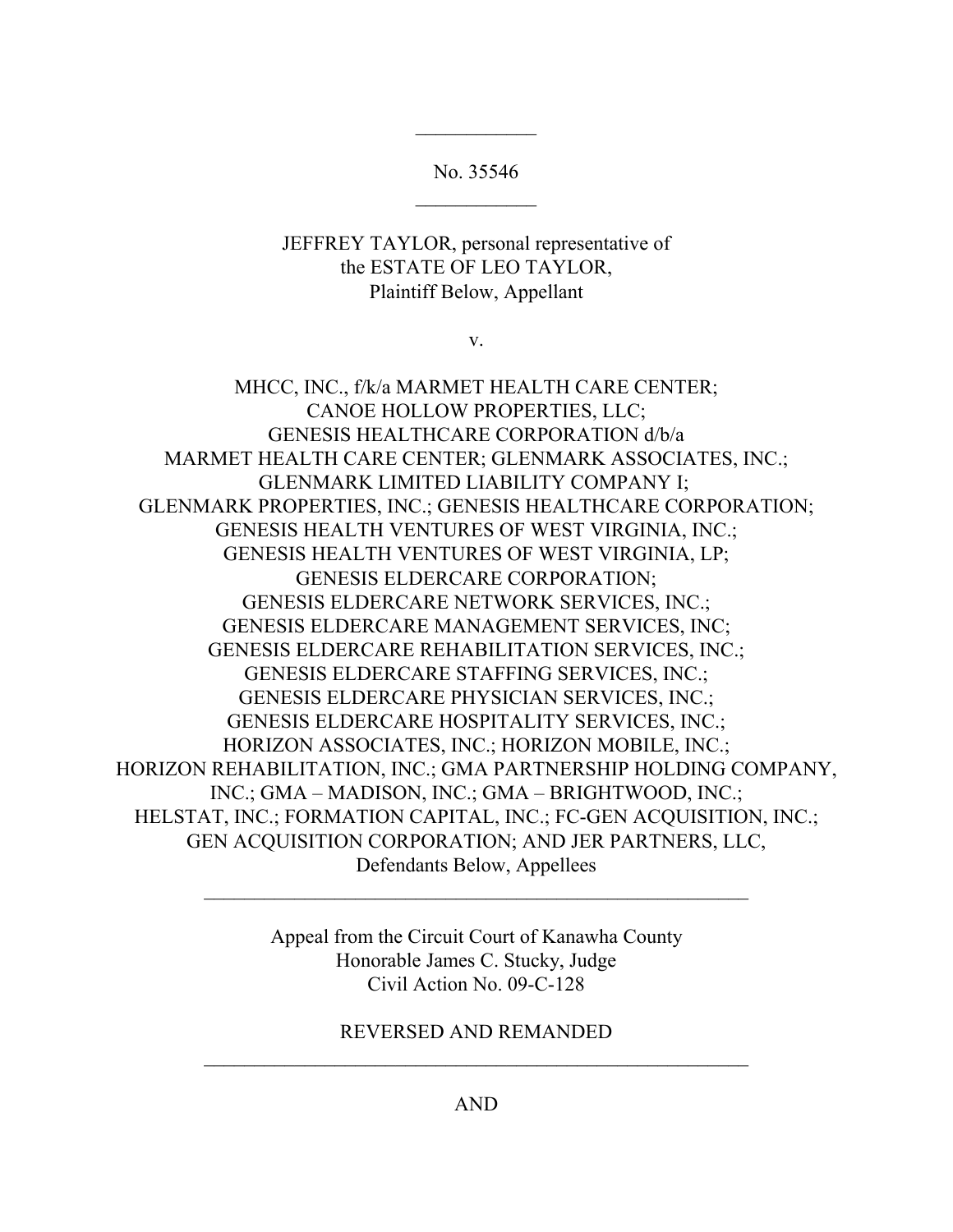$\frac{1}{2}$ No. 35635

 $\frac{1}{2}$ 

## SHARON A. MARCHIO, Executrix of the Estate of Pauline Virginia Willett, Plaintiff

v.

 CLARKSBURG NURSING & REHABILITATION CENTER, INC., a West Virginia Corporation, d/b/a Clarksburg Continuous Care Center; SHEILA K. CLARK, Executive Director of Clarksburg Nursing & Rehabilitation Center, Inc., d/b/a Clarksburg Continuous Care Center; JOHN/JANE DOE #1; and JENNIFER MCWHORTER, Defendants

 Certified Question from the Circuit Court of Harrison County Honorable James A. Matish, Judge Civil Action No. 08-C-334-3

\_\_\_\_\_\_\_\_\_\_\_\_\_\_\_\_\_\_\_\_\_\_\_\_\_\_\_\_\_\_\_\_\_\_\_\_\_\_\_\_\_\_\_\_\_\_\_\_\_\_\_\_\_\_

\_\_\_\_\_\_\_\_\_\_\_\_\_\_\_\_\_\_\_\_\_\_\_\_\_\_\_\_\_\_\_\_\_\_\_\_\_\_\_\_\_\_\_\_\_\_\_\_\_\_\_\_\_\_ CERTIFIED QUESTION ANSWERED

> Submitted: January 19, 2011 Filed: June 29, 2011

James B. McHugh, Esq. Shawn P. George, Esq. Michael J. Fuller, Esq. D. Bryant Chaffin, Esq. McHugh Fuller Law Group, PLLC Attorney for Appellees Hattiesburg, Mississippi Marmet Health Care Center, Inc., Harry G. Deitzler, Esq. Hill, Peterson, Carper, Bee & Deitzler, PLLC Robin Sutphin Charleston, West Virginia Attorneys for Appellant Clayton Brown

George & Lorensen PLLC Charleston, West Virginia Canoe Hollow Properties, LLC, and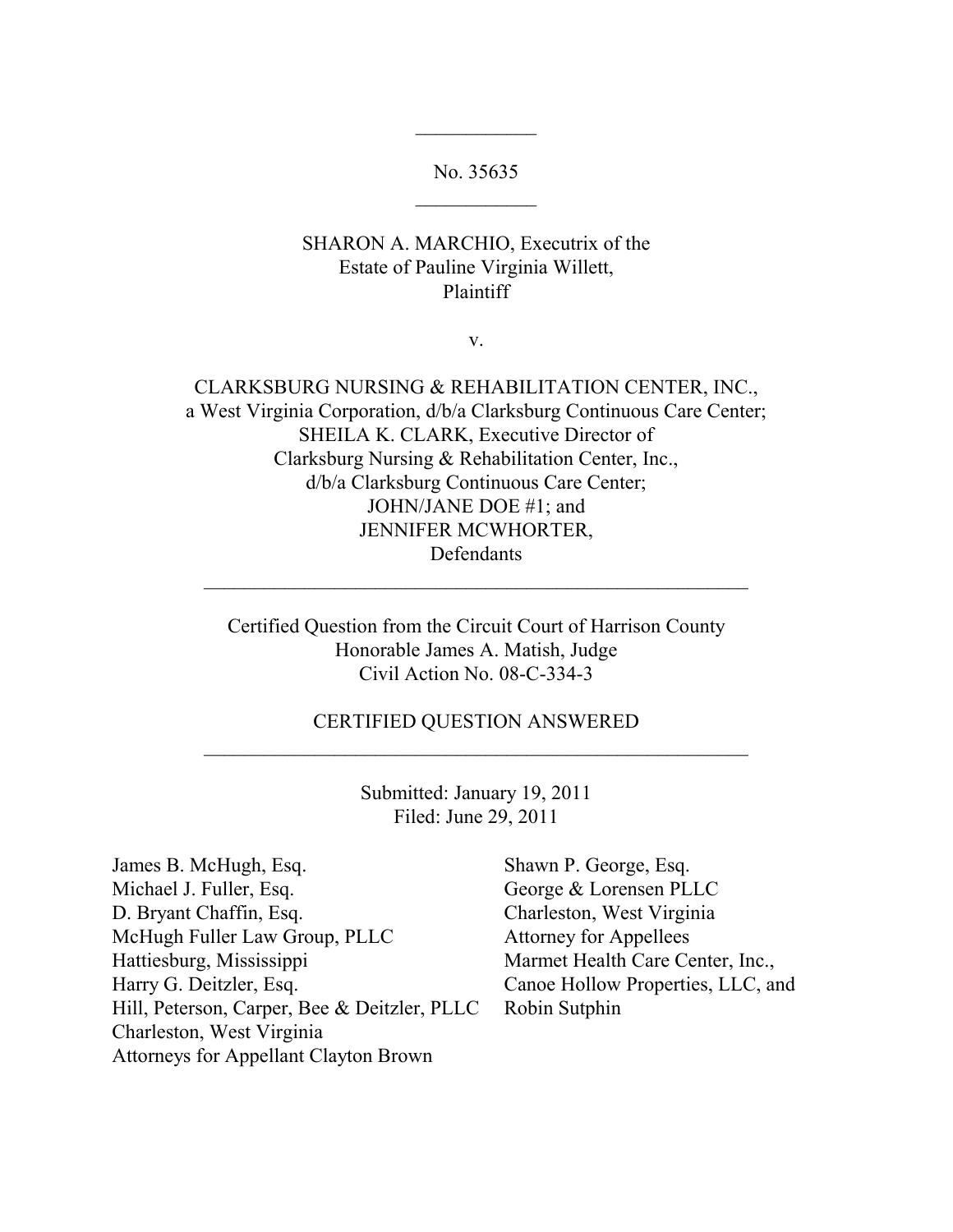Andrew L. Paternostro, Esq. Jeff D. Stewart, Esq. The Bell Law Firm, PLLC Charleston, West Virginia Attorneys for Appellee Jeffrey Taylor

 Frank E. Simmerman, Jr., Esq. Chad L. Taylor, Esq. Simmerman Law Office, PLLC Clarksburg, West Virginia Attorneys for Plaintiff Sharon A. Marchio

 Christopher J. Regan, Esq. Bordas & Bordas, PLLC Wheeling, West Virginia Attorney for *Amicus Curiae*  West Virginia Association for Justice

 Clarksburg Nursing & Rehabilitation Mark A. Robinson, Esq. Ryan Brown, Esq. Flaherty Sensabaugh Bonasso PLLC Charleston, West Virginia Attorneys for Defendants Center, Inc., Sheila K. Clark, John/ Jane Doe #1, and Jennifer McWhorter

 Charleston, West Virginia Ancil G. Ramey, Esq. Steptoe & Johnson, PLLC Attorney for *Amicus Curiae*  West Virginia Health Care Association

 Shuman, McCuskey & Slicer, PLLC Charleston, West Virginia Marc James Ayers, Esq. Christopher C. Puri, Esq. Bradley Arant Boult Cummings LLP Attorneys for *Amicus Curiae*  American Health Care Association Elizabeth S. Lawton, Esq. Birmingham, Alabama

JUSTICE KETCHUM delivered the Opinion of the Court.

JUSTICE DAVIS, deeming herself disqualified, did not participate.

JUSTICE BENJAMIN, deeming himself disqualified, did not participate.

JUDGE GAUJOT, sitting by temporary assignment.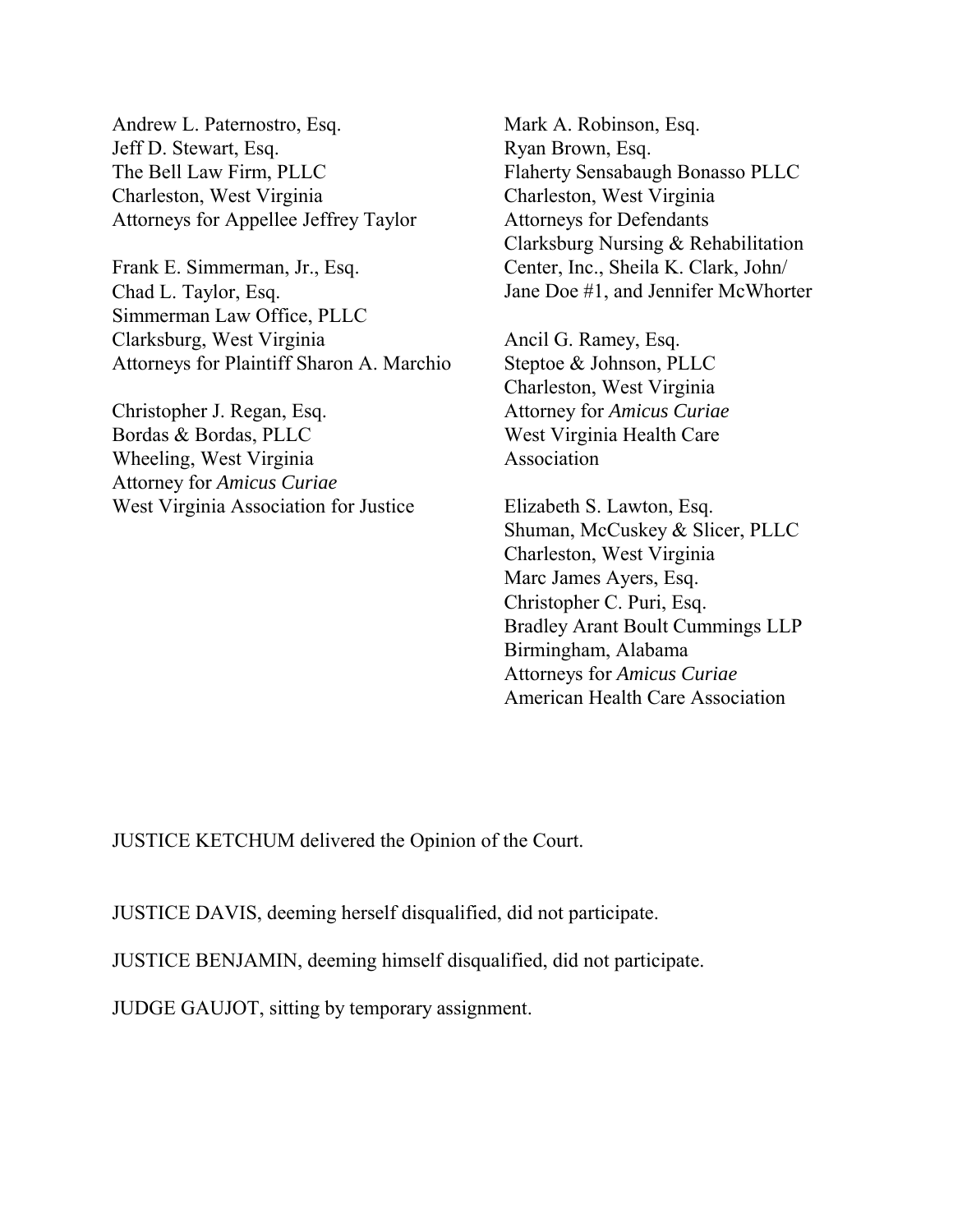### SYLLABUS BY THE COURT

 1. "The Supremacy Clause of the United States Constitution, Article VI, Clause 2, invalidates state laws that interfere with or are contrary to federal law." Syllabus Point 1, *Cutright v. Metropolitan Life Ins. Co.*, 201 W.Va. 50, 491 S.E.2d 308 (1997).

 2. "When it is argued that a state law is preempted by a federal law, the focus of analysis is upon congressional intent. Preemption is compelled whether Congress' command is explicitly stated in the statute's language or implicitly contained in its structure and purpose." Syllabus Point 4, *Morgan v. Ford Motor Co.*, 224 W.Va. 62, 680 S.E.2d 77 (2009).

 3. "To establish a case of express preemption requires proof that Congress, through specific and plain language, acted within constitutional limits and explicitlyintended to preempt the specific field covered by state law." Syllabus Point 6, *Morgan v. Ford Motor Co.*, 224 W.Va. 62, 680 S.E.2d 77 (2009).

 4. "There are two recognized types of implied preemption: field preemption and conflict preemption. Implied field preemption occurs where the scheme of federal regulation is so pervasive that it is reasonable to infer that Congress left no room for the states to supplement it. Implied conflict preemption occurs where compliance with both federal and state regulations is physically impossible, or where the state regulation is an

i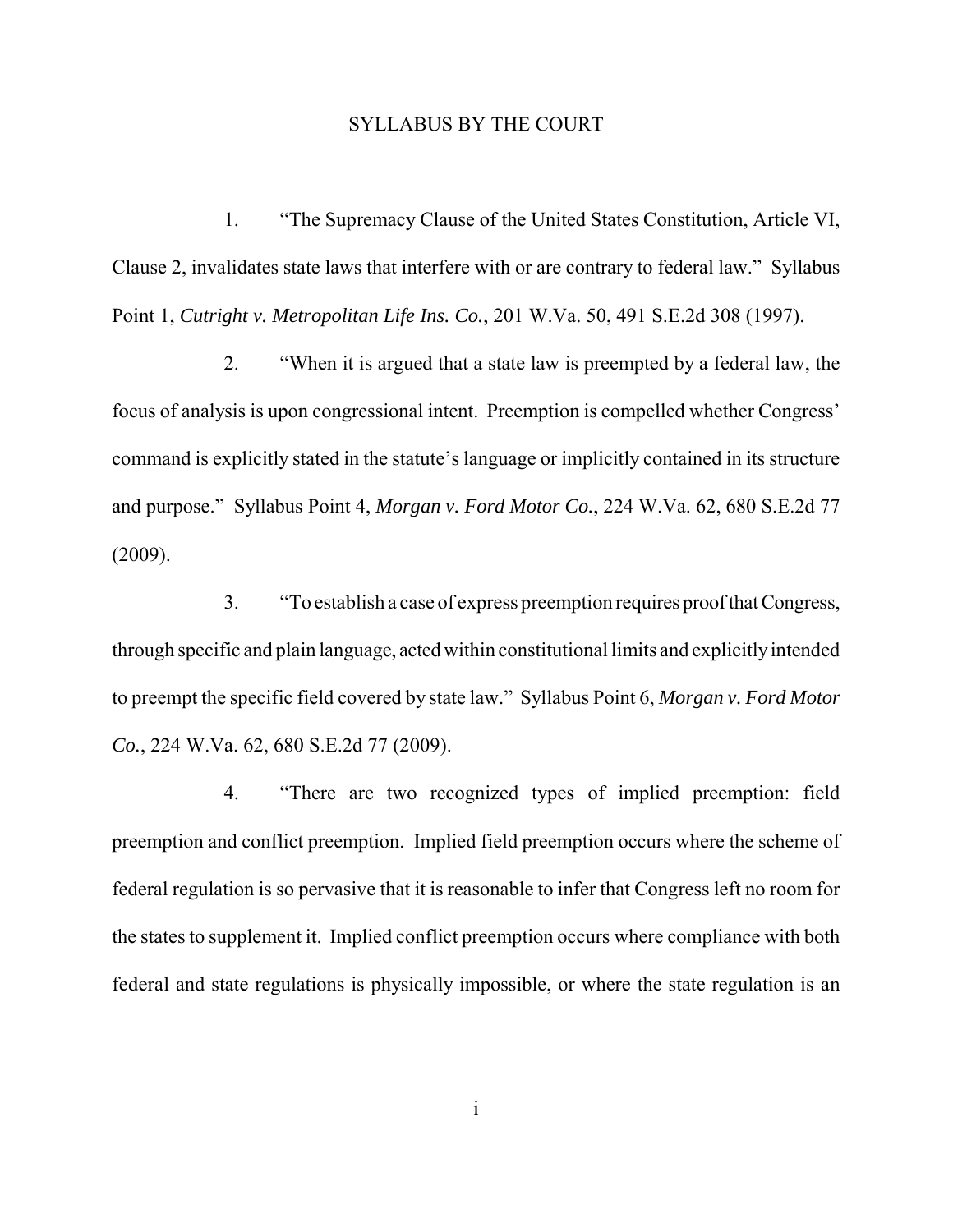obstacle to the accomplishment or execution of congressional objectives." Syllabus Point  7, *Morgan v. Ford Motor Co.*, 224 W.Va. 62, 680 S.E.2d 77 (2009).

 5. "When a trial court is required to rule upon a motion to compel arbitration pursuant to the Federal Arbitration Act, 9 U.S.C. §§ 1-307 (2006), the authority of the trial court is limited to determining the threshold issues of (1) whether a valid arbitration agreement exists between the parties; and (2) whether the claims averred by the plaintiff fall within the substantive scope of that arbitration agreement." Syllabus Point 2,  *State ex rel. TD Ameritrade, Inc. v. Kaufman*, 225 W.Va. 250, 692 S.E.2d 293 (2010).

6. Under the Federal Arbitration Act,  $9 \text{ U.S.C.} \S 2$ , a written provision to settle by arbitration a controversy arising out of a contract that evidences a transaction affecting interstate commerce is valid, irrevocable, and enforceable, unless the provision is found to be invalid, revocable or unenforceable upon a ground that exists at law or in equity for the revocation of any contract.

7. The purpose of the Federal Arbitration Act, 9 U.S.C. § 2,

 is for courts to treat arbitration agreements like any other contract. The Act does not favor or elevate arbitration agreements to a level of importance above all other contracts; it simply ensures that private agreements to arbitrate are enforced according to their terms.

 8. A state statute, rule, or common-law doctrine, which targets arbitration provisions for disfavored treatment and which is not usually applied to other types of contract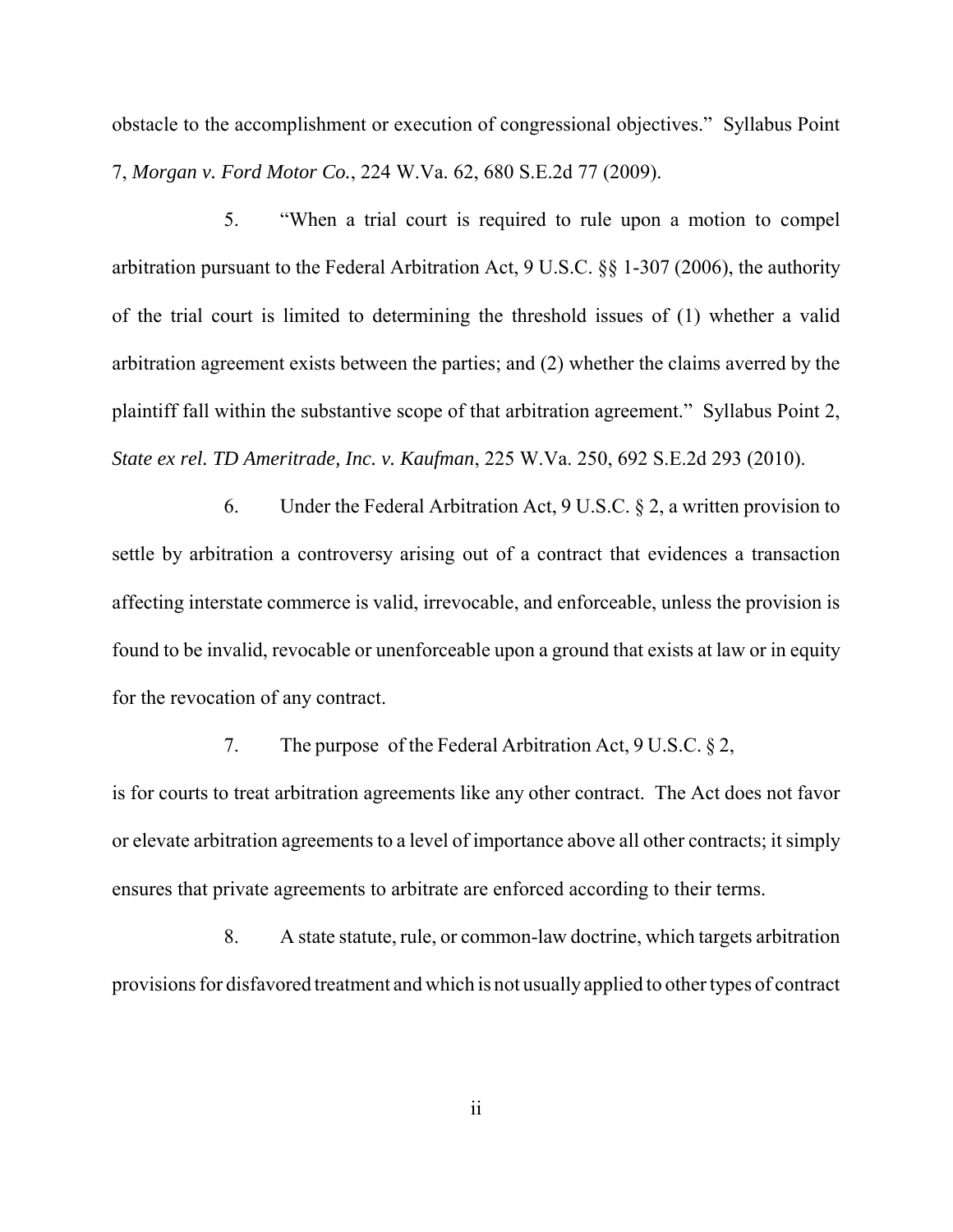provisions, stands as an obstacle to the accomplishment and execution of the purposes and objectives of the Federal Arbitration Act, 9 U.S.C. § 2, and is preempted.

 9. Nothing in the Federal Arbitration Act, 9 U.S.C. § 2, overrides normal rules of contract interpretation. Generally applicable contract defenses—such as laches, estoppel, waiver, fraud, duress, or unconscionability—may be applied to invalidate an arbitration agreement.

 10. Under the Federal Arbitration Act, 9 U.S.C. § 2, parties are only bound to arbitrate those issues that by clear and unmistakable writing they have agreed to arbitrate. An agreement to arbitrate will not be extended by construction or implication.

 11. To the extent that the West Virginia Nursing Home Act, *W.Va. Code*, 16-5C-15(c) [1997], attempts to nullify and void any arbitration clause in a written contract, which evidences a transaction affecting interstate commerce, between a nursing home and a nursing home resident or the resident's legal representative, the statute is preempted by the Federal Arbitration Act, 9 U.S.C. § 2.

 12. The doctrine of unconscionability means that, because of an overall and gross imbalance, one-sidedness or lop-sidedness in a contract, a court may be justified in refusing to enforce the contract as written. The concept of unconscionability must be applied in a flexible manner, taking into consideration all of the facts and circumstances of a particular case.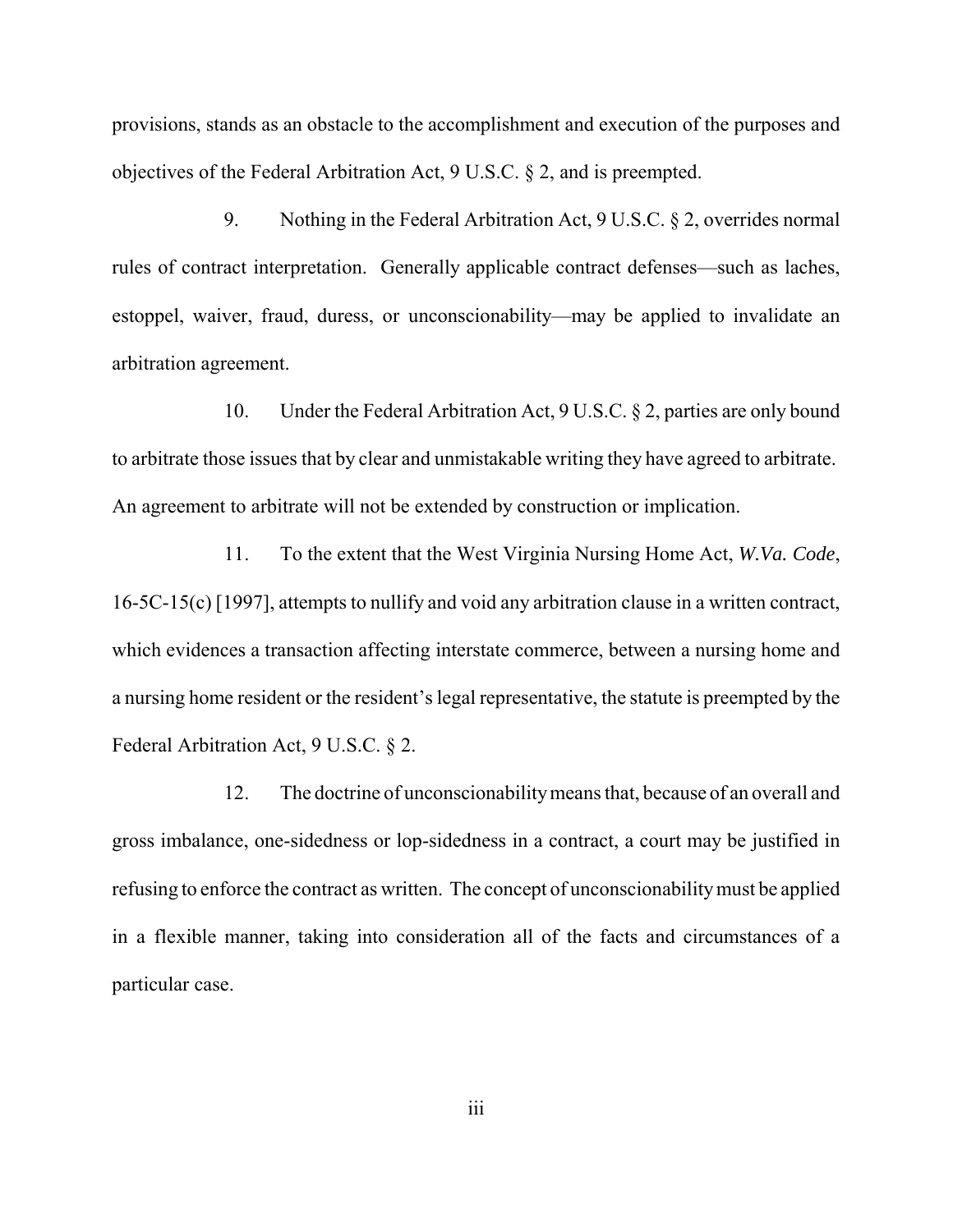13. "An analysis of whether a contract term is unconscionable necessarily involves an inquiry into the circumstances surrounding the execution of the contract and the fairness of the contract as a whole." Syllabus Point 3, *Troy Mining Corp. v. Itmann Coal Co.*, 176 W.Va. 599, 346 S.E.2d 749 (1986).

 14. "A determination of unconscionability must focus on the relative positions of the parties, the adequacy of the bargaining position, the meaningful alternatives available to the plaintiff, and 'the existence of unfair terms in the contract.'" Syllabus Point  4, *Art's Flower Shop, Inc. v. Chesapeake and Potomac Telephone Co. of West Virginia, Inc.*, 186 W.Va. 613, 413 S.E.2d 670 (1991).

 15. "Unconscionability is an equitable principle, and the determination of whether a contract or a provision therein is unconscionable should be made by the court." Syllabus Point 1, *Troy Mining Corp. v. Itmann Coal Co.*, 176 W.Va. 599, 346 S.E.2d 749 (1986).

 16. If a court, as a matter of law, finds a contract or any clause of a contract to be unconscionable, the court may refuse to enforce the contract, enforce the remainder of the contract without the unconscionable clause, or limit the application of any unconscionable clause to avoid any unconscionable result.

 17. Procedural unconscionabilityis concerned with inequities, improprieties, or unfairness in the bargaining process and formation of the contract. Procedural unconscionability involves a variety of inadequacies that results in the lack of a real and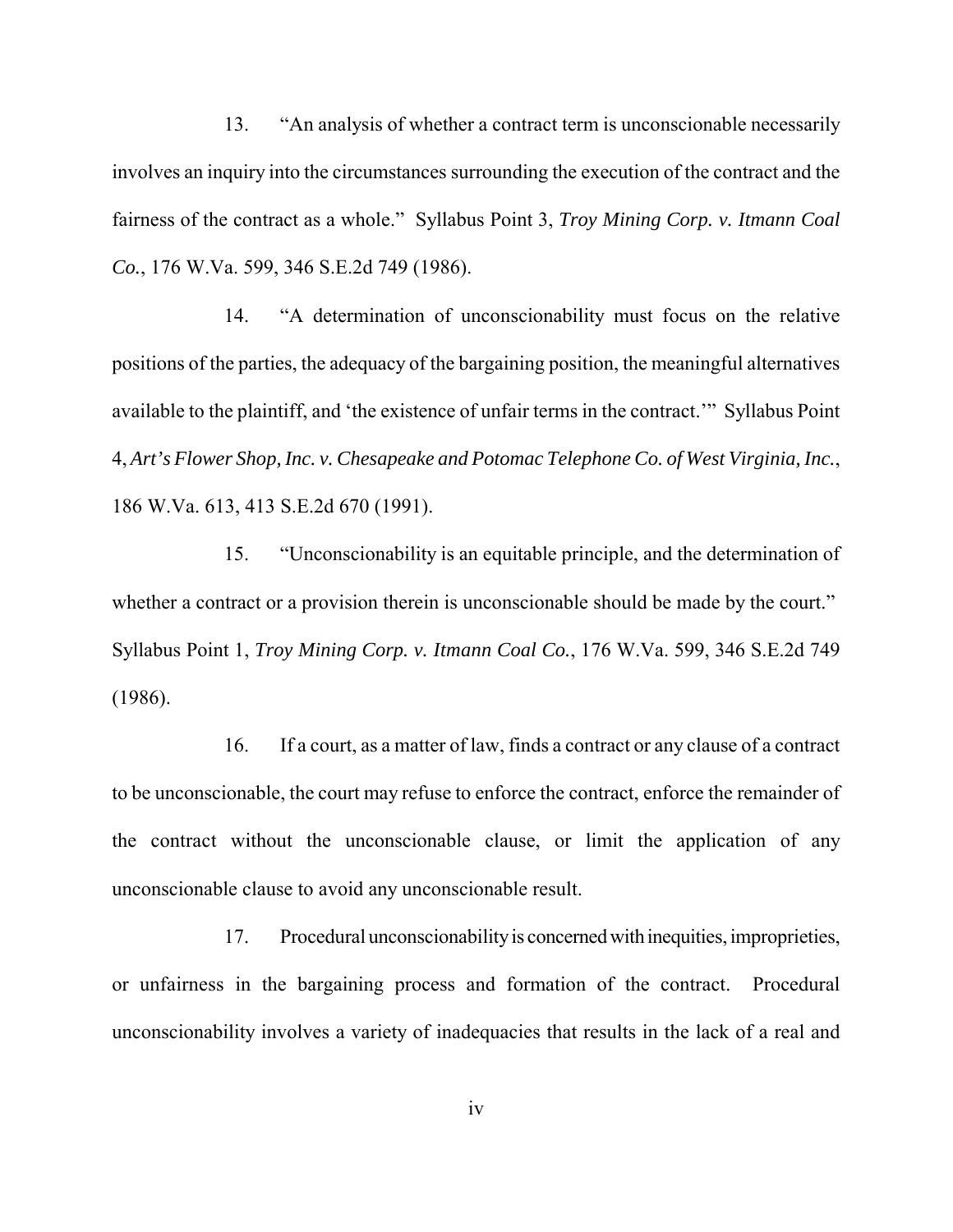voluntary meeting of the minds of the parties, considering all the circumstances surrounding the transaction. These inadequacies include, but are not limited to, the age, literacy, or lack of sophistication of a party; hidden or unduly complex contract terms; the adhesive nature of the contract; and the manner and setting in which the contract was formed, including whether each party had a reasonable opportunity to understand the terms of the contract.

 18. A contract of adhesion is one drafted and imposed by a party of superior strength that leaves the subscribing party little or no opportunity to alter the substantive terms, and only the opportunity to adhere to the contract or reject it. A contract of adhesion should receive greater scrutiny than a contract with bargained-for terms to determine if it imposes terms that are oppressive, unconscionable or beyond the reasonable expectations of an ordinary person.

 19. Substantive unconscionability involves unfairness in the contract itself and whether a contract term is one-sided and will have an overly harsh effect on the disadvantaged party. The factors to be weighed in assessing substantive unconscionability vary with the content of the agreement. Generally, courts should consider the commercial reasonableness of the contract terms, the purpose and effect of the terms, the allocation of the risks between the parties, and public policy concerns.

 20. A contract term is unenforceable if it is both procedurally and substantively unconscionable. However, both need not be present to the same degree. Courts should apply a "sliding scale" in making this determination: the more substantively

v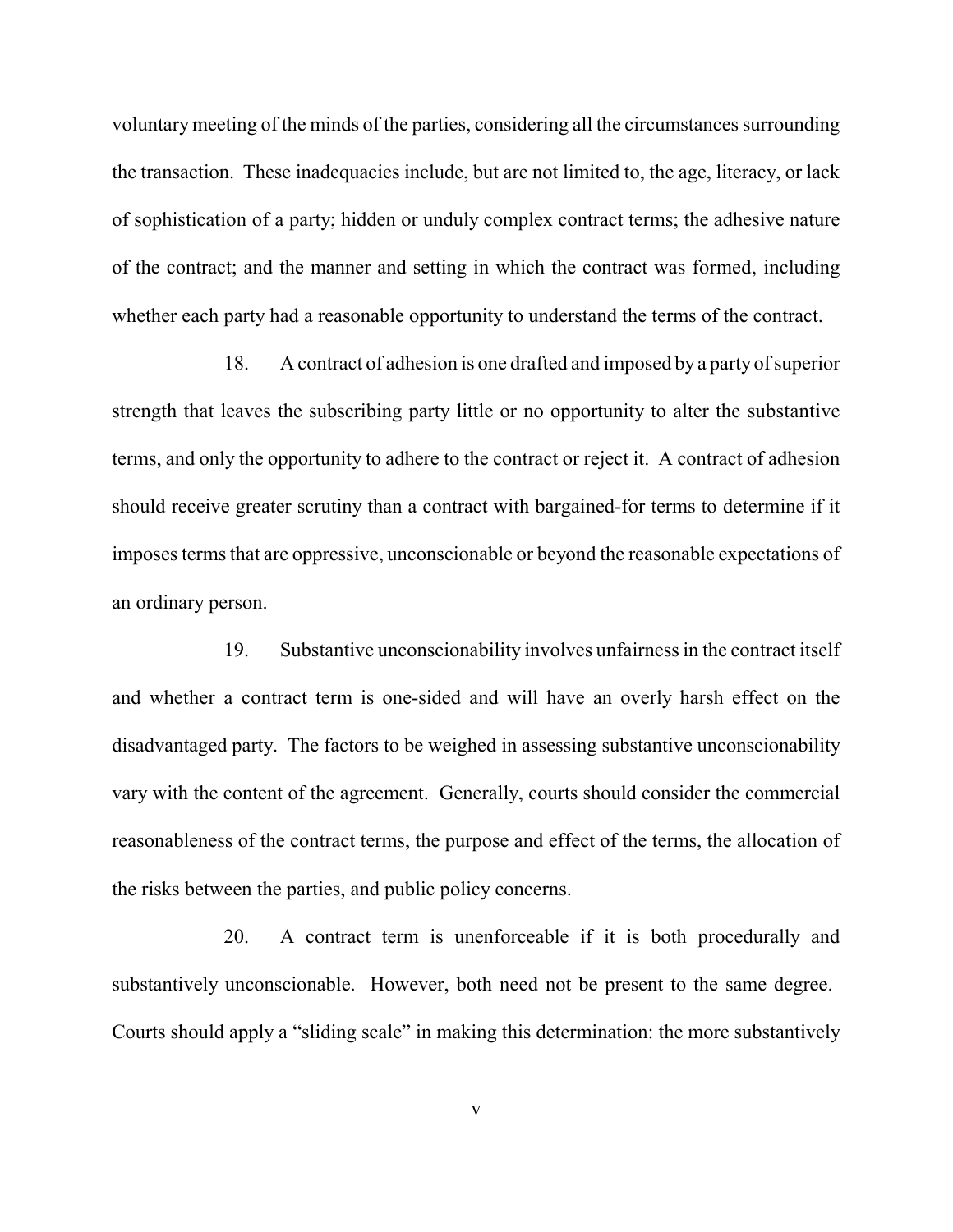oppressive the contract term, the less evidence of procedural unconscionability is required to come to the conclusion that the clause is unenforceable, and vice versa.

 21. Congress did not intend for arbitration agreements, adopted prior to an occurrence of negligence that results in a personal injury or wrongful death, and which require questions about the negligence be submitted to arbitration, to be governed by the Federal Arbitration Act.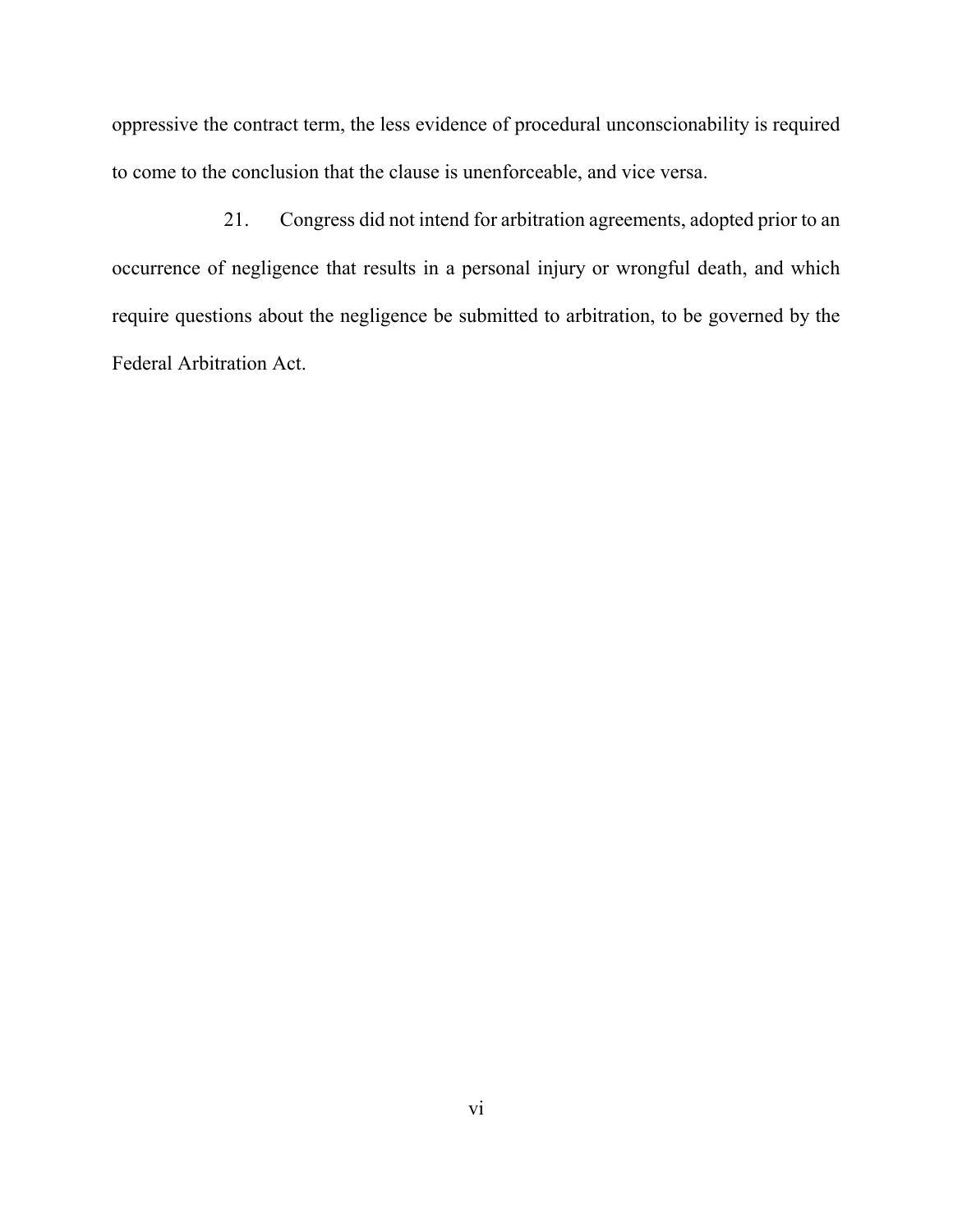Ketchum, Justice:

 In the three cases now before the Court, we are asked to examine two areas of the law which – surprisingly – we have never directly and comprehensively addressed.

 The first area of the law we consider involves Section 2 of the Federal Arbitration Act ("the FAA").<sup>1</sup> We are asked to consider its preemptive effect on West Virginia's nursing home laws. These cases involve arbitration clauses buried within nursing home admission agreements. In each case, a plaintiff alleges that a nursing home negligently caused the death of a nursing home resident. In each case, a representative for the resident had signed an agreement, admitting the resident to the nursing home for treatment, which contained a clause stating that any disputes arising from negligent treatment by the nursing home would be submitted to arbitration. And in each case, the nursing home is arguing that any claims arising from the death of the resident must be dismissed from the circuit court and resolved by an arbitrator.

 The basic argument of the parties centers on this: the plaintiffs argue that the arbitration clauses are prohibited by, and null and void under, Section 15(c) of West Virginia's Nursing Home Act.<sup>2</sup> The defendant nursing homes argue that Section 15 $(c)$  is preempted by Section 2 of the FAA.

<sup>&</sup>lt;sup>1</sup>9 U.S.C. §§ 1 to 16. The Federal Arbitration Act has, in the past, been referred to as the United States Arbitration Act.

 2 *W.Va. Code*, 16-5C-1 to -20.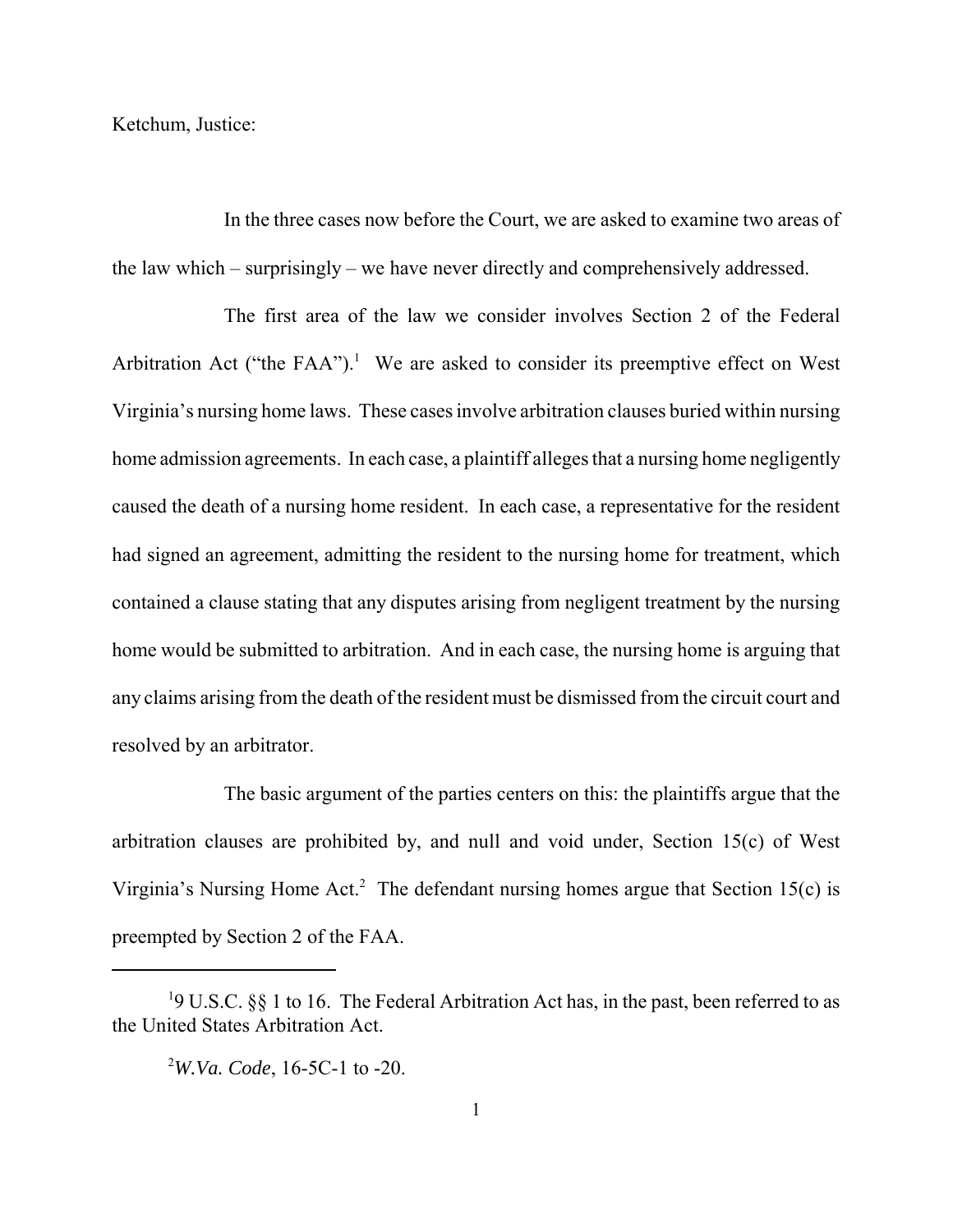As set forth below, after examining the Nursing Home Act, and setting forth the history and purposes of the FAA, we conclude that Section 15(c) is preempted by Section 2 of the FAA.

 The second area of the law we are asked to examine concerns the common-law doctrine of unconscionability. While we have touched on this doctrine in many of our cases, we have never fully explained the principles and application behind unconscionability. As set forth below, after a comprehensive discussion of the doctrine of unconscionability, we conclude that, in two of the cases on appeal, the arbitration agreements at issue are unconscionable and unenforceable as a matter of law. In the third case, the issue of unconscionability was not considered by the trial court, but may be raised by the parties on remand.

 Finally, after considering the history and purposes of the FAA, we determine that Congress did not intend for the FAA to apply to arbitration clauses in pre-injury contracts, where a personal injury or wrongful death occurred after the signing of the contract. In the context of pre-injury nursing home admission agreements, we do not believe that such arbitration clauses are enforceable to compel arbitration of a dispute concerning negligence that results in a personal injury or wrongful death.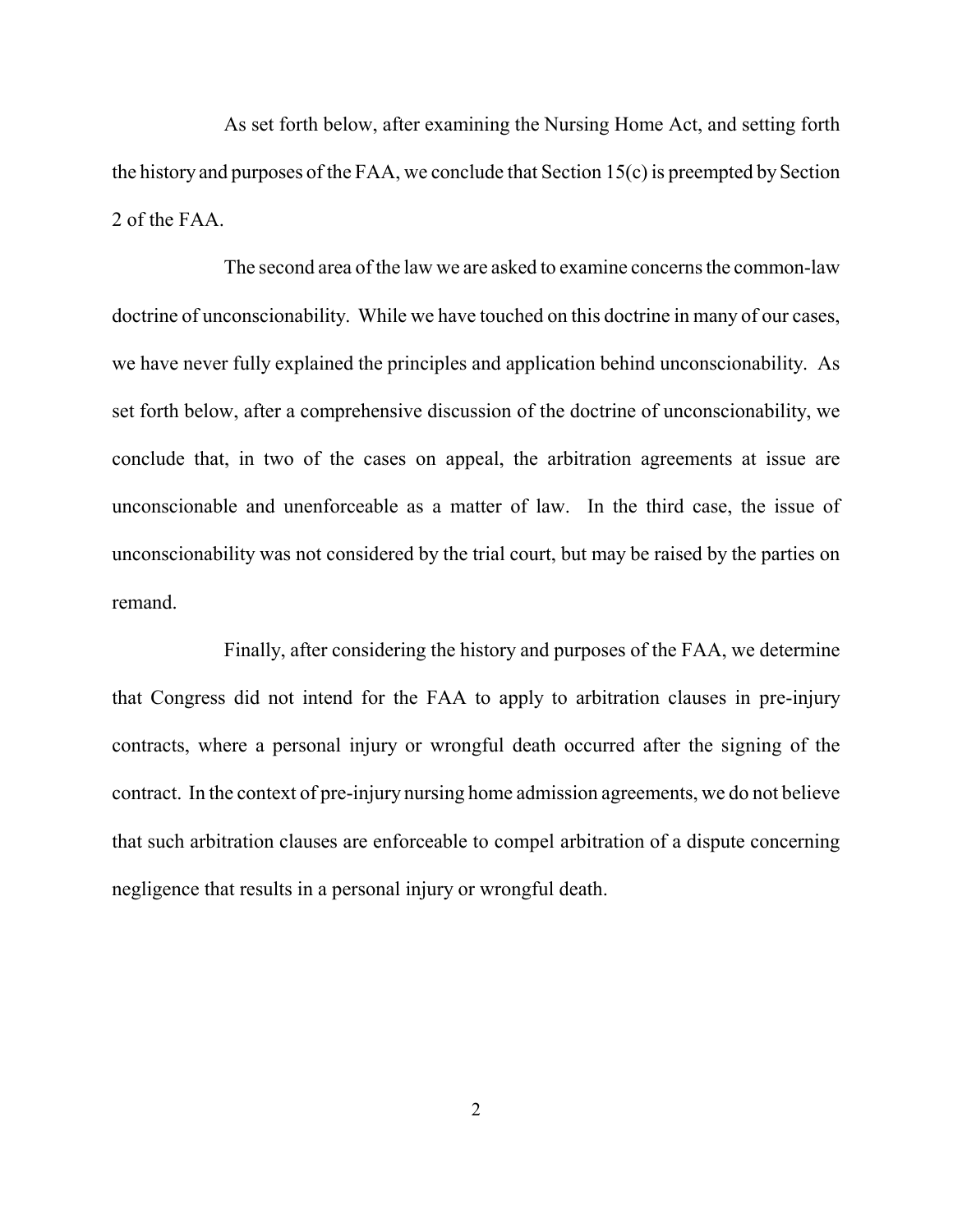# *Facts and Background*  I.

 Three cases have been consolidated before the Court for review. Two of the cases are appeals of dismissal orders from the Circuit Court of Kanawha County; the third is a certified question from the Circuit Court of Harrison County.

 The basic facts of each case are substantially the same. In each case, a person was ill or incapacitated and needed extensive, ongoing nursing care. The person was admitted to a nursing home, and a family member signed an admission agreement with the nursing home that contained an arbitration clause. The clause generally says that any disputes the ill or incapacitated person might have in the future with the nursing home would be submitted to arbitration.

 Later, after the person died, a familymember filed a lawsuit against the nursing home, alleging that various acts and omissions of the nursing home negligently caused injuries which eventually resulted in the ill or incapacitated person's death. In each case, the defendant nursing home sought an order from the circuit court dismissing the lawsuit and compelling the plaintiff family member to participate in binding arbitration.

 The plaintiff family members all assert that they cannot be compelled to participate in arbitration, but rather have a right to have their claims heard by a jury in the circuit court. Among their many theories as to why the arbitration clauses are unenforceable, the plaintiffs argue that an arbitration contract in a nursing home admission agreement violates the West Virginia Nursing Home Act. The Act says that any written waiver by a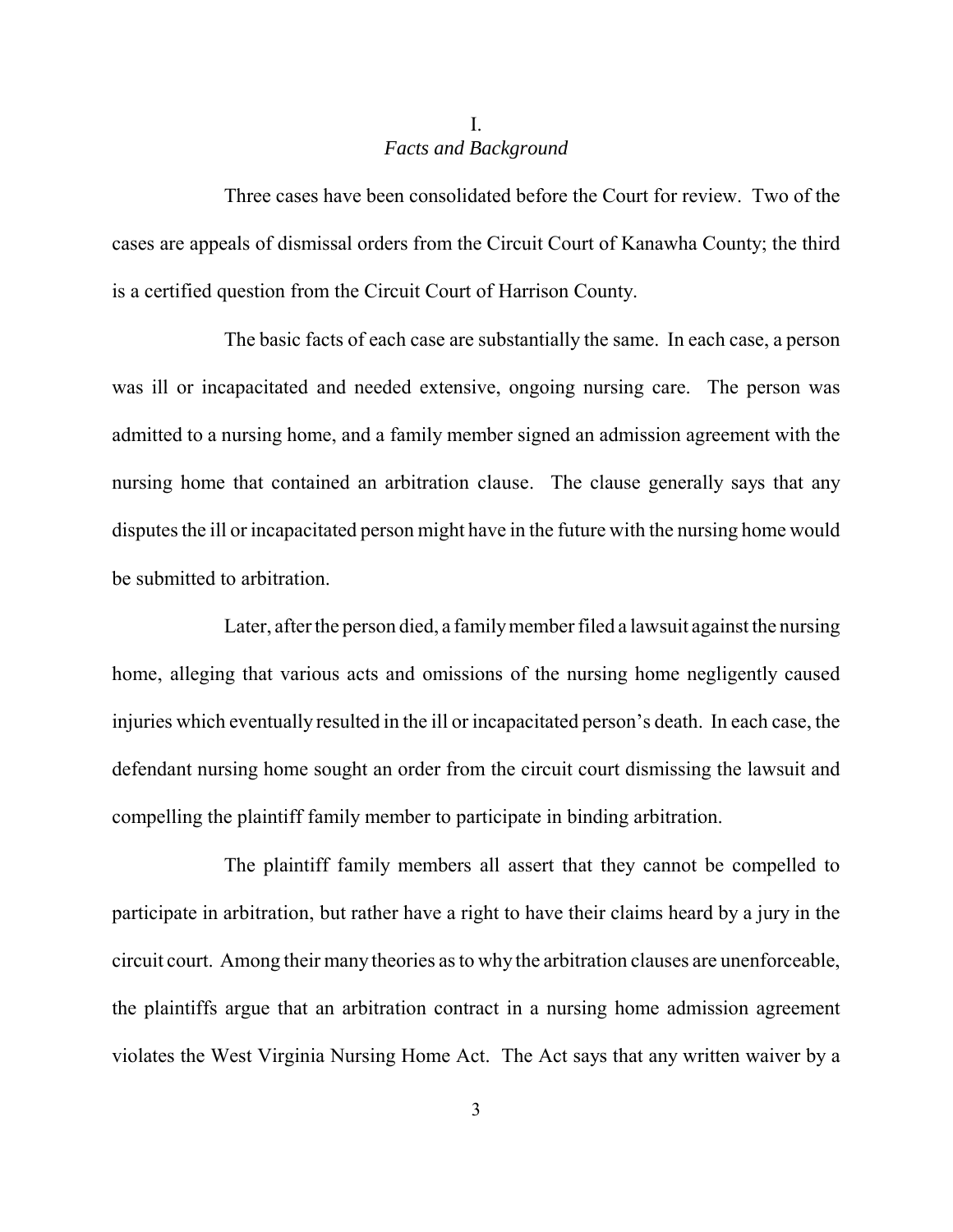nursing home resident of his or her right to commence a lawsuit for injuries sustained in a nursing home "shall be null and void as contrary to public policy."<sup>3</sup> In addition, two of the plaintiffs also allege that the arbitration clauses are unconscionable under the common law.

 The nuances of each case are, however, somewhat different. We will therefore set forth the specific facts of each case.

### **A. Clarence Brown, No. 34494**

 Clarence Brown was born with severe cerebral palsy and other disabling conditions, and was unable to care for himself. In 1996, at the age of 56, Clarence was admitted to Marmet Health Care Center, a long-term nursing home facility in Marmet, West Virginia. Shortly after his admission, a circuit court entered an order finding Clarence to be a "protected person," and appointing his brother, plaintiff Clayton T. Brown, as his legal guardian.4

3 *See W.Va. Code*, 16-5C-15(c) [1997].

 The parties have not discussed whether, under the circuit court's guardianship order and *W.Va. Code*, 44A-3-1, Clayton Brown had the authority to waive Clarence Brown's right to pursue an action against the nursing home in court in favor of an arbitration forum.

 4 Clayton Brown was appointed guardian pursuant to the Guardianship and Conservatorship Act, *W.Va. Code*, 44A-1-1 to 44A-5-9. Under the Act, the guardian of a protected person is limited in power to only "obtaining provision for and making decisions with respect to the protected person's support, care, health, habilitation, education, therapeutic treatment, social interactions with friends and family, and . . . to determine the protected person's residence." *W.Va. Code*, 44A-3-1(a) [2010]. The circuit court gave Clayton Brown the additional "authority to expend funds from the personal finance account of Clarence Gordon Brown with Marmet Health Care Center[.]"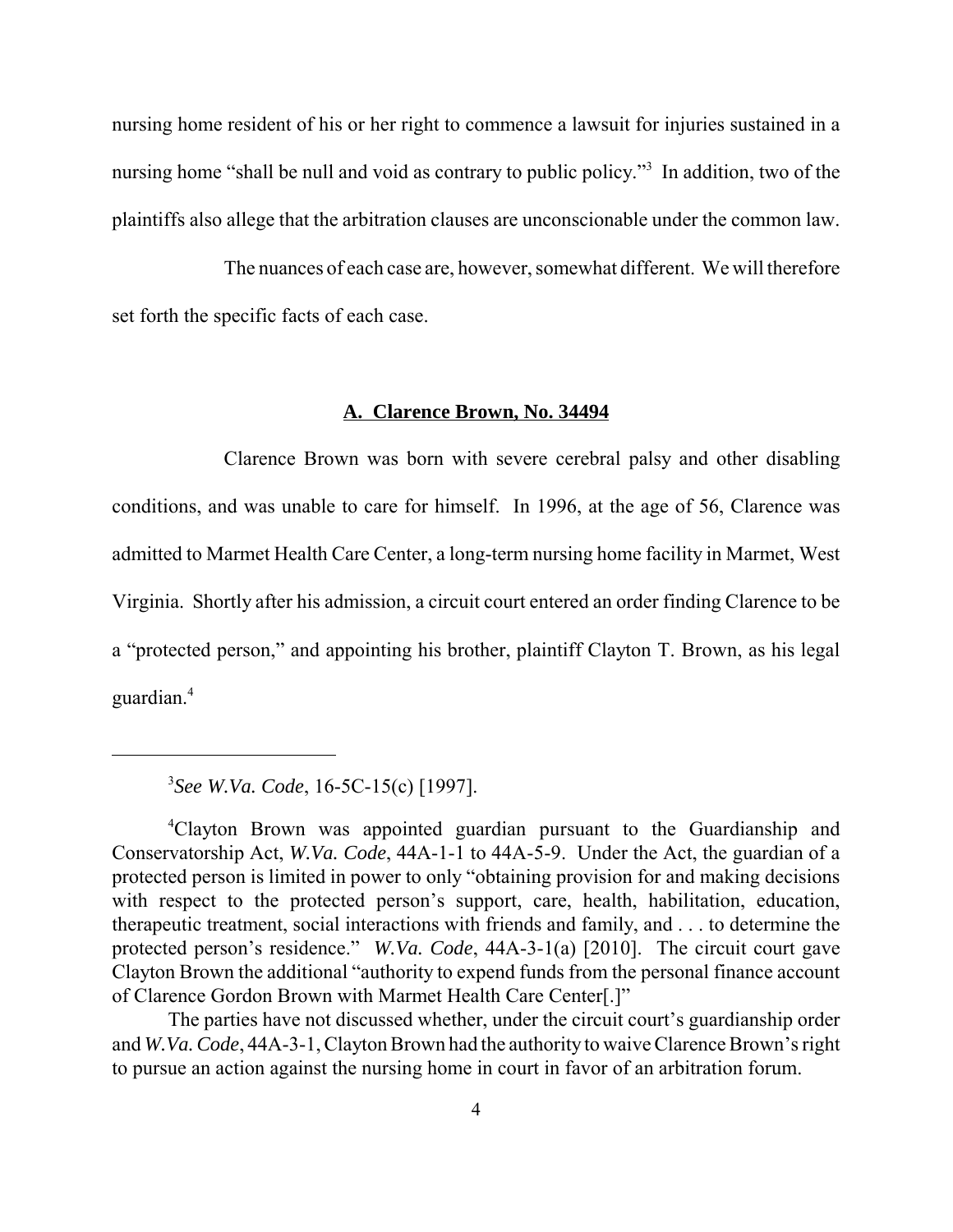Eight years later, on March 26, 2004, the nursing home had the plaintiff sign a new "Admissions Agreement" for Clarence. The plaintiff signed as the "Representative" and "Brother/Guardian" to Clarence.

 On page 12 of the 13-page admission agreement is an arbitration clause that is at the center of this appeal. $5$  The one paragraph arbitration clause provided among other things that "all disputes and disagreements" between Clarence and the nursing home, "including, without limitation, allegations . . . of neglect, abuse or negligence," "shall be submitted to binding arbitration[.]" However, the clause preserved the nursing home's right to file a lawsuit in a circuit court to either collect money due from Clarence, or to have Clarence forcibly discharged from the nursing home.

 The nursing home contends in its brief on appeal that it added the arbitration clause to the admission agreement in 2004 "because Marmet had lost its liability insurance coverage due to the well chronicled medical malpractice maelstrom of that time." The arbitration clause was introduced so the facility could "resolve any dispute by a less costly, quicker, less adversarial process," and the nursing home says that no potential resident of the home has ever refused to agree to arbitrate any claims.

 During Clarence's residency at the nursing home, the plaintiff alleges that Clarence suffered pressure sores, dehydration, malnutrition, contractures, aspiration pneumonia, and infections. Clarence left the nursing home in May 2007. The plaintiff

 5 The arbitration clause is attached, *infra*, as Appendix 1.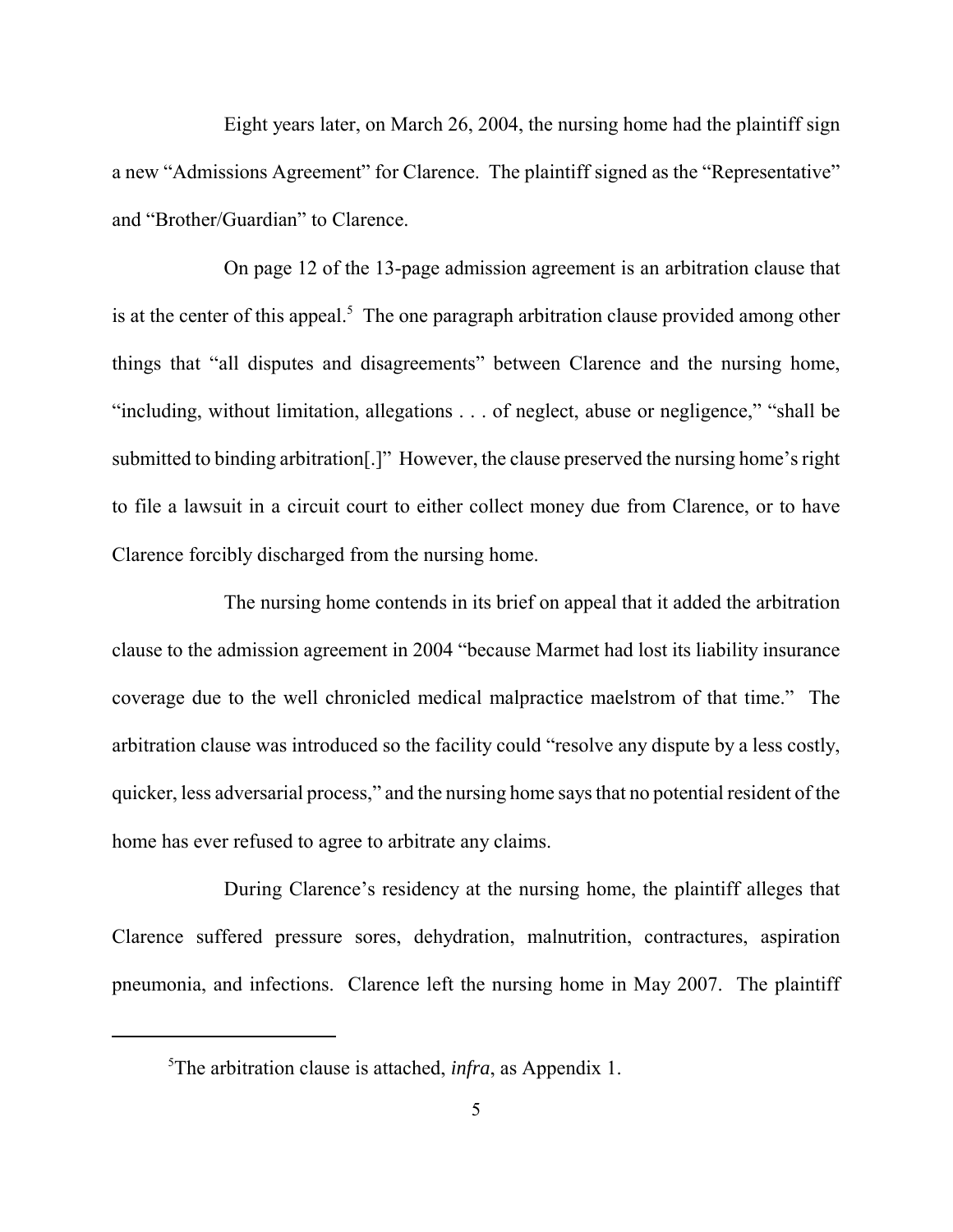claims that as a result of the injuries sustained at the nursing home, Clarence died on June 10, 2008.

 Plaintiff Clayton Brown filed the instant case against the numerous owners, operators and managers of Marmet Health Care Center, Inc. The plaintiff's complaint (and later amended complaint) alleged, among other things, that the defendants had been negligent and had failed to provide the level of care required by the West Virginia Nursing Home Act.<sup>6</sup> Shortly thereafter, the petitioner settled with most of the defendants, except for three: Marmet Health Care Center, Inc.; Canoe Hollow Properties, LLC ("Canoe Hollow"); and Robin Sutphin, the administrator of the facility.

 On April 7, 2009, the three remaining defendants filed a motion to dismiss the plaintiff's claims pursuant to the arbitration clause in the Admission Agreement.

 Plaintiff Brown argued before the circuit court that the arbitration clause was unenforceable, primarily because it violated Section 15(c) of the West Virginia Nursing Home Act. Section 15(c) creates a cause of action for violations of the Act's requirements, and prohibits waivers of the right to bring an action. The disputed portion of Section 15(c) says:

> Any waiver by a resident or his or her legal representative of the right to commence an action under this section, whether oral or in writing, shall be null and void as contrary to public policy.<sup>7</sup>

7 *W.Va. Code*, 16-5C-15(c).

 6 *W.Va. Code*, 16-5C-1 to -20.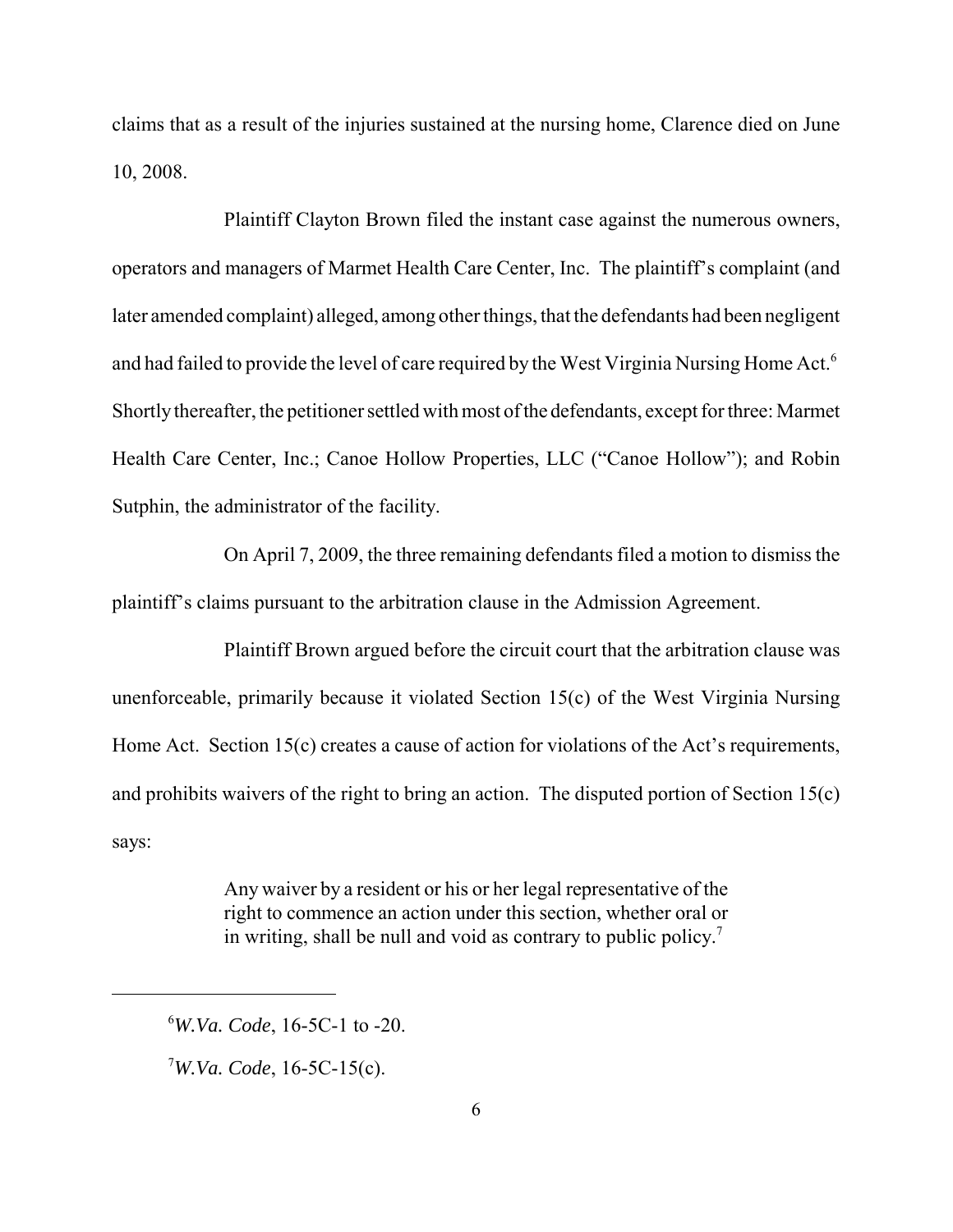The plaintiff therefore argued that the nursing home's arbitration clause was null and void as contrary to public policy. The plaintiff also contended, under common law contract principles, that the clause was unconscionable, largely because it was a contract of adhesion that sought to prohibit the plaintiff from obtaining judicial relief yet allowed the defendant nursing home the right to go to court for nonpayment of fees, or to defend a decision to discharge a resident. The plaintiff also asked the circuit court to allow the parties to conduct discovery on factual matters relating to the enforceability of the arbitration clause.

 In addition to the arbitration clause issues raised by all three defendants, defendant Canoe Hollow filed a motion to dismiss the plaintiff's claims on a different ground. Plaintiff Brown's suit against Canoe Hollow alleged that the company owned, operated, managed and/or controlled the nursing home facility during the time Clarence was a resident, and should therefore be directly liable for the actions of the nursing home's servants, agents and employees. Canoe Hollow argued in its motion to dismiss that it did not operate or control the operations of Marmet Health Care Center, but was merely a landlord that owned the building and property on which the nursing home was operated. Canoe Hollow presented the circuit court with a written lease, dated January 31, 2003, which *stated*  that the relationship of the parties was solely one of landlord and tenant, and *stated* that Canoe Hollow had no ownership interest in the nursing home. The circuit court granted Canoe Hollow's motion to dismiss in an order dated May 15, 2009. The circuit court's order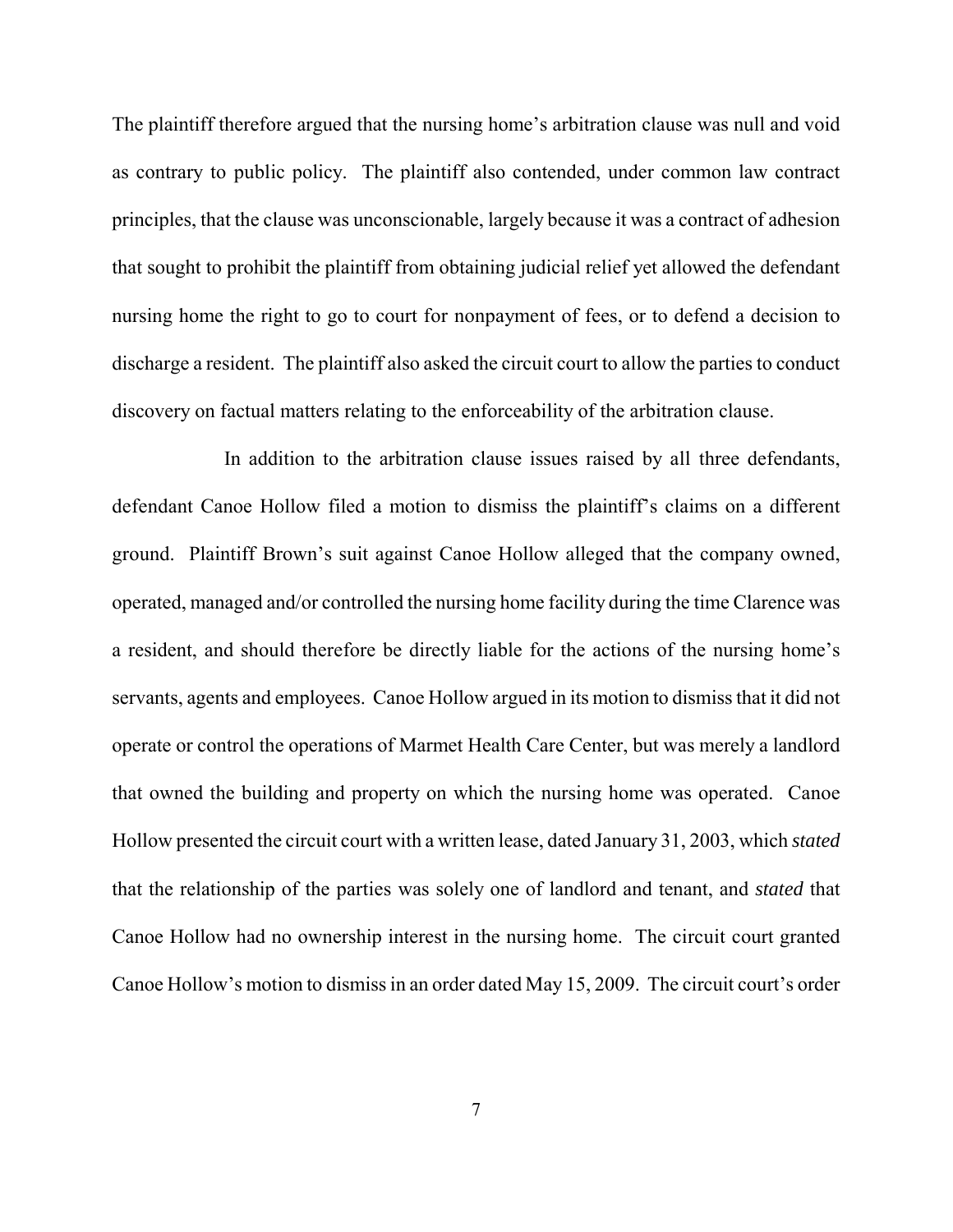does not specify the reasons for the dismissal other than "the Motion, Briefs, record and argument of counsel."

 Subsequently, in an order dated August 25, 2009, the circuit court dismissed the plaintiff's action against Marmet Health Care Center, Inc., and Robin Sutphin. The circuit court concluded that the plaintiff was required to arbitrate all of his claims against these two defendants.

 Plaintiff Clayton Brown now appeals the circuit court's May 15, 2009 order dismissing his claims against Canoe Hollow, and appeals the circuit court's August 25, 2009 order dismissing the remaining defendants (Marmet Health Care Center, Inc., and Robin Sutphin) and compelling his claims against those defendants to be arbitrated.

### **B. Leo Taylor, No. 35546**

 On February 8, 2006, 86-year-old Leo Taylor was admitted to the Marmet Health Care Center by his elderly wife, Ellen Taylor.<sup>8</sup> Mr. Taylor suffered from advanced dementia and Alzheimer's disease, and could not care for himself. Marmet Health Care Center provides specialized care for patients with dementia and Alzheimer's disease.

 At the time of Mr. Taylor's admission, Mrs. Taylor signed a 13-page "Admissions Agreement" that contained an arbitration clause. The arbitration clause was

<sup>&</sup>lt;sup>8</sup>Mrs. Taylor also had physical ailments, and shortly thereafter was herself admitted to Marmet Health Care Center.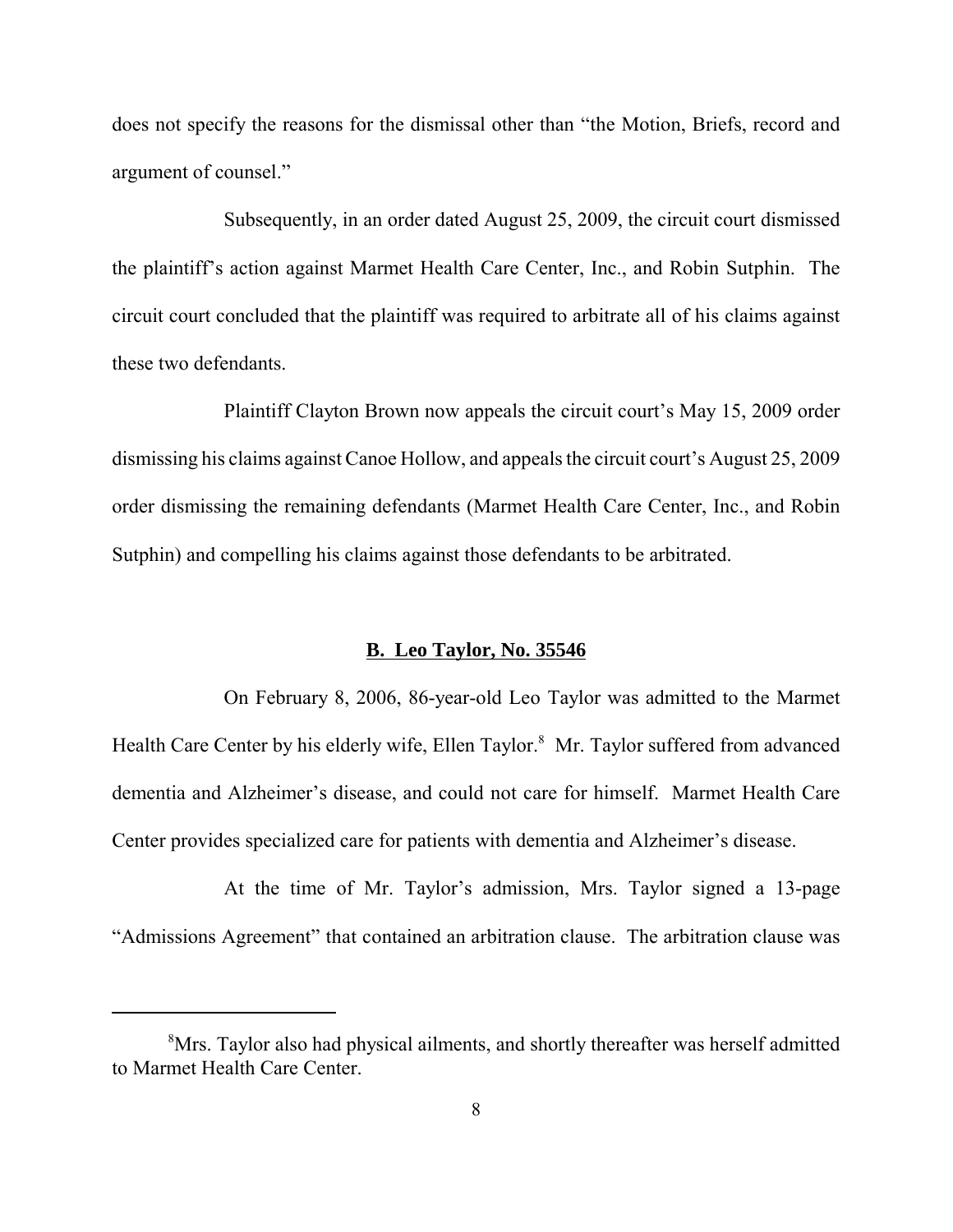identical to the previously mentioned arbitration clause in Clarence Brown's admission agreement.<sup>9</sup>

 On December 27, 2006, Mr. Taylor was taken to the hospital with an infection. He died from the infection on January 14, 2007. Mrs. Taylor died sometime thereafter.

 On January 23, 2009, plaintiff Jeffrey Taylor (Leo Taylor's son), as the personal representative of Leo Taylor's estate, filed a wrongful death action<sup>10</sup> and a negligence action under the West Virginia Nursing Home Act against the various owners, operators, and employees of Marmet Health Care Center. The plaintiff alleged that the acts and omissions of the nursing home had caused Leo Taylor to fall several times, and caused him to have pressure ulcers, dehydration and other injuries that contributed to his death.

 The nursing home filed a motion to dismiss the plaintiff's lawsuit which said that Leo Taylor had "agreed to be subject to the terms and conditions" of the nursing home's admission agreement. The nursing home's motion stated that under the admission agreement signed by Mrs. Taylor, any claim that Leo Taylor has or had against the nursing home "is subject to binding, final arbitration." The nursing home therefore asked the circuit court to dismiss the plaintiff's lawsuit.

 Plaintiff Taylor contended before the circuit court that the arbitration clause was not enforceable. The plaintiff argued, among other things, that the clause violated the

 9 The arbitration clause is attached, *infra*, as Appendix 1.

 <sup>10</sup>*See W.Va. Code*, 55-7-5 to -8 (actions for wrongful death).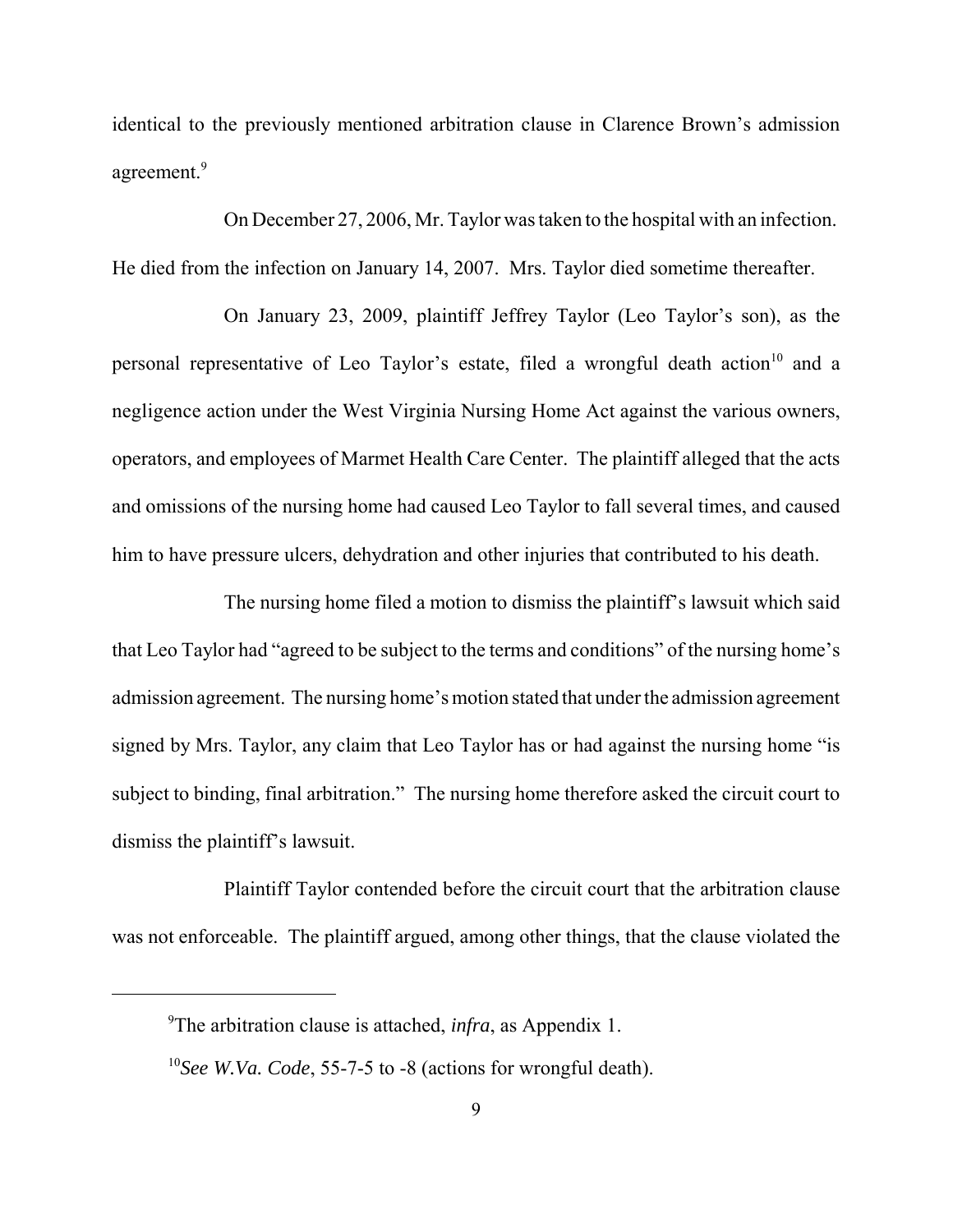Nursing Home Act's aforementioned prohibition against waivers of the right to commence an action. The plaintiff also argued that the arbitration clause was a contract of adhesion, written in "take-it-or-leave-it" language, that required the plaintiff to pay excessive fees to file an arbitration claim while preserving the defendants' right to file a less-expensive action in circuit court. Additionally, the plaintiff contended that there was no evidence that Mrs. Taylor had any authority to waive Mr. Taylor's rights – or the rights of his wrongful death beneficiaries – to pursue an action in court.

 In a detailed order entered September 29, 2009, the circuit court granted the defendant nursing home's motion and dismissed the plaintiff's lawsuit. The circuit court concluded that under the admission agreement, the plaintiff is required to arbitrate all of the claims asserted against the nursing home.

 Plaintiff Jeffrey Taylor, as administrator of his father's estate, now appeals the circuit court's September 29, 2009 dismissal order.

### **C. Pauline Virginia Willett, No. 35635**

 In early 2006, 94-year-old Pauline Virginia Willett lived with her daughter, plaintiff Sharon A. Marchio. Ms. Willett suffered from numerous ailments including Alzheimer's disease, ischemic cardiomyopethy, hypertension, chronic obstructive pulmonary disease, asthma, osteoarthritis, and osteoporosis.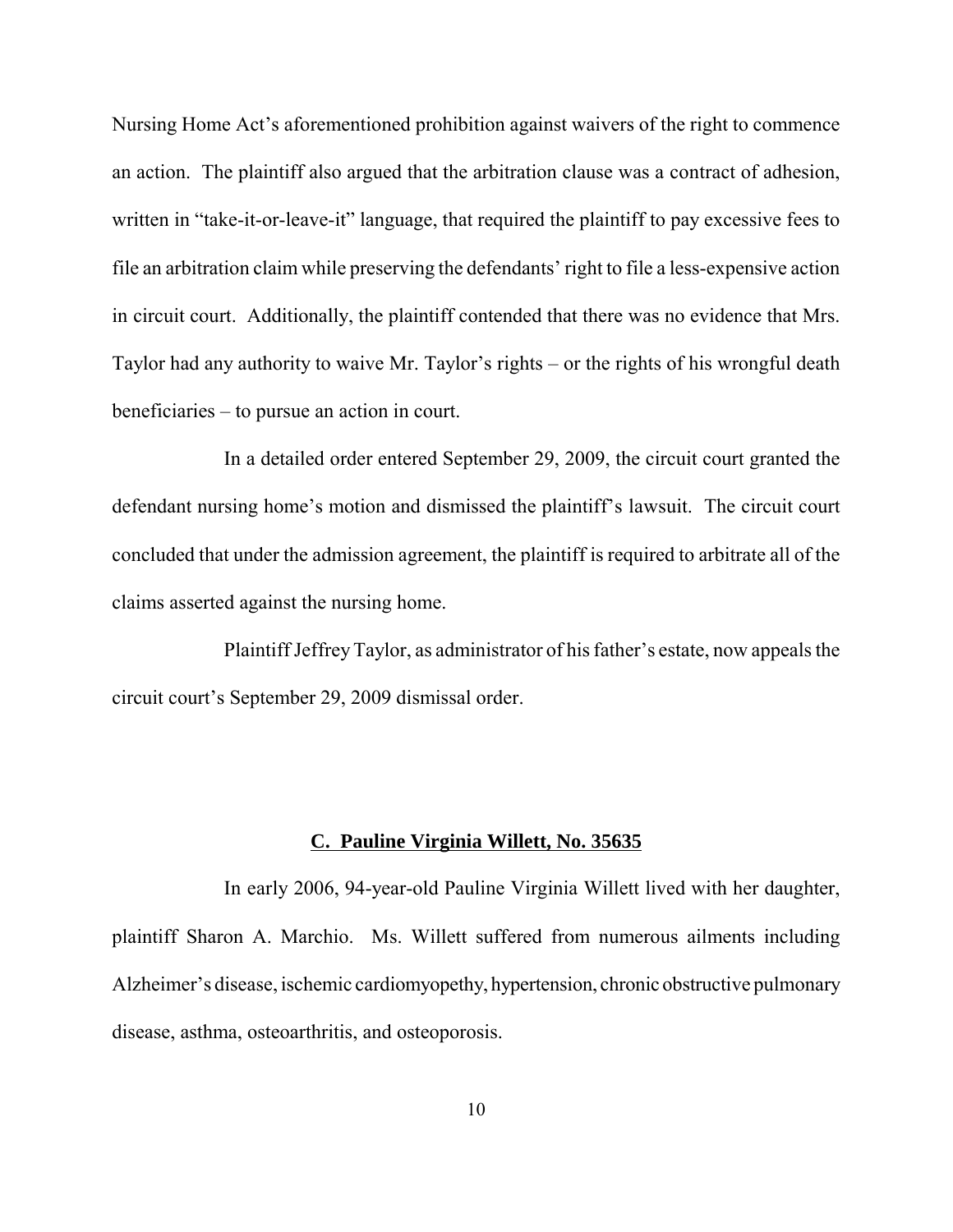On May 21, 2006, Ms. Willett was admitted to a hospital for treatment of several illnesses. Plaintiff Marchio was also having her own significant health problems, and believed that in the short term she could no longer properly care for her mother. The plaintiff therefore decided that, upon Ms. Willett's discharge from the hospital, Ms. Willett should be temporarily admitted to a nursing home while the plaintiff tended to her own health concerns.

 On May 25, 2006, plaintiff Marchio visited the office of Clarksburg Continuous Care Center, a nearby skilled nursing, rehabilitation and long-term care facility. On behalf of Ms. Willett, the plaintiff signed a 73-page admission agreement on a line marked "Resident/Representative." Included as part of the agreement, on pages 35 and 36, was an arbitration clause entitled "Resident and Facility Arbitration Agreement."<sup>11</sup>

 The arbitration clause specifies that "any legal dispute" or claim of "violations of any right granted . . . by law" Ms. Willett might have regarding "health care provided" by the nursing home would have to be resolved "exclusively by binding arbitration . . . and not by a lawsuit or resort to court process[.]" The arbitration clause also says, in all capital letters, "THE PARTIES UNDERSTAND AND AGREE THAT BY ENTERING THIS ARBITRATION AGREEMENT THEY ARE GIVING UP AND WAIVING THEIR CONSTITUTIONAL RIGHT TO HAVE ANY CLAIM DECIDED IN A COURT OF LAW

<sup>&</sup>lt;sup>11</sup>The "Resident and Facility Arbitration Agreement" is attached at the end of this opinion as Appendix 2.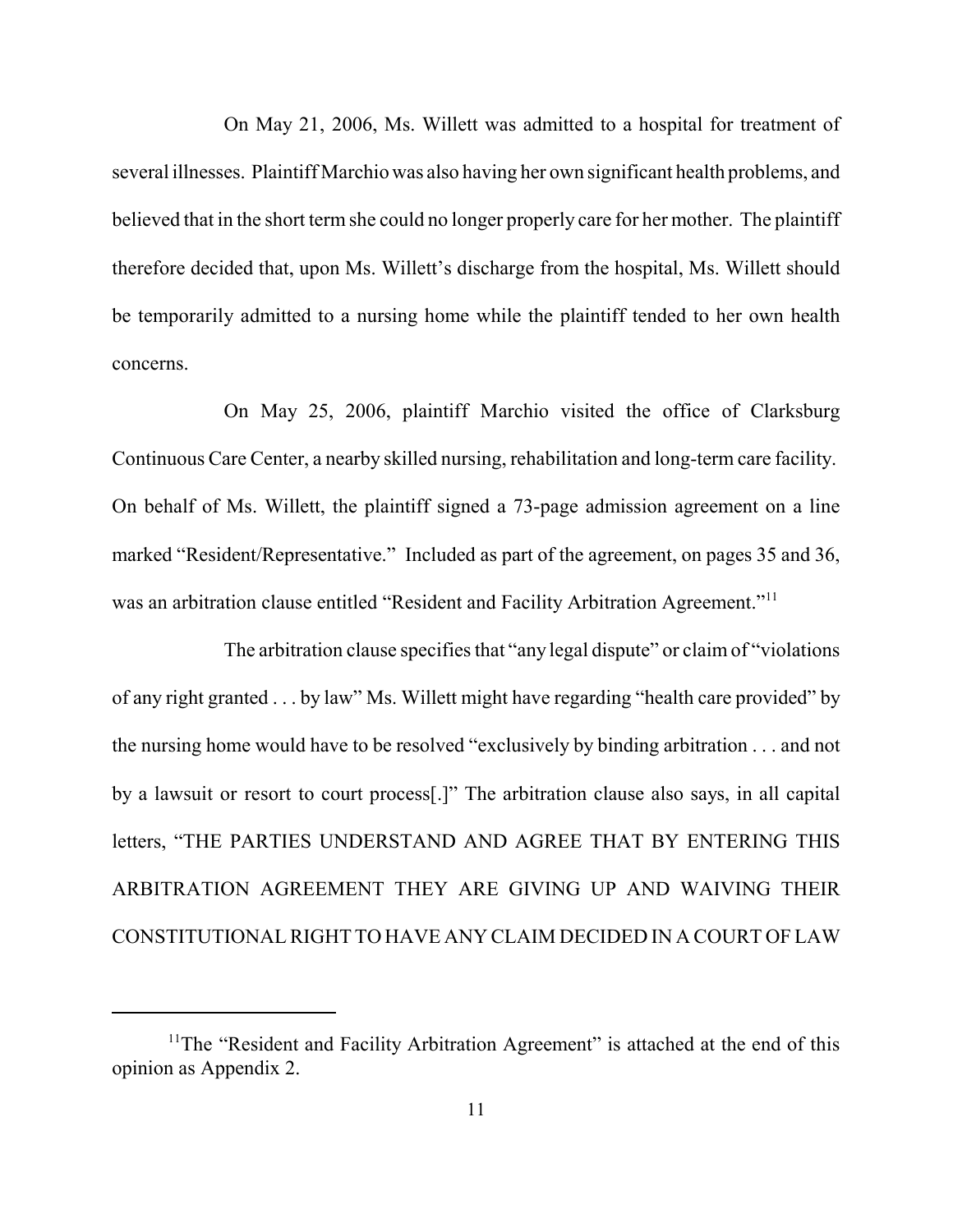BEFORE A JUDGE AND A JURY." The arbitration clause says it applies to Ms. Willett, and to her "successors and assigns" including her "child, guardian, executor, administrator, legal representative or heir."

 Two days later, on May 27, 2006, Ms. Willett was discharged from the hospital and transferred to Clarksburg Continuous Care Center. The plaintiff alleges that over the next five weeks, Ms. Willett lost weight, had severe urinary tract and other infections, and became withdrawn and lethargic. On July 3, 2006, family members insisted that Ms. Willett be transferred to a hospital, where she was found to be dehydrated, suffering from pneumonia, septicemia, an acute myocardial infarction, renal failure, and congestive heart failure. Ms. Willett died on July 6, 2006.

 Plaintiff Marchio was appointed the administratrix of her mother's estate. On July 2, 2008, the plaintiff filed the instant case against the owner, executive director, and other employees of Clarksburg Continuous Care Center. The plaintiff's complaint alleges that the defendants were negligent in failing to meet their obligations under the West Virginia Nursing Home Act, and thereby caused or contributed to Ms. Willett's injuries and death.

 On July 24, 2008, the defendants filed a motion to dismiss the plaintiff's complaint and, under the terms of the admission agreement, to compel arbitration of the plaintiff's claims pursuant to the Federal Arbitration Act.

 The plaintiff responded that the arbitration clause in the agreement was unenforceable. The sole argument made by the plaintiff was that the clause was "null and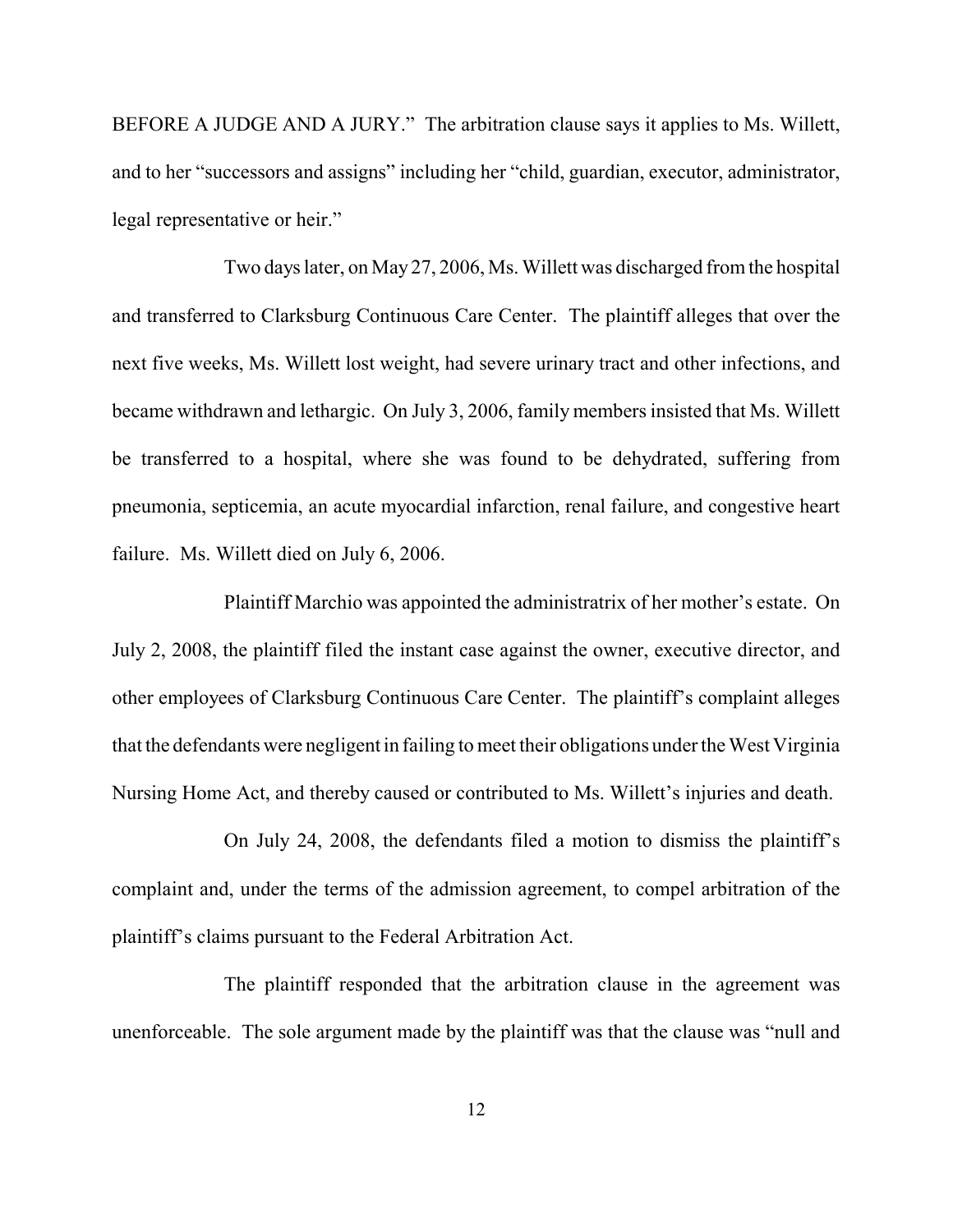void as contrary to public policy" under the aforementioned Section 15(c) of the Nursing

Home Act.

The circuit court declined to rule on the defendants' motion to dismiss.

Instead, in an order dated February 24, 2010, the circuit court certified the following question

to this Court regarding the enforceability of the arbitration clause:

 Is West Virginia Code § 16-5C-15(c), which provides in pertinent part that "[a]ny waiver by a resident or his or her representative of the right to commence an action under this section, whether oral or in writing, shall be null and void as contrary to public policy," preempted by the Federal Arbitration Act, 9 U.S.C. § 1 *et seq.*, when a nursing home resident's representative has executed an arbitration agreement as part of the nursing home's admission documents and the arbitration agreement contains the following terms and conditions:

> a. the arbitration agreement applies to and binds both parties by its terms;

> b. the arbitration agreement contains language in upper case typescript stating as follows: "THE PARTIES UNDERSTAND AND AGREE THAT BY ENTERING THIS ARBITRATION AGREEMENT THEY ARE **GIVING**  CONSTITUTIONAL RIGHT TO HAVE ANY CLAIM DECIDED IN [A] COURT OF LAW BEFORE A JUDGE AND A JURY."; and UP AND WAIVING THEIR

> c. the resident's representative is specificallyadvised that she has the right to seek legal counsel concerning the arbitration agreement, the execution of the arbitration agreement is not a pre-condition to admission to the nursing home facility, and the arbitration agreement may be rescinded by the resident through written notice to the facility within thirty (30) days of signing the arbitration agreement.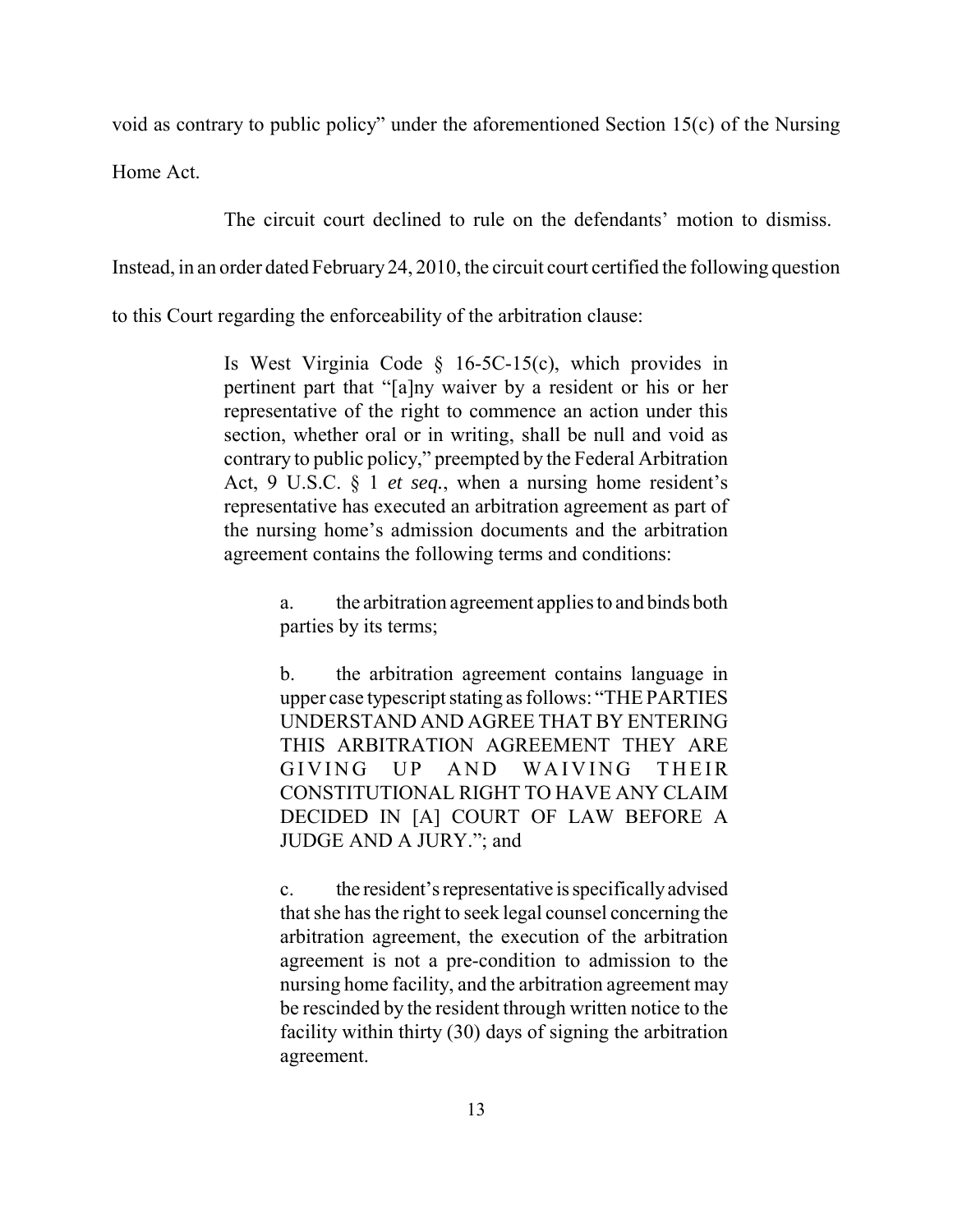The circuit court answered the certified question "Yes," and ruled that the Federal Arbitration Act preempts the West Virginia Nursing Home Act, *W.Va. Code*, 16-5C-15(c), "insofar as the [Nursing Home Act] would require judicial consideration of claims brought under the [Act] and would lodge primary jurisdiction to hear cases under the [Act] in the Circuit Courts of West Virginia."

 On June 2, 2010, this Court granted the parties' petition to review the certified question from the circuit court.

## *Standard of Review*  II.

 We review the questions raised by circuit courts' dismissal and certified question orders *de novo*. 12 As we said in Syllabus Point 4 of *McGraw v. American Tobacco Company*, 224 W.Va. 211, 681 S.E.2d 96 (2009):

 <sup>12</sup>*See* Syllabus Point 2, *State ex rel. McGraw v. Scott Runyan Pontiac-Buick, Inc.*, 194 W.Va. 770, 461 S.E.2d 516 (1995) ("Appellate review of a circuit court's order granting a motion to dismiss a complaint is *de novo*."); Syllabus Point 1, *Gallapoo v. Wal-Mart Stores, Inc.*, 197 W.Va. 172, 475 S.E.2d 172 (1996) ("The appellate standard of review of questions of law answered and certified by a circuit court is *de novo*."); Syllabus Point 1, *Appalachian Power Co. v. State Tax Dept. of West Virginia*, 195 W.Va. 573, 466 S.E.2d 424 (1995) ("Interpreting a statute or an administrative rule or regulation presents a purely legal question subject to *de novo* review."); Syllabus Point 1, *Morgan v. Ford Motor Co.*, 224 W.Va. 62, 680 S.E.2d 77 (2009) ("Preemption is a question of law reviewed *de novo*."); *State ex rel. Saylor v. Wilkes*, 216 W.Va. 766, 772, 613 S.E.2d 914, 920 (2005) ("[O]ur review of whether Petitioner's [Arbitration] Agreement represents a valid and enforceable contract is de novo.").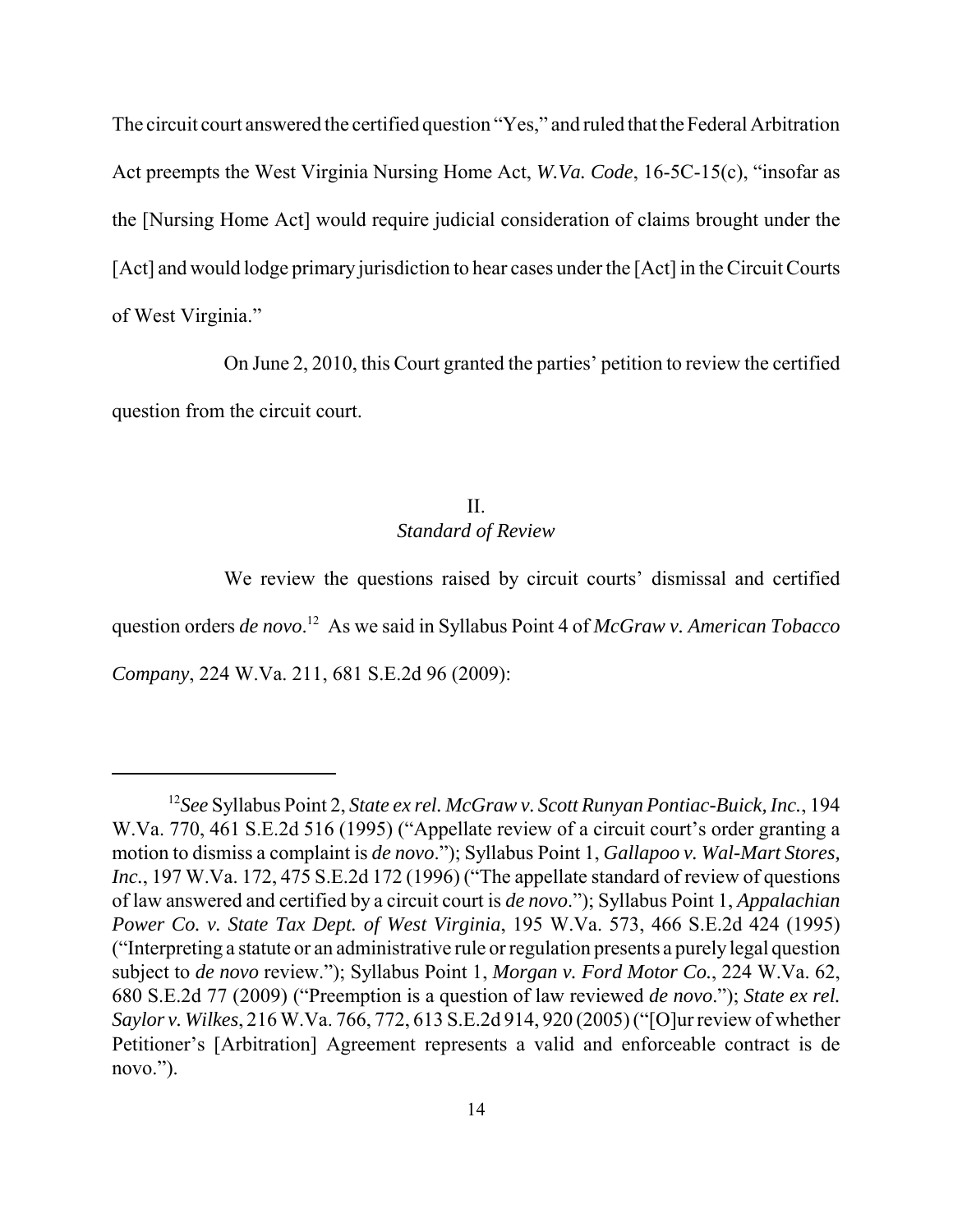This Court will preclude enforcement of a circuit court's order compelling arbitration only after a de novo review of the circuit court's legal determinations leads to the inescapable conclusion that the circuit court clearly erred, as a matter of law, in directing that a matter be arbitrated or that the circuit court's order constitutes a clear-cut, legal error plainly in contravention of a clear statutory, constitutional, or common law mandate.

## *Discussion of the Law*  III.

## *Problems Underlying the Nursing Home Admission Agreement Process*  A.

 The process of signing paperwork for medical care — specifically, a contract for admission to a nursing home — is often fraught with urgency, confusion, and stress. People seek medical care in a nursing home for long-term treatment to heal; they rarely view the admission process as an interstate commercial transaction with far-reaching legal consequences.

 A widely held misconception is that nursing homes are merely places for the elderly to live. In reality, a nursing home is much more than a residential facility. A nursing home provides continuous care for people of all ages "who are ill or otherwise incapacitated and in need of extensive, ongoing nursing care due to physical or mental impairment," and rehabilitation care for people "convalescing from illness or incapacitation."<sup>13</sup>

<sup>13</sup>*W.Va. Code*, 16-5C-2(e) [1997]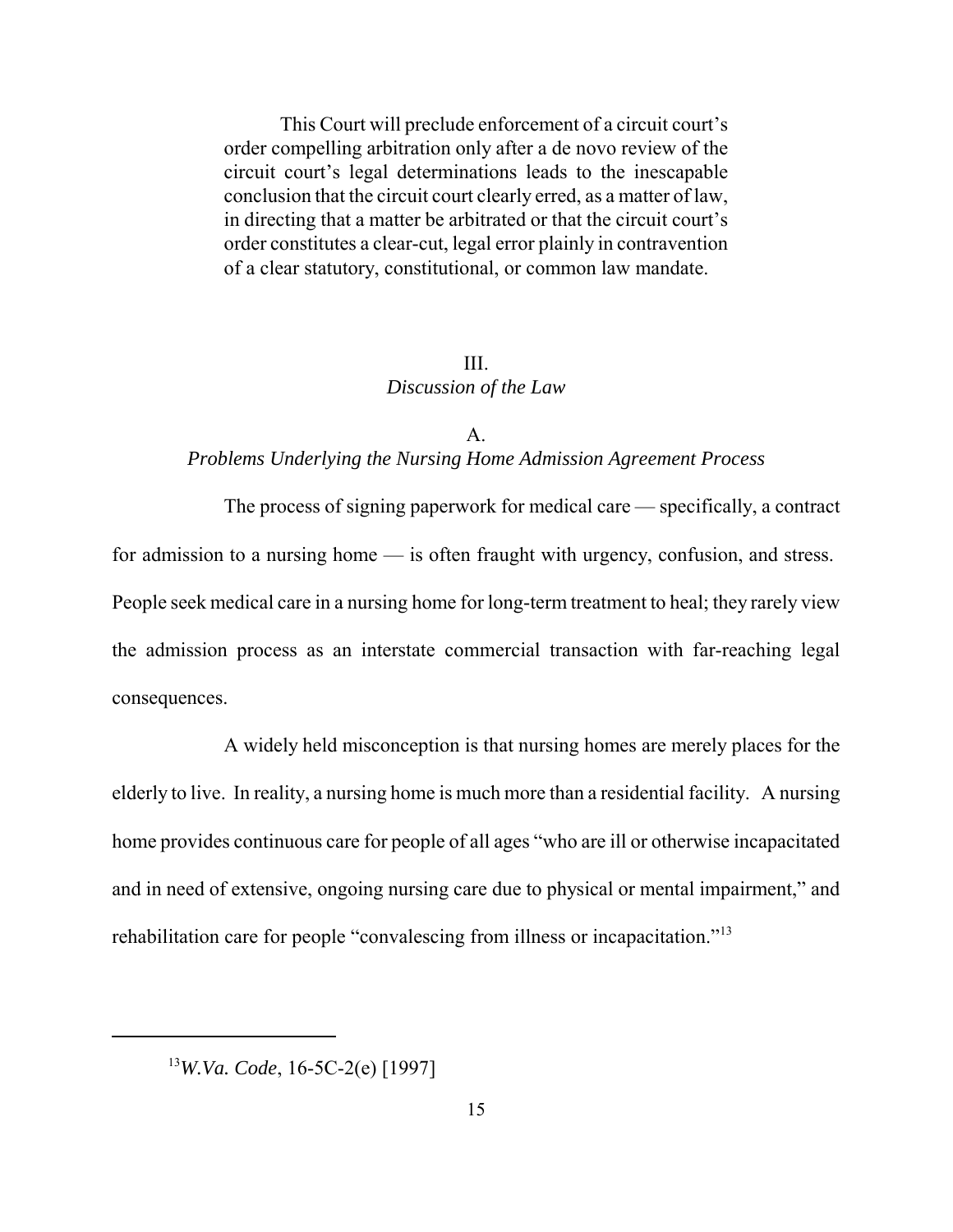Because of illness, incapacitation, or physical or mental impairment, people being admitted to a nursing home are usually quite vulnerable. For many people, the initial acceptance of the need for institutionalization is difficult and stress-inducing. This is particularly the case for older adults, because it underscores their dependency and signals the end of their freedom to make many personal choices. Furthermore, the decision to be admitted to a nursing home, and the choice of a nursing home, often is made in the midst of a crisis brought on by a precipitous deterioration in the person's health. The decision is also often impelled by the loss of, or deterioration in the health of, a spouse or care giver,  $^{14}$  or when their care-giving family is no longer able to adequately manage the demands of home care. $15$ 

 A person's admission to a nursing home often follows a period of acute hospitalization.<sup>16</sup> Many of these admissions occur directly from a hospital's discharge

 <sup>14</sup>*See*, *e.g.*, *Podolsky v. First Healthcare Corp.*, 50 Cal.App.4th 632, 652, 58 Cal. Rptr. 2d 89, 101 (1996) (*citing* Donna Ambrogi, "Legal Issues in Nursing Home Admissions," 18 Law Med. & Health Care 254, 258 (1990)).

<sup>&</sup>lt;sup>15</sup>Maureen Armour, "A Nursing Home's Good Faith Duty 'to' Care: Redefining A Fragile Relationship Using the Law of Contract," 39 St. Louis L.J. 217, 222 (1994) (noting that "for many families and elders, long-term institutionalized care in a nursing facility is the only alternative available when personal caregiving needs exceed a family's ability to provide care."); Marshall B. Kapp, "The ' Voluntary' Status of Nursing Facility Admissions: Legal, Practical, and Public Policy Implications," 24 New Eng. J. on Crim. & Civ. Confinement 1, 2 (1998) (stating that an older person's move to a nursing home often follows a period of acute hospitalization when she and/or her family cannot manage the demands of home care).

<sup>&</sup>lt;sup>16</sup>Marshall B. Kapp, "The 'Voluntary' Status of Nursing Facility Admissions: Legal, (continued...)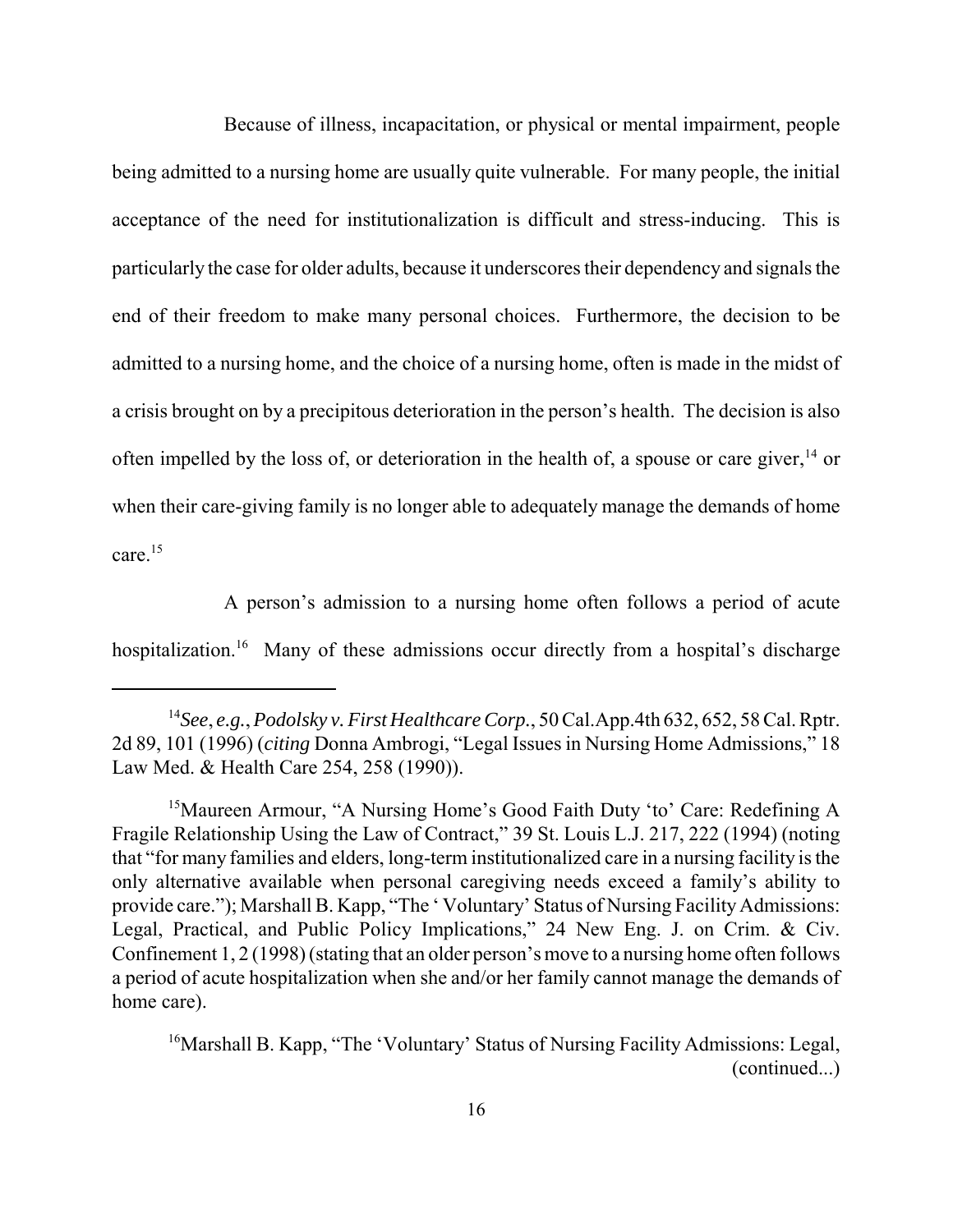planning process. The hospital, and not the person or the person's family, contacts area nursing homes to determine which nursing home facility has the skills, equipment, and/or space to admit the person.<sup>17</sup> Greater consideration is often given to nursing home facilities in close proximity to the person's home or person's family. In the process, the hospital and nursing home discuss the person's medical condition and – in essence – initiate the process of admission to the nursing home without input or knowledge from the person or the person's family. Medical records are transferred and arrangements are made to smooth the person's transfer to the nursing home, so that when the person arrives there is nothing more to be done than signing the nursing home's forms. While this behind-the-scenes process takes much stress off of the person, it might also discourage the person (or person's family) from questioning the content of the forms to be signed, because of the implicit perception that the forms must be signed as a condition of admission.

 Moreover, in the 1980s, the government changed the way hospitals were paid for their Medicare patients; since the change, discharge planning occurs "quicker and sicker."<sup>18</sup> The weakened physical and emotional condition of a person from an acute illness is one of the most significant factors that compels a decision to seek post-hospital nursing

 $16$ (...continued)

 Practical, and Public Policy Implications," 24 N.E. J. on Crim. & Civ. Con. at 3.

 <sup>17</sup>*Id.* at 2.

<sup>&</sup>lt;sup>18</sup>Linda S. Whitton, "Navigating the Hazards of the Eldercare Continuum," 6 J. Mental Health and Aging 145, 150 (2000).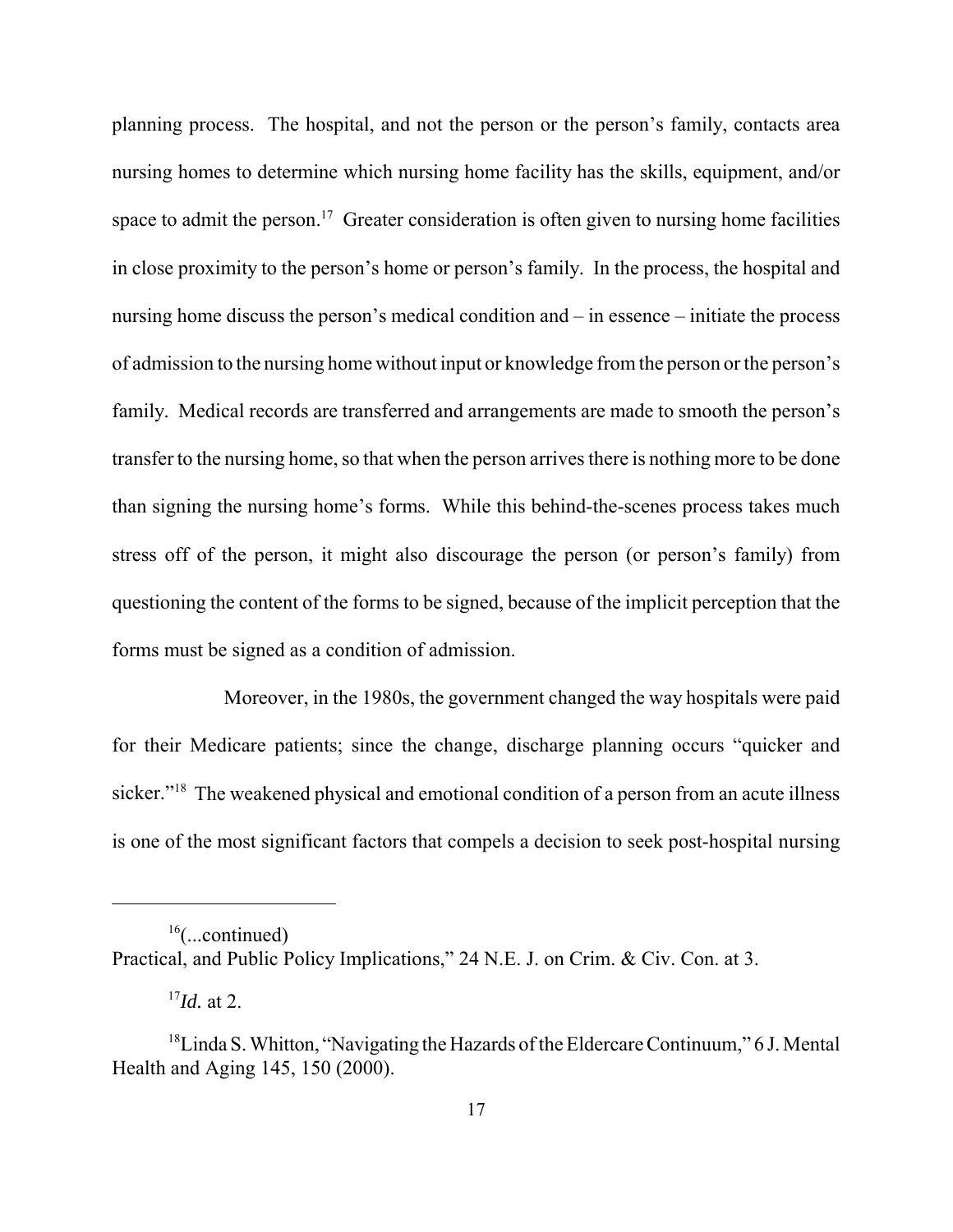home placement. Compounding the dangers of this decision-making time, not only is the person being discharged "quicker and sicker," but the hospital treatment itself often further debilitates the person. A person's "decision" to enter a nursing home is, therefore, often made when the person's decision-making abilities are seriously impaired.

 Unlike the situation that exists when a consumer signs a contract for a product or service, people entering a nursing home have to sign admissions contracts in the midst of a crisis, without time to comparison shop or to negotiate the best service and price combination. Put simply, there is usually little time to investigate options or to wait for an opening at a nursing home of choice.<sup>19</sup> Time pressure during the hospital discharge process significantly impairs people's ability to seek and carefully consider alternatives. Potential residents and their family members often experience panic when they feel there is insufficient time to consider different facilities, and they may choose a facility they would not have chosen if they had more time to weigh their options. $20$ 

 Further, many nursing home facilities lack a coherent admissions process, adding to the chaos and stress surrounding the admission of a resident.<sup>21</sup> The form and actual process of signing an admissions contract compromises the ability of potential residents and

<sup>&</sup>lt;sup>19</sup>See, Denese Vlosky, et al., "'Say-So' as a Predictor of Nursing Home Readiness," 93 J. of Family & Consumer Science 59 (2001).

<sup>&</sup>lt;sup>20</sup>Linda S. Whitton, "Navigating the Hazards of the Eldercare Continuum," 6 J. Mental Health and Aging at 150.

 $21$ Donna Ambrogi & Frances Leonard, "The Impact of Nursing Home Admission Agreements on Resident Autonomy," 28 The Gerontologist 82, 83-88 (1988).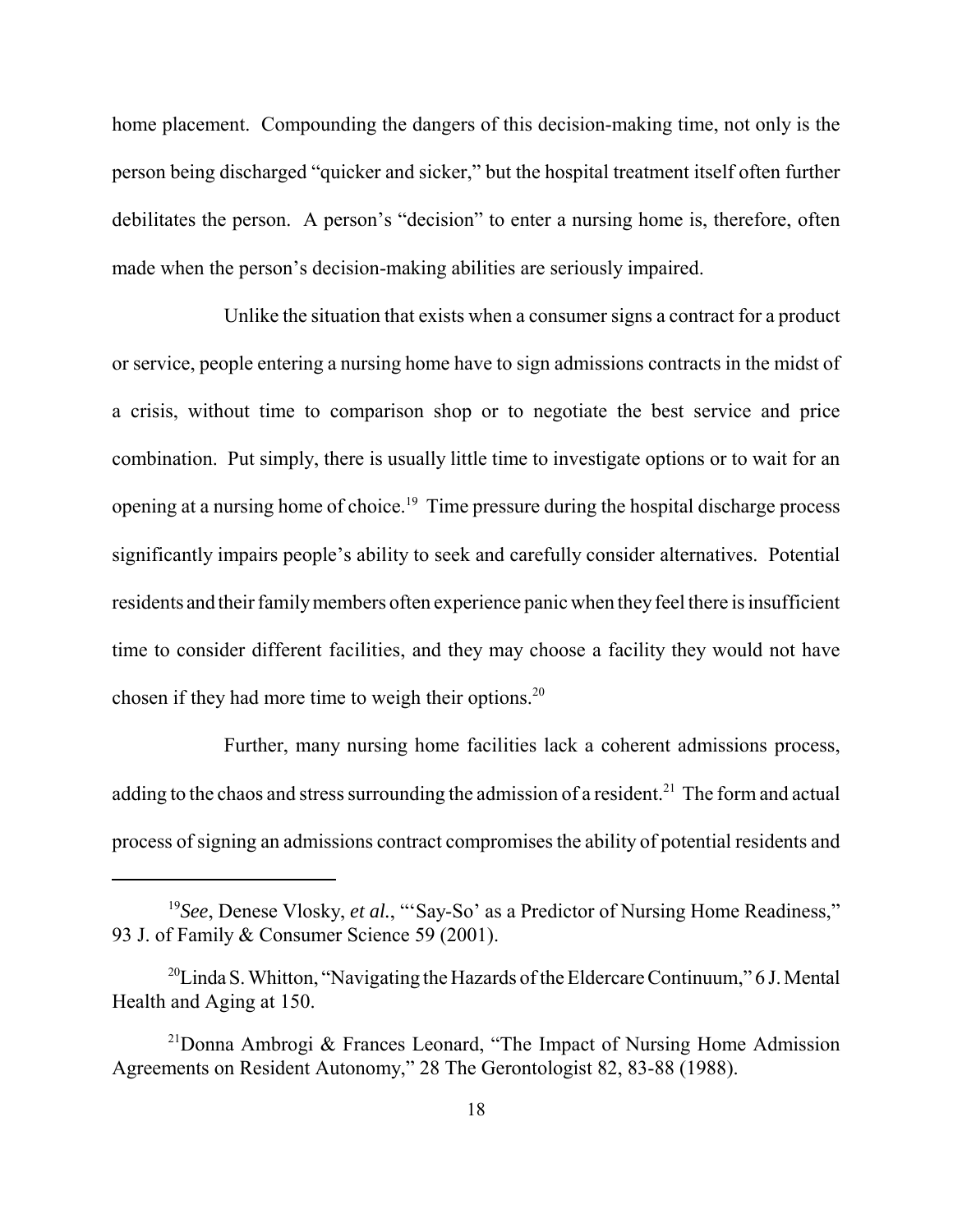their families to make informed decisions. "[I]n many, if not most cases, there is no clear admission procedure. . . . Rather, the time of admission is very likely to be full of confusion and stress for all involved, and the residents (or more likely, their representative or family member) commonly sign all the documents without knowing or understanding what they are signing."<sup>22</sup> In the typical nursing home admission process, residents and their family members do not have time to read and deliberate on the terms of the agreement.<sup>23</sup> Facilities often present the contract *after* the person decides to apply for admission, rather than beforehand, when the individual or his or her representative can carefully examine the admission contract, and contemplate the meaning and ramifications of its provisions, particularly those that have nothing to do with care and related services and costs. $24$  Furthermore, there is often no time for the person to sit down with a facility representative who can answer questions and explain the contract's terms.<sup>25</sup> As we discuss later, admissions

<sup>22</sup>*Id.* at 83.

 $^{23}Id$ .

 $25$ Donna Ambrogi & Frances Leonard, "The Impact of Nursing Home Admission Agreements on Resident Autonomy," 28 The Gerontologist at 83.

 <sup>24</sup>*See*, *e.g.*, Ann E. Krasuski, "Mandatory Arbitration Agreements Do Not Belong in Nursing Home Contracts with Residents," 8 DePaul J. Health Care L. 263, 280 (2004) (stating that "[a]dmitting a loved one to a nursing home is an overwhelming and stressful undertaking for families .... If families give any thought to the admissions agreement they are signing, they probably do not consider whether it contains a mandatory arbitration agreement."); California Advocates for Nursing Home Reform, "Better Read the Small Print! An Analysis of Admission Agreements in California's Residential Care Facilities for the Elderly," 1 (March 2003).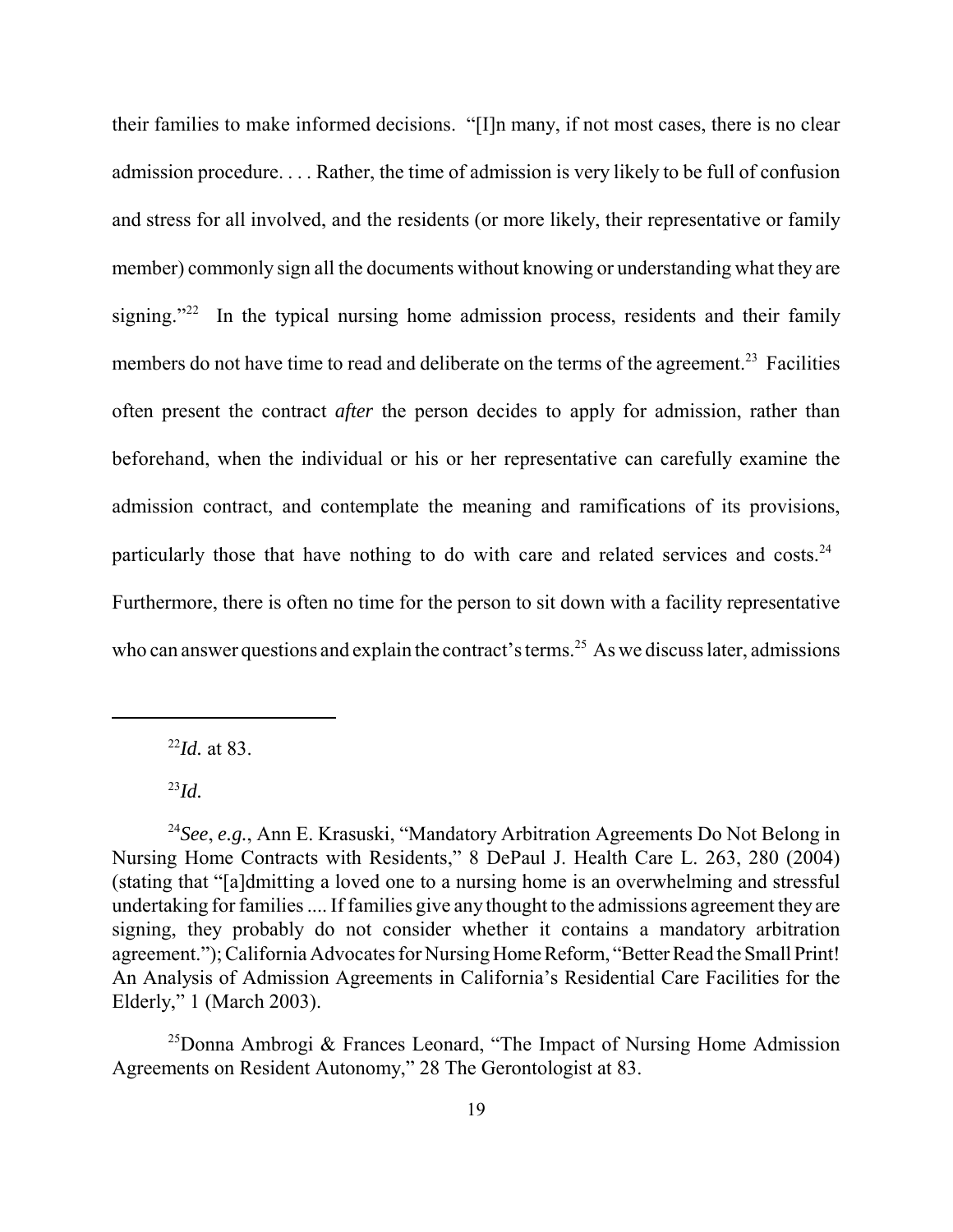agreements typically are pre-printed contracts of adhesion offered on a take-it-or-leave-it basis, giving residents no meaningful opportunity to change or negotiate the terms.<sup>26</sup>

 Ultimately, people being admitted to long-term care facilities and their families have to sign admission contracts without time to comparison shop or "to negotiate the best service and price combination. The pressures of deciding placement at such a time, coupled with physical and/or mental infirmities, facing discharge from the hospital, financial limitations, and/or lack of knowledge about long-term care options make consumers vulnerable and dependent on full disclosure by facilities."<sup>27</sup> In such an environment, it is common that residents or their family members rarely know that the admission contract contains provisions that go far beyond the medical care and other services the facility promises (or is expected) to provide and that, instead, have serious implications for their legal and constitutional rights.

 <sup>26</sup>*See, e.g.*, Rebecca J. Benson, Gerontology Inst., "Check Your Rights at the Door, Consumer Protection Violations in Massachusetts Nursing Home Admission Agreements," 4 (1997); California Advocates for Nursing Home Reform, "Better Read the Small Print! An Analysis of Admission Agreements in California's Residential Care Facilities for the Elderly," 2 (March 2003); Charles P. Sabatino, "Nursing Home Admission Contracts: Undermining Rights the Old Fashioned Way," 24 Clearinghouse Rev. 553, 555 (1990); Patricia Nemore, "Illegal Terms in Nursing Home Admission Contracts," 18 Clearinghouse Rev. 1165 (1985).

<sup>&</sup>lt;sup>27</sup>California Advocates for Nursing Home Reform, "Better Read the Small Print! An Analysis of Admission Agreements in California's Residential Care Facilities for the Elderly," 2 (March 2003).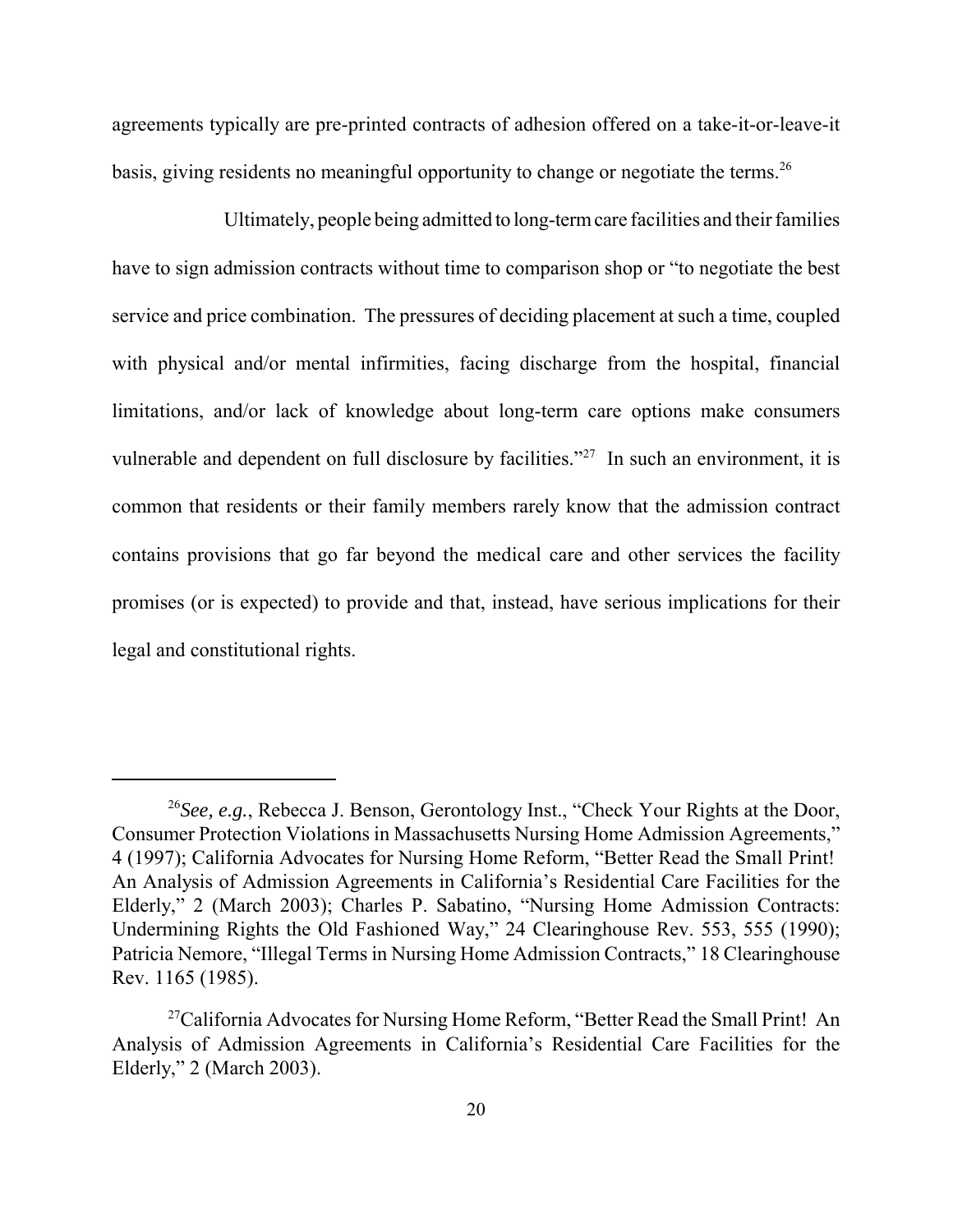# *The Constitutional Right to a Trial*  B.

 The admission agreements in this case contain arbitration clauses that eliminate a fundamental constitutional right: the right of the parties to have a jury trial in the West Virginia circuit court system on the plaintiffs' personal injury claims against the defendant nursing homes.

Put simply, the parties have a fundamental constitutional right to use West

Virginia's court system to seek justice.28 The *West Virginia Constitution*, Article III, § 17

protects the right of the people to open access to the courts to seek justice, and states:

 The courts of this State shall be open, and every person, for an injury done to him, in his person, property or reputation, shall have remedy by due course of law; and justice shall be administered without sale, denial or delay.

And Article III, § 13 of the *Constitution*, which preserves the right of the people to a jury trial

over any controversy, states:

 In suits at common law, where the value in controversy exceeds twenty dollars exclusive of interest and costs, the right of trial by jury, if required by either party, shall be preserved; and in such suit in a court of limited jurisdiction a jury shall consist of six persons. No fact tried by a jury shall be otherwise reexamined in any case than according to rule of court or law.

 <sup>28</sup>*See also*, Rule 38(a) of the *Rules of Civil Procedure* ("The right of trial by jury as declared by the Constitution or statutes of the State shall be preserved to the parties inviolate.").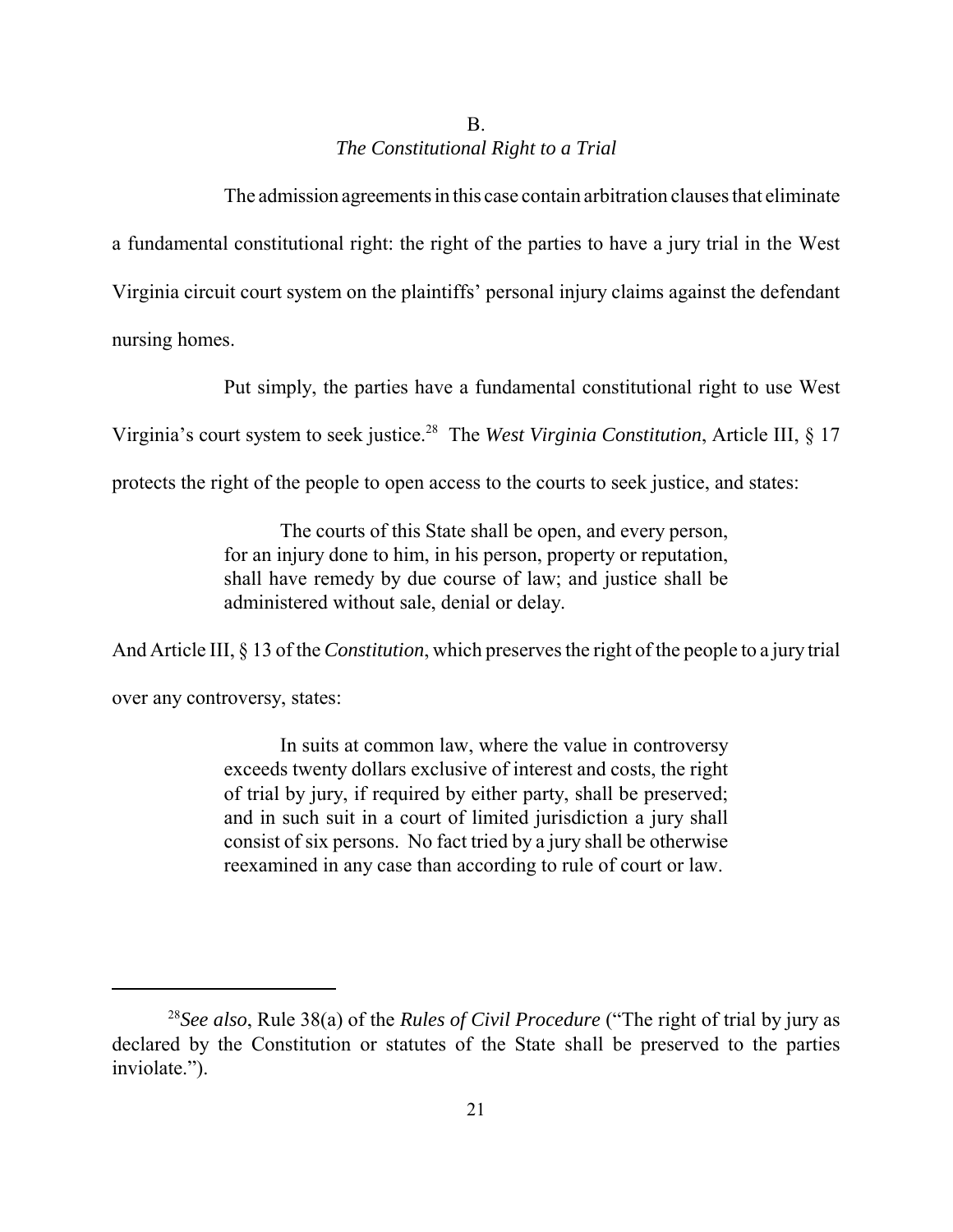These constitutional protections were adopted to ensure impartial and open enforcement of our civil and criminal laws. Justice Starcher, writing for the Court, eloquently identified the founders' motivations for these constitutional provisions:

> These constitutional rights – of open access to the courts to seek justice, and to trial by jury – are fundamental in the State of West Virginia. Our constitutional founders wanted the determinations of what is legally correct and just in our society, and the enforcement of our criminal and civil laws to occur in a system of open, accountable, affordable, publiclysupported, and impartial tribunals — tribunals that involve, in the case of the jury, members of the general citizenry. These fundamental rights do not exist just for the benefit of individuals who have disputes, but *for the benefit of all of us*. The constitutional rights to open courts and jury trial serve to sustain the existence of a core social institution and mechanism upon which, it may be said without undue grandiosity, our way of life itself depends.<sup>29</sup>

The West Virginia Bill of Rights begins, in Article III, § 1 of the *Constitution*,

 with the statement that the *Constitution* protects "certain inherent rights" which people "cannot, by any compact, deprive or divest their posterity." Still, we have recognized that the constitutionally-enshrined and fundamental rights to assert one's claims for justice before a jury in the public court system may be the subject of a legally enforceable waiver.<sup>30</sup> However, "Courts indulge every reasonable presumption against waiver of a fundamental

 <sup>29</sup>*State ex rel. Dunlap v. Berger*, 211 W.Va. 549, 560, 567 S.E.2d 265, 276 (2002).

 <sup>30</sup>*See*, *e.g.*, *Stephenson v. Ashburn*, 137 W.Va. 141, 144, 70 S.E.2d 585, 587 (1952) ("Of course a trial by jury may be waived, but the waiver must appear of record.").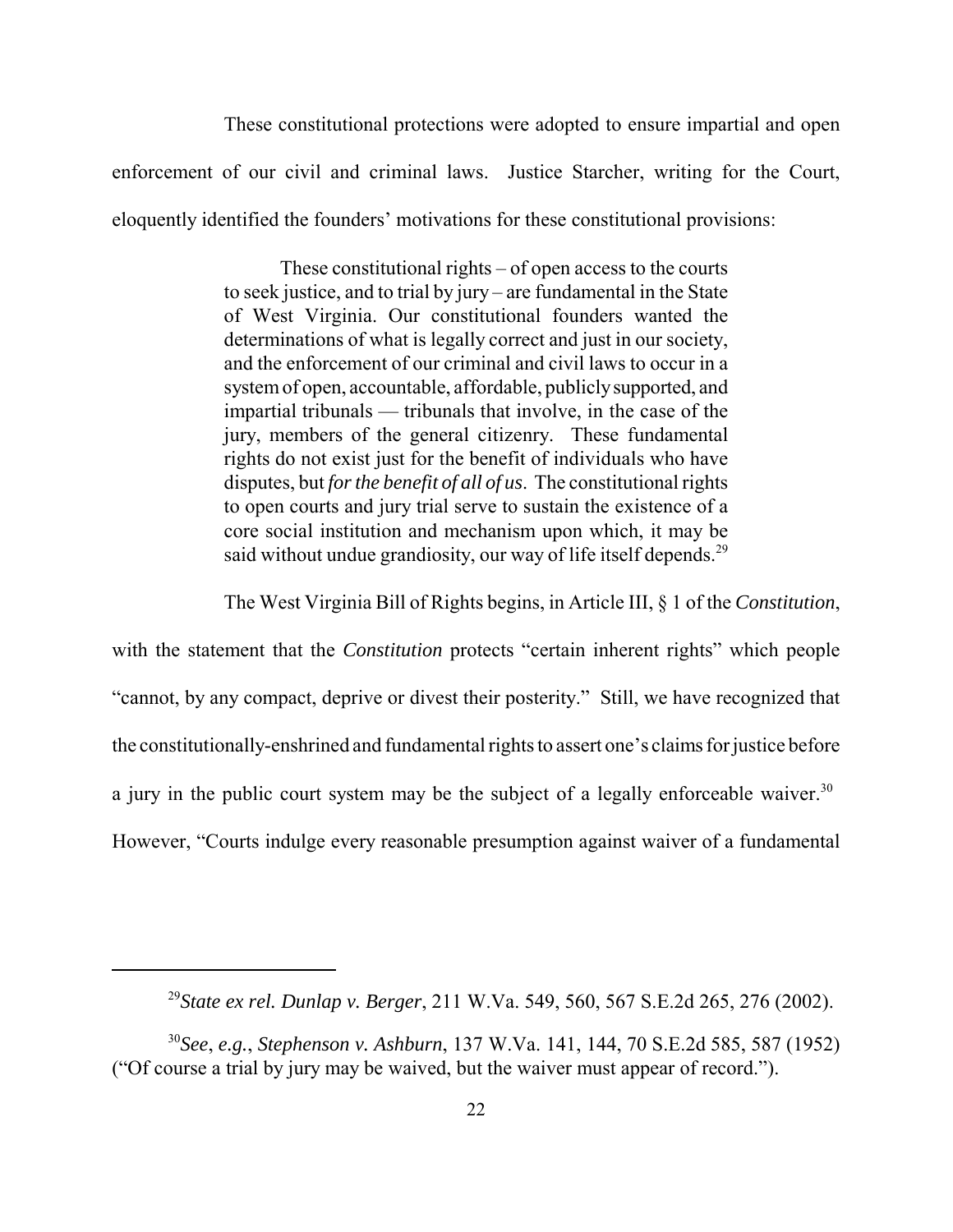constitutional right and will not presume acquiescence in the loss of such fundamental right."31

 In essence, our *Constitution* recognizes that factual disputes should be decided by juries of lay citizens rather than paid, professional fact-finders (arbitrators) who may be more interested in their fees than the disputes at hand.

# *Arguments of the Parties*  C.

It is in this context – the stress induced by the nursing home admission process,

 combined with the fundamental constitutional rights that the defendants assert have been waived in the admission agreements – that we examine the arguments of the parties. The briefs and arguments of the parties, and the question certified from the circuit court, present three common issues that require examination by this Court.

 31Syllabus Point 2, *State ex rel. May v. Boles*, 149 W.Va. 155, 139 S.E.2d 177 (1964).  *See also*, *Norfolk and Western R. Co. v. Sharp*, 183 W.Va. 283, 285, 395 S.E.2d 527, 527 (1990) ("[A]s with all basic constitutional rights, any waiver must be based on an informed and knowing decision.").

 We held in *Woodruff v. Board of Trustees of Cabell Huntington Hospital*, 173 W.Va. 604, 611, 319 S.E.2d 372, 379 (1984), that Article III of the *West Virginia Constitution*  contains "inherent rights, of which members of society may not by contract divest themselves,"and that our *Constitution* is "more stringent in its limitation on waiver [of fundamental constitutional rights] than is the federal constitution." However, we have only found the freedoms of speech and press under Article III, § 7, and the rights to assemble, associate, and petition under Article III,  $\S$  16, to be such "inherent rights." The parties have not argued, and we do not decide, whether the rights to trial by jury under Article III, § 13 and to open access to the courts under Article III, § 17 are inherent rights that members of society may not by contract divest themselves.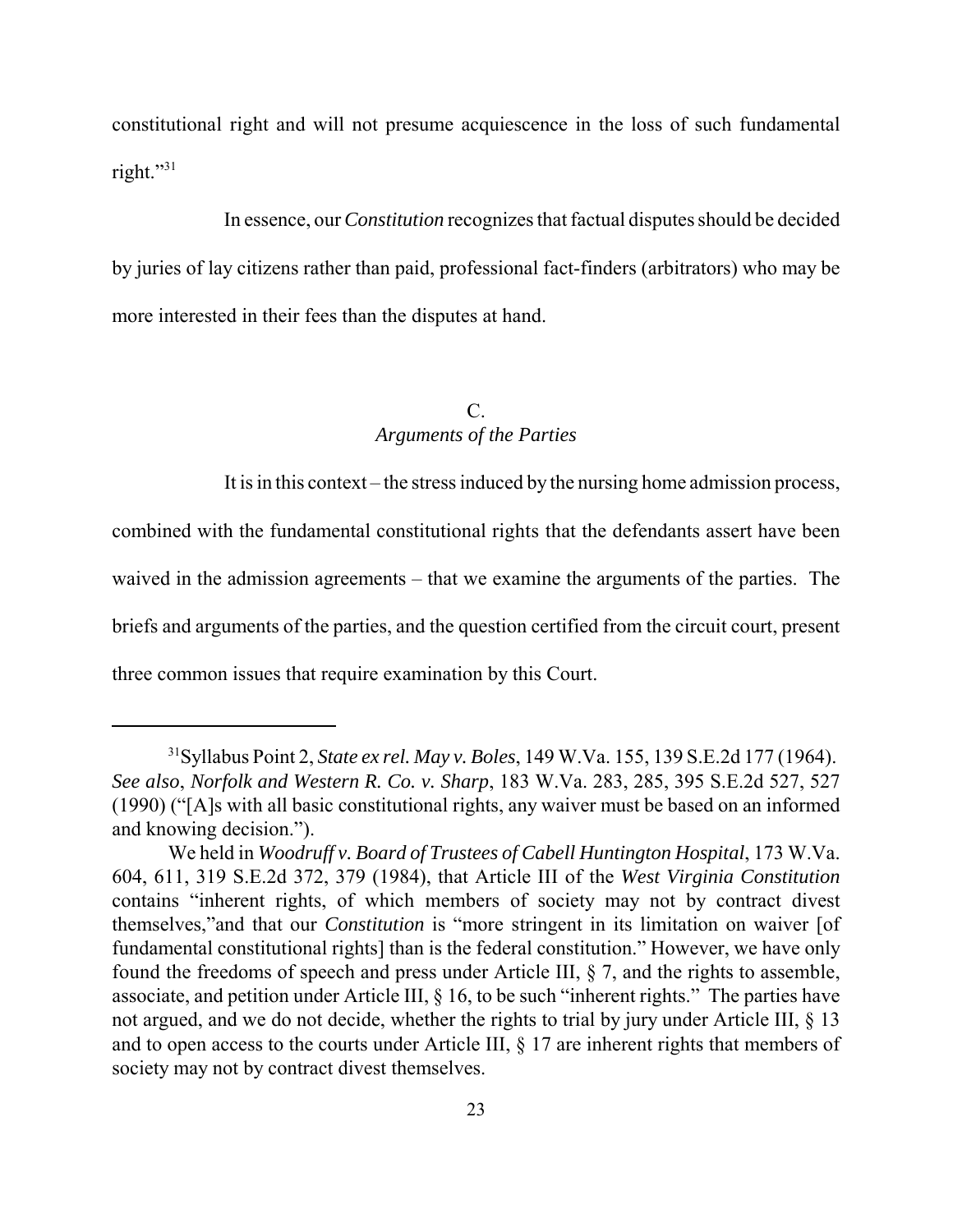First, we are asked to consider the effect of the Nursing Home Act upon arbitration clauses in nursing home admission agreements. Section 15(c) of the Act explicitly prohibits "any waiver by a resident or his or her legal representative of the right to commence an action" under the Act, declaring that such waivers are "null and void as contrary to public policy."<sup>32</sup> The plaintiffs assert that the arbitration clauses at issue are nothing more than a written contractual requirement that a nursing home resident (or his or her legal representative) waive the resident's right to commence an action in circuit court, and therefore under Section 15(c) of the Nursing Home Act are null and void as contrary to public policy.

 Second, we are asked to examine the Federal Arbitration Act ("the FAA"), and consider its impact on the operation of Section 15(c) of the Nursing Home Act. The defendant nursing homes assert that Section 2 of the  $FAA^{33}$  preempts the state statute. Section 2 of the FAA explicitly makes written arbitration agreements in transactions involving interstate commerce "valid, irrevocable, and enforceable." The nursing homes argue that their admission agreements affect interstate commerce and, therefore, pursuant to the FAA, the circuit courts are required to find the arbitration clauses in those agreements are valid, irrevocable, and enforceable, regardless of Section 15(c) of the Nursing Home Act.

 <sup>32</sup>*W.Va. Code*, 16-5C-15(c) [1997].

 339 U.S.C. § 2 [1947].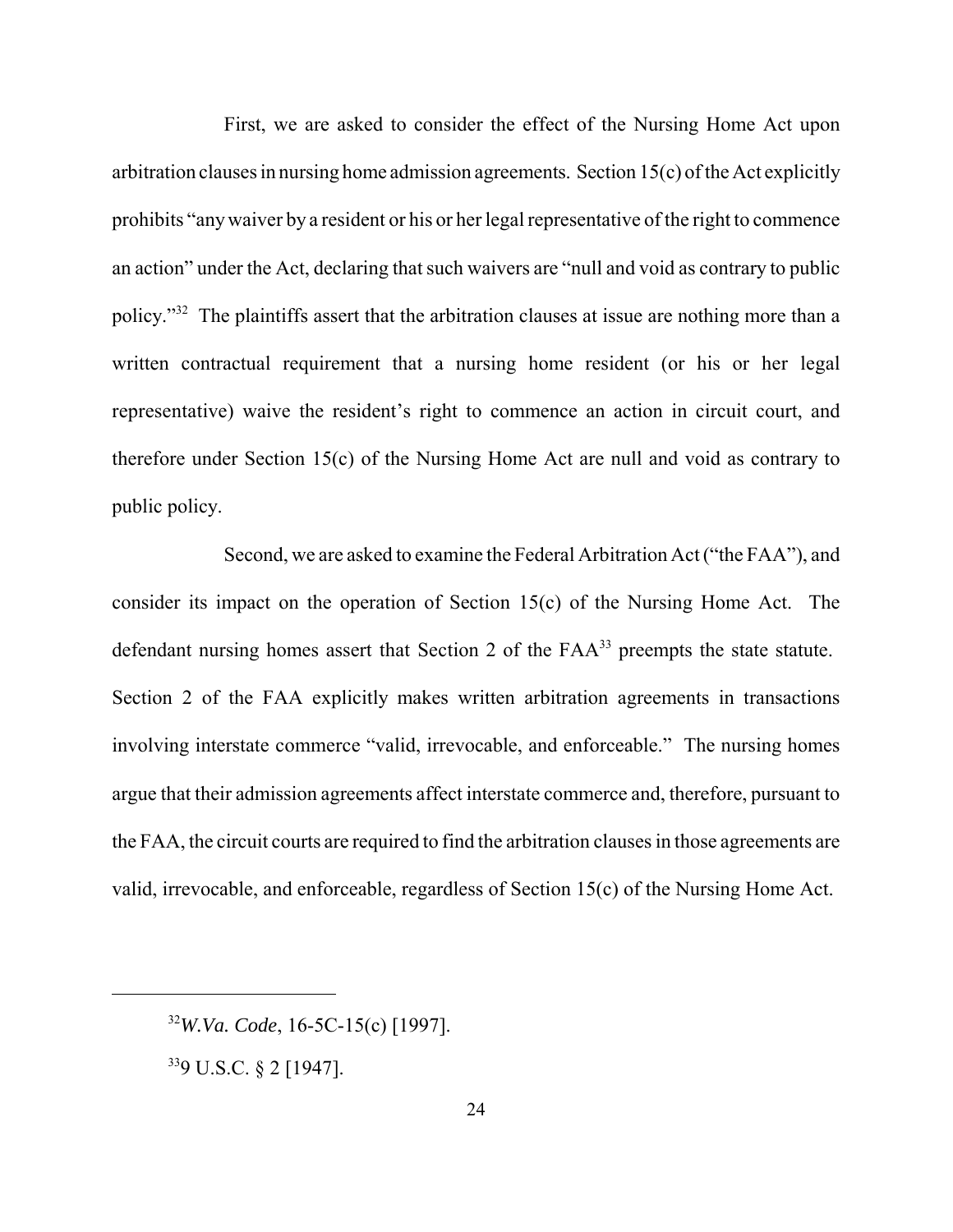Third, we are asked to examine the doctrine of unconscionability. The plaintiffs point out that the second half of Section 2 of the FAA contains a "saving clause." The saving clause states that, despite the mandatory sense of the first part of the statute, an arbitration agreement may still be declared invalid, revocable and unenforceable "upon such grounds as exist at law or in equity for the revocation of any contract."<sup>34</sup> The plaintiffs argue that the arbitration clauses at issue are unenforceable upon a ground that exists in equity: the doctrine of unconscionability. The plaintiffs assert that, at a minimum, they should be permitted discovery before the circuit court to develop evidence on whether an arbitration clause is unenforceable because of unconscionability, or upon some other grounds that exist at law or in equity.

 Separate from the three issues common to all three consolidated cases, we will last address the circuit court's order dismissing plaintiff Clayton Brown's lawsuit against Canoe Hollow Properties on the ground that it was, ostensibly, only the owner of the building where Marmet Health Care Center operated a nursing home.

## (1) *The Nursing Home Act*

 The West Virginia Nursing Home Act was created to allow people who are convalescing, or whose physical or mental condition requires them to receive ongoing medical care, to have care and treatment in facilities that, "to the extent practicable, will

<sup>34</sup>*Id*.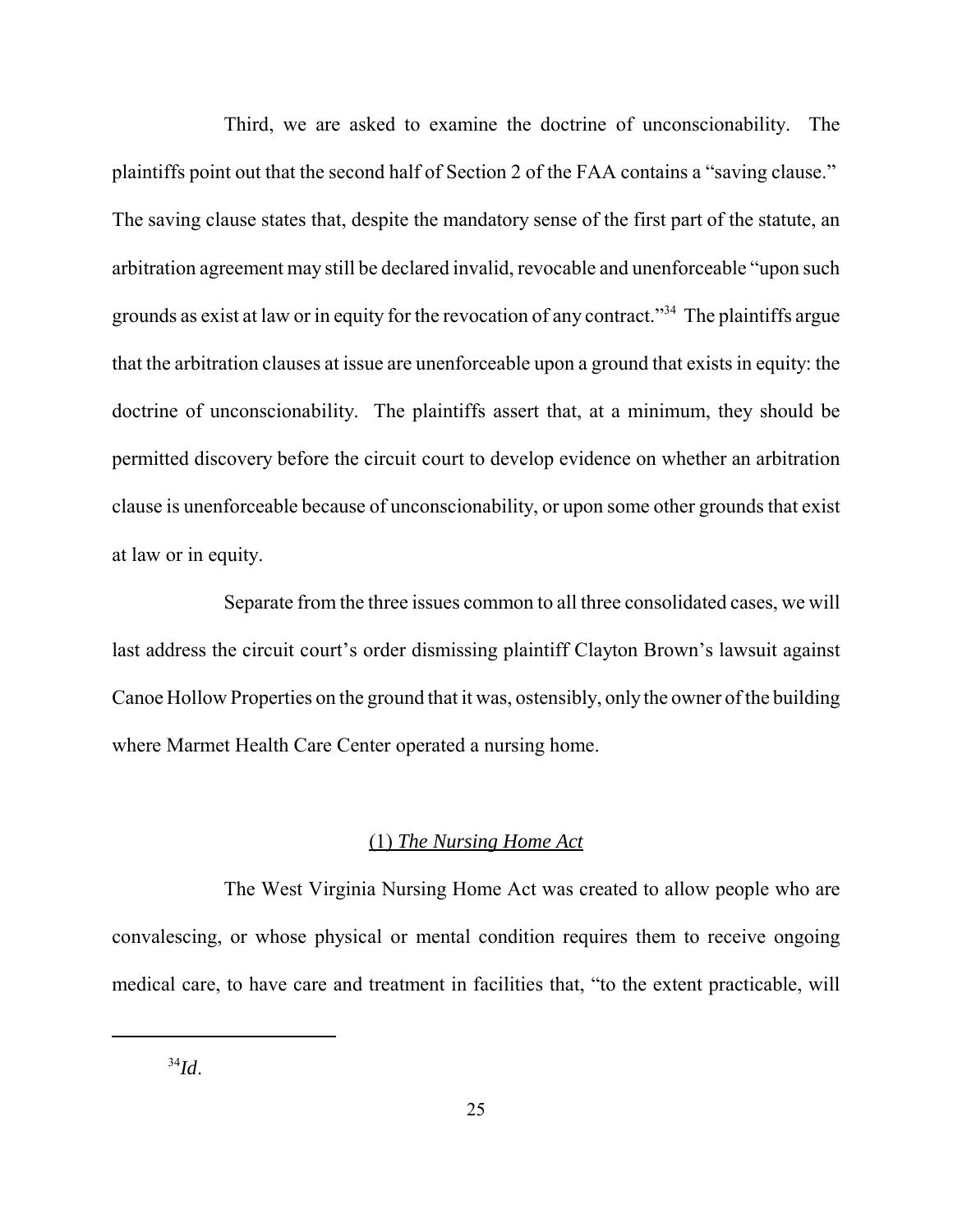approximate a normal home environment."<sup>35</sup> The Act was designed to promote and require that nursing homes be maintained and operated "so as to ensure protection of the rights and dignity of those using the services of such facilities."<sup>36</sup> To achieve this end, the Legislature declared that the provisions of the Act are remedial and "shall be liberally construed."<sup>37</sup>

 The Nursing Home Act empowers the Secretary of the West Virginia Department of Health and Human Services to inspect and license nursing homes, and to investigate violations of the Act.<sup>38</sup> The Act also authorizes the Secretary to craft rules setting minimum standards for operating nursing homes, such as the minimum number and qualifications of personnel, safety standards, sanitation requirements, and record-keeping requirements.<sup>39</sup> The Secretary is permitted to bring a legal action to enforce compliance with the Act.<sup>40</sup> The Act creates criminal penalties for operating a nursing home without a license, and for interfering with the Secretary's enforcement of the Act.<sup>41</sup>

 The Nursing Home Act also creates a civil cause of action for injuries caused to a nursing home resident. Section 15(c) of the Act states, in part:

```
 
35W.Va. Code, 16-5C-1 [1997]. 

38W.Va. Code, 16-5C-3 [1997]. 

39W.Va. Code, 16-5C-5 [2005]. 
36Id. 
37Id. 
40W.Va. Code, 16-5C-15(b). 
41W.Va. Code, 16-5C-15(a).
```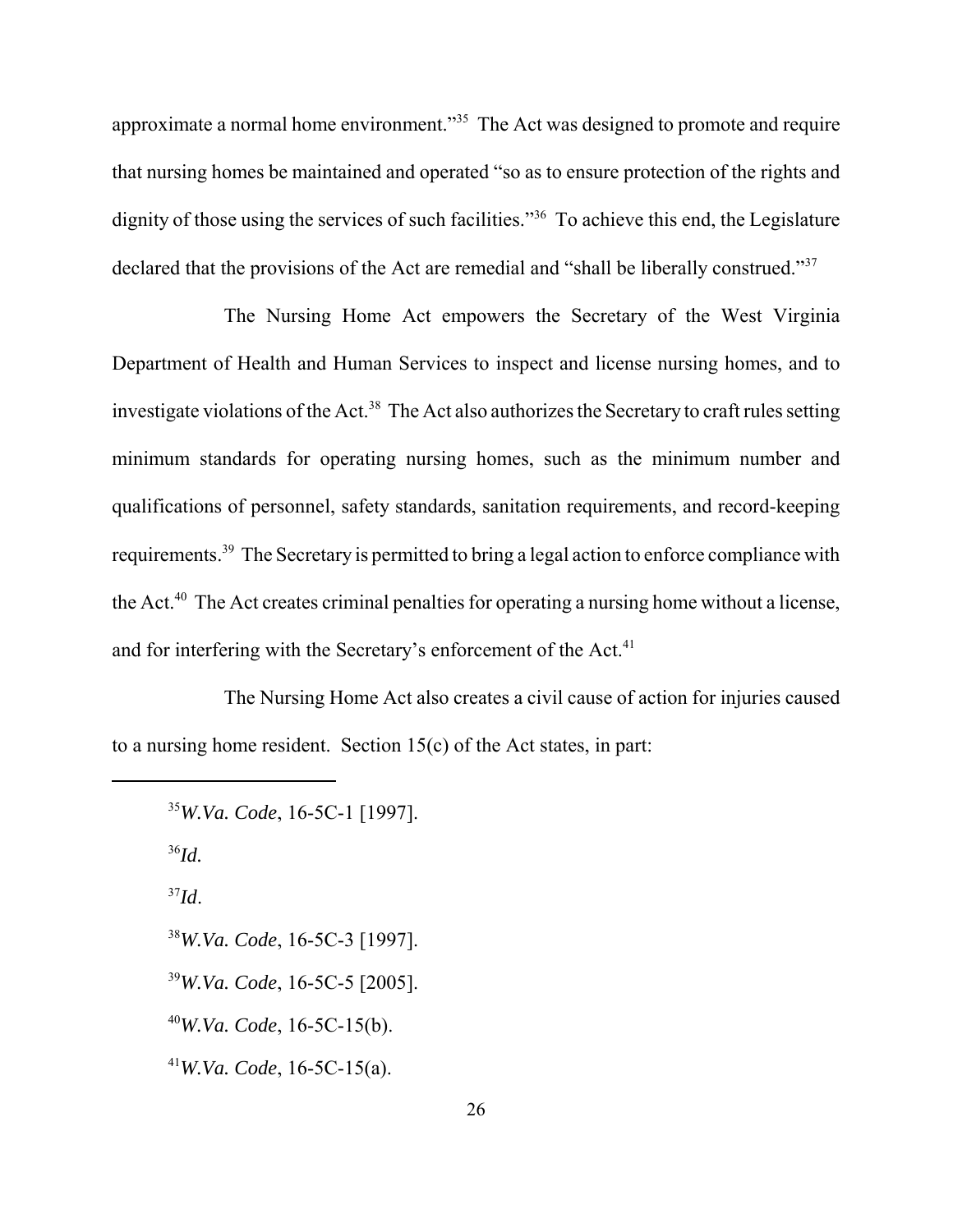Any nursing home that deprives a resident of any right or benefit created or established for the well-being of this resident by the terms of any contract, by any state statute or rule, or by any applicable federal statute or regulation, shall be liable to the resident for injuries suffered as a result of such deprivation. Upon a finding that a resident has been deprived of such a right or benefit, and that the resident has been injured as a result of such deprivation, and unless there is a finding that the nursing home exercised all care reasonably necessary to prevent and limit the deprivation and injury to the resident, compensatory damages shall be assessed in an amount sufficient to compensate the resident for such injury. In addition, where the deprivation of any such right or benefit is found to have been willful or in reckless disregard of the lawful rights of the resident, punitive damages may be assessed. A resident may also maintain an action pursuant to this section for any other type of relief, including injunctive and declaratory relief, permitted by law. Exhaustion of any available administrative remedies may not be required prior to commencement of suit hereunder.<sup>42</sup>

The Nursing Home Act says that the penalties and remedies under the Act "are cumulative

and shall be in addition to all other penalties and remedies provided by law." $43$ 

The instant case centers upon one sentence in Section 15(c) of the Nursing

Home Act, which states:

 Any waiver by a resident or his or her legal representative of the right to commence an action under this section, whether oral or in writing, shall be null and void as contrary to public policy.44

<sup>42</sup>*W.Va. Code*, 16-5C-15(c).

<sup>43</sup>*W.Va. Code*, 16-5C-15(d).

(continued...)

 <sup>44</sup>*W.Va. Code*, 16-5C-15(c). The corollary regulation in the *Code of State Rules* says: Residents, residents' families or legal representatives,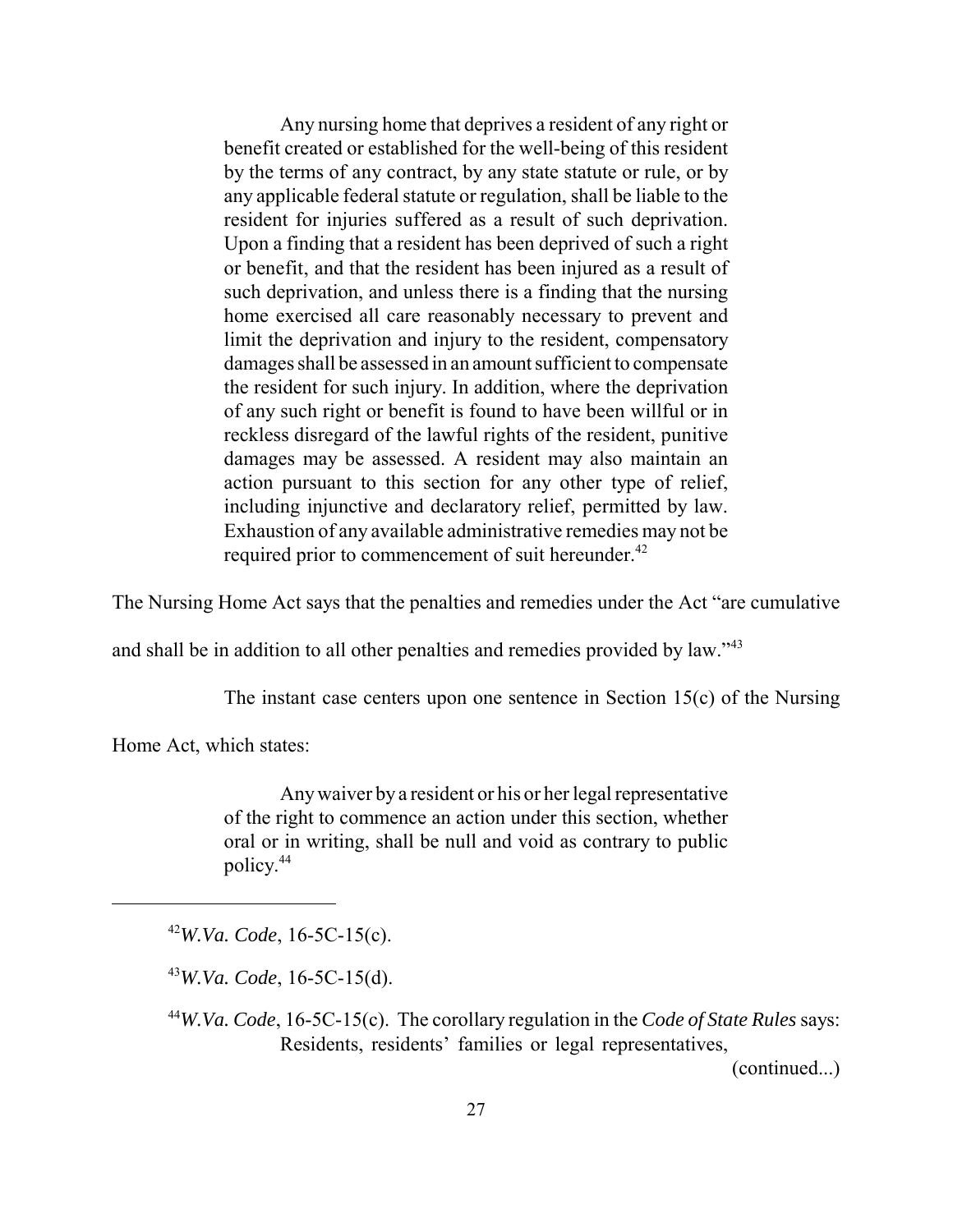Under this sentence in Section 15(c), the plaintiffs contend that the disputed arbitration clauses in the admission agreements (which say that a nursing home resident waives the right to commence a civil action in circuit court and instead must commence an arbitration proceeding) are null and void as contrary to public policy. However, the defendant nursing homes counter that Section 15(c) of the Nursing Home Act is preempted by Section 2 of the Federal Arbitration Act ("the FAA"), and cannot be applied to void a written arbitration clause that involves interstate commerce in a nursing home admission agreement. To discern whether Section 15(c) of the Nursing Home Act is preempted by Section 2 of the FAA requires that we outline our law of preemption, outline the jurisprudence interpreting Section 2 of the FAA, and assess whether Section 15(c) stands as an obstacle to the purpose and effect of Section 2.

## (2) *Preemption and the Federal Arbitration Act*

 The preemption doctrine has its foundation in the Supremacy Clause of the United States *Constitution*, and "invalidates state laws that interfere with or are contrary to

W.V.C.S.R. § 64-13-16.9.d.7 [2007].

 $44$ (...continued)

 and ombudsmen may also independently pursue violations of this rule in court. Any waiver by a resident or his or her legal representative of the right to commence an action under W. Va. Code §16-5C-15, whether oral or in writing, is void as contrary to public policy.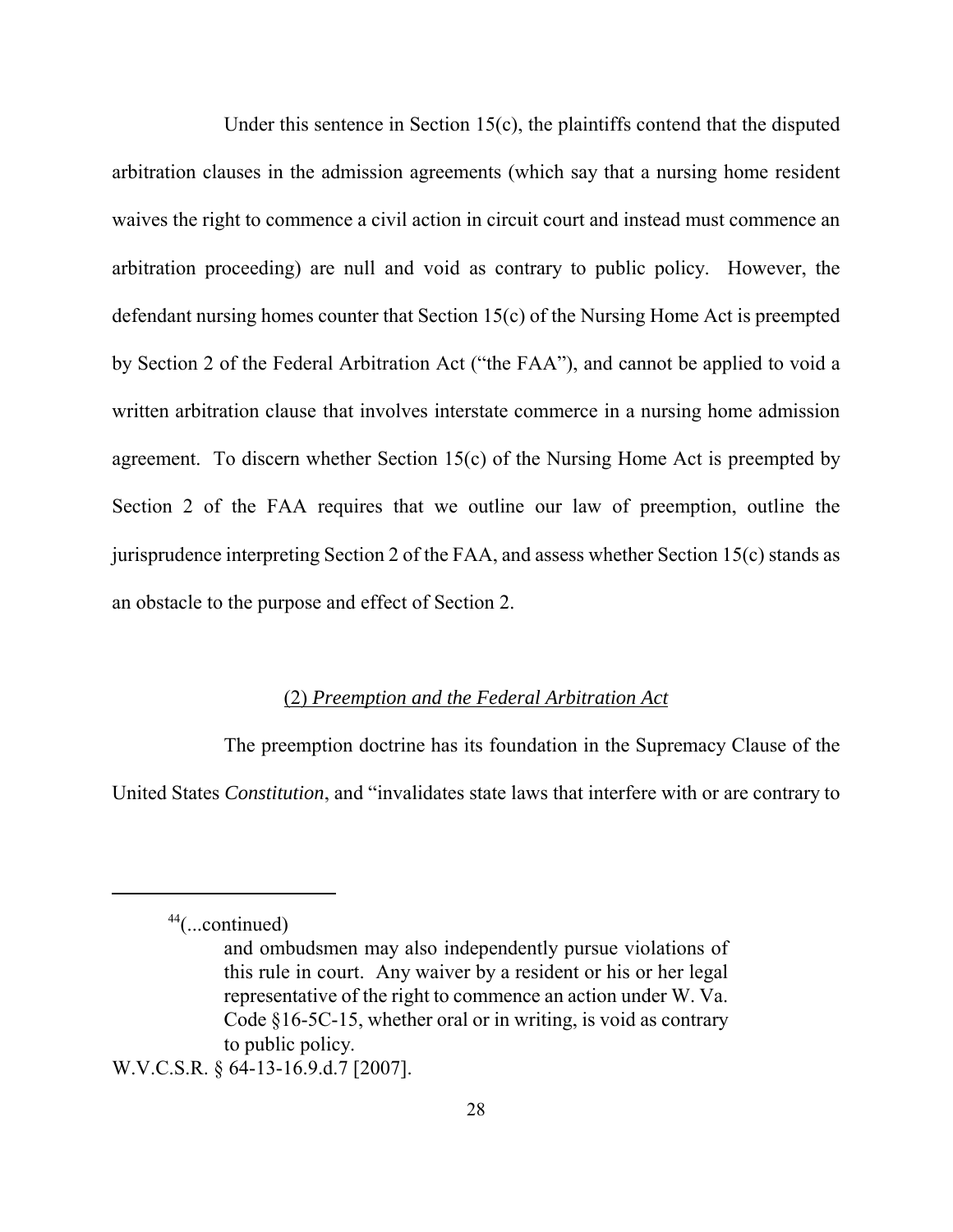federal law."45 A state law is preempted if Congress's command either is expressly stated in the federal statute's language, or is implicitly contained in the statute's structure and purpose.<sup>46</sup> Express preemption occurs when Congress has specifically and plainly stated its intent to occupy a given field, and in such cases any state law falling within that field will be completely preempted.<sup>47</sup> Implied preemption occurs in two ways. "Implied field preemption occurs where the scheme of federal regulation is so pervasive that it is reasonable to infer that Congress left no room for the states to supplement it. Implied conflict preemption occurs where compliance with both federal and state regulations is physically impossible, or where the state regulation is an obstacle to the accomplishment or execution of congressional objectives."48

 The preemptive powers of the FAA are found in Section 2, the "primary substantive provision of the Act."<sup>49</sup> The provision contains two parts: the first part holds that

46Syllabus Point 4, *Morgan v. Ford Motor Co.*, 224 W.Va. 62, 680 S.E.2d 77 (2009).

 <sup>47</sup>*See*, Syllabus Point 6, *Morgan v. Ford Motor Co.*, 224 W.Va. 62, 680 S.E.2d 77 (2009) ("To establish a case of express preemption requires proof that Congress, through specific and plain language, acted within constitutional limits and explicitly intended to preempt the specific field covered by state law.").

 48Syllabus Point 7, *Morgan v. Ford Motor Co.*, 224 W.Va. 62, 680 S.E.2d 77 (2009).  <sup>49</sup>*Moses H. Cone Memorial Hospital v. Mercury Constr. Corp.*, 460 U.S. 1, 24 (1983).

 45Syllabus Point 1, *Cutright v. Metropolitan Life Ins. Co.*, 201 W.Va. 50, 491 S.E.2d 308 (1997).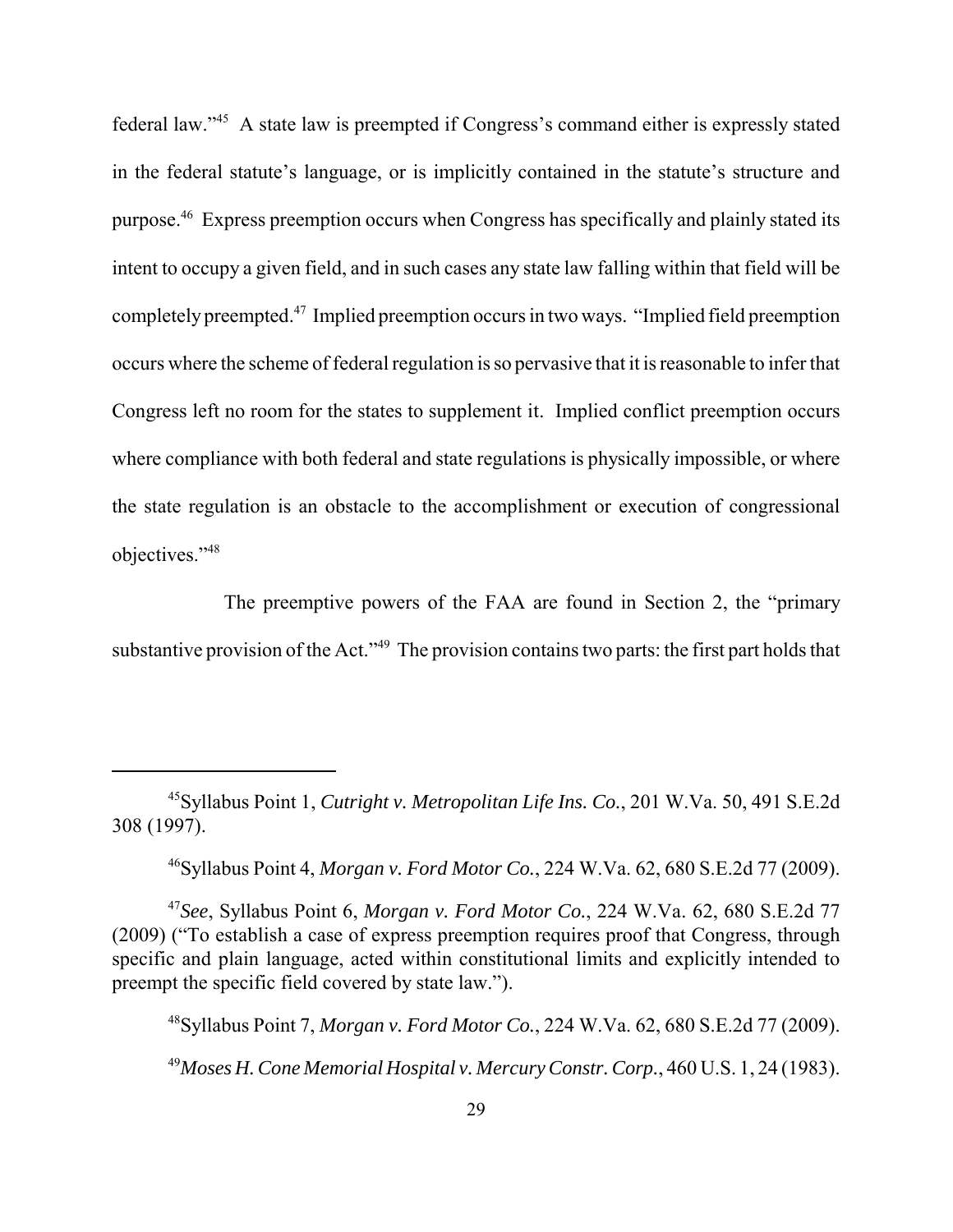written arbitration agreements affecting interstate commerce<sup>50</sup> are "valid, irrevocable, and enforceable,"<sup>51</sup> but the second part is a "savings clause" that allows courts to invalidate those arbitration agreements using general contract principles. The relevant portion of Section 2 states:

> A written provision in . . . a contract evidencing a transaction involving commerce to settle by arbitration a controversy thereafter arising out of such contract or transaction, or the refusal to perform the whole or any part thereof, or an agreement in writing to submit to arbitration an existing controversy arising out of such a contract, transaction, or refusal, shall be valid, irrevocable, and enforceable, save upon such grounds as exist at law or in equity for the revocation of any contract.<sup>52</sup>

 51In Syllabus Point 1 of *Copley v. NCR Corporation*, 183 W.Va. 152, 394 S.E.2d 751 (1990), we interpreted this part of Section 2 to mean that "[t]he United States Arbitration Act . . . provides for mandatory enforcement of arbitration clauses in contracts involving a maritime or interstate transaction." We went on in *Copley* to conclude that employment contracts of workers engaged in interstate commerce were not affected by the FAA, and that such workers had a right to pursue a human rights action in state court. We note, however, that much of our holding in *Copley* conflicts with a later U.S. Supreme Court interpretation of the FAA. *See Circuit City Stores, Inc. v. Adams*, 532 U.S. 105 (2001); *Adkins v. Labor Ready, Inc.,* 303 F.3d 496, 506 (4<sup>th</sup> Cir. 2002) ("Whatever force *Copley* may formerly have had, its ruling on arbitration cannot trump . . . *Circuit City v. Adams*. The Supremacy Clause precludes any argument to the contrary.").

529 U.S.C. § 2.

(continued...)

 $50$ The United States Supreme Court has interpreted the term "involving commerce" in Section 2 to be the "functional equivalent of the . . . term 'affecting commerce' — words of art that ordinarily signal the broadest permissible exercise of Congress' Commerce Clause power." *Citizens Bank v. Alafabco, Inc.*, 539 U.S. 52, 56 (2003) (internal citations omitted). Hence, the FAA will reach transactions "in individual cases without showing any specific effect upon interstate commerce if in the aggregate the economic activity in question would represent a general practice subject to federal control." 539 U.S. at 56-57 (citations omitted).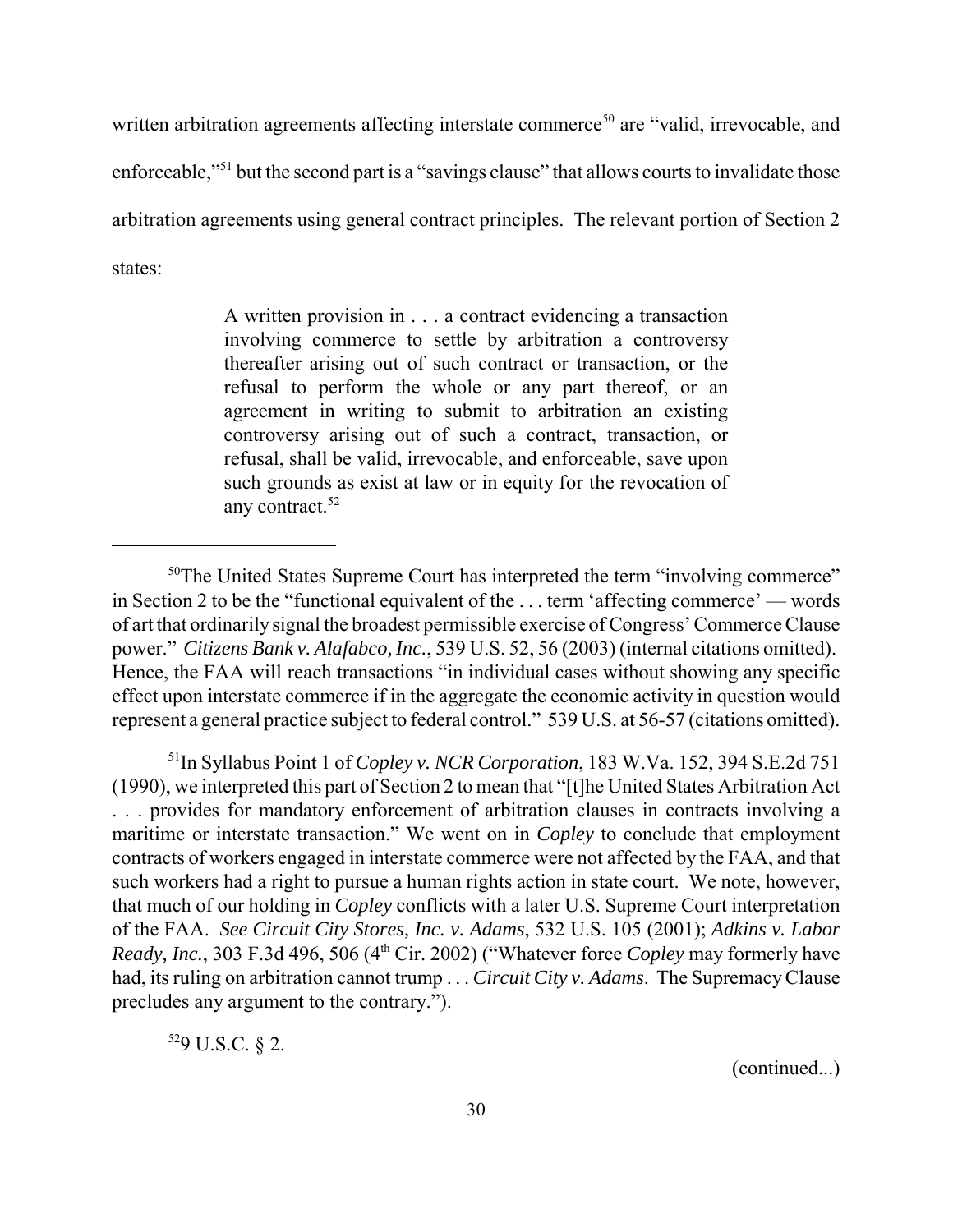Nowhere in the FAA did Congress include an express preemption provision,

 and the United States Supreme Court has determined that the FAA does not imply a congressional intent to occupy the entire field of arbitration.<sup>53</sup> Instead, under Section 2 of the FAA, only implied conflict preemption is at issue. Thus, we must consider whether the FAA actually, and to what extent, conflicts with the Nursing Home Act. The Nursing Home Act is preempted by the FAA to the extent that it conflicts with and "stands as an obstacle to the accomplishment and execution of the full purposes and objectives of Congress."<sup>54</sup>

To understand the full purposes and objectives of Congress in enacting the

FAA, we must delve into the history behind its adoption. As two of the drafters of the FAA

<sup>53</sup>Volt Information Sciences, Inc. v. Board of Trustees of Leland Stanford Junior *University*, 489 U.S. 468, 477 (1988).

 $52$ (...continued)

 The West Virginia common-law corollary to Section 2 may be found in the seminal case of *Board of Ed. of Berkeley County v. W. Harley Miller, Inc.*, 160 W.Va. 473, 236 S.E.2d 439 (1977). We stated, in Syllabus Point 3, that "[i]t is presumed that an arbitration provision in a written contract was bargained for and that arbitration was intended to be the exclusive means of resolving disputes arising under the contract[.]" However, we went on to say that a party to an arbitration agreement could still contend that "the arbitration provision was unconscionable, or was thrust upon him because he was unwary and taken advantage of, or that the contract was one of adhesion[.]" *Id*. A trial court would then be required to assess whether the arbitration provision was "bargained for and valid" by examining "the entire contract, the nature of the contracting parties, and the nature of the undertakings covered by the contract." *Id*.

 <sup>54</sup>*Volt Information Sciences*, 489 U.S. at 477, *quoting Hines v. Davidowitz*, 312 U.S. 52, 67 (1941).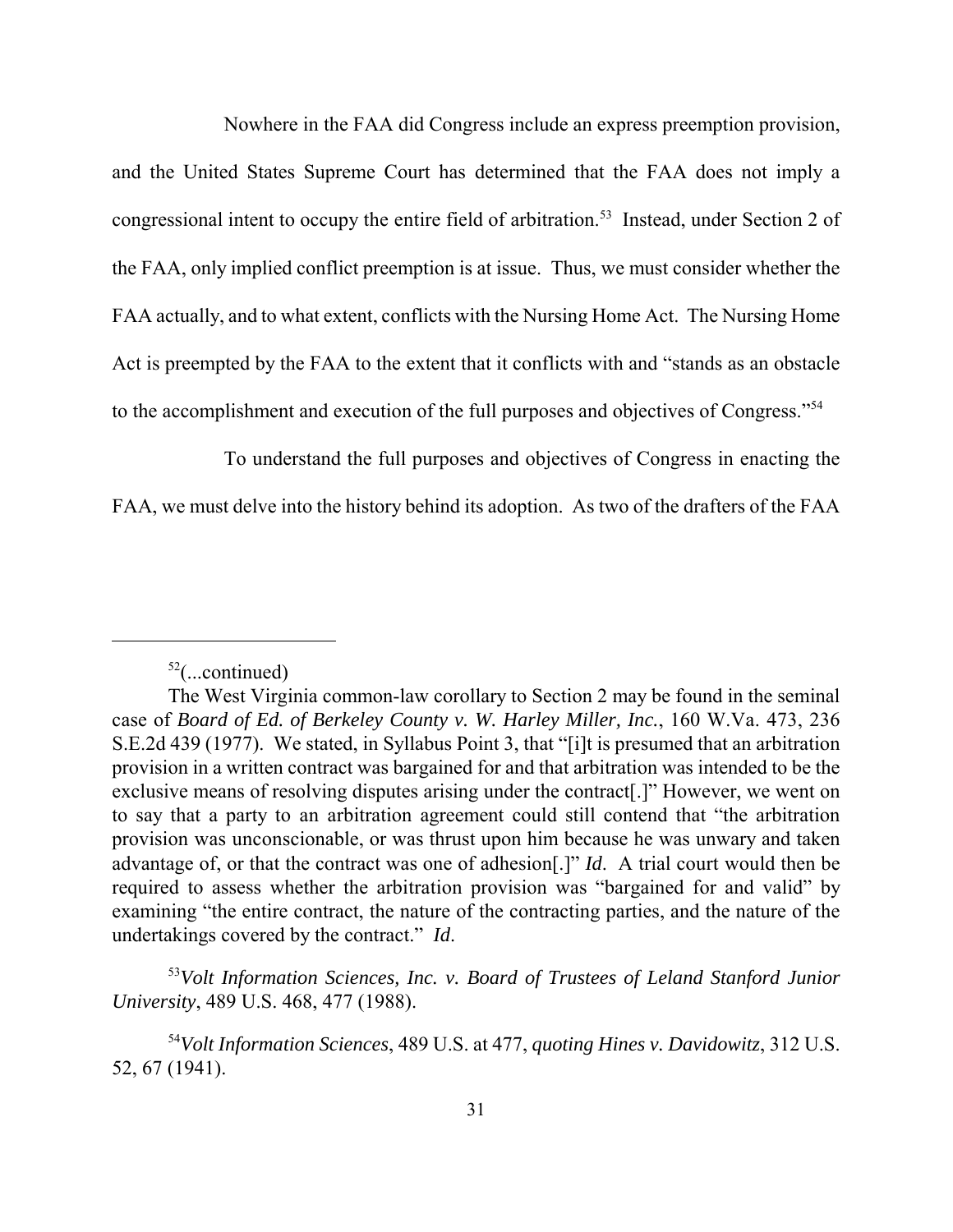said in a 1926 article, the FAA "must be read in light of the situation which it was devised to correct and of the history of arbitration[.]"<sup>55</sup>

 Historically, in the late 1800s and early1900s, most American state and federal courts were hostile to arbitration clauses in contracts and determined that they were, under various common law theories, unenforceable. This Court was no different. For instance, in 1894 this Court ruled that:

> A provision in a contract that all differences arising under it shall be submitted to arbitrators . . . will not prevent a party from maintaining a suit, in the first instance, in a court to enforce his rights under it.<sup>56</sup>

We routinely held in our cases that "[a]t common law an agreement to submit to arbitration

was revocable at any time before [an] award. . . . A contract to submit future differences to

arbitration is not binding."<sup>57</sup>

In 1925, the FAA was enacted and signed into law. "When Congress enacted

the FAA, its purpose was twofold: to reverse the longstanding judicial hostility toward

 56Syllabus Point 1, *Kinney v. Baltimore & Ohio Employes' Relief Assoc.*, 35 W.Va. 385, 14 S.E. 8 (1891).

 <sup>57</sup>*Hughes v. National Fuel Co.*, 121 W.Va. 392, 396-97, 3 S.E.2d 621, 624 (1939). Cases like *Hughes* and *Kinney*, *supra*, have been displaced by our subsequent rulings on the common law of arbitration agreements. *See*, *e.g.*, Syllabus Point 1, *Board of Education v. W. Harvey Miller, Inc.*, 160 W.Va. 473, 236 S.E.2d 439 (1977) ("Where parties to a contract agree to arbitrate either all disputes, or particular limited disputes arising under the contract, and where the parties bargained for the arbitration provision, such provision is binding, and specifically enforceable . . .")

 55Julius H. Cohen & Kenneth Dayton, "The New Federal Arbitration Law," 12 Va.L.Rev. 265, 266 (1926).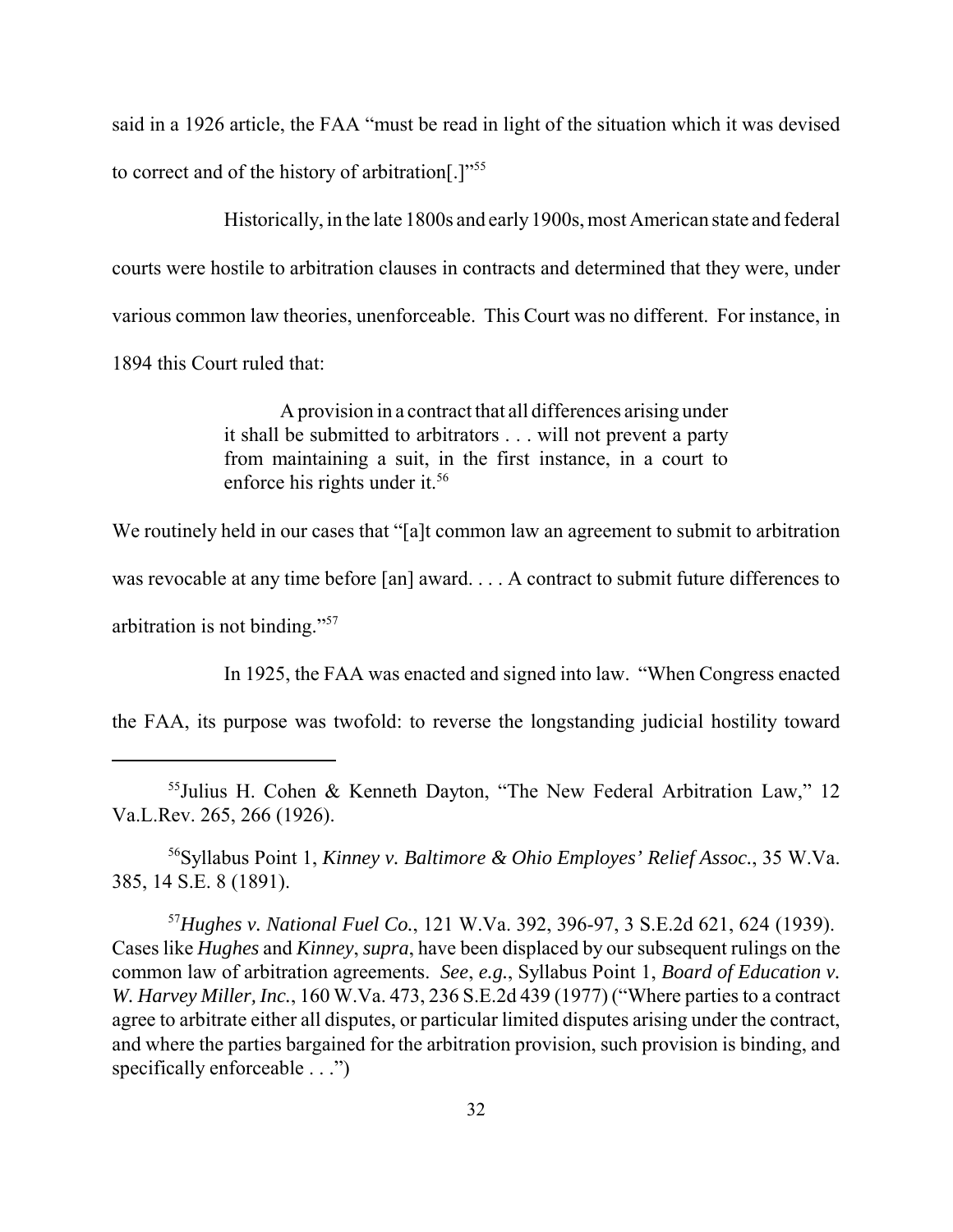arbitration agreements and to place arbitration agreements on equal footing with other contracts."<sup>58</sup> The United States Supreme Court has therefore repeatedly concluded that the goal of Section 2 of the FAA is for an arbitration agreement to be treated by courts like any other contract, nothing more, and nothing less. The FAA has no talismanic effect; it does not elevate arbitration clauses to a level of importance above all other contract terms. "There is no federal policy favoring arbitration under a certain set of procedural rules; the federal policy is simply to ensure the enforceability, according to their terms, of private agreements

 58Ann E. Krasuski, "Mandatory Arbitration Agreements Do Not Belong in Nursing Home Contracts with Residents," 8 DePaul J. Health Care L. 263 (2004). *See also*, *Allied- Bruce Terminix Companies, Inc. v. Dobson*, 513 U.S. 265, 270-71 (1995) ("First, the basic purpose of the Federal Arbitration Act is to overcome courts' refusals to enforce agreements to arbitrate. . . . It intended courts to enforce [arbitration] agreements into which parties had entered, and to place such agreements upon the same footing as other contracts[.]"); *Gilmer v. Interstate/Johnson Lane Corp.*, 500 U.S. 20, 24 (1991) (the FAA was adopted "to reverse the longstanding judicial hostility to arbitration agreements that had existed at English common law and had been adopted by American courts, and to place arbitration agreements upon the same footing as other contracts."); Julius H. Cohen & Kenneth Dayton, "The New Federal Arbitration Law," 12 Va.L.Rev. 265 (1926) ("By this Act there is reversed the hoary doctrine that agreements for arbitration are reversible at will and are unenforceable, and in the language of the statute itself, they are made 'valid, enforceable and irrevocable' within the limits of Federal jurisdiction.")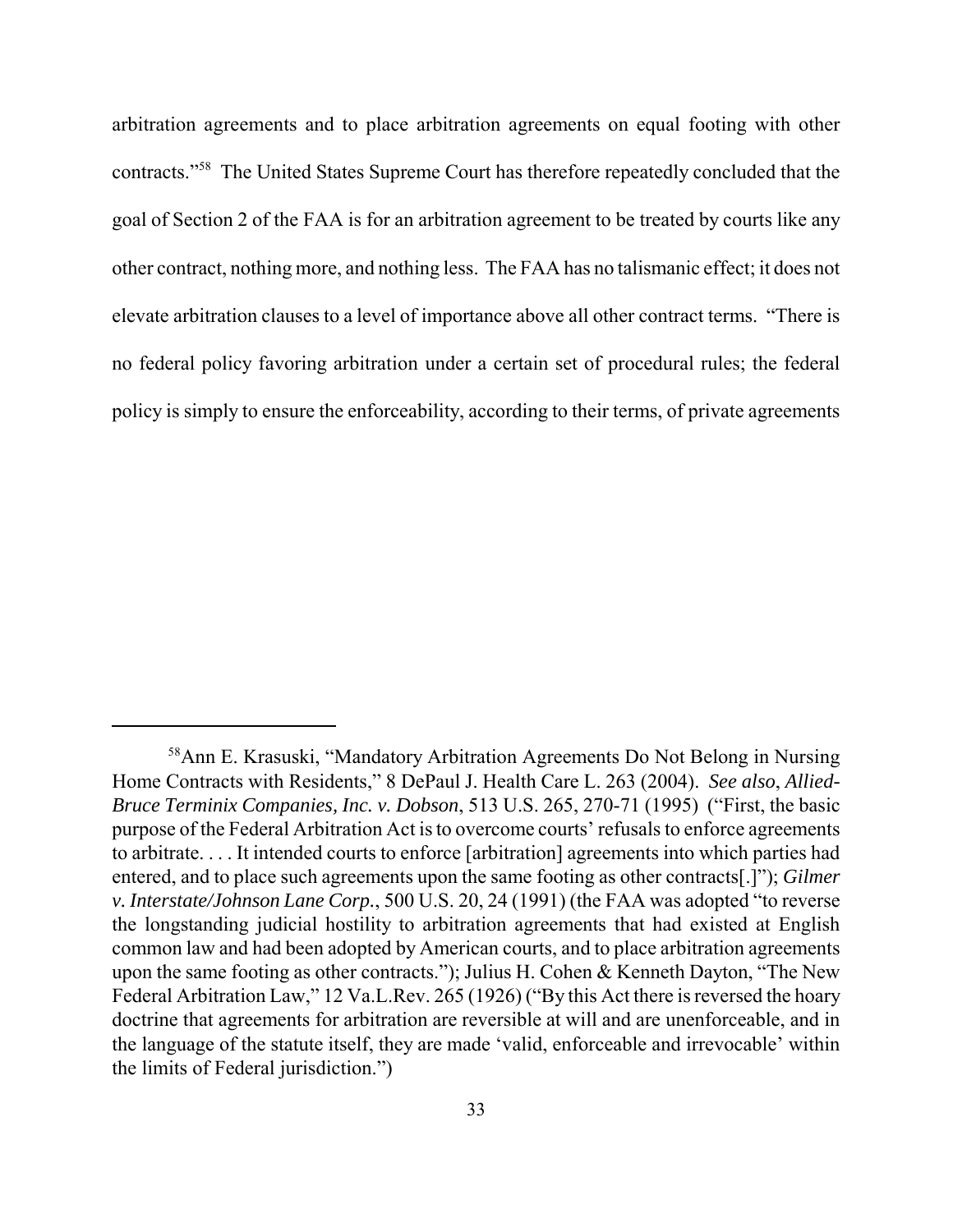to arbitrate."<sup>59</sup> It is a "fundamental principle that arbitration is a matter of contract,"<sup>60</sup> and "[t]he FAA . . . places arbitration agreements on an equal footing with other contracts, and requires courts to enforce them according to their terms."<sup>61</sup> Put simply, the "purpose of Congress in 1925 was to make arbitration agreements as enforceable as other contracts, but not more so."<sup>62</sup>

 "When state law prohibits outright the arbitration of a particular type of claim, the [preemption] analysis is straightforward: The conflicting rule is displaced by the FAA."<sup>63</sup> But when a statute or common-law doctrine – which seems generally applicable to all contracts – is actually applied in a fashion that disfavors arbitration, the analysis of whether the statute or doctrine is preempted by the FAA becomes more complex. A state statute or doctrine stands as an obstacle to the purposes of the FAA if it targets arbitration provisions

 <sup>59</sup>*Volt Information Sciences*, 489 U.S. at 476. The overriding goal of the FAA was not "to promote the expeditious resolution of claims;" rather, "[t]he legislative history of the Act establishes that the purpose behind its passage was to ensure judicial enforcement of privately made agreements to arbitrate." *Dean Witter Reynolds, Inc. v. Byrd*, 470 U.S. 213, 219 (1985). *Cf. AT&T Mobility LLC v. Concepcion*, 563 U.S. \_\_\_, \_\_\_ (No. 09-893, April 27, 2011) (Slip. Op. at 10-11) (dismissing *Dean Witter* in *dicta* and stating that "the FAA was designed to promote arbitration").

 <sup>60</sup>*Rent-a-Center, West, Inc. v. Jackson*, 561 U.S. \_\_\_, \_\_\_ (No. 09-497, June 21, 2010) (Slip Op. at 3).

 <sup>61</sup>*Rent-a-Center*, 561 U.S. at \_\_\_ (Slip Op. at 3)(*citing Buckeye Check Cashing, Inc. v. Cardegna,* 546 U.S. 440, 443 (2006) and *Volt Information Sciences*, 489 U.S. at 478).

 <sup>62</sup>*Prima Paint Corp. v. Flood & Conklin Mfg. Co.*, 388 U.S. 395, 404 n.12 (1967).

<sup>&</sup>lt;sup>63</sup>AT&T Mobility LLC v. Concepcion, 563 U.S. at \_\_\_\_\_\_\_ (Slip Op. at 6-7) (*citing Preston v. Ferrer*, 552 U.S. 346, 353 (2008)).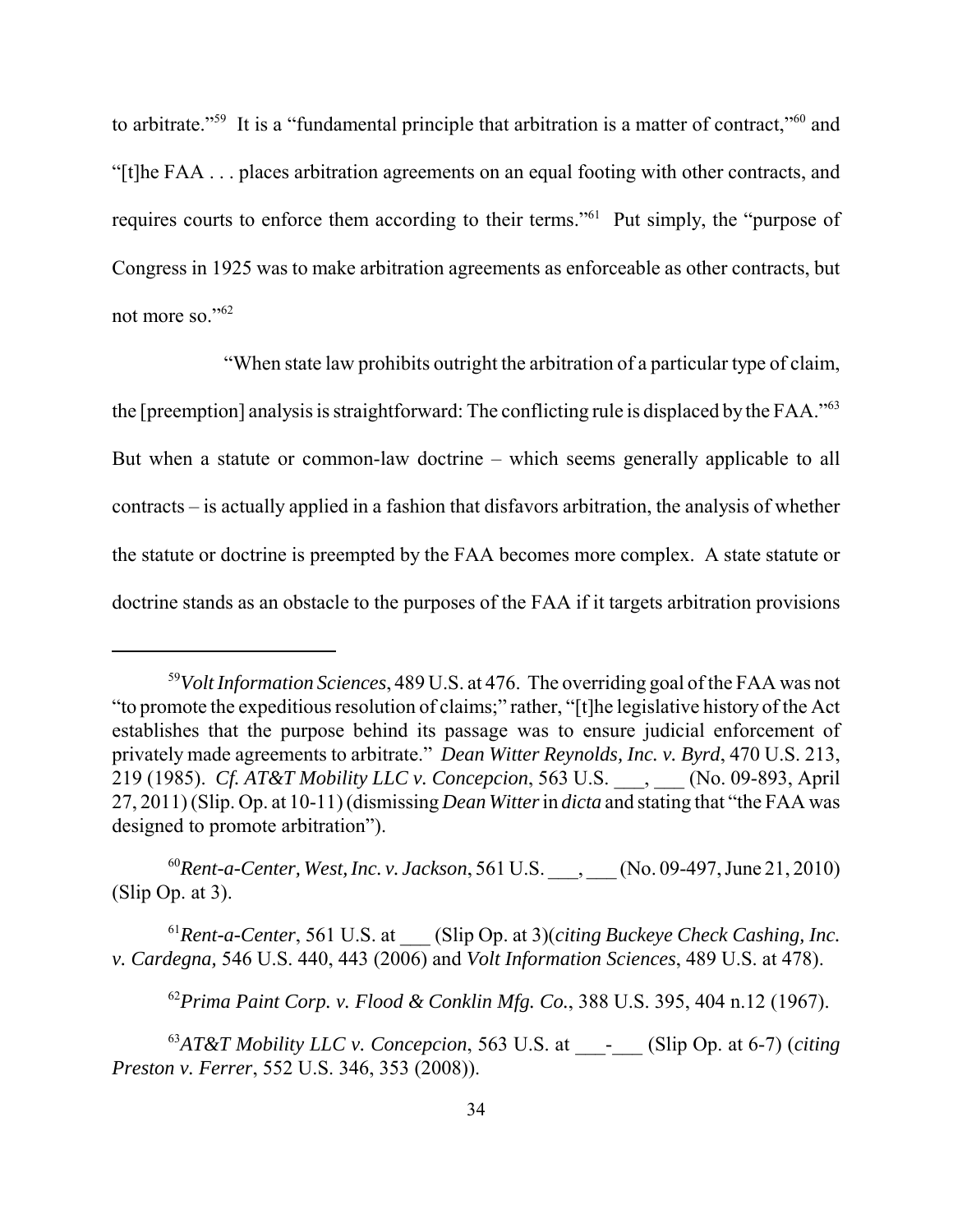for disfavored treatment not applied to other contractual terms generally.<sup>64</sup> Similarly, a state law forms an obstacle to Section 2 of the FAA if it takes its "meaning from the fact that a contract to arbitrate is at issue, or frustrate[s] arbitration, or provide[s] a defense to it."<sup>65</sup> Nothing in the FAA "suggests an intent to preserve state-law rules that stand as an obstacle to the accomplishment of the FAA's objectives."<sup>66</sup>

 Since 1984, the United States Supreme Court has ruled that the FAA "appli[es] in state as well as federal courts" and "foreclose[s] state legislative attempts to undercut the enforceability of arbitration agreements."<sup>67</sup> The FAA also forecloses courts from, in effect, doing "what . . . the state legislature cannot."<sup>68</sup>

 While the first part of Section 2 of the FAA preempts state statutes and doctrines that deliberately impede the rights of private parties to agree to arbitration, under the savings clause of Section 2, general state contract principles still apply to assess whether those agreements to arbitrate are valid and enforceable, just as they would to any other contract dispute arising under state law. Under the savings clause, "generally applicable

 <sup>64</sup>*Allied-Bruce Terminix Companies, Inc. v. Dobson*, 513 U.S. at 281.

 <sup>65</sup>*Securities Industry Ass'n v. Connolly*, 883 F.2d 1114, 1123 (1st Cir.1989).

 $^{66}$ AT&T Mobility LLC v. Concepcion, 563 U.S. at  $\_\_\_\$  (Slip Op. at 9).

 67*Southland Corp. v. Keating*, 465 U.S. 1, 16 (1984). *See also*, *State ex rel. Clites v. Clawges*, 224 W.Va. 299, 304-305, 685 S.E.2d 693, 698-99 (2009) (*per curiam*) (citing *Southland*).

 <sup>68</sup>*AT&T Mobility LLC v. Concepcion*, 563 U.S. at \_\_\_ (Slip Op. at 7) (*citing Perry v. Thomas*, 482 U.S. 483, 493 n. 9 (1987)).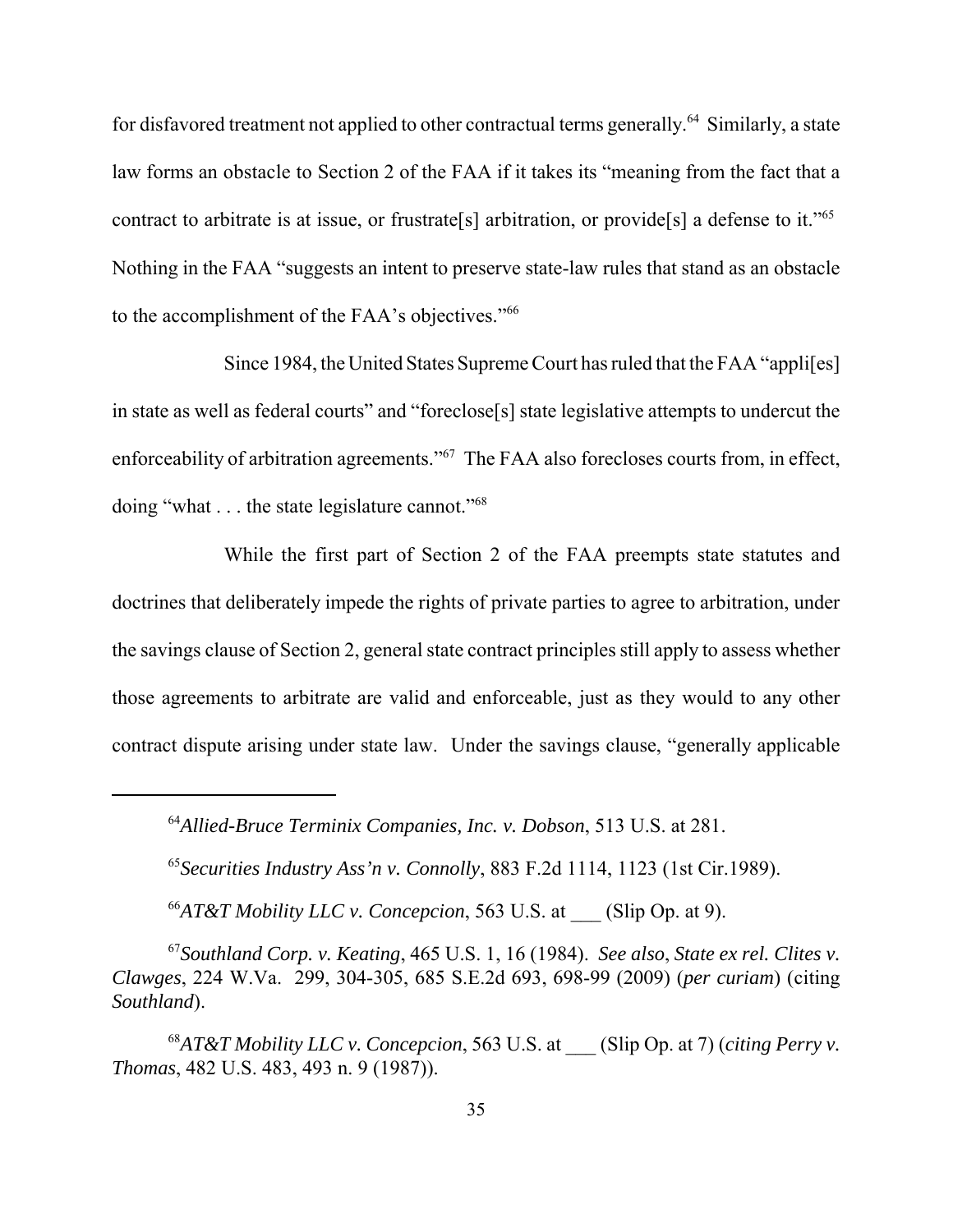contract defenses, such as fraud, duress, or unconscionability, may be applied to invalidate arbitration agreements without contravening  $\S 2$ [.]<sup>"69</sup> "[A]rbitration is simply a matter of contract between the parties; it is a way to resolve those disputes – but only those disputes – that the parties have agreed to submit to arbitration."<sup>70</sup> As one court stated:

> Nothing in the Federal Arbitration Act overrides normal rules of contractual interpretation; the Act's goal was to put arbitration on a par with other contracts and eliminate any vestige of old rules disfavoring arbitration. Arbitration depends on agreement, and nothing beats normal rules of contract law to determine what the parties' agreement entails. $71$

 "There is no denying that many decisions proclaim that federal policy favors arbitration, but this differs from saying that courts read contracts to foist arbitration on parties who have not genuinely agreed to that device."<sup>72</sup> Thus, while there is a strong and "liberal federal policy favoring arbitration agreements,"73 such agreements must not be so broadly construed as to encompass claims and parties that were not intended by the original contract. "Allowing the

 <sup>70</sup>*First Options of Chicago, Inc. v. Kaplan*, 514 U.S. 938, 943 (1995).

<sup>71</sup> Stone v. Doerge, 328 F.3d 343, 345 ( $7<sup>th</sup>$  Cir. 2003) (citations omitted).

 $^{72}Id.$ 

 <sup>73</sup>*Mitsubishi Motors Corp. v. Soler Chrysler-Plymouth, Inc.*, 473 U.S. 614, 625 (1985)  (*quoting Moses H. Cone Memorial Hospital v. Mercury Construction Corp.*, 460 U.S. at 24).

 <sup>69</sup>*Doctor's Associates, Inc. v. Casarotto*, 517 U.S. 681, 687 (1996). *See also*, *State ex rel. Saylor v. Wilkes*, 216 W.Va. at 773, 613 S.E.2d at 921 ("[T]his Court has found that arbitration clauses are subject to attack under state contract law principles."); *Spann v. American Express*, 224 S.W.3d 698, 698, 711 (Tenn.Ct.App. 2006) (applicable grounds for refusing to enforce a contract include the defenses of laches, estoppel, waiver, fraud, duress and unconscionability).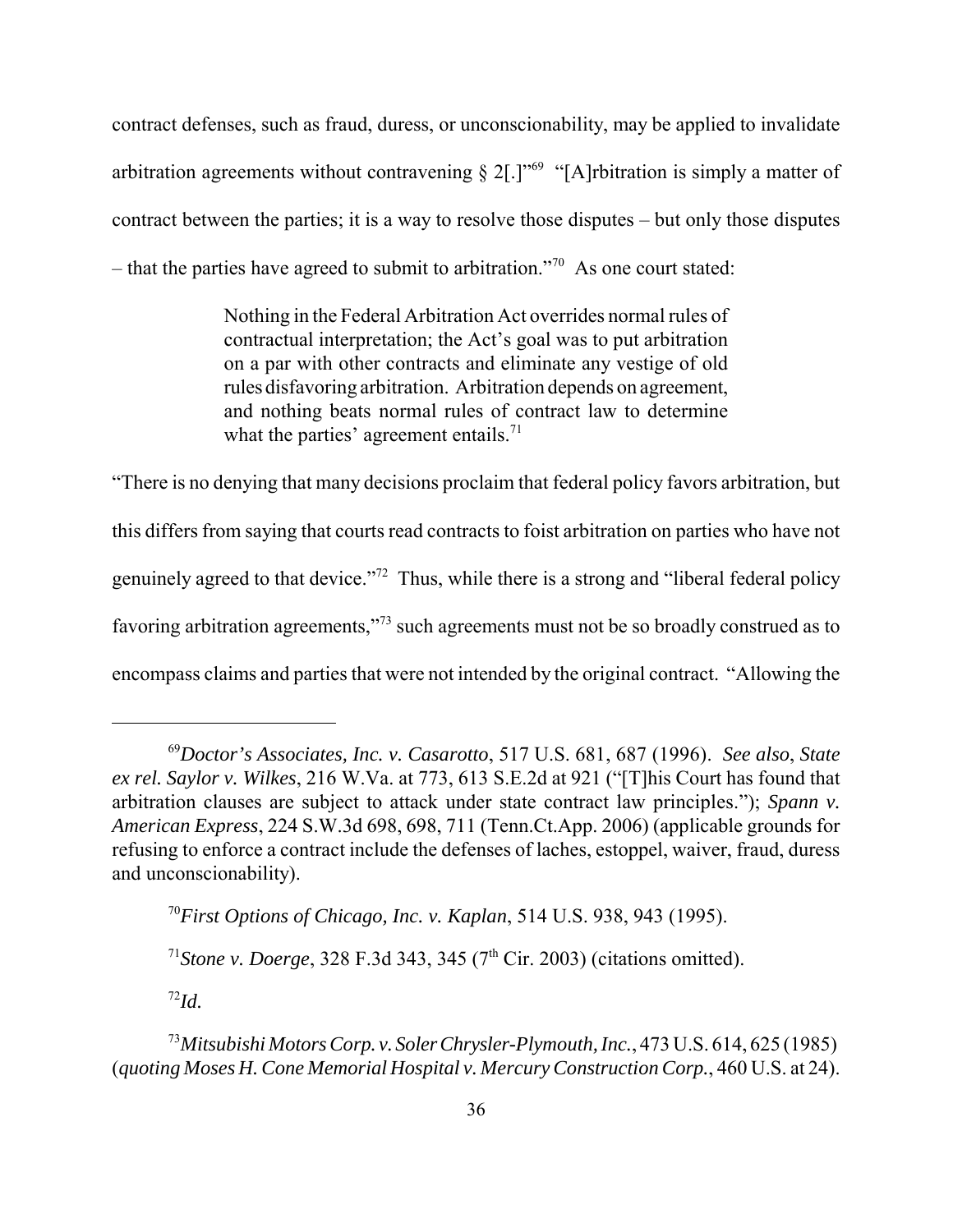question of the underlying validity of an arbitration agreement to be submitted to arbitration without the consent of all parties is contrary to governing law. It is also contrary to fundamental notions of fairness and basic principles of contract formation."<sup>74</sup>

 Hence, the U.S. Supreme Court has held there must be a "clear and unmistakable" intent of the parties for an arbitrator, rather than a court, to resolve a dispute.<sup>75</sup> "When deciding whether the parties agreed to arbitrate a certain matter (including arbitrability), courts generally . . . should apply ordinary state-law principles that govern the formation of contracts."<sup>76</sup> Even though arbitration is favored, "there still must be an underlying agreement between the parties to arbitrate."<sup>77</sup> "The mantra that arbitration is always to be favored must not be mindlessly muttered. In some areas, arbitration is not appropriate; the protection of nursing home residents is certainly one area."<sup>78</sup> "[P]arties are only bound to arbitrate those issues that by clear language they have agreed to arbitrate; arbitration agreements will not be extended by construction or implication."<sup>79</sup> A party must

 <sup>76</sup>*First Options of Chicago, Inc., v. Kaplan*, 514 U.S. at 944.

 <sup>77</sup>*Adkins v. Labor Ready, Inc.*, 303 F.3d at 501.

 <sup>78</sup>*Hayes v. Oakridge Home*, 122 Ohio St. 3d 63, 74, 908 N.E.2d 408, 417-18 (2009) (Pfeifer, J., dissenting).

 <sup>74</sup>*Luna v. Household Finance Corporation III*, 236 F.Supp.2d 1166, 1173-74 (W.D.Wash. 2002) (citation omitted).

 <sup>75</sup>*AT & T Technologies, Inc. v. Communications Workers of America*, 475 U.S. 643, 649 (1986).

 <sup>79</sup>*State ex rel. City Holding Co. v. Kaufman*, 216 W.Va. 594, 598, 609 S.E.2d 855, 859 (continued...)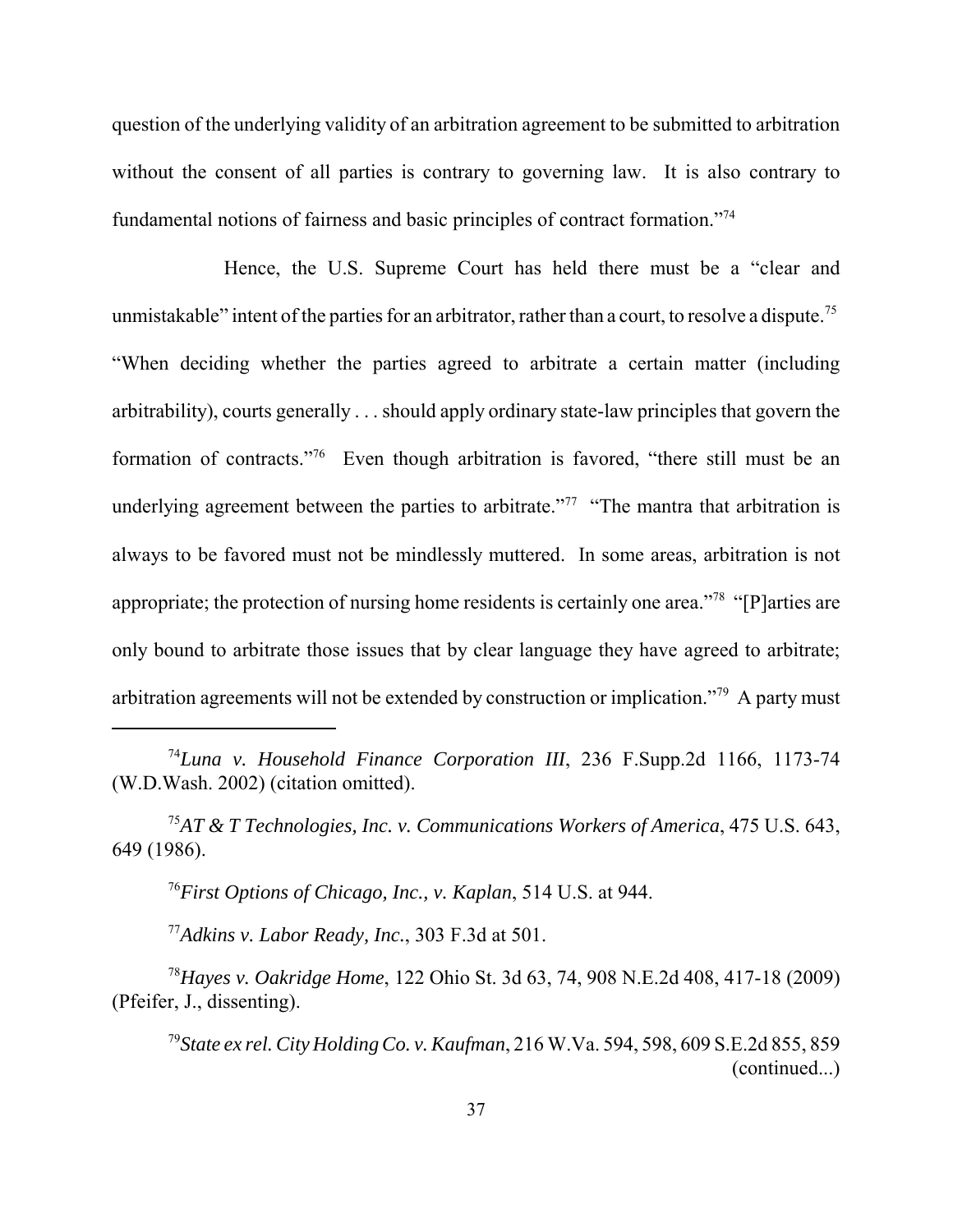clearly assent to arbitration before it can be forced into arbitration and denied access to the courts. $80$  State law governs the determination of whether a party agreed to arbitrate a particular dispute.

To reiterate, a court may invalidate an arbitration clause "upon such grounds

as exist at law or in equity for the revocation of any contract" under Section 2 of the FAA.

The U.S. Supreme Court has held:

 [S]tate law, whether of legislative or judicial origin, is applicable *if* that law arose to govern issues concerning the validity, revocability, and enforceability of contracts generally. A state-law principle that takes its meaning precisely from the fact that a contract to arbitrate is at issue does not comport with [the text] of  $\S 2$  [of the FAA].<sup>81</sup>

 To be clear, "[c]ourts may not . . . invalidate arbitration agreements under state laws applicable *only* to arbitration provisions."<sup>82</sup> "[A]ny rule of state law disfavoring or

 $79$ (...continued)

 <sup>80</sup>*State ex rel. United Asphalt Suppliers, Inc. v. Sanders*, 204 W.Va. 23, 27-28, 511 S.E.2d 134, 138-39 (1998).

 <sup>81</sup>*Perry v. Thomas*, 482 U.S. at 492 n.9. We note that in *Allied-Bruce Terminix Companies, Inc. v. Dobson*, 513 U.S. at 281, the Court said that a trial court cannot apply a principle which says that "a contract is fair enough to enforce all its basic terms (price, service, credit), but not fair enough to enforce its arbitration clause." This assertion by the Court is simply wrong under Section 2 of the FAA. As we discuss later in this opinion, under the state, common-law doctrine of unconscionability that is applicable generally to all contracts, a contract may be fair enough to enforce some terms but not others.

 <sup>82</sup>*Doctor's Associates Inc. v. Casarotto*, 517 U.S. at 687.

 (2004) (*per curiam*) (*quoting Daimler Chrysler Corp. v. Franklin*, 814 N.E.2d 281, 285 (Ind. App., 2004.)).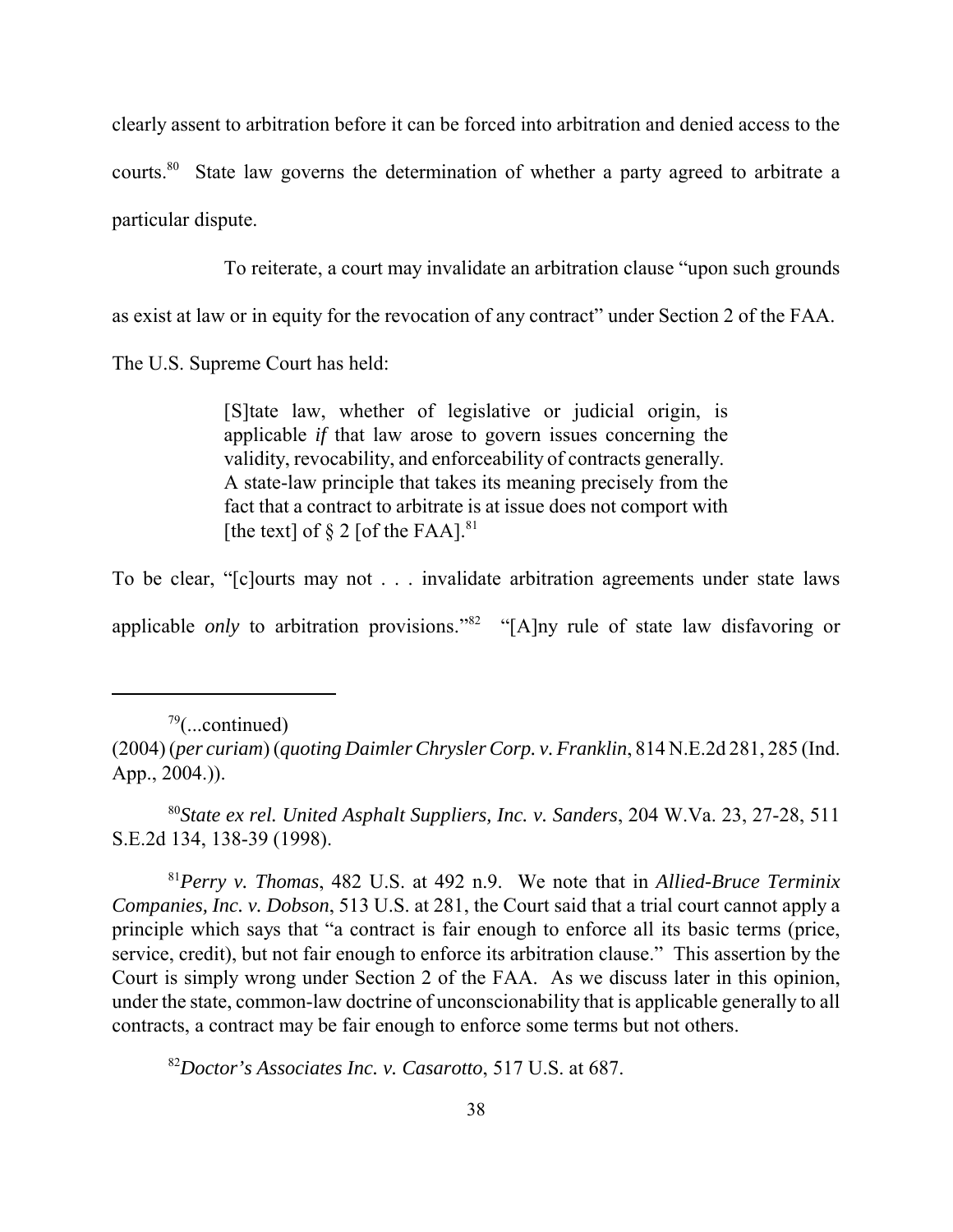prohibiting arbitration for a class of transactions is preempted, save upon such grounds as exist at law or in equity for the revocation of any contract."<sup>83</sup>

"The FAA . . . envisions a limited role for courts asked to stay litigation and

refer disputes to arbitration."<sup>84</sup> Hence, we have established the following procedure for

courts to follow when a motion to compel arbitration has been filed:

 When a trial court is required to rule upon a motion to compel arbitration pursuant to the Federal Arbitration Act, 9 U.S.C. §§ 1-307 (2006), the authority of the trial court is limited to determining the threshold issues of (1) whether a valid arbitration agreement exists between the parties; and (2) whether the claims averred by the plaintiff fall within the substantive scope of that arbitration agreement.<sup>85</sup>

Whether an arbitration agreement was validly formed is evaluated under state law principles

of contract formation.

<sup>84</sup>*Rent-a-Center*, 561 U.S. at \_\_\_ (Stevens, J., dissenting) (Slip Op. at 2).

 85Syllabus Point 2, *State ex rel. TD Ameritrade, Inc., v. Kaufman*, 225 W.Va. 250, 692 S.E.2d 293 (2010). *See also*, Syllabus Point 5, *Ruckdeschel v. Falcon Drilling Co., L.L.C.*, 225 W.Va. 450, 693 S.E.2d 815 (2010) (extending *TD Ameritrade* beyond the FAA to all actions involving arbitration clauses, and holding that "[w]hen a circuit court is presented with the issue of whether an arbitration agreement is applicable, the court must determine the threshold issues of (1) whether a valid arbitration agreement exists between the parties; and (2) whether the claims averred fall within the substantive scope of that arbitration agreement.").

 <sup>83</sup>*Stone v. Doerge*, 328 F.3d at 345.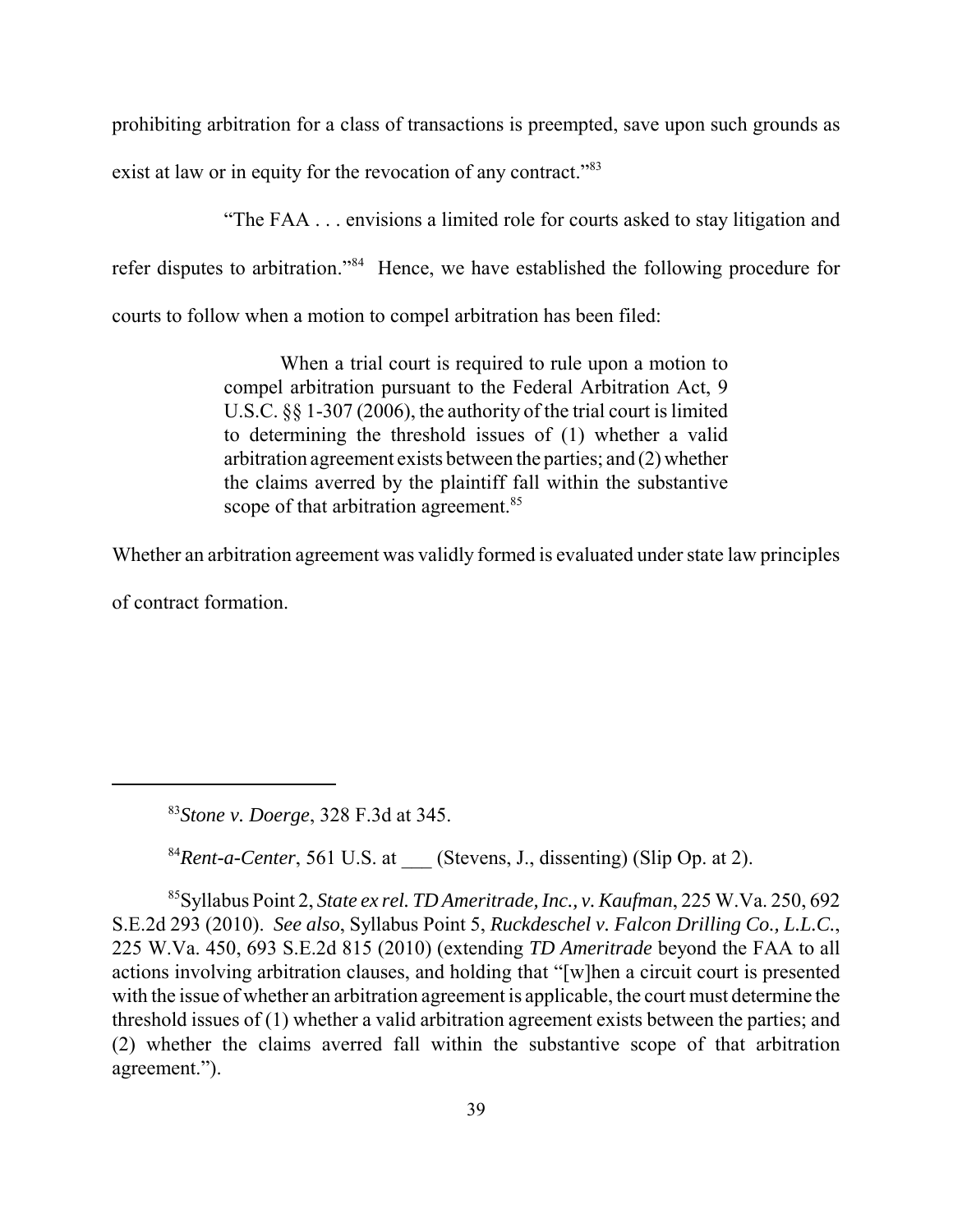It is apparent that Congress intended for the FAA to serve *only* as a procedural statute for disputes brought in the federal courts.<sup>86</sup> Congress also intended the Act to govern only contracts between merchants with relatively equal bargaining power who voluntarily entered arbitration agreements. The FAA was designed to "cover contracts between people in different States who produced, shipped, bought, or sold commodities" – for instance, "[t]he farmer who will sell his carload of potatoes, from Wyoming, to a dealer in the State of New Jersey[.]"87

 *See also*, *Southland Corp. v. Keating*, 465 U.S. at 25 (O'Connor, J., dissenting) ("One rarely finds a legislative history as unambiguous as the FAA's. That history establishes conclusively that the 1925 Congress viewed the FAA as a procedural statute, applicable only in federal courts, derived, Congress believed, largely from the federal power to control the jurisdiction of the federal courts.").

 <sup>87</sup>*Prima Paint*, 388 U.S. at 409 n. 2 (Black, J., dissenting) (citing and quoting *Hearing on S. 4213 and S. 4214 before the Subcommittee of the Senate Committee on the Judiciary, 67th Cong., 4th Sess.,* 3, 7, 9, 10 (1923) and *Joint Hearings on S. 1005 and H.R. 646 before the Subcommittees of the Committees on the Judiciary*,  $68<sup>th</sup>$  Cong., 1<sup>st</sup> Sess., 7 (1924)). *See also*, *M/S Bremen v. Zapata Off-Shore Co.*, 407 U.S. 1, 12 (1972) (approving an arbitration clause that "was made in an arm's-length negotiation by experienced and sophisticated businessmen").

<sup>&</sup>lt;sup>86</sup>An article written by several of the drafters of the FAA — Julius H. Cohen  $\&$  Kenneth Dayton, "The New Federal Arbitration Law," 12 Va. L. Rev. 265, 275-76 (1926) — was apparently based upon a briefing given to Congress, and says this of the FAA:

 The statute as drawn establishes a procedure in the Federal courts for the enforcement of certain arbitration agreements. It is no infringement upon the right of each State to decide for itself what contracts shall or shall not exist under its laws. To be sure, whether or not a contract exists is a question of the substantive law of the jurisdiction wherein the contract was made.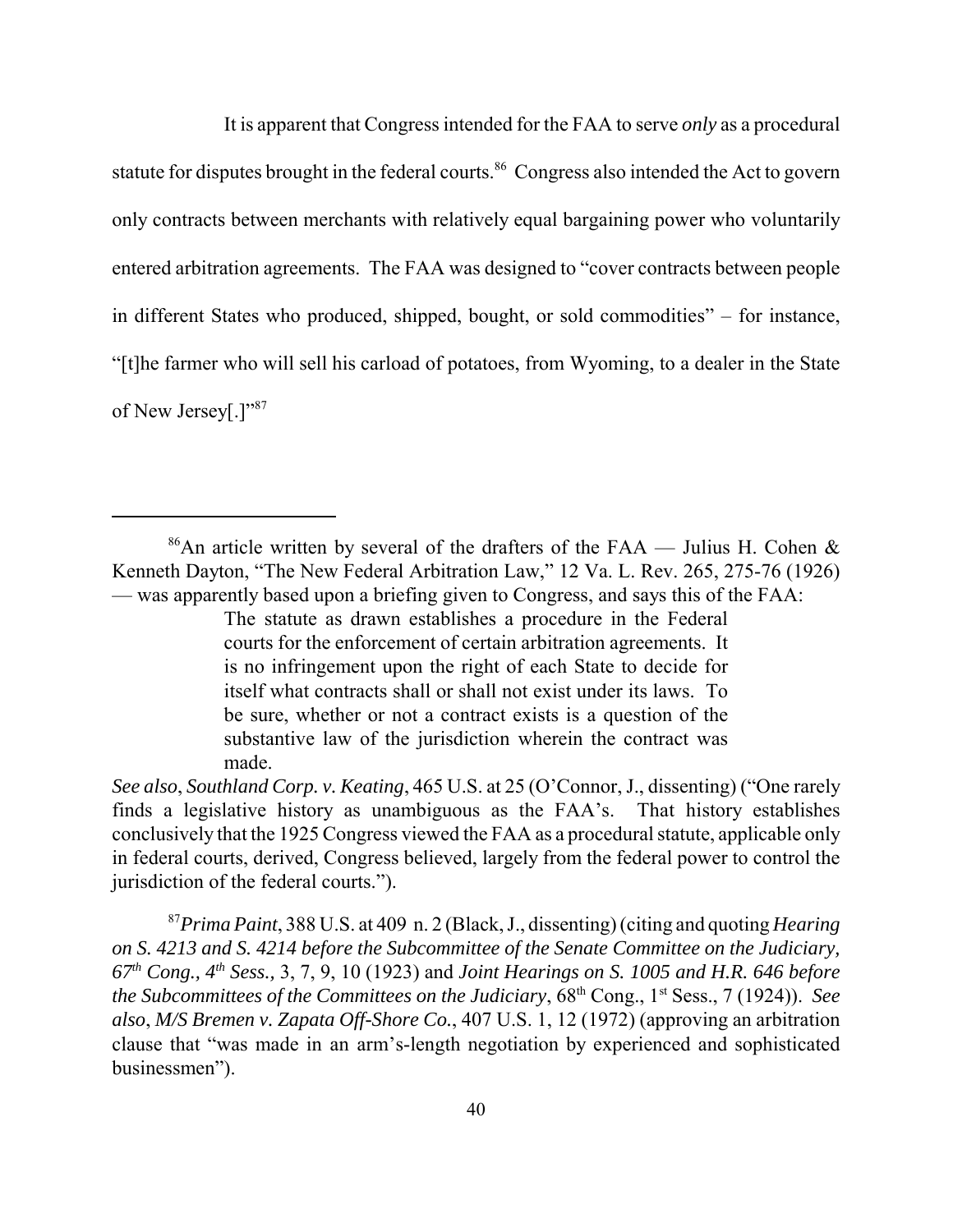"Contrary to the intended purpose of the Federal Arbitration Act, the Supreme

Court has steadily expanded the scope of the FAA since the 1980's."<sup>88</sup> With tendentious reasoning, the United States Supreme Court has stretched the application of the FAA from being a *procedural* statutory scheme effective only in the federal courts, to being a substantive law that preempts state law in both the federal *and* state courts.<sup>89</sup>

 88Ann E. Krasuski, "Mandatory Arbitration Agreements Do Not Belong in Nursing Home Contracts with Residents," 8 DePaul J. Health Care L. 263, 271 (2004).

 <sup>89</sup>*See generally*, *Southland Corp. v. Keating*, 465 U.S. 1 (1984).

 Fifteen years ago, one commentator had this criticism of the Court's ever expanding interpretation of the FAA:

[S]ome arbitration "agreements" so lack consent as to embarrass the courts.

 Imagine the potential for enforced arbitration throughout society if the courts treat new uses of arbitration clauses as they have securities arbitration "agreements." A customer purchases a coffee pot with a major credit card and signs the purchase form, which on the back contains an arbitration clause. If the coffee pot ignites a fire that destroys his house and kills members of his family, should he really be required to arbitrate a claim against the manufacturer? What if the customer buys the product via mail order? Is a written arbitration clause contained in the shipping box binding on the purchaser? . . .

 The average person's initial reaction to these suggestions is likely to be that this parade of horribles conjures the ridiculous. Perhaps. I hope so. But judicial treatment of consent issues found in securities arbitration and other arbitration contexts in recent years suggests no readily apparent means of distinguishing current application of the Federal Arbitration Act from the hypotheticals outlined above.

 By drifting away from, or perhaps abandoning altogether, society's traditional notions of meaningful consent, the judiciary has slouched toward a Gomorrah of enforcing agreements that appear to lack real consent. . . . A legal system that glosses over serious questions of consent in its contract and dispute resolution jurisprudence reduces its claim to legitimacy and begins to look less like the Anglo-American system we have been raised to revere and more like totalitarian or other systems which place little emphasis on (continued...)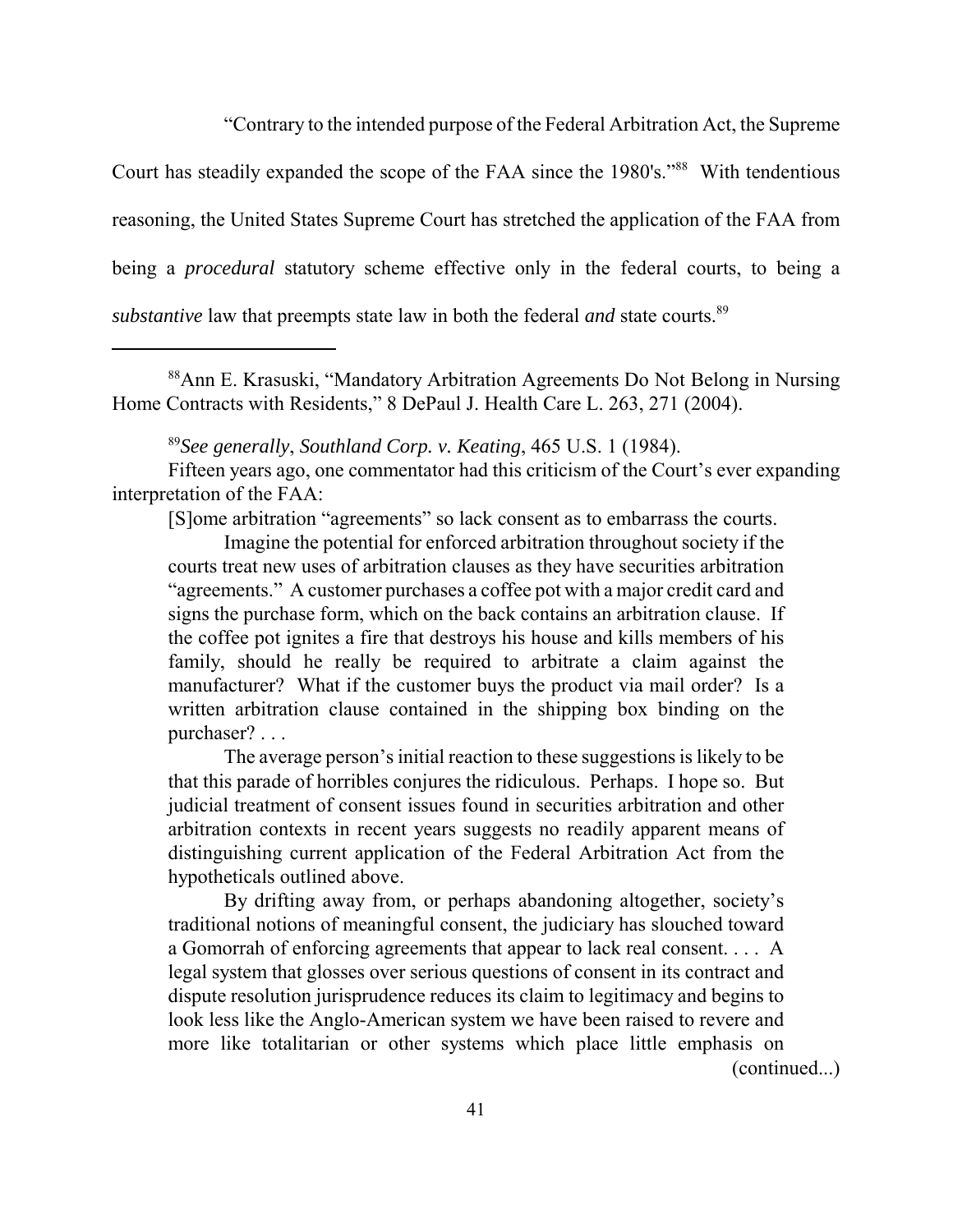Further, the Supreme Court has created from whole cloth the doctrine of "severability," found in a line of cases under the FAA bearing on who decides the validity of an arbitration agreement. The doctrine begins with the premise that "an arbitration provision is severable from the remainder of the contract."<sup>90</sup> This doctrine is essentially a

 . . . In its zeal to expand the availability to compulsory arbitration as a partial solution to a perceived litigation caseload crisis, the Supreme Court has labored mightily to interpret the 1926 Federal Arbitration Act in an evolutionary manner that has expanded the scope and power of the Act. . . . [T]here is no denying that the expansion of arbitration has been substantially fueled . . . through reinterpretation of the Act via a more flexible and evolutive form of statutory interpretation to which many judges and Justices claim not to subscribe.

 . . . In its rush to empower arbitration, the Court has overlooked traditional bedrock values of our legal system: consent, unconscionability, disclosure, fairness and federalism. . . . This inconsistent approach has, among other things, reduced consent to a mere legal fiction, a shadow of its former self.

 Jeffrey W. Stempel, "Bootstrapping and Slouching Toward Gomorrah: Arbitral Infatuation and the Decline of Consent," 62 Brook. L. Rev. 1381, 1383-1386 (1996). *See also*, Paul D. Carrington & Paul H. Haagen, "Contract and Jurisdiction," 1996 Sup. Ct. Rev. 331, 380 ("the opinion of the Court was an extraordinarily disingenuous manipulation of the history of the 1925 Act," and "the Court relied almost wholly on its bogus legislative history" in holding the FAA applicable in state court.); Edward Brunet, "Toward Changing Models of Securities Arbitration," 62 Brook. L. Rev. 1459, 1469 n.33 (1996) ("The *Southland* decision is remarkable for its preemption holding that blatantly ignores legislative intent."); Robert A. Gorman, "The *Gilmer* Decision and the Private Arbitration of Public Law Disputes," 1995 U. Ill. L. Rev. 635, 677 n.133 ("*Southland* has been persuasively criticized as a perversion of the legislative history of the Act, which rather clearly was intended to apply only to litigation in the federal courts."); and Stephen J. Ware, *Alternative Dispute Resolution* § 2.7, at 30 (2001) ("Unfortunately, *Southland* did not acknowledge the original understanding of the FAA as procedural law governing only in federal court.").

 <sup>90</sup>*Buckeye Check Cashing*, 546 U.S. at 445.

 $89$ (...continued)

individual rights.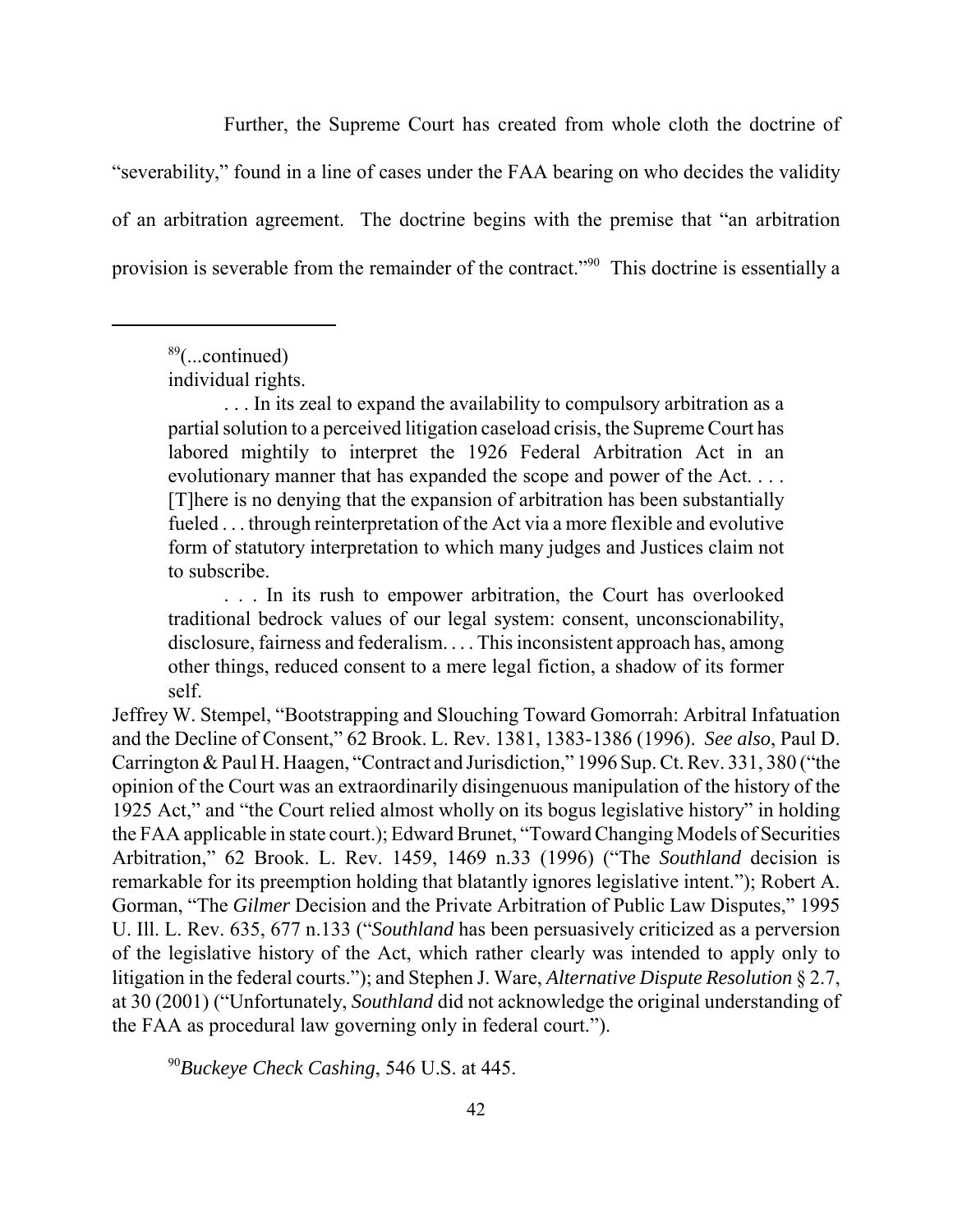pleading standard: only if a party explicitly challenges the enforceability of an arbitration clause within a contract is a court then permitted to consider challenges to the arbitration clause.

 The doctrine of severability means this: If a partychallenges the enforceability of the entire contract (including the arbitration clause) – that is, the party does not sever the arbitration clause from the rest of the contract and make a "discrete challenge to the validity of the arbitration clause<sup> $291$ </sup> – then the court is completely deprived of authority and only an arbitrator can assess the validity of the contract, including the validity of the arbitration clause.<sup>92</sup> This severability scheme has been expanded to the point that, if a contract is written with a "delegation provision" that delegates to an arbitrator the authority to resolve *any*  dispute about the enforceability of the contract, then courts are deprived of even the right to weigh the enforceability of the arbitration clause; the arbitrator alone will have the authority to determine if the arbitration clause is valid – unless, of course, a party specifically challenges the delegation provision, in which case a court may decide if the delegation provision is unenforceable.<sup>93</sup>

 <sup>91</sup>*Preston v. Ferrer*, 552 U.S. at 354.

 <sup>92</sup>*See Prima Paint*, 388 U.S. at 403-404; *Buckeye Check Cashing*, 546 U.S. at 444-  446; *Preston v. Ferrer*, 552 U.S. at 353 ("attacks on the validity of an entire contract, as distinct from attacks aimed at the arbitration clause, are within the arbitrator's ken.").

<sup>93</sup>See generally, Rent-a-Center, West, Inc. v. Jackson, 561 U.S. \_\_\_ (No. 09-497, June 21, 2010). One commentator had this criticism of the Court's interpretation of severability and delegation provisions in *Rent-A-Center*:

(continued...)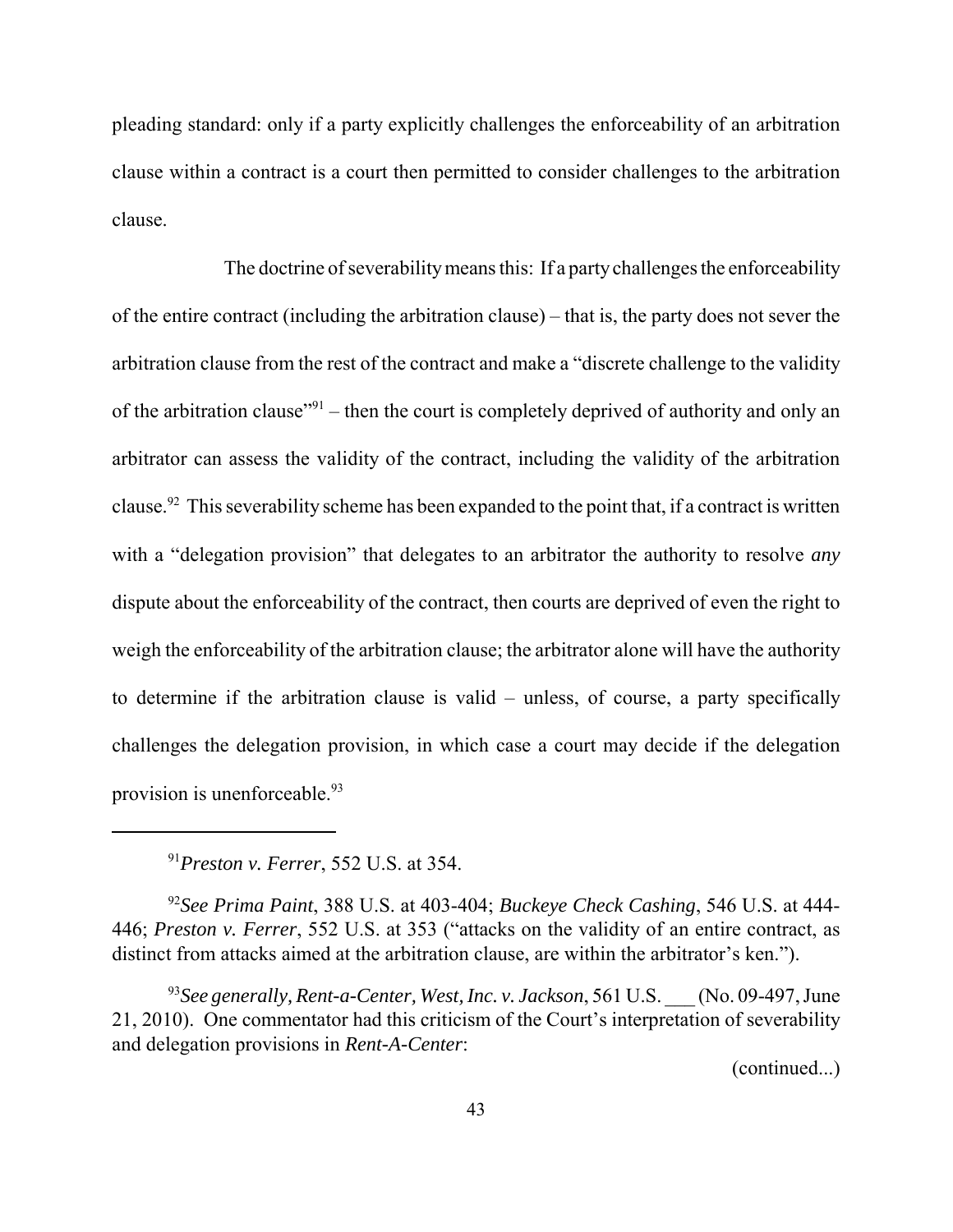When the scheme was created in 1967, Justice Black derided the severability

doctrine as "fantastic."<sup>94</sup> In 2010, four dissenting justices joined in calling the doctrine "akin to Russian nesting dolls."95

 A vocal minority of the Supreme Court has challenged these expansive interpretations of the FAA over the years, and as recently as 2010, members of the Court continued to suggest that the Court's interpretation of the FAA was neither supported by the law nor likely to be sustained in the future – assuming an intrepid litigant carried a coherent appeal of the question from a lower court to the Supreme Court.<sup>96</sup>

 All you have to do to is argue that the provision of the relevant agreement mandating arbitration is unenforceable, and the court will decide the threshold arbitrability question. If you instead challenge the enforceability of a contract containing an arbitration provision as a whole, then the threshold arbitrability question goes to the arbitrator, and the watchmen, so to speak, are left to watch themselves.

 Neal R. Troum, "Another View of *Rent-A-Center*, Arbitration and Arbitrability: Who is Watching the Watchmen?," 28 Alternatives to High Cost Litig. 184 (Oct. 2010).

<sup>94</sup>*Prima Paint*, 388 U.S. at 407 (Black, J., dissenting).

<sup>95</sup>*Rent-a-Center,* 561 U.S. at \_\_\_ (Stevens, J., dissenting) (Slip Op. at 10).

 96In her dissent in *Southland Corp. v. Keating*, 465 U.S. at 21, Justice O'Connor says that while Section 2 of the FAA does not identify which judicial forums are bound by its requirements, Section 3 suggests it only operates "in any of the courts of the United States," and Section 4 says in "any United States district court." She criticized the majority's creation (continued...)

 $93$ (...continued)

 A problem with just the arbitration provision? Goes to the court. A contractual defense challenging the validity of the contract as a whole? The arbitrator gets that one. Again, it's not clear why this should be the rule, and there is little in the Court's opinion that purports to explain why the rule is what it is.  $\ldots$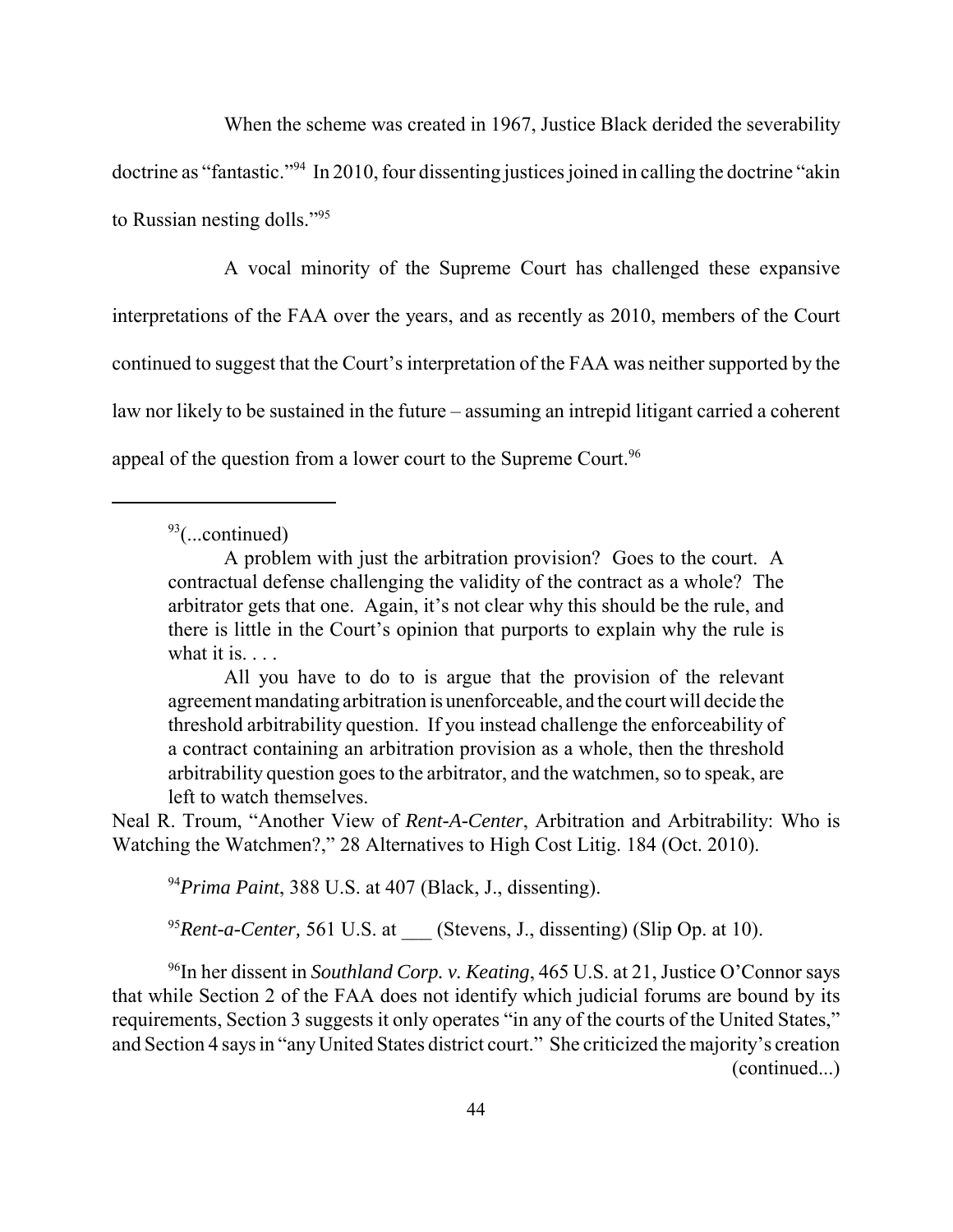Assembling these various principles, we conclude that under Section 2 of the

FAA, a written provision to settle by arbitration a controversy arising out of a contract that

evidences a transaction affecting interstate commerce is valid, irrevocable, and enforceable,

unless the provision is found to be invalid, revocable or unenforceable upon a ground that

exists at law or in equity for the revocation of any contract.

Further, we hold that the purpose and objective of Section 2 of the FAA is for

courts to treat arbitration agreements like any other contract. The Act does not favor or

 I shall not in the future dissent from judgments that rest on *Southland*. I will, however, stand ready to join four other Justices in overruling it, since *Southland* will not become more correct over time[.]

 $96$ (...continued)

 of a "federal right in FAA § 2 that the state courts must enforce." 465 U.S. at 35.

 Justice O'Connor reaffirmed her belief that "Congress never intended the Federal Arbitration Act to apply in state courts" in *Allied-Bruce Terminix Companies, Inc. v. Dobson*, 513 U.S. at 282 (O'Connor, J., concurring). Justice Thomas also concluded that the FAA "does not apply in state courts." 513 U.S. at 285 (Thomas, J., dissenting). Moreover, Justice Scalia agreed that *Southland* is "a permanent, unauthorized eviction of state-court power" and plainly stated:

 513 U.S. at 285 (Scalia, J., dissenting). *See also*, *Buckeye Check Cashing*, 546 U.S. at 449 (2006) (Thomas, J., dissenting) ("I remain of the view that the Federal Arbitration Act (FAA), 9 U.S.C. § 1 *et seq*., does not apply to proceedings in state courts. . . . Thus, in state- court proceedings, the FAA cannot be the basis for displacing a state law that prohibits enforcement of an arbitration clause contained in a contract that is unenforceable under state  $law.'$ ).

In *Rent-a-Center*, 561 U.S. at \_\_\_ (Slip Op. at 6), Justice Scalia—writing for a slim majority of five justices—refers to the Court's jurisprudence on severance as "a line of cases neither party has asked us to overrule." The four dissenting justices, led by Justice Stevens, noted that while it has been suggested that the Court's jurisprudence on Section 2 is "inconsistent with the text of  $\S 2$  of the FAA . . . as well as the intent of the draftsmen of the legislation," "neither party has asked us to revisit those cases." 561 U.S. at \_\_\_ n. 8 (Stevens, J., dissenting) (Slip Op. at 8 n.8).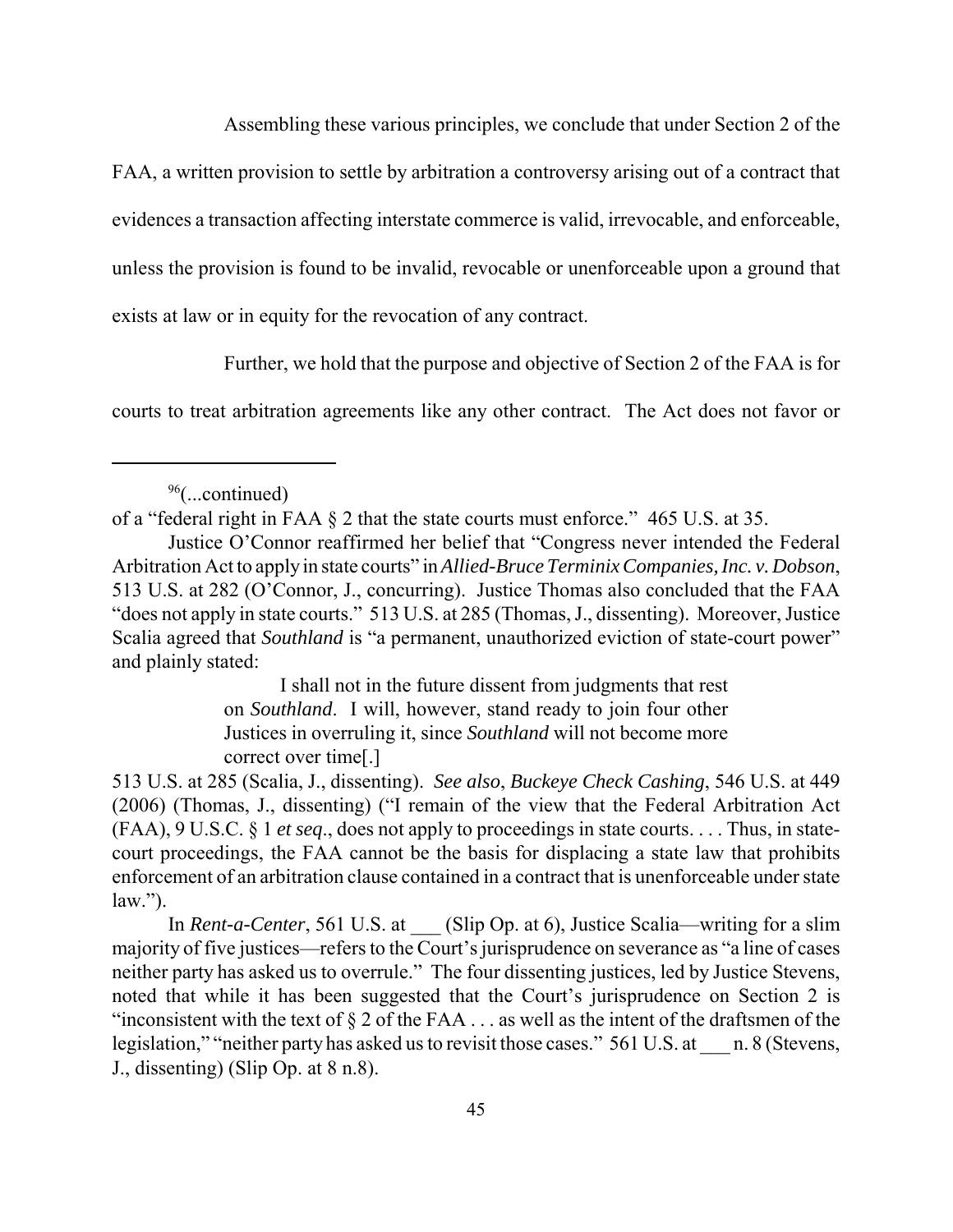elevate arbitration agreements to a level of importance above all other contracts; it simply ensures that private agreements to arbitrate are enforced according to their terms.

 A state statute, rule, or common-law doctrine, which targets arbitration provisions for disfavored treatment and which is not usually applied to other types of contract provisions, stands as an obstacle to the accomplishment and execution of the purposes and objectives of Section 2 of the FAA and is preempted.

 Additionally, nothing in Section 2 of the FAA overrides normal rules of contract interpretation. Generally applicable contract defenses—such as laches, estoppel, waiver, fraud, duress, or unconscionability—may be applied to invalidate an arbitration agreement.

 And finally, we hold that under Section 2 of the FAA parties are only bound to arbitrate those issues that by clear and unmistakable writing they have agreed to arbitrate. An agreement to arbitrate will not be extended by construction or implication.

 With these broad principles in mind, we turn to consider whether Section 15(c) of the Nursing Home Act is—under the Supreme Court's current interpretation of the FAA — preempted by Section 2 of the FAA.

 First, the admission agreements are in writing, as required by Section 2 of the FAA. Second, there is substantial evidence that the nursing home admission agreements in question are contracts evidencing a transaction affecting interstate commerce under Section 2 of the FAA. The plaintiffs do not seriously contend that the transactions at issue do not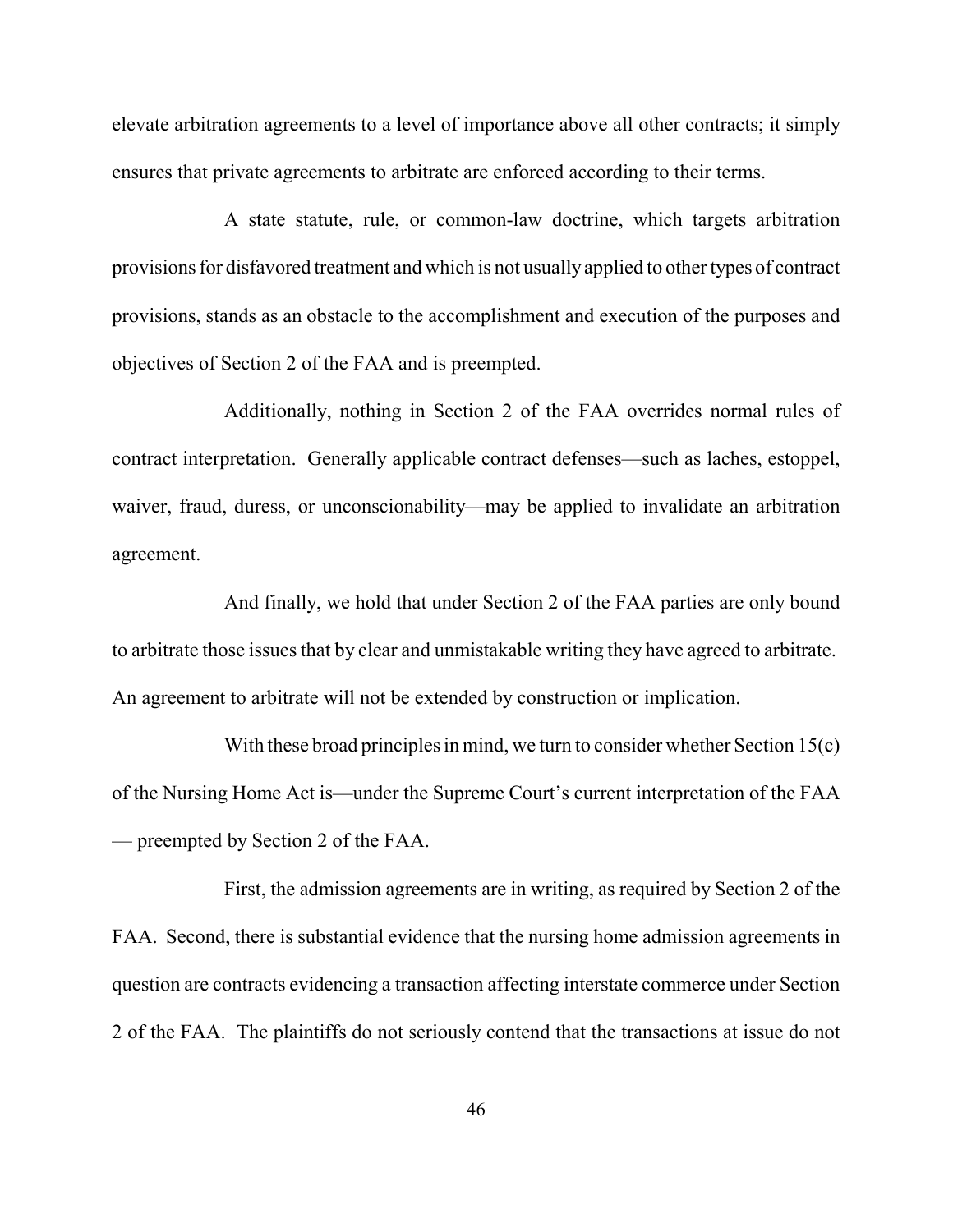have a significant impact upon interstate commerce. In the aggregate, the economic activities of these nursing home facilities have a significant impact on general practices subject to federal control, such as interstate commerce and transportation. Hence, the FAA applies to our examination of this case.

 Third, we believe that Section 15(c) of the Nursing Home Act conflicts with the FAA's intended purpose of putting arbitration clauses on an equal footing with other contractual clauses. By adopting Section 15(c), the West Virginia Legislature clearly intended for the right of a nursing home resident to pursue a civil action in court to be unwaivable, a right that the resident (or the resident's representative) could not be compelled to relinquish as a condition of admission to a nursing home. The Nursing Home Act is a comprehensive statutory scheme of *public* oversight of nursing homes, designed to ensure that the rights and dignity of nursing home residents are protected. Although arbitration may be an expeditious way of resolving some disputes, it is also a way for the nursing home industry to resolve violations of the Act out of the public's eye. The *Constitution*, however, preserves inviolate the right of any person to air their grievances in a public courtroom. In adopting Section 15(c), the Legislature intended that any suit to resolve subversions of a nursing home resident's rights and dignity would occur in a public forum. Arbitration clauses in nursing home admission agreements are clearly contrary to the Legislature's goal of full protection of the rights of nursing home residents.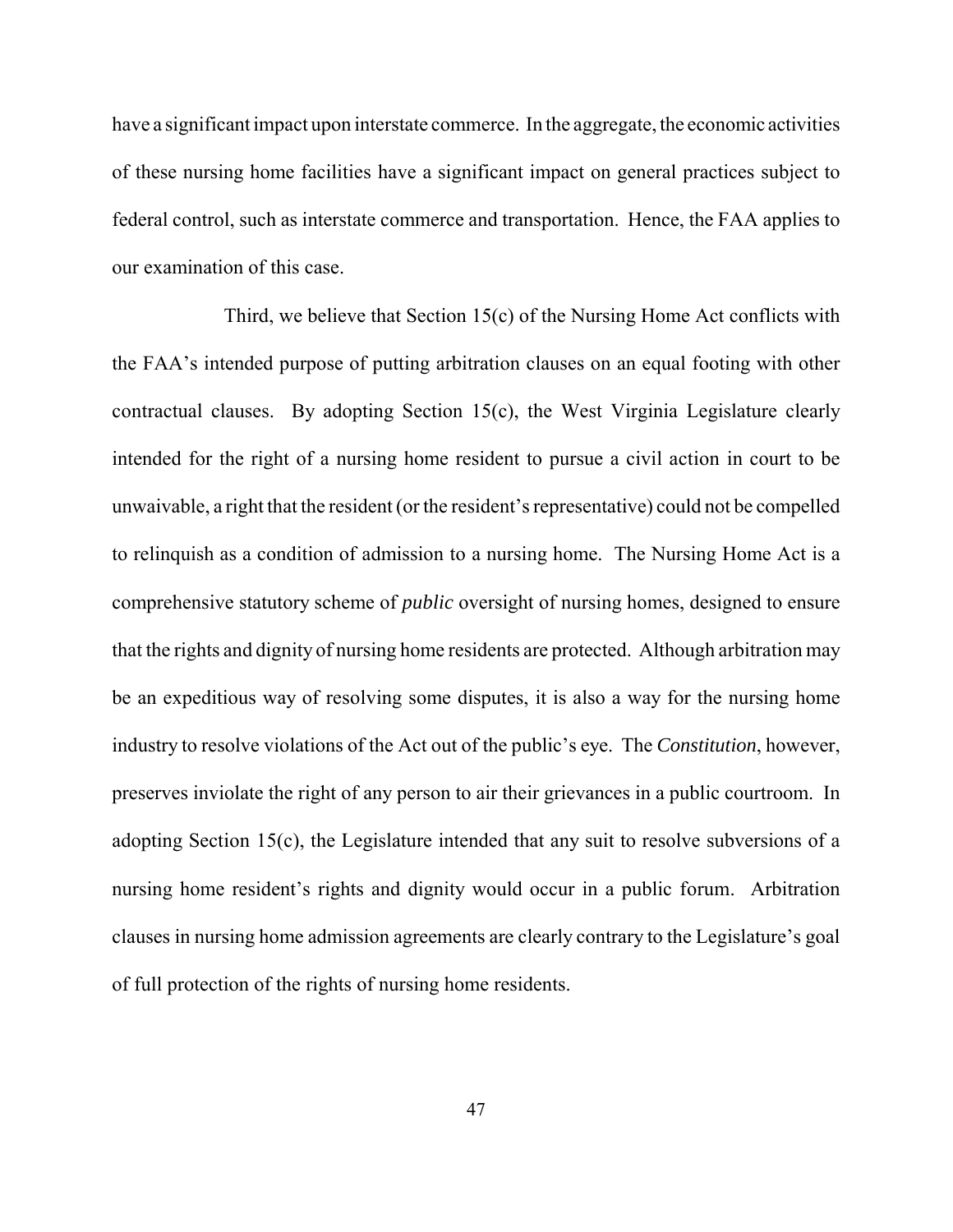Still, Section 15(c) singles out for nullification written arbitration agreements

 with nursing home residents, and does not apply to any other type of contractual agreements. It therefore is not a defense that exists at law or equity "for the revocation of *any* contract" under Section 2 of the FAA. There may be other types of agreements that Section 15(c) may operate to nullify, but the FAA preempts Section 15(c) from nullifying an existing, written, arms-length agreement reflecting a transaction in interstate commerce between a nursing home and a resident to arbitrate any dispute.<sup>97</sup> "State laws that are applicable to arbitration contracts and some other types of contracts, but not all contracts, are not grounds for the revocation of *any* contract."98

 <sup>98</sup>*Carter v. SSC Odin Operating Co., LLC*, 237 Ill.2d 30, 48, 927 N.E.2d 1207, 1219 (2010). In *Carter*, the court concluded that an anti-waiver provision in a nursing home act similar to Section 15(c) was preempted by the FAA, because "the antiwaiver provisions of (continued...)

 $97$ Section 2 of the FAA applies to a written arbitration provision in "a contract," and preempts any state law, regulation or other action that would interfere with the arbitration portion of "a contract" freely entered into by all parties.

 However, it is hornbook law that a contract consists of an offer and an acceptance, supported by sufficient consideration. *See* Syllabus Point 1, *First Nat. Bank of Gallipolis v. Marietta Mfg. Co.*, 151 W.Va. 636, 153 S.E.2d 172 (1967); Syllabus Point 5, *Virginian Export Coal Co. v. Rowland Land Co.*, 100 W.Va. 559, 131 S.E. 253 (1926). We do not believe that Section 2 would preclude efforts by the Secretary of the Department of Health and Human Resources to enforce Section 15(c) of the Nursing Home Act against nursing home operators before a contract was ever formed with a resident. In other words, we believe the Secretary could enforce the Nursing Home Act and ensure that admission forms used by operators do not contain terms that are contrary to public policy. We are aware of only one other state (Oklahoma) that has attempted such regulation of nursing homes, but in that instance the state attempted to void existing contracts. A district court found that those existing contracts affected interstate commerce, and barred the Secretary from interfering with arbitration clauses in those contracts. *See Rainbow Health Care Center, Inc. v. Crutcher*, 2008 WL 268321 (N.D.Okla. 2008).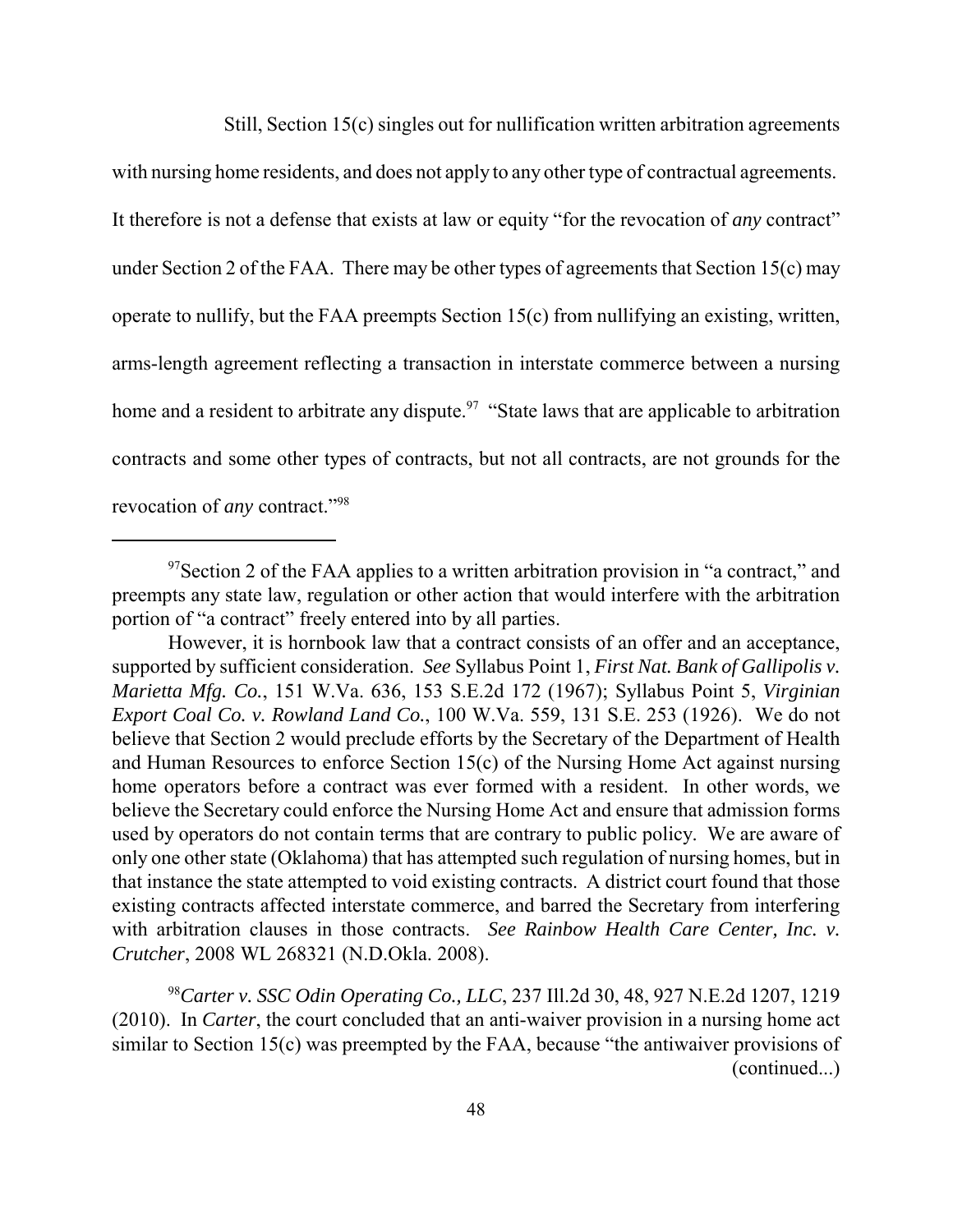In conclusion, we hold that to the extent that Section  $15(c)$  of the Nursing Home Act attempts to nullify and void any arbitration clause in a written contract, which evidences a transaction affecting interstate commerce, between a nursing home and a nursing home resident or the resident's legal representative, the statute is preempted by Section 2 of the Federal Arbitration Act.

## (3) *Unconscionability*

The plaintiffs contend that, notwithstanding the FAA, the arbitration clauses

at issue are not enforceable because they are unconscionable. As our previous discussion

made clear, while the FAA partially preempts Section 15(c) of the Nursing Home Act, the

 $98$ (...continued)

 the [Illinois] Nursing Home Care Act purport to invalidate arbitration agreements in a specific type of contract – those involving nursing care – and for that reason alone they are not a defense generally applicable to 'any contract.'" *Id*. *See also*, *Canyon Sudar Partners, LLC v. Cole ex rel. Haynie,* 2011 WL 1233320 (S.D.W.Va. 2011) ("in light of this broad policy favoring arbitration . . . this Court finds that application of West Virginia Code § 16- 5C-15(c) in this case is preempted by the FAA."); *Estate of Ruszala ex rel. Mizerak v. Brookdale Living Communities, Inc.*, 415 N.J.Super. 272, 293, 1 A.3d 806, 818-19 (2010) ("Our State's prohibition of arbitration agreements in nursing home contracts, designed to protect the elderly, is thus irreconcilable with our national policy favoring arbitration as a forum for dispute resolution. Under our federal system of government, national policy prevails. Therefore, the FAA's clear authorization nullifies the specific prohibition of arbitration provisions in nursing home or assisted living facilities' contracts contained in  N.J.S.A. 30:13-8.1."); *Triad Health Management of Georgia, III, LLC v. Johnson*, 298 Ga.App. 204, 209, 679 S.E.2d 785, 790 (2009) (statute voiding pre-suit medical malpractice arbitration agreements was preempted by the FAA because it "singles out a specific class of arbitration agreement and restricts the enforcement thereof" and "is not a generally applicable contract defense.").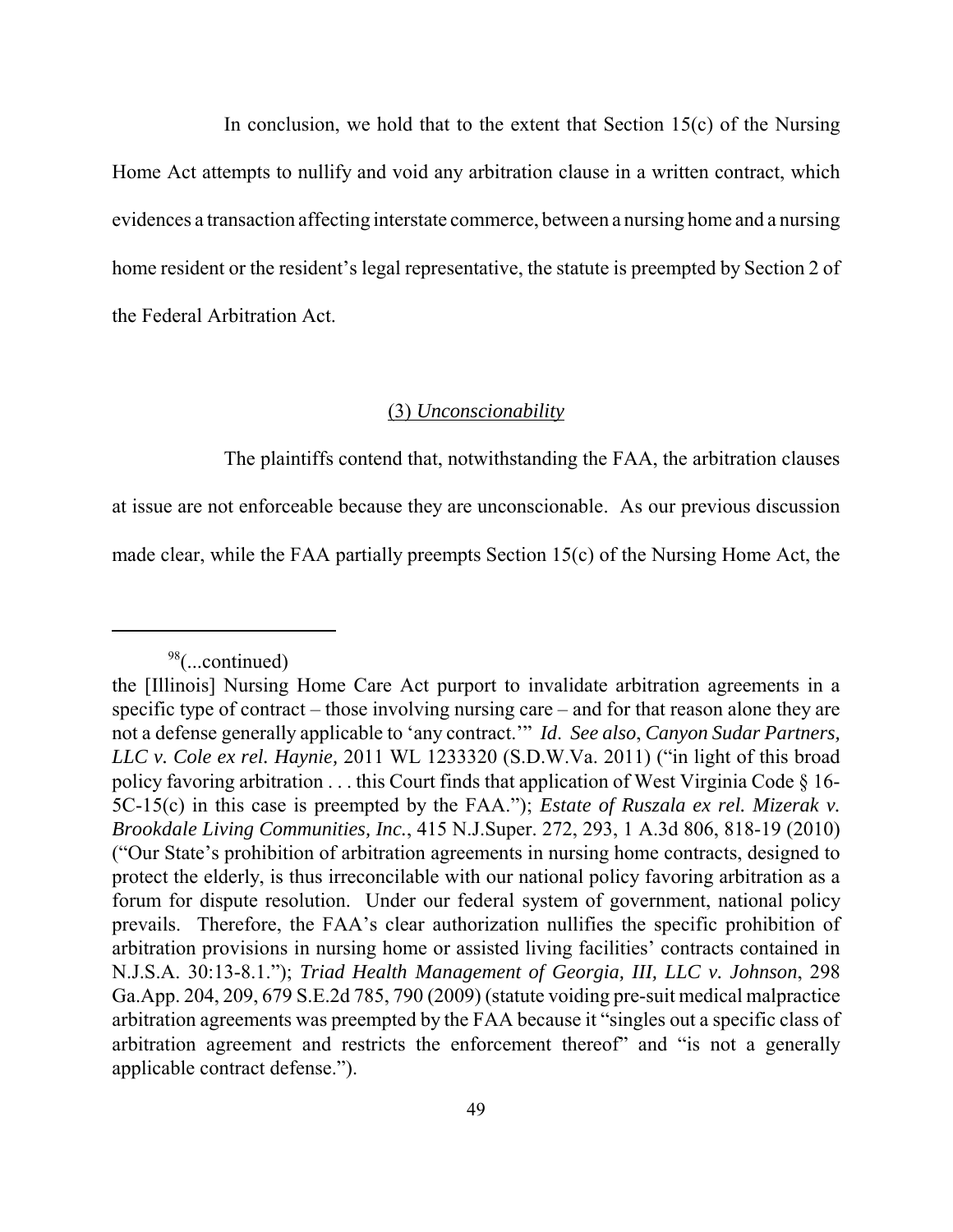question of whether the arbitration clauses at issue are enforceable is still a matter of state contract law and capable of judicial review.<sup>99</sup>

 There is a substantial body of case law from other jurisdictions involving nursing home admission agreements which, like the instant cases, have challenged whether an arbitration clause in the admission agreement was binding and enforceable.<sup>100</sup> A review of the numerous cases reveals that the enforceability of such an arbitration clause usually turns upon "the authority of the signor of the admissions agreement, the formatting of the agreement, the admissions process, and the fairness of the terms."<sup>101</sup> No jurisdiction has concluded that such arbitration clauses are unenforceable *per se*. Each jurisdiction has reached a different result based upon the unique facts and arguments presented in each case.

 Of all the jurisdictions that we have examined, we find it important to note that "[t]he United States Supreme Court has not directly addressed the enforceability of an arbitration clause in a health care contract."<sup>102</sup> In fact, we cannot locate an instance where

 <sup>99</sup>*State ex rel. Clites v. Clawges*, 224 W.Va. at 306, 685 S.E.2d at 700.

 <sup>100</sup>*See*, *e.g.*, Marjorie A. Shields, "Validity, Construction, and Application of Arbitration Agreement in Contract for Admission to Nursing Home," 50 A.L.R.6th 187 (2010).

<sup>&</sup>lt;sup>101</sup>Suzanne M. Scheller, "Arbitrating Wrongful Death Claims for Nursing Home Patients: What Is Wrong with this Picture and How to Make it 'More' Right," 113 Penn St. L. Rev. 527, 535 (2008).

<sup>&</sup>lt;sup>102</sup>Suzanne M. Scheller, "Arbitrating Wrongful Death Claims for Nursing Home Patients: What Is Wrong with this Picture and How to Make it 'More' Right," 113 Penn St. L. Rev. 527, 534 (2008).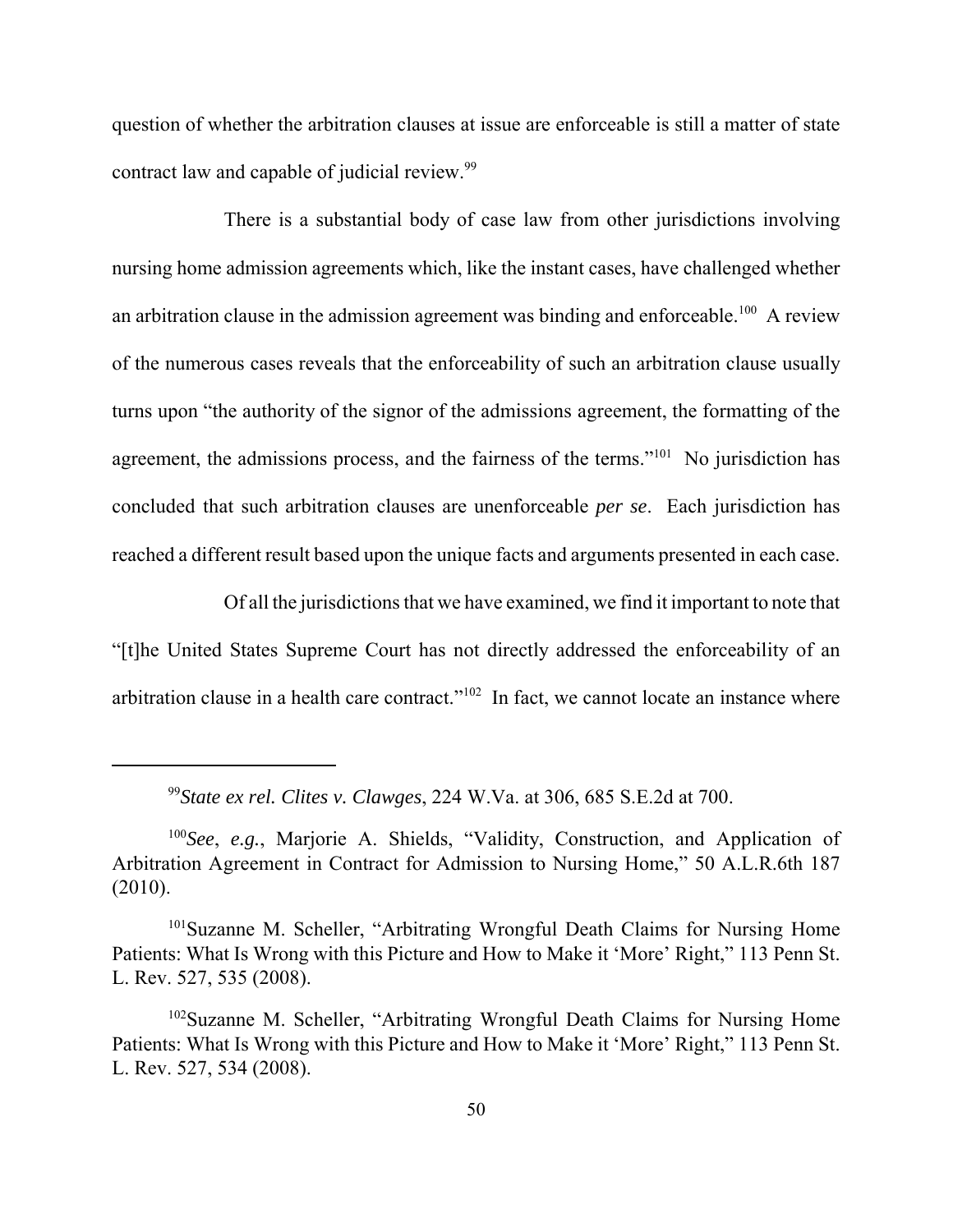the United States Supreme Court has addressed the application of the FAA to an arbitration agreement in the context of a personal injury or wrongful death claim.<sup>103</sup>

 103In the modern era, the United State Supreme Court has, under the rubric of the FAA, interpreted the enforceability of arbitration clauses in suits involving a consulting  agreement (*Prima Paint Corp. v. Flood & Conklin Mfg. Co.*, 388 U.S. 395 (1967)); an agreement between contractors (*Commonwealth Coatings Corp. v. Continental Cas. Co.*, 393 U.S. 145 (1968)); an international sales agreement (*Scherk v. Alberto-Culver Co.*, 417 U.S. 506 (1974)); various employment and collective-bargaining contracts (*U.S. Bulk Carriers, Inc. v. Arguelles*, 400 U.S. 351 (1971); *Hines v. Anchor Motor Freight, Inc.*, 424 U.S. 554  (1976); *United Parcel Service, Inc. v. Mitchell*, 451 U.S. 56 (1981); *Perry v. Thomas*, 482 U.S. 483 (1987); *United Paperworkers Intern. Union, AFL-CIO v. Misco, Inc.*, 484 U.S. 29  (1987); *Gilmer v. Interstate/Johnson Lane Corp.*, 500 U.S. 20 (1991); *Livadas v. Bradshaw*, 512 U.S. 107 (1994); *Wright v. Universal Maritime Service Corp.*, 525 U.S. 70 (1998);  *Circuit City Stores, Inc. v. Adams*, 532 U.S. 105 (2001); *E.E.O.C. v. Waffle House, Inc.*, 534 U.S. 279 (2002); *14 Penn Plaza LLC v. Pyett*, 556 U.S. \_\_\_ (No. 07-581, April 1, 2009);  *Rent-A-Center, West, Inc. v. Jackson*, 561 U.S. \_\_\_ (09-497, June 21, 2010); *Granite Rock Co. v. International Broth. of Teamsters*, 561 U.S. \_\_\_ (No. 08-1214, June 24, 2010)); a uranium supply agreement (*General Atomic Co. v. Felter*, 434 U.S. 12 (1977)); agreements with construction businesses (*Moses H. Cone Memorial Hosp. v. Mercury Const. Corp.*, 460 U.S. 1 (1983); *Volt Information Sciences, Inc. v. Board of Trustees of Leland Stanford Junior University*, 489 U.S. 468 (1989); *Cortez Byrd Chips, Inc. v. Bill Harbert Const. Co.*, 529 U.S. 193 (2000)); franchise agreements (*Southland Corp. v. Keating*, 465 U.S. 1 (1984); *Doctor's Associates, Inc. v. Casrotto*, 517 U.S. 681 (1996)); broker/dealer contracts that implicated violations of federal securities law (*Dean Witter Reynolds, Inc. v. Byrd*, 470 U.S. 213 (1985);  *Shearson/American Exp., Inc. v. McMahon*, 482 U.S. 220 (1987); *Rodriguez de Quijas v. Shearson/American Exp., Inc.*, 490 U.S. 477 (1989)); contracts between manufacturers and  dealers (*Mitsubishi Motors Corp. v. Soler Chrysler-Plymouth, Inc.*, 473 U.S. 614 (1985);  *Stewart Organization, Inc. v. Ricoh Corp.*, 487 U.S. 22 (1988)); a settlement agreement involving trademark infringement and unfair competition (*Digital Equipment Corp. v. Desktop Direct, Inc.*, 511 U.S. 863 (1994)); a termite control contract with a homeowner  (*Allied-Bruce Terminix Companies, Inc. v. Dobson*, 513 U.S. 265 (1995)); a debt repayment  contract (*First Options of Chicago, Inc. v. Kaplan*, 514 U.S. 938 (1995)); a bill of lading  (*Vimar Seguros y Reaseguros, S.A. v. M/V Sky Reefer*, 515 U.S. 528 (1995)); a commercial reinsurance agreement between insurance companies (*Quackenbush v. Allstate Ins. Co.*, 517 U.S. 706 (1996)); a consumer financing agreement for a mobile home (*Green Tree Financial Corp.-Alabama v. Randolph*, 531 U.S. 79 (2000)); an employee benefit plan (*Rush*  (continued...)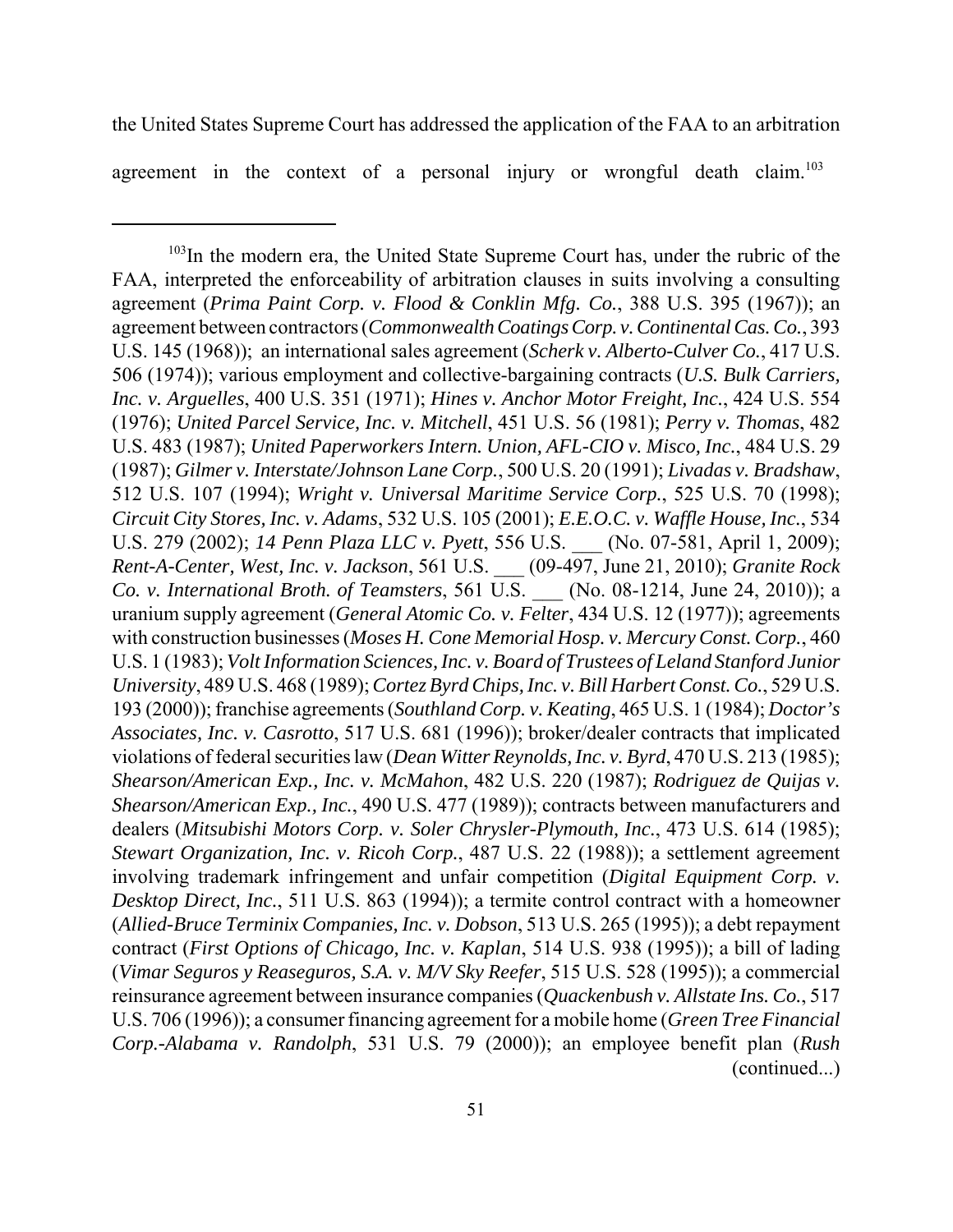Accordingly, in considering whether the instant arbitration clauses are unconscionable, we must attempt to discern whether the FAA has any controlling effect upon an agreement, adopted prior to the occurrence of negligent conduct, to arbitrate a personal injury or wrongful death action.

 The doctrine of unconscionability means that, because of an overall and gross imbalance, one-sidedness, or lop-sidedness in a contract, a court may be justified in refusing to enforce the contract as written.<sup>104</sup> The concept of unconscionability must be applied in a flexible manner, taking into consideration all of the facts and circumstances of a particular case.

 <sup>104</sup>*McGinnis v. Cayton*, 173 W.Va. 102, 113, 312 S.E.2d 765, 776 (1984) ("Unconscionabilitymeans overall and gross imbalance, one-sidedness or lop-sidedness that justifies a court's refusal to enforce a contract as written.").

 $103$ (...continued)

 *Prudential HMO, Inc. v. Moran*, 536 U.S. 355 (2002)); agreement between broker and  customer (*Howsam v. Dean Witter Reynolds, Inc.*, 537 U.S. 79 (2002)); a commercial loan  agreement (*Citizens Bank v. Alafabco, Inc.*, 539 U.S. 52 (2003) (*per curiam*)); a home improvement loan (*Green Tree Financial Corp. v. Bazzle*, 539 U.S. 444 (2003)); a deferred deposit agreement (*Buckeye Check Cashing, Inc. v. Cardegna*, 546 U.S. 440 (2006)); an attorney-client fee contract (*Preston v. Ferrer*, 552 U.S. 346 (2008)); a lease (*Hall Street Associates, L.L.C. v. Mattel, Inc.*, 552 U.S. 576 (2008)); a contract with a credit cardholder  (*Vaden v. Discover Bank*, 556 U.S. \_\_\_ (No. 07-773, March 9, 2009)); an investment- management agreement ((*Arthur Andersen LLP v. Carlisle*, 556 U.S. \_\_\_ (No. 08-146, May 4, 2009)); a standard maritime "charter party" contract (*Stolt-Nielsen S.A. v. AnimalFeeds International Corp.*, 559 U.S. \_\_\_ (No. 08-1198, April 27, 2010)); and a consumer cell phone  contract (*AT&T Mobility LLC v. Concepcion*, 563 U.S. \_\_\_ (No. 09-893, April 27, 2011)).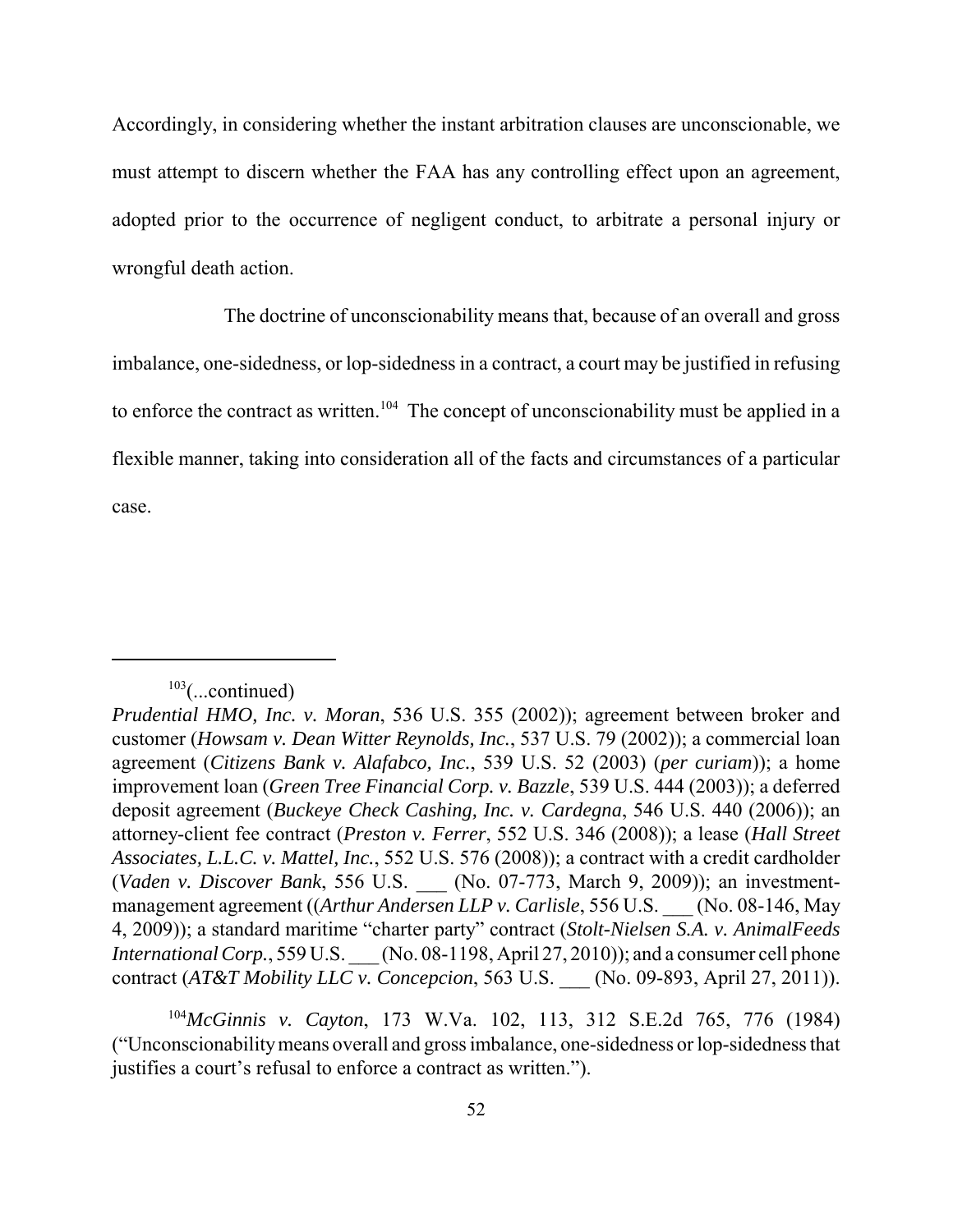In *McGinnis v. Cayton*, we noted that the equitable doctrine of unconscionabilityhas long been applied in contract law, and quoted this definition from 1750 of what constitutes an unconscionable contract:

> It may be apparent from the intrinsic nature and subject of the bargain itself; such as no man in his senses and not under delusion would make on the one hand, and as no honest and fair man would accept on the other; which are unequitable and unconscientious bargains.  $\ldots^{105}$

 "Unconscionability has generally been recognized to include an absence of meaningful choice on the part of one of the parties together with contract terms which are unreasonably favorable to the other party."<sup>106</sup>

 The purpose of the doctrine of unconscionability is one of equity and fairness. "Ordinarily, one who signs an agreement without full knowledge of its terms might be held to assume the risk that he has entered a one-sided bargain. But when a party of little bargaining power, and hence little real choice, signs a commercially unreasonable contract with little or no knowledge of its terms, it is hardly likely that his consent, or even an objective manifestation of his consent, was ever given to all the terms. In such a case the usual rule that the terms of the agreement are not to be questioned should be abandoned and

 <sup>105</sup>*McGinnis*, 173 W.Va. at 113, 312 S.E.2d at 776 (*quoting Hume v. United States*, 132 U.S. 406, 411 (1889), *quoting Earl of Chesterfield v. Janssen*, 28 Eng.Rep. 82, 100 (Ch. 1750)).

 <sup>106</sup>*Williams v. Walker-Thomas Furniture Co.*, 350 F.2d 445, 449 (D.C. Cir. 1965).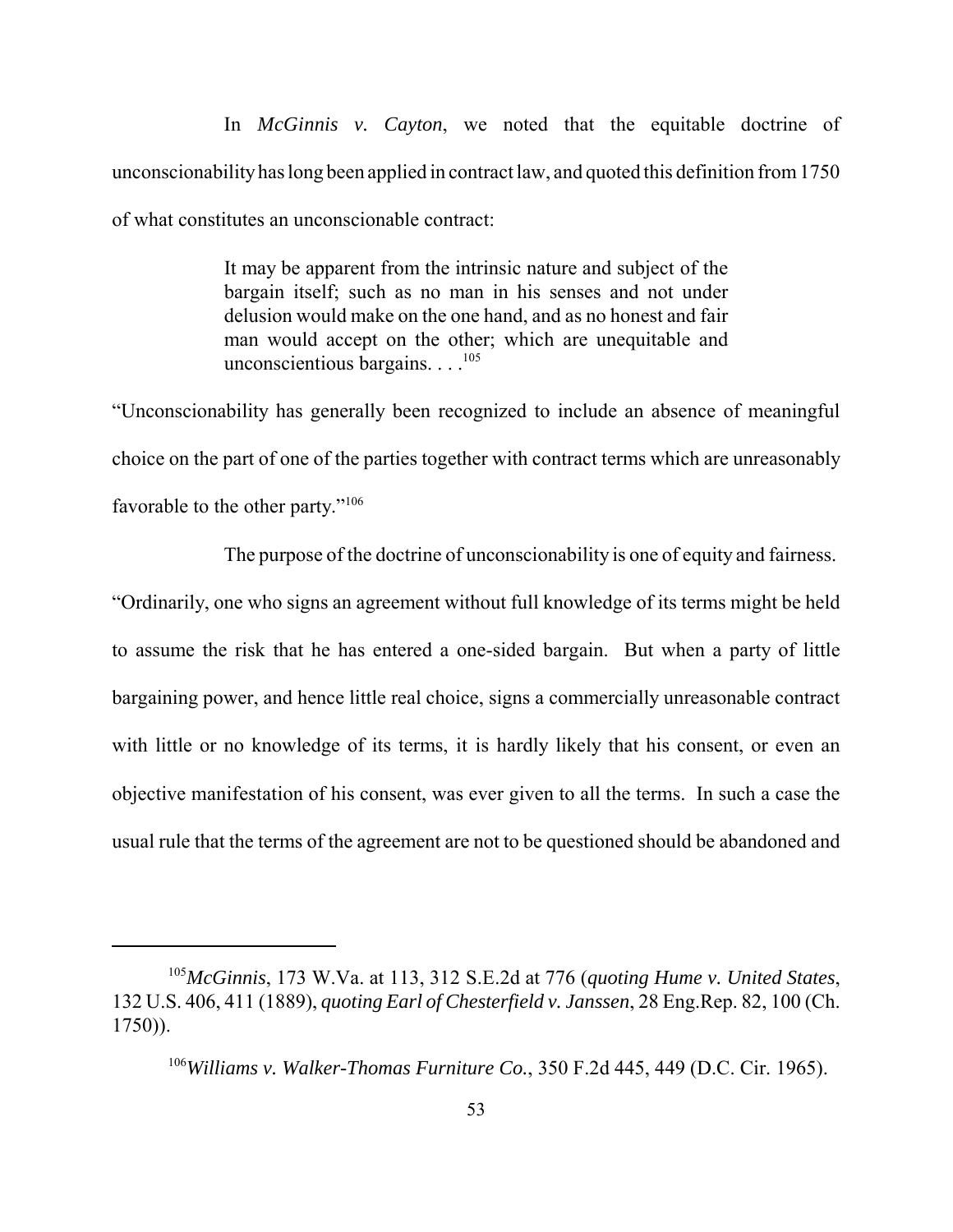the court should consider whether the terms of the contract are so unfair that enforcement should be withheld."<sup>107</sup>

 Undertaking "[a]n analysis of whether a contract term is unconscionable necessarily involves an inquiry into the circumstances surrounding the execution of the contract and the fairness of the contract as a whole."<sup>108</sup> "A determination of unconscionability must focus on the relative positions of the parties, the adequacy of the bargaining position, the meaningful alternatives available to the plaintiff, and 'the existence of unfair terms in the contract.'"<sup>109</sup> "[T]he particular facts involved in each case are of utmost importance since certain conduct, contracts or contractual provisions may be unconscionable in some situations but not in others."<sup>110</sup>

 The question of whether a bargain is unconscionable is a question of law. "Unconscionability is an equitable principle, and the determination of whether a contract or a provision therein is unconscionable should be made by the court."<sup>111</sup> Whether an

 <sup>107</sup>*Id*., 350 F.2d at 449-50 (footnotes omitted).

 108Syllabus Point 3, *Troy Min. Corp. v. Itmann Coal Co.*, 176 W.Va. 599, 346 S.E.2d 749 (1986).

 109Syllabus Point 4, *Art's Flower Shop, Inc. v. Chesapeake and Potomac Telephone Co. of West Virginia, Inc.*, 186 W.Va. 613, 413 S.E.2d 670 (1991).

 110Syllabus Point 2, *Orlando v. Finance One of West Virginia, Inc.*, 179 W.Va. 447, 369 S.E.2d 882 (1988).

 111Syllabus Point 1, *Troy Min. Corp. v. Itmann Coal Co.*, 176 W.Va. 599, 346 S.E.2d 749 (1986).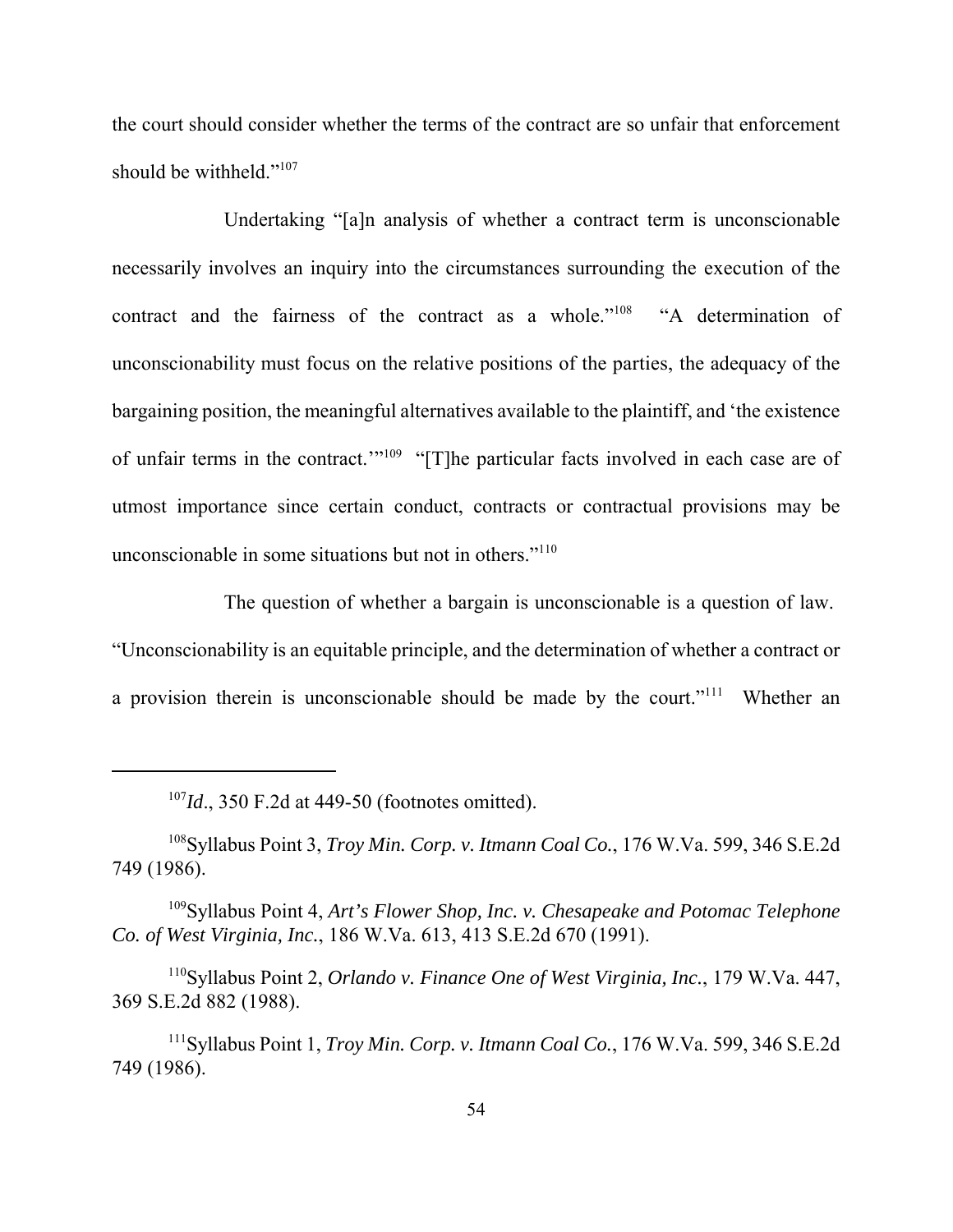unconscionable bargain occurred "is usually evaluated as of the time a contract is written, but not always. . . . In this everchanging world one must be sensitive to the need to evolve rules to fit changed circumstances."<sup>112</sup> unconscionable rests with the party attacking the contract. The burden of proving that a contract term is

 If a court, as a matter of law, finds a contract or any clause of a contract to be unconscionable, the court may refuse to enforce the contract, enforce the remainder of the contract without the unconscionable clause, or limit the application of any unconscionable clause to avoid any unconscionable result.

 Under West Virginia law, we analyze unconscionability in terms of two component parts: procedural unconscionability and substantive unconscionability.

## (a) Procedural unconscionability

 Procedural unconscionabilityaddresses inequities, improprieties, or unfairness in the bargaining process and the formation of the contract.<sup>113</sup> "Procedural unconscionability has been described as the lack of a meaningful choice, considering all the circumstances surrounding the transaction including '[t]he manner in which the contract was entered,' whether each party had 'a reasonable opportunity to understand the terms of the contract,'

 <sup>112</sup>*McGinnis*, 173 W.Va. at 114, 312 S.E.2d at 777-78.

 <sup>113</sup>*Id*, 173 W.Va. at 114, 312 S.E.2d at 777.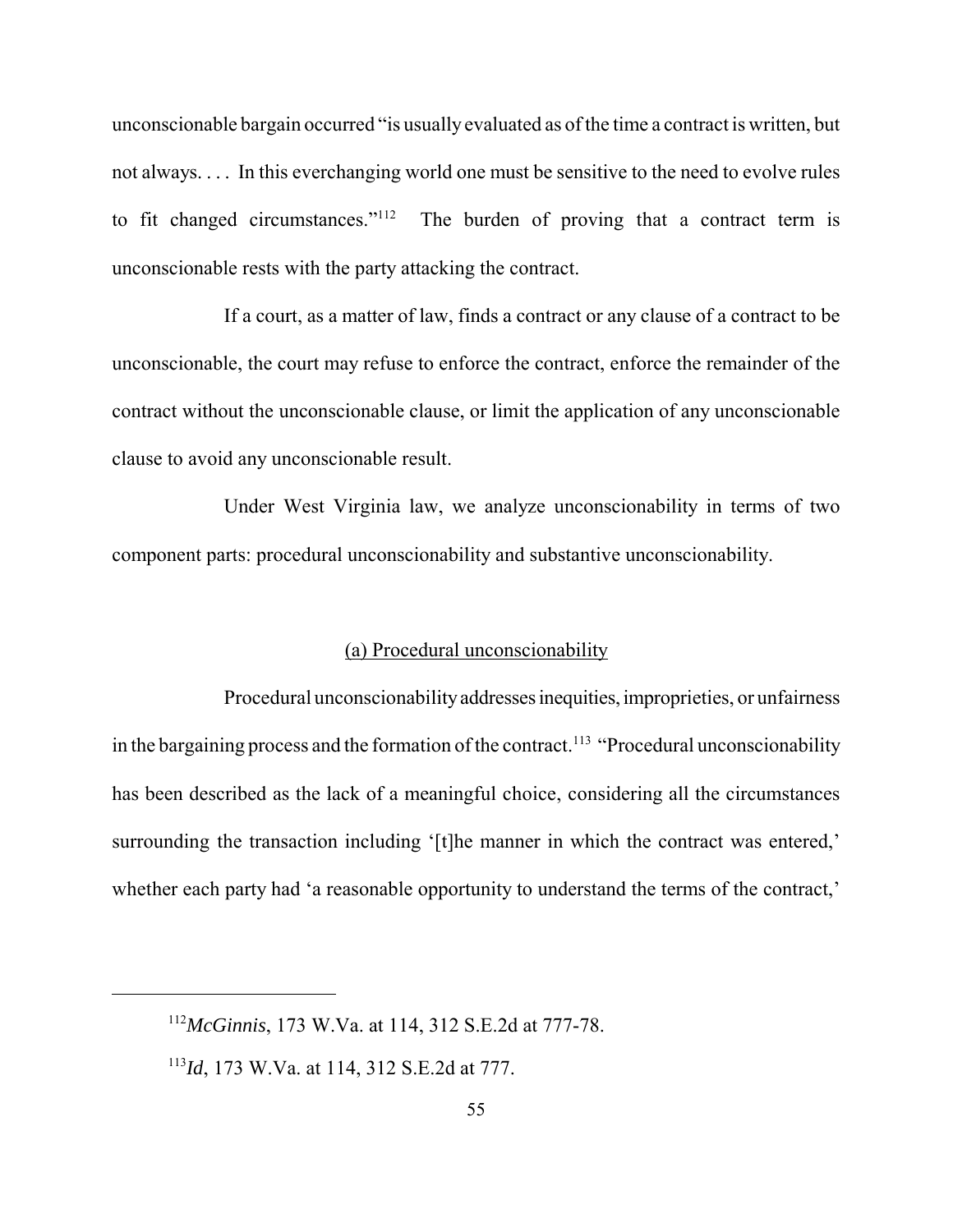and whether 'the important terms [were] hidden in a maze of fine print[.]"<sup>114</sup> Procedural unconscionability involves a "variety of inadequacies, such as . . . literacy, lack of sophistication, hidden or unduly complex contract terms, bargaining tactics, and the particular setting existing during the contract formation process."<sup>115</sup> Determining procedural unconscionability also "requires the court to focus on the 'real and voluntary meeting of the minds' of the parties at the time that the contract was executed and consider factors such as: (1) relative bargaining power; (2) age; (3) education; (4) intelligence; (5) business savvy and experience; (6) the drafter of the contract; and (7) whether the terms were explained to the 'weaker' party."<sup>116</sup> Considering factors such as these, courts are more likely to find unconscionability in consumer transactions and employment agreements than in contracts arising in purely commercial settings involving experienced parties.<sup>117</sup>

 <sup>115</sup>*Muhammad v. County Bank of Rehoboth Beach, Delaware*, 189 N.J. 1, 15, 912 A.2d 88, 96 (2006).

 <sup>116</sup>*High v. Capital Senior Living Properties 2-Heatherwood, Inc.*, 594 F.Supp.2d 789, 799 (E.D.Mich. 2008).

<sup>117</sup>See, Construction Associates, Inc. v. Fargo Water Equipment Co., 446 N.W.2d 237, 242 (N.D.,1989). Procedural unconscionabilityis verylikelyto arise in contracts of adhesion imposed as a condition of employment. *See*, *e.g.*, *State ex rel. Saylor v. Wilkes*, 216 W.Va. 766, 613 S.E.2d 914 (2005). *Cf. State ex rel. Wells v. Matish*, 215 W.Va. 686, 600 S.E.2d 583 (2004) (*per curiam*) (employment agreement was customized to reflect plaintiff's unique circumstances). As one court said,

> contract terms imposed as a condition of employment are particularly prone to procedural unconscionability. In the case

> > (continued...)

 <sup>114</sup>*Nelson v. McGoldrick*, 127 Wash.2d 124, 131, 896 P.2d 1258, 1262 (1995) (*quoting Williams v. Walker-Thomas Furniture Co.*, 350 F.2d at 449.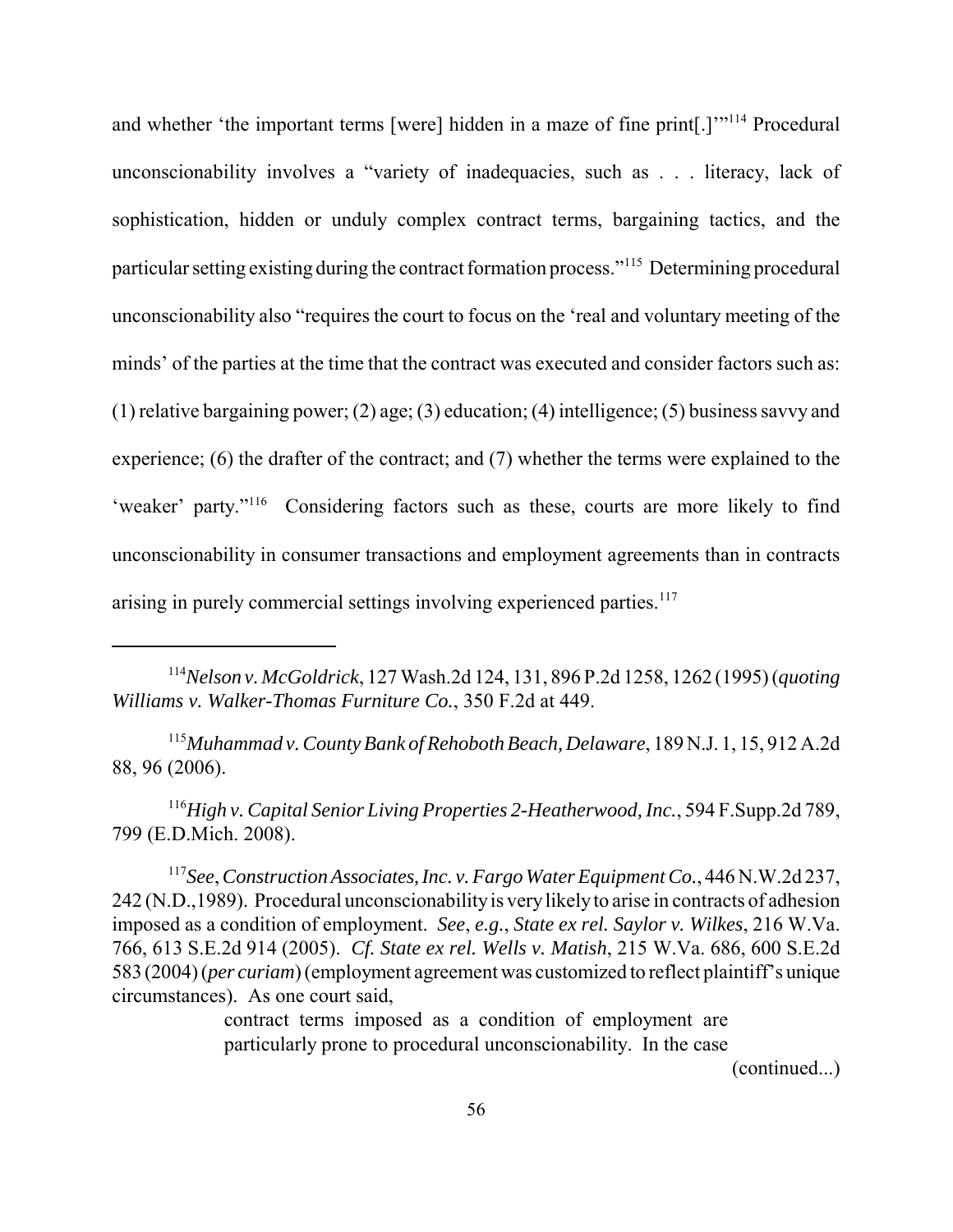The courts of Tennessee recently examined cases interpreting arbitration agreements between patients and health care providers, and assessed whether those agreements were procedurally unconscionable. In so doing, the courts determined that, as a general observation, many such arbitration agreements create problems of procedural unconscionability:

> [I]n general, courts are reluctant to enforce arbitration agreements between patients and health care providers when the agreements are hidden within other types of contracts and do not afford the patients an opportunity to question the terms or purpose of the agreement. *This is so particularly when the agreements require the patient to choose between forever waiving the right to a trial by jury or foregoing necessary medical treatment*, and when the agreements give the health care provider an unequal advantage in the arbitration process itself.<sup>118</sup>

Procedural unconscionability often – but not always – begins with "a contract

of adhesion, 'which, imposed and drafted by the party of superior bargaining strength,

relegates to the subscribing party only the opportunity to adhere to the contract or reject

 $117$ (...continued)

 *Sonic-Calabasas A, Inc. v. Moreno*, 51 Cal.4th 659, 686, 247 P.3d 130, 145 (2011) (quotes and citations omitted).

<sup>118</sup>Philpot v. Tennessee Health Management, Inc., 279 S.W.3d 573, 583 (Tenn.Ct.App. 2007) (*quoting Buraczynski v. Eyring*, 919 S.W.2d 314, 321 (Tenn. 1996)).

 of preemployment arbitration contracts, the economic pressure exerted by employers on all but the most sought-after employees may be particularly acute, for the arbitration agreement stands between the employee and necessary employment, and few employees are in a position to refuse a job because of an arbitration requirement. Moreover, many employees may not give careful scrutiny to routine personnel documents that employers ask them to sign.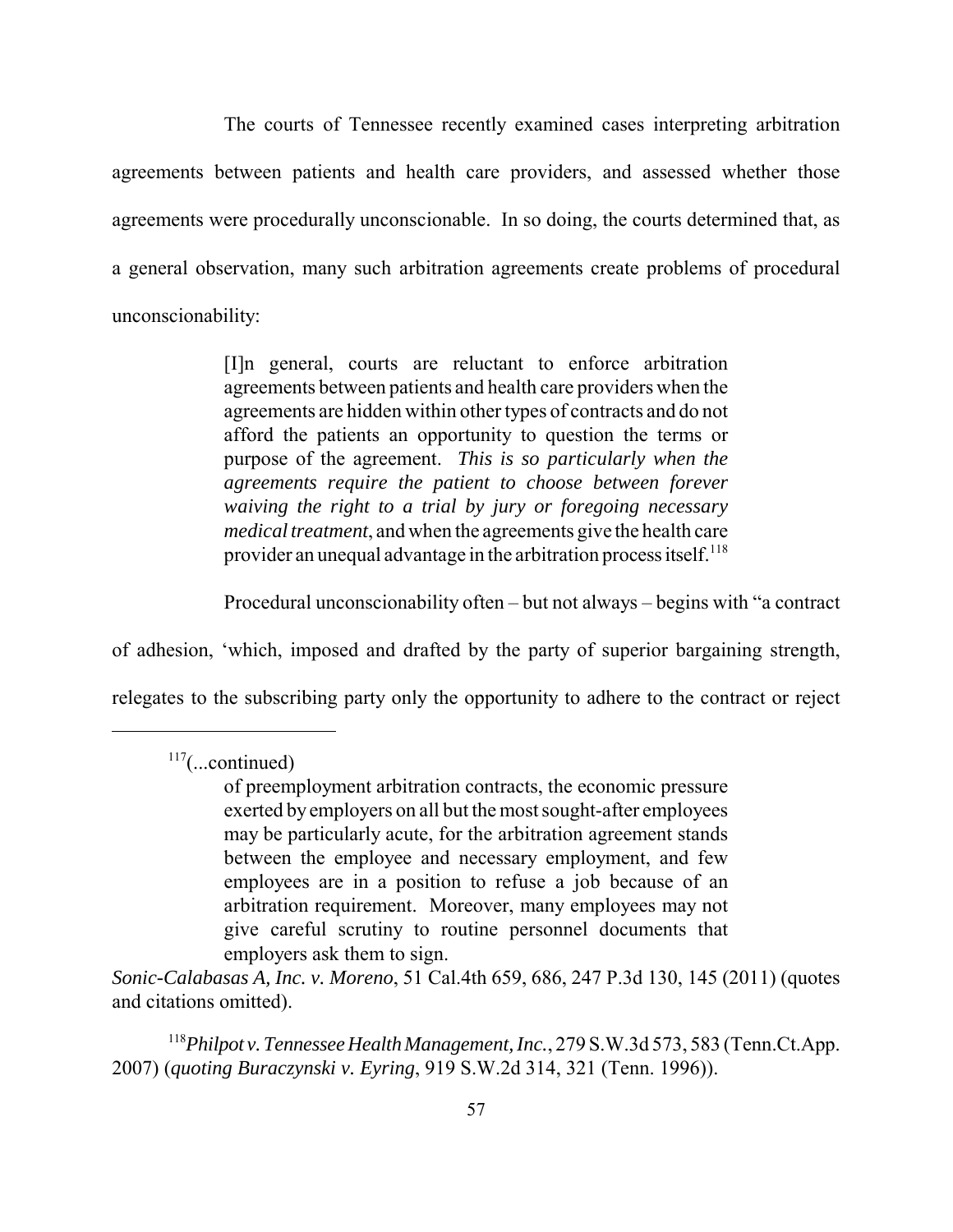it."<sup>119</sup> "Adhesion contracts' include all 'form contracts' submitted by one party on the basis of this or nothing."<sup>120</sup>

"[T]he bulk of the contracts signed in this country are contracts of adhesion,"<sup>121</sup> and are generally enforceable because it would be impractical to void every agreement merely because of its adhesive nature. "There is nothing inherently wrong with a contract of adhesion. Most of the transactions of daily life involve such contracts that are drafted by one party and presented on a take it or leave it basis. They simplify standard transactions[.]"122

 That said, the authors of the *Restatement of Contracts (Second)* recognized that most people simply do not read adhesive contracts, and are not expected to by the drafters of the contract:

> A party who makes regular use of a standardized form of agreement does not ordinarily expect his customers to understand or even to read the standard terms. One of the purposes of standardization is to eliminate bargaining over details of individual transactions, and that purpose would not be reviewed the standard terms. Employees regularly using a form often have only a limited understanding of its terms and limited served if a substantial number of customers retained counsel and

 <sup>119</sup>*Little v. Auto Stiegler, Inc.*, 29 Cal.4th 1064, 1070, 63 P.3d 979, 983 (2003)  (*quoting Armendariz v. Foundation Health Psychcare Services, Inc.*, 24 Cal.4th 83, 113, 6 P.3d 669, 689 (2000)).

 <sup>120</sup>*State ex rel. Dunlap v. Berger*, 211 W.Va. at 557, 567 S.E.2d at 273.

 <sup>121</sup>*State ex rel. Saylor v. Wilkes*, 216 W.Va. at 774, 613 S.E.2d at 922.

<sup>&</sup>lt;sup>122</sup>John D. Calamari, Joseph M. Perillo, *Hornbook on Contracts*, § 9.43 (6<sup>th</sup> Ed. 2009).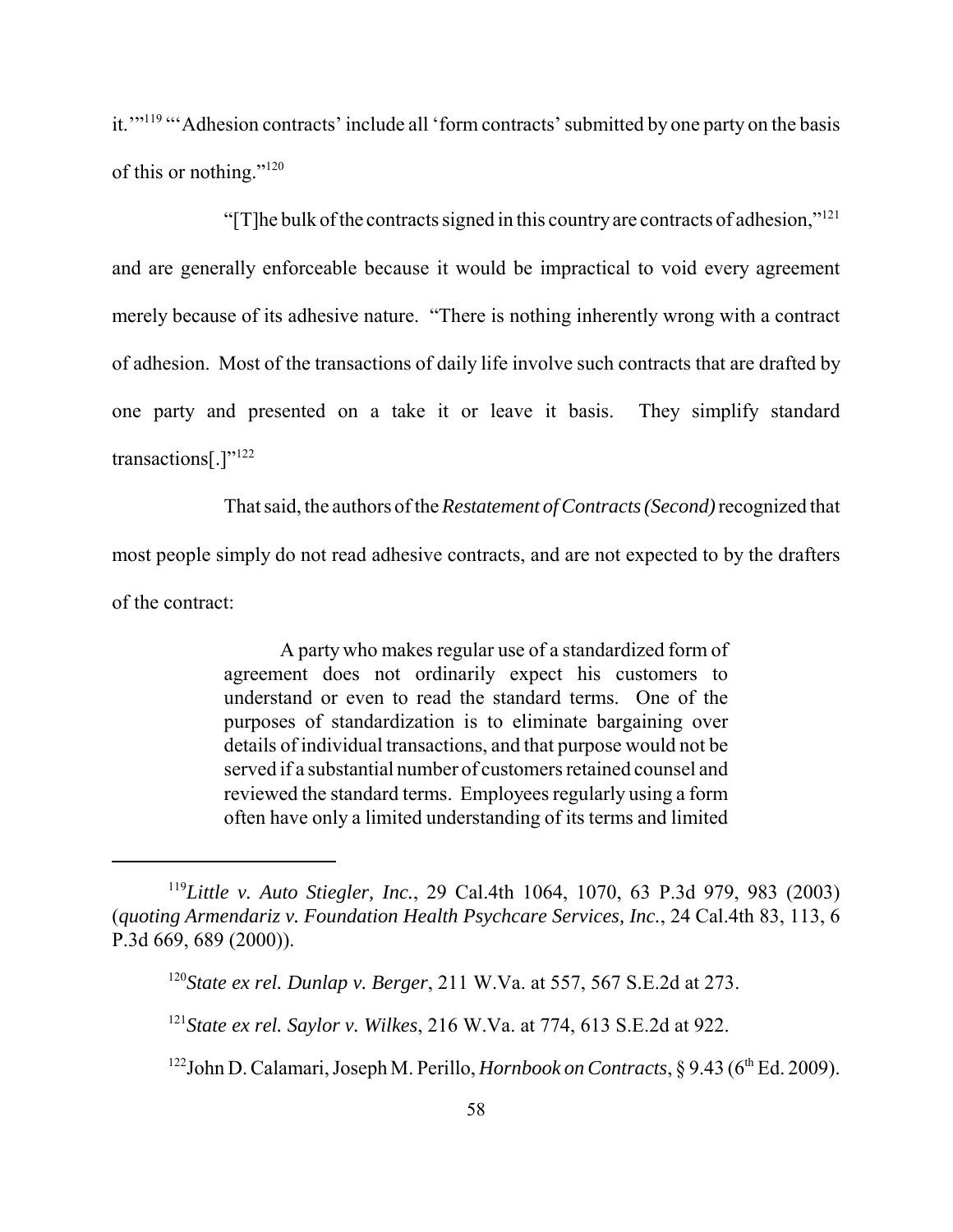authority to vary them. Customers do not in fact ordinarily understand or even read the standard terms. They trust to the good faith of the party using the form and to the tacit representation that like terms are being accepted regularly by others similarly situated. *But they understand that they are assenting to the terms not read or not understood, subject to*  such limitations as the law may impose.<sup>123</sup>

 Hence, as we suggested in *State ex rel. Dunlap v. Berger*, "[f]inding that there is an adhesion contract is the beginning point for analysis, not the end of it; what courts aim at doing is distinguishing good adhesion contracts which should be enforced from bad adhesion contracts which should not."<sup>124</sup>

"The distinct body of law surrounding contracts of adhesion represents the

legal system's effort to determine whether and to what extent such nonconsensual terms will

be enforced." $^{125}$ One court suggested the following factors should be considered in

determining whether a contract of adhesion is unconscionable:

 [I]n determining whether to enforce the terms of a contract of adhesion, courts have looked not only to the take-it-or-leave-it nature or the standardized form of the document but also to the subject matter of the contract, the parties' relative bargaining positions, the degree of economic compulsion motivating the

<sup>124</sup>State ex rel. Dunlap v. Berger, 211 W.Va. at 557, 576 S.E.2d at 273 (quoting  *American Food Management, Inc. v. Henson*, 105 Ill.App.3d 141, 145, 434 N.E.2d 59, 62-63 (1982)).

<sup>&</sup>lt;sup>123</sup>*State ex rel. Dunlap v. Berger*, 211 W.Va. at 558, 576 S.E.2d at 274 (*quoting Mitchell v. Broadnax*, 208 W.Va. 36, 52, 537 S.E.2d 882, 898 (2000) (Starcher, J., concurring), *quoting Restatement of Contracts (Second)*, § 211, comment b [1981]).

 <sup>125</sup>*Rudbart v. North Jersey Dist. Water Supply Com'n*, 127 N.J. 344, 353-54, 605 A.2d 681, 686 (1992).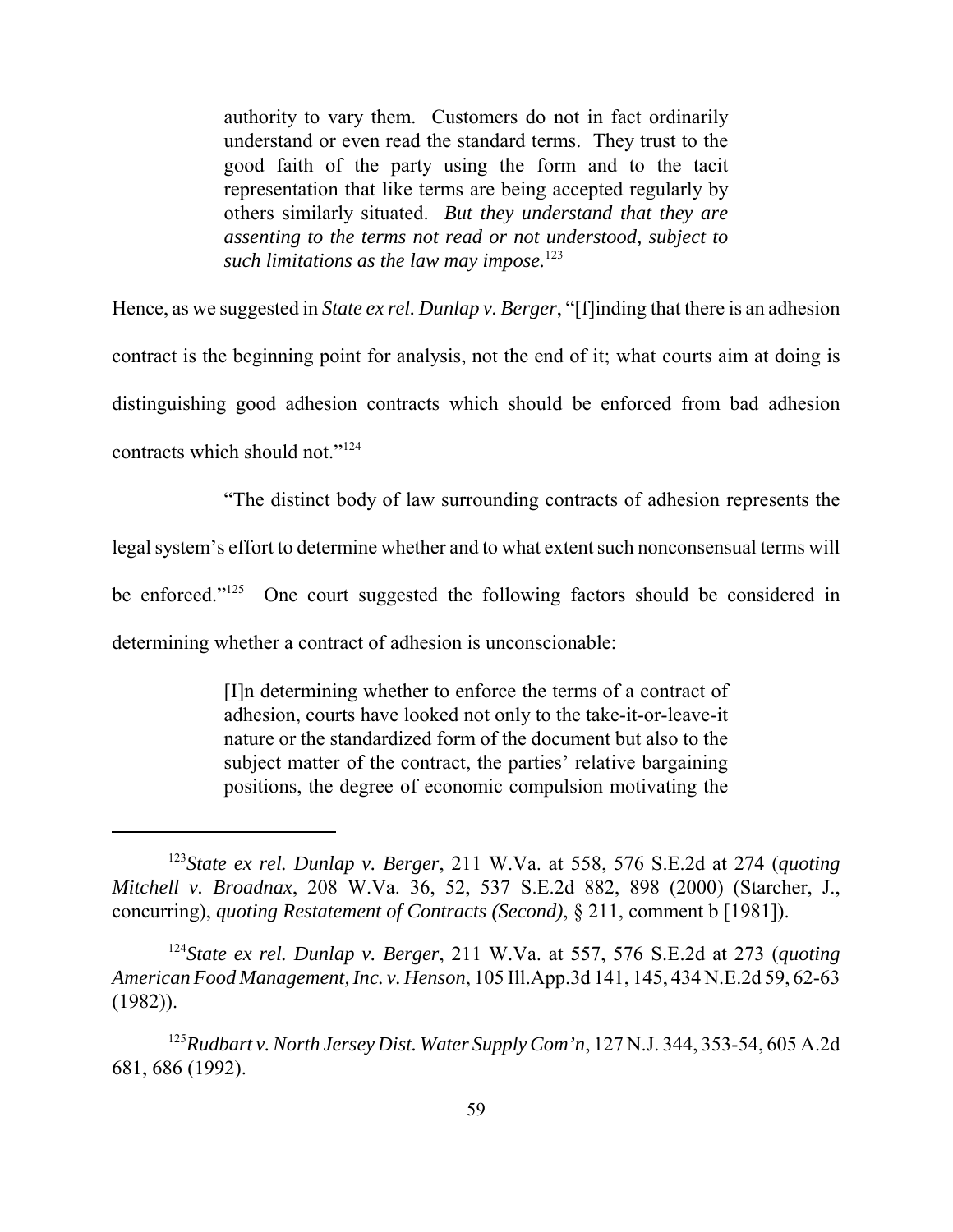"adhering" party, and the public interests affected by the contract.126

 Procedural unconscionability may be found "in contracts of adhesion when there is an imbalance in bargaining power, absence of meaningful choice, unfair surprise, or sharp or deceptive practices (fine print, legalese disclaimers, or boilerplate clauses on the back of contracts, for examples)."<sup>127</sup> A contract of adhesion must be closely scrutinized to determine if it imposes terms beyond the reasonable expectations of an ordinary person, or oppressive or unconscionable terms, any of which will prevent enforcement of the agreement.<sup>128</sup>

 To summarize these principles, we hold that the doctrine of procedural unconscionabilityis concerned with inequities, improprieties, or unfairness in the bargaining process and formation of the contract. Procedural unconscionability involves a variety of inadequacies that results in the lack of a real and voluntary meeting of the minds of the parties, considering all the circumstances surrounding the transaction. These inadequacies include, but are not limited to, the age, literacy, or lack of sophistication of a party; hidden or unduly complex contract terms; the adhesive nature of the contract; and the manner and setting in which the contract was formed, including whether each party had a reasonable opportunity to understand the terms of the contract.

 <sup>126</sup>*Id*., 127 N.J. at 356, 605 A.2d at 687.

 <sup>127</sup>*McGinnis*, 173 W.Va. at 114, 312 S.E.2d at 777.

 <sup>128</sup>*See Buraczynski v. Eyring*, 919 S.W.2d 314, 320 (Tenn.1996).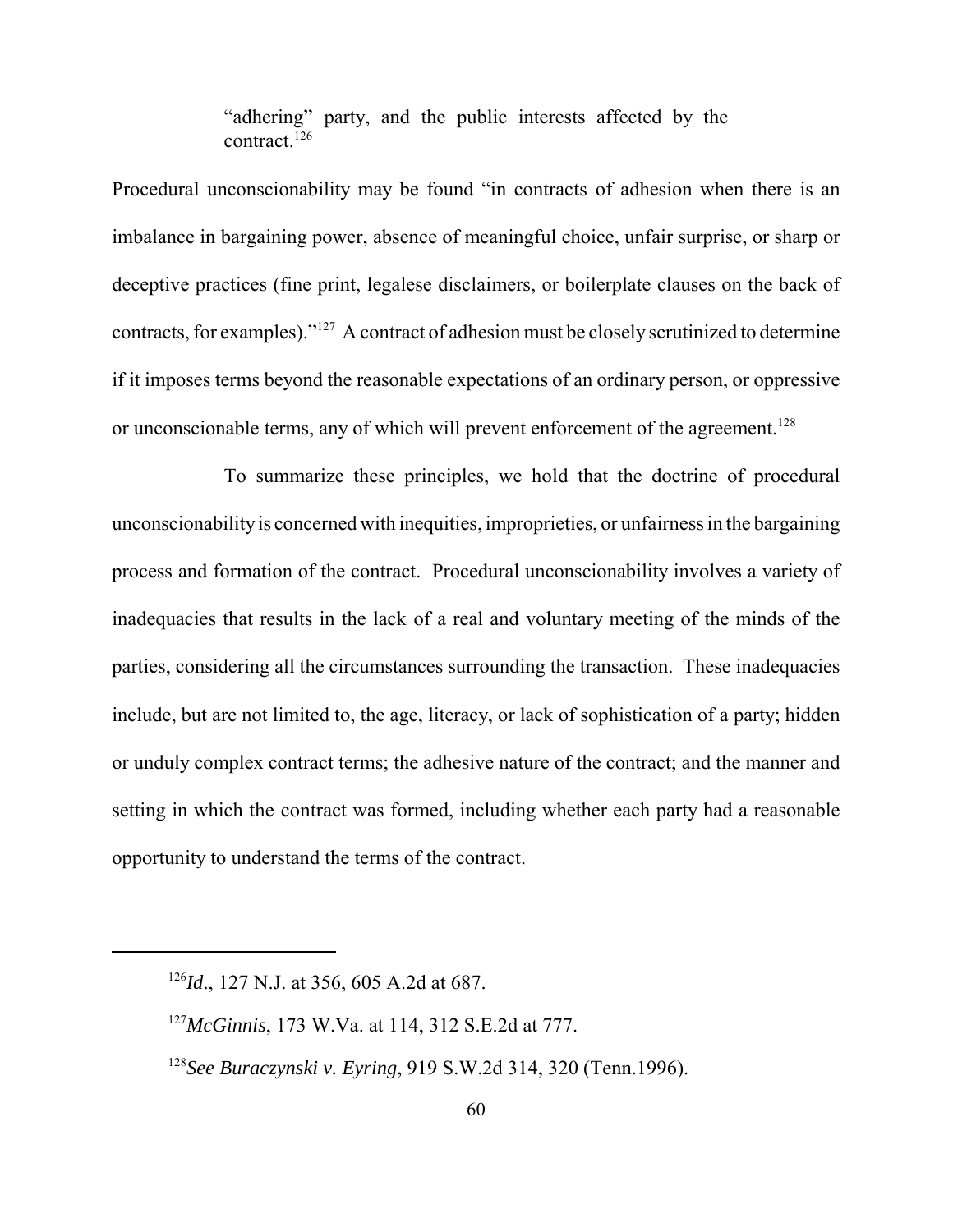We also hold that a contract of adhesion is one drafted and imposed by a party of superior strength that leaves the subscribing party little or no opportunity to alter the substantive terms, and only the opportunity to adhere to the contract or reject it. A contract of adhesion should receive greater scrutiny than a contract with bargained-for terms to determine if it imposes terms that are oppressive, unconscionable or beyond the reasonable expectations of an ordinary person.

## (b) Substantive unconscionability

 Substantive unconscionability involves unfairness in the contract itself — "overall imbalance, one-sidedness, *laesio enormis*, and 'the evils of the resulting contract'<sup>129</sup> — and whether a contract term has "overly harsh or one-sided results"<sup>130</sup> or is "so one-sided as to lead to absurd results."<sup>131</sup> "The focus of the inquiry is whether the [contract] term is one-sided and will have an overly harsh effect on the disadvantaged party."<sup>132</sup> To determine substantive unconscionability, courts have focused on vague matters such as "the commercial

<sup>132</sup>Pokorny v. Quixtar, Inc., 601 F.3d 987, 997 (9<sup>th</sup> Cir. 2010).

 <sup>129</sup>*McGinnis*, 173 W.Va. at 114, 312 S.E.2d at 777 (footnote omitted).

 <sup>130</sup>*Sonic-Calabasas A, Inc. v. Moreno*, 51 Cal.4th at 685, 247 P.3d at 145.

 131Syllabus Point 2, in part, *Ashland Oil, Inc. v. Donahue*, 159 W.Va. 463, 223 S.E.2d 433 (1976).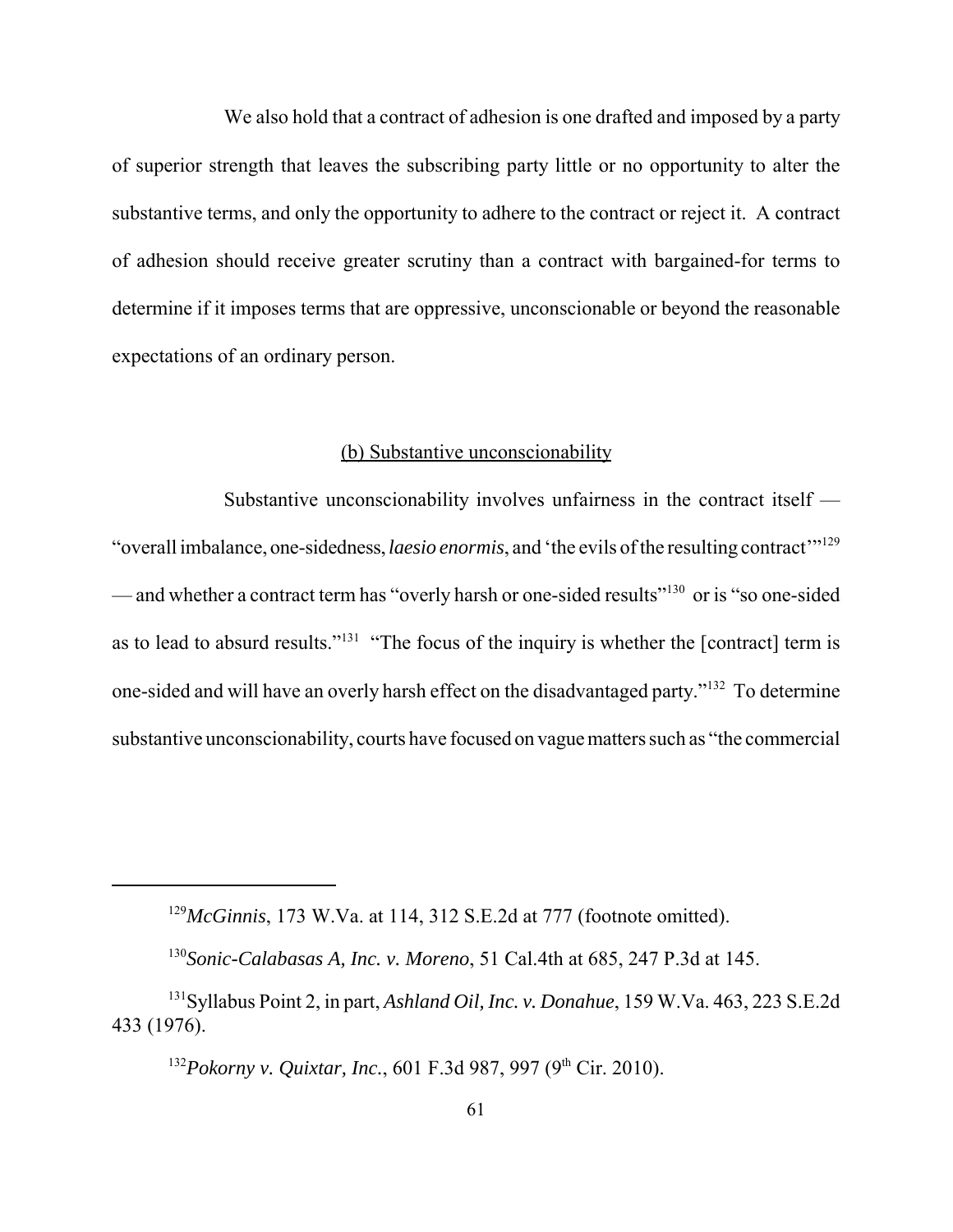reasonableness of the contract terms, the purpose and effect of the terms, the allocation of the risks between the parties, and similar public policy concerns."<sup>133</sup>

 Some courts suggest that mutuality of obligation is the locus around which substantive unconscionability analysis revolves. "In assessing substantive unconscionability, the paramount consideration is mutuality."<sup>134</sup> "Agreements to arbitrate must contain at least 'a modicum of bilaterality' to avoid unconscionability."135

 However, in weighing the substantive unconscionability of an agreement, courts have been loath to adopt a bright-line set of considerations because "[t]he factors to be considered vary with the content of the agreement at issue."<sup>136</sup>

> $No$  unconscionability can be articulated. Substantive unconscionability refers to whether the terms of a contract are unreasonably favorable to the more powerful party. The analysis of substantive unconscionability requires looking at the contract terms and determining whether the terms are "commerciallyreasonable," that is, whether the terms lie outside the limits of what is reasonable or acceptable. The issue of single, precise definition of substantive

<sup>134</sup>Abramson v. Juniper Networks, Inc., 115 Cal.App.4th 638, 664, 9 Cal.Rptr.3d 422, 442 (2004).

<sup>135</sup>*Id*., 115 Cal.App.4th at 657, 9 Cal.Rptr.3d at 437 (2004).

 <sup>136</sup>*Hayes v. Oakridge Home*, 122 OhioSt.3d at 69, 908 N.E.2d at 414. *See also*, *Small v. HCF of Perrysburg, Inc.*, 159 Ohio App.3d 66, 71, 823 N.E.2d 19, 23 (Ohio App. 2004) ("Because the determination of commercial reasonableness varies with the content of the contract terms at issue in any given case, no generally accepted list of factors has been developed for this category of unconscionability.").

 <sup>133</sup>*NEC Technologies, Inc. v. Nelson*, 267 Ga. 390, 392, 478 S.E.2d 769, 772 (1996).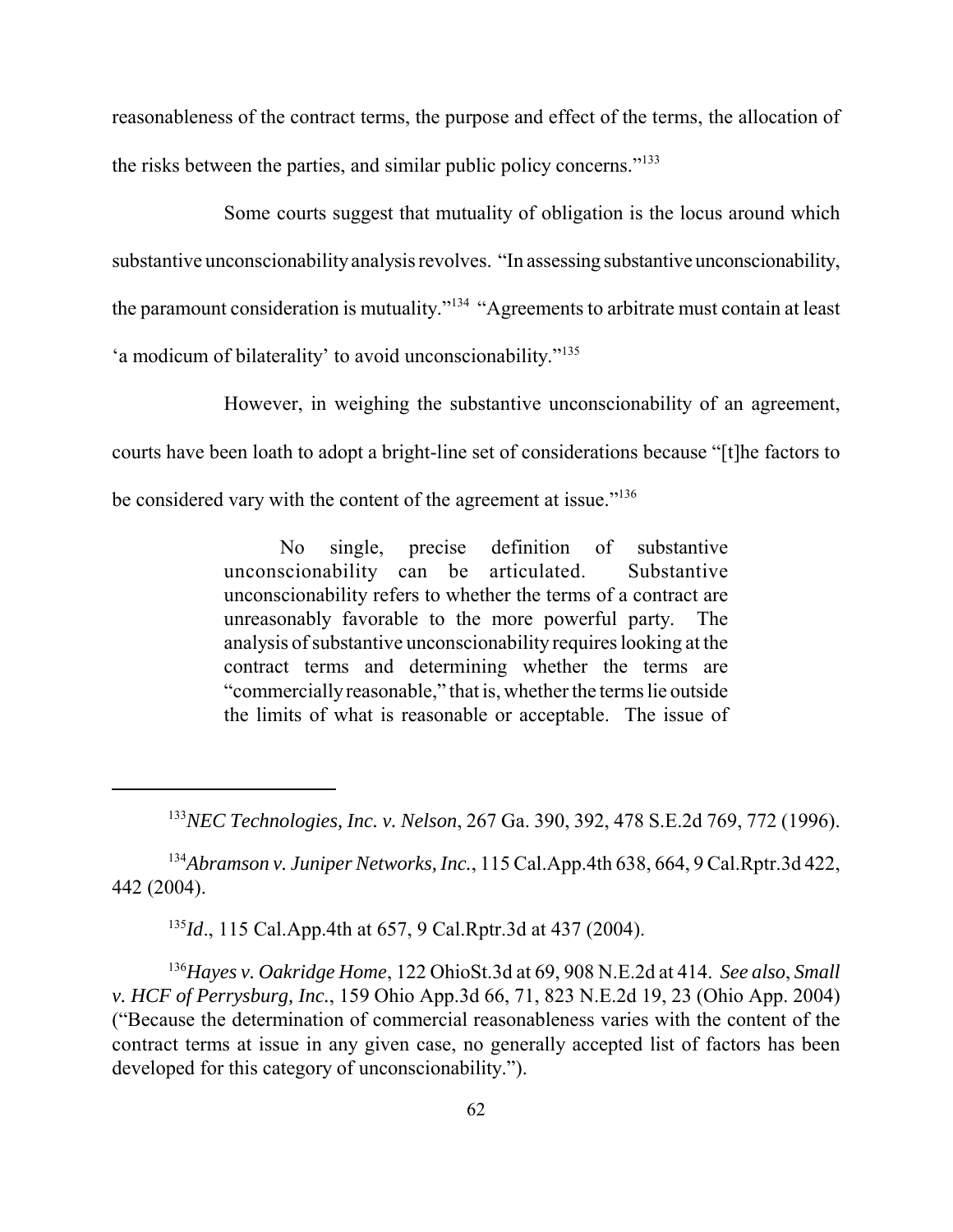unconscionability is considered "in the light of the general commercial background and the commercial needs."<sup>137</sup>

 Accordingly, courts should assess whether a contract provision is substantively unconscionable on a case-by-case basis.

 We hold that the doctrine of substantive unconscionability involves unfairness in the contract itself and whether a contract term is one-sided and will have an overly harsh effect on the disadvantaged party. The factors to be weighed in assessing substantive unconscionability vary with the content of the agreement. Generally, courts should consider the commercial reasonableness of the contract terms, the purpose and effect of the terms, the allocation of the risks between the parties, and public policy concerns. The sources for these "public policy concerns" can include "our federal and state constitutions, our public statutes, our judicial decisions, the applicable principles of the common law, the acknowledged prevailing concepts of the federal and state governments relating to and affecting the safety, health, morals and general welfare of the people for whom government — with us — is factually established."138

 <sup>137</sup>*Coady v. Cross Country Bank*, 299 Wis.2d 420, 440, 729 N.W.2d 732, 742 (Wis.App. 2007). *See also*, *In re Checking Account Overdraft Litigation*, 734 F.Supp.2d 1279, 1284 (S.D.Fla. 2010) ("There is no specific formula for analyzing substantive unconscionability; rather, it is a determination to be made in light of a variety of factors.").

 <sup>138</sup>*Cordle v. General Hugh Mercer Corp.*, 174 W.Va. 321, 325, 325 S.E.2d 111, 114 (1984). *See also*, *Feliciano v. 7-Eleven, Inc.*, 210 W. Va. 740, 745, 559 S.E.2d 713, 718 (2001) ("'Public policy' is that principle of law which holds that no person can lawfully do that which has a tendency to be injurious to the public or against public good even though no actual injury may have resulted therefrom in a particular case to the public."). The (continued...)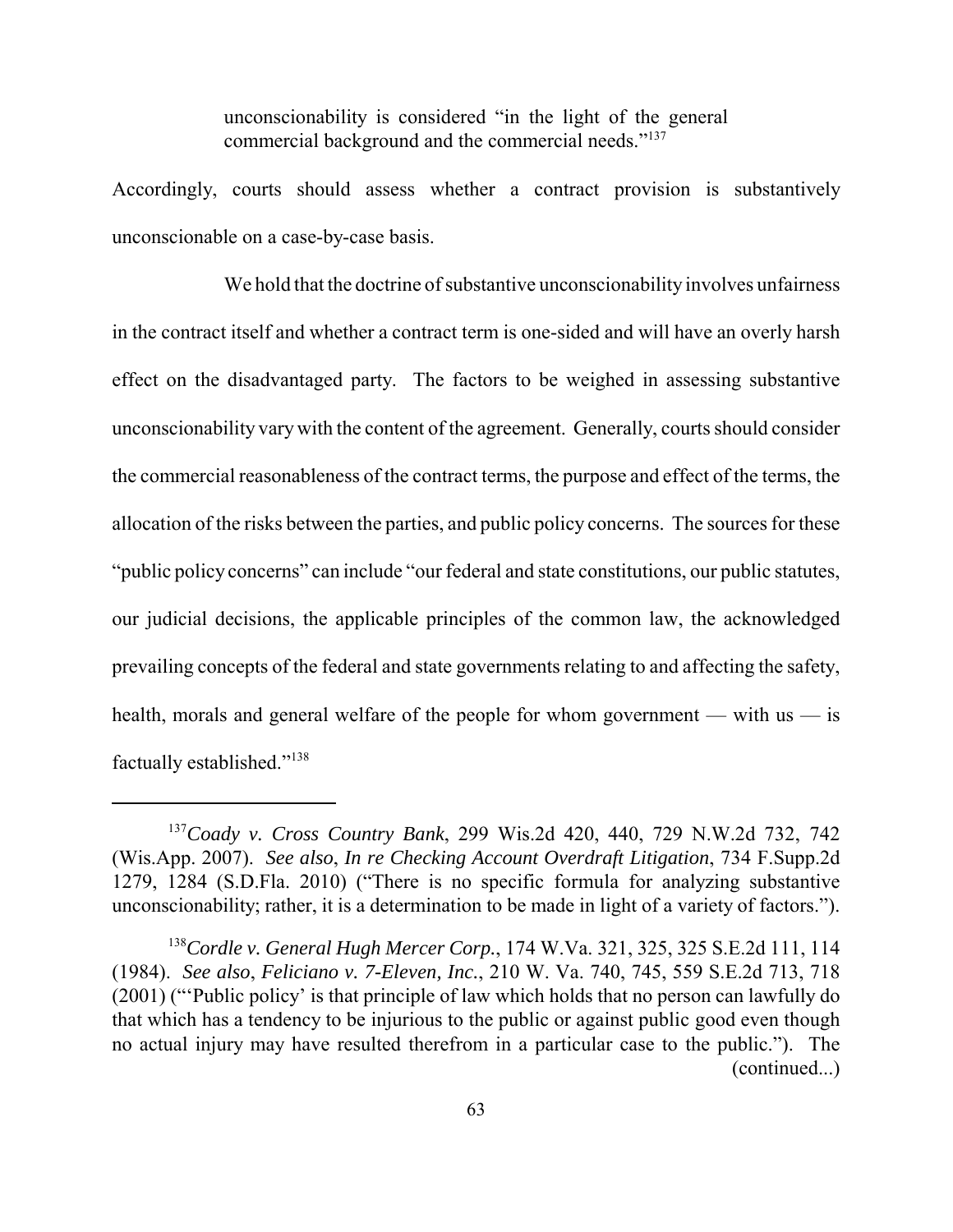#### (c) Interplay between procedural and substantive unconscionability

 Procedural and substantive unconscionabilityoften occur together, and the line between the two concepts is often blurred. For instance, overwhelming bargaining strength against an inexperienced party(procedural unconscionability) mayresult in an adhesive form contract with terms that are commerciallyunreasonable (substantive unconscionability). One leading commentator has summarized the interplay between procedural and substantive unconscionability in this way:

> The concept of unconscionability was meant to counteract two generic forms of abuses: the first of which relates to procedural deficiencies in the contract formation process, such as deception or a refusal to bargain over contract terms, today often analyzed in terms of whether the imposed-upon party had meaningful choice about whether and how to enter into the transaction; and the second of which relates to the substantive contract terms themselves and whether those terms are unreasonably favorable to the more powerful party, such as terms that impair the integrity of the bargaining process or otherwise contravene the public interest or public policy; terms (usually of an adhesion or boilerplate nature) that attempt to alter in an impermissible manner fundamental duties otherwise imposed by the law, fine-print terms or provisions that seek to negate the reasonable expectations of the nondrafting party, or unreasonably and unexpectedly harsh terms having to do with price or other central aspects of the transaction.

> . . . The distinction between procedural and substantive abuses, however, may become quite blurred; overwhelming bargaining strength or use of fine print or incomprehensible legalese may reflect procedural unfairness in that it takes

 $138$ (...continued)

 determination of a public policy is a question of law for the court. Syllabus Point 1, *Cordle v. General Hugh Mercer Corp.*, *supra*.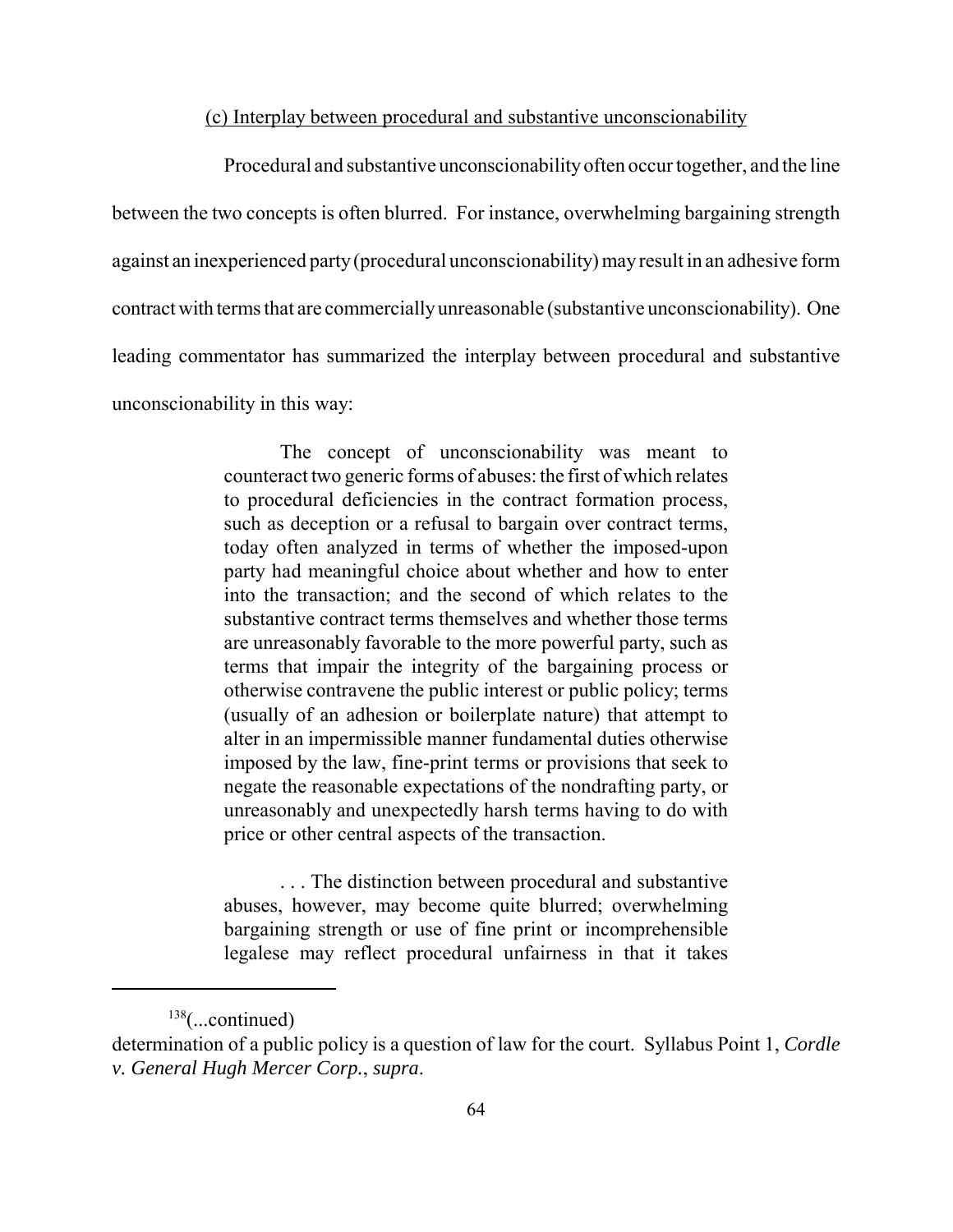advantage of or surprises the victim of the clause, yet the terms contained in the resulting contract – whether in fine print or legal "gobbledygook" – would hardly be of concern unless they were substantively harmful to the nondrafting party as well. Thus, the fairness of the bargaining procedure – and hence, whether there is procedural unconscionability – may be of less importance if it results in harsh or unreasonable substantive terms, or substantive unconscionability may be sufficient in itself even though procedural unconscionability is not.<sup>139</sup>

 We perceive that a contract term is unenforceable if it is both procedurally and substantively unconscionable. However, both need not be present to the same degree. Courts should apply a "sliding scale" in making this determination: the more substantivelyoppressive the contract term, the less evidence of procedural unconscionability is required to come to the conclusion that the clause is unenforceable, and vice versa. $140$ 

 1398 Richard A. Lord, *Williston on Contracts* § 18.10 (4th ed. 2010) (footnotes omitted).

 <sup>140</sup>*See*, *e.g.*, *Armendariz v. Foundation Health Psychcare Services, Inc.*, 24 Cal.4th at 114, 6 P.3d at 690 ("unconscionability has both a 'procedural' and a 'substantive' element, the former focusing on 'oppression' or 'surprise' due to unequal bargaining power, the latter on 'overly harsh' or 'one-sided' results. The prevailing view is that [procedural and substantive unconscionability] must both be present in order for a court to exercise its discretion to refuse to enforce a contract or clause under the doctrine of unconscionability. But they need not be present in the same degree. Essentially a sliding scale is invoked which disregards the regularity of the procedural process of the contract formation, that creates the terms, in proportion to the greater harshness or unreasonableness of the substantive terms themselves. In other words, the more substantively oppressive the contract term, the less evidence of procedural unconscionability is required to come to the conclusion that the term is unenforceable, and vice versa.") (*quotations and citations omitted*).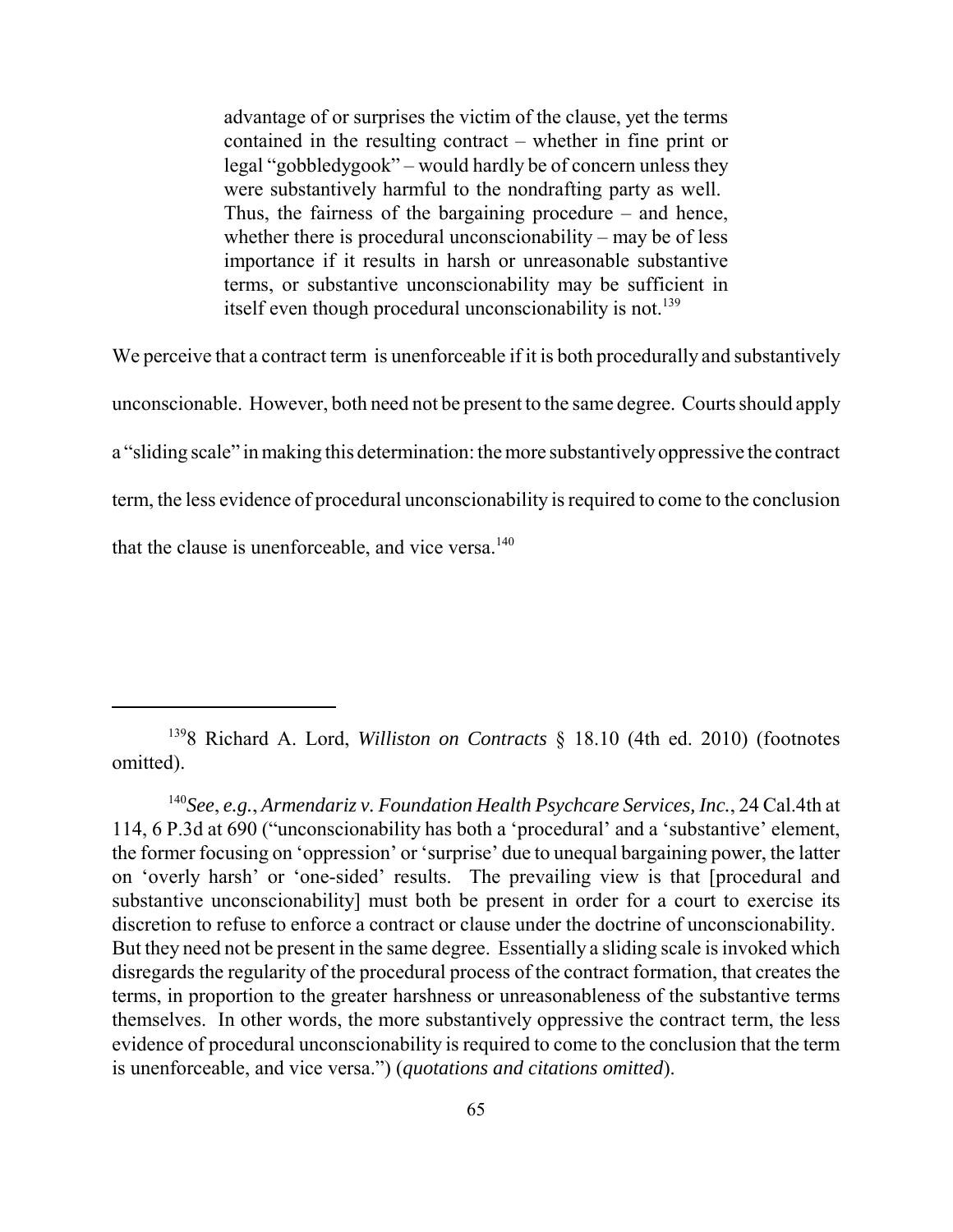#### (d) *Per se* unconscionability of nursing home arbitration agreements

 The plaintiffs assert that we should adopt a rule whereby we state that arbitration clauses in nursing home agreements are*, per se*, unconscionable. The plaintiffs argue that such clauses violate public policy as a matter of law, and are systemically unconscionable.

 As we noted earlier in this opinion, the United States Supreme Court has never assessed whether, and how, the Federal Arbitration Act applies to personal injuryor wrongful death actions that arise after the execution of an arbitration contract.

 Here is our concern. On the one hand, nothing in the FAA overrides normal rules of contract interpretation. As a matter of general public policy, courts have repeatedly voided contracts through which one party has attempted to avoid responsibility for negligent conduct that causes a personal injury or wrongful death. But, on the other hand, the United States Supreme Court's expansive jurisprudence interpreting the FAA implies that arbitration contracts be interpreted to compel arbitration of allegations of negligent conduct only tangentially related to the contract, even if fundamental notions of fairness and state public policy were being abrogated.

 The line of cases that we think is most analogous to nursing home arbitration clauses involves pre-injury contracts immunizing one party from liability for negligence toward another party. We first addressed such a contract in the 1991 case of *Murphy v. North*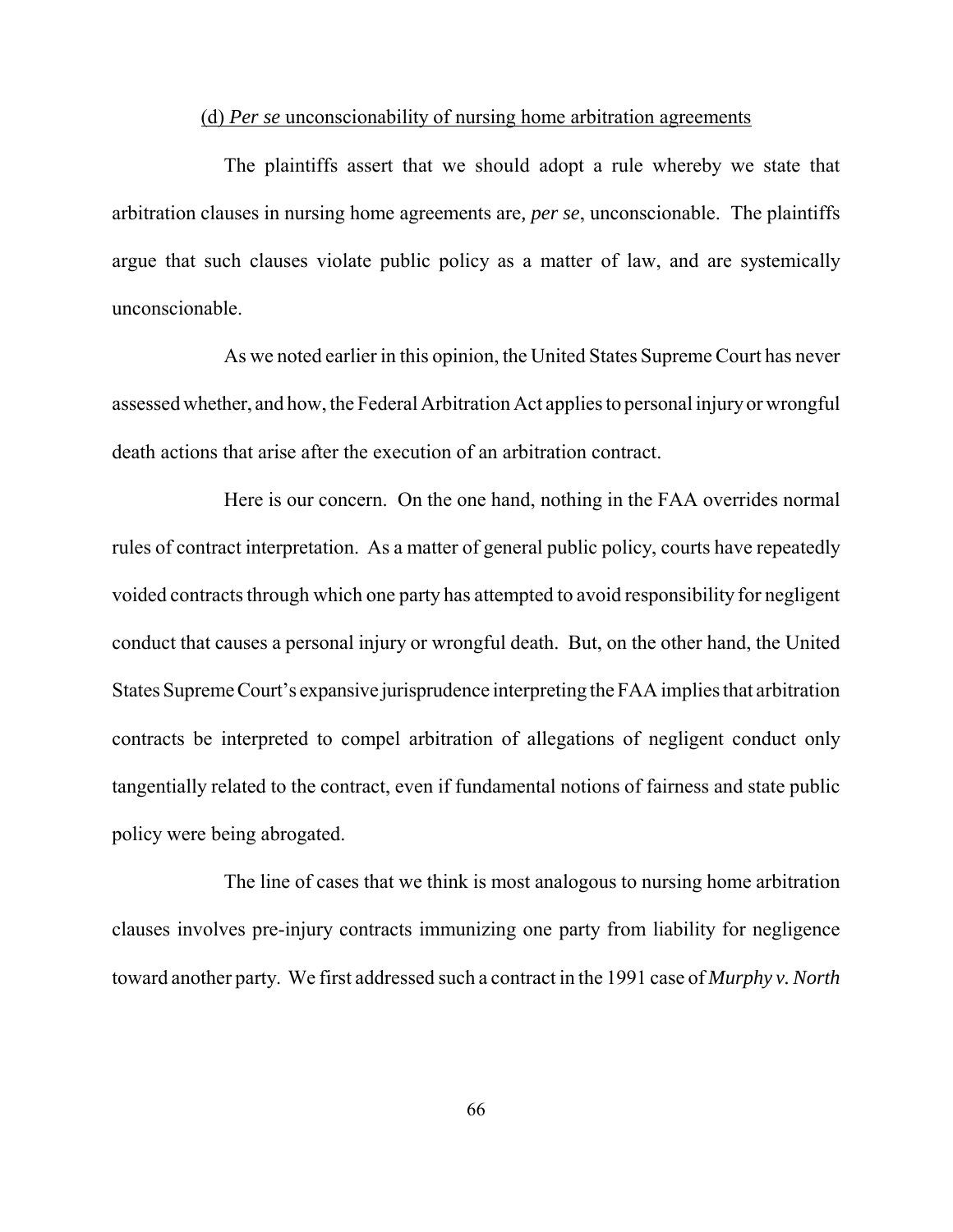American River Runners, Inc.<sup>141</sup> The plaintiff was injured while whitewater rafting, when the commercial rafting guide engaged in a dangerous maneuver. The plaintiff brought suit against the whitewater rafting company, and the company defended the suit by producing a contract signed by the plaintiff wherein she agreed to accept the risk that she might be harmed while rafting.<sup>142</sup>

 We examined the contract signed bythe plaintiff, which we called "a pre-injury exculpatory agreement or anticipatory release."<sup>143</sup> We concluded that when a plaintiff expressly and clearly "agrees to accept a risk of harm arising from the defendant's negligent or reckless conduct," the plaintiff may not recover for the harm "*unless the agreement is invalid as contrary to public policy*."<sup>144</sup> "When such an express agreement is freely and fairly made, between parties who are in an equal bargaining position, *and there is no public interest with which the agreement interferes*, it generally will be upheld."145 We went on to find in *Murphy* that the pre-injury exculpatory agreement signed by the plaintiff was invalid as a matter of public policy, because the Legislature had statutorily imposed standards of care

143Syllabus Point 2, *Murphy v. North American River Runners, Inc.*, *supra*.

<sup>&</sup>lt;sup>141</sup>Murphy v. North American River Runners, Inc., 186 W.Va. 310, 412 S.E.2d 504 (1991).

<sup>&</sup>lt;sup>142</sup>186 W.Va. at 314, 412 S.E.2d at 508.

 144186 W.Va. at 314-15, 412 S.E.2d at 508-09 (emphasis added).

<sup>&</sup>lt;sup>145</sup>186 W.Va. at 315, 412 S.E.2d at 509.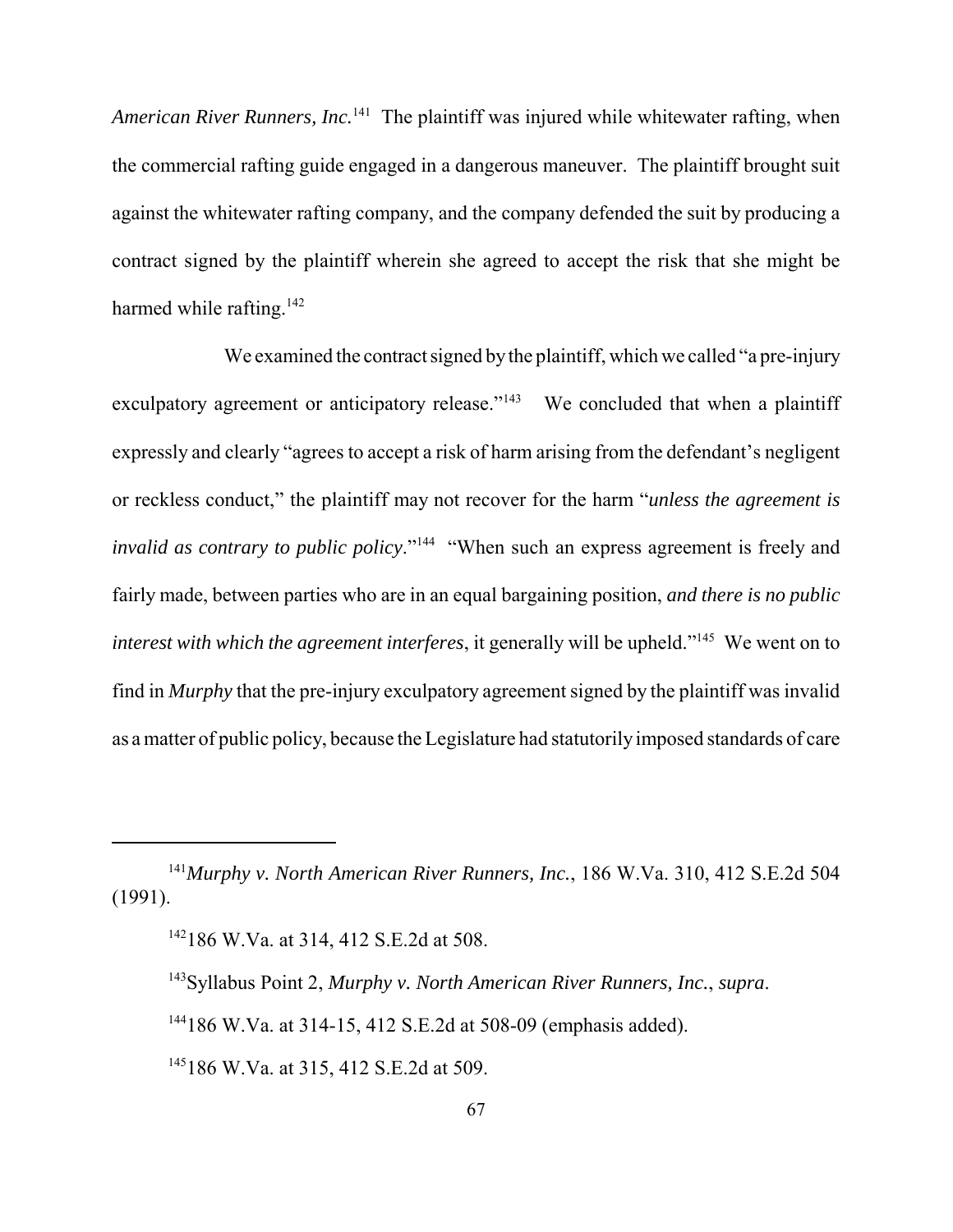upon the whitewater rafting industry for the protection of participants, and the agreement attempted to exempt the defendant from these statutory standards.<sup>146</sup>

 We again addressed a clause in an agreement exempting a party from liability  in *Kyriazis v. University of West Virginia*. 147 The plaintiff, a college student, claimed that he was injured while playing rugby for a university rugby club. When he brought suit, the university said it was immune because the plaintiff, prior to his injury, had signed a contract waiving any and all claims "arising from my participation in rugby club activities."<sup>148</sup> The plaintiff asserted that the contract was void as against public policy.

 In Syllabus Point 2 of *Kyriazis*, we concluded that such agreements are unenforceable on grounds of public policy if they protect a party with a duty of "public service":

> A clause in an agreement exempting a party from tort liability is unenforceable on grounds of public policy if, for example, (1) the clause exempts a party charged with a duty of public service from tort liability to a party to whom that duty is owed, or (2) the injured party is similarly a member of a class that is protected against the class to which the party inflicting the harm belongs.

In expanding upon the first factor of this test, we suggested that a "public service" is one that

exhibits some or all of the following characteristics:

148192 W.Va. at 63 n.1, 450 S.E.2d at 652 n.1.

 146186 W.Va. at 317-18, 412 S.E.2d at 511-12.

 <sup>147</sup>*Kyriazis v. University of West Virginia*, 192 W.Va. 60, 450 S.E.2d 649 (1994).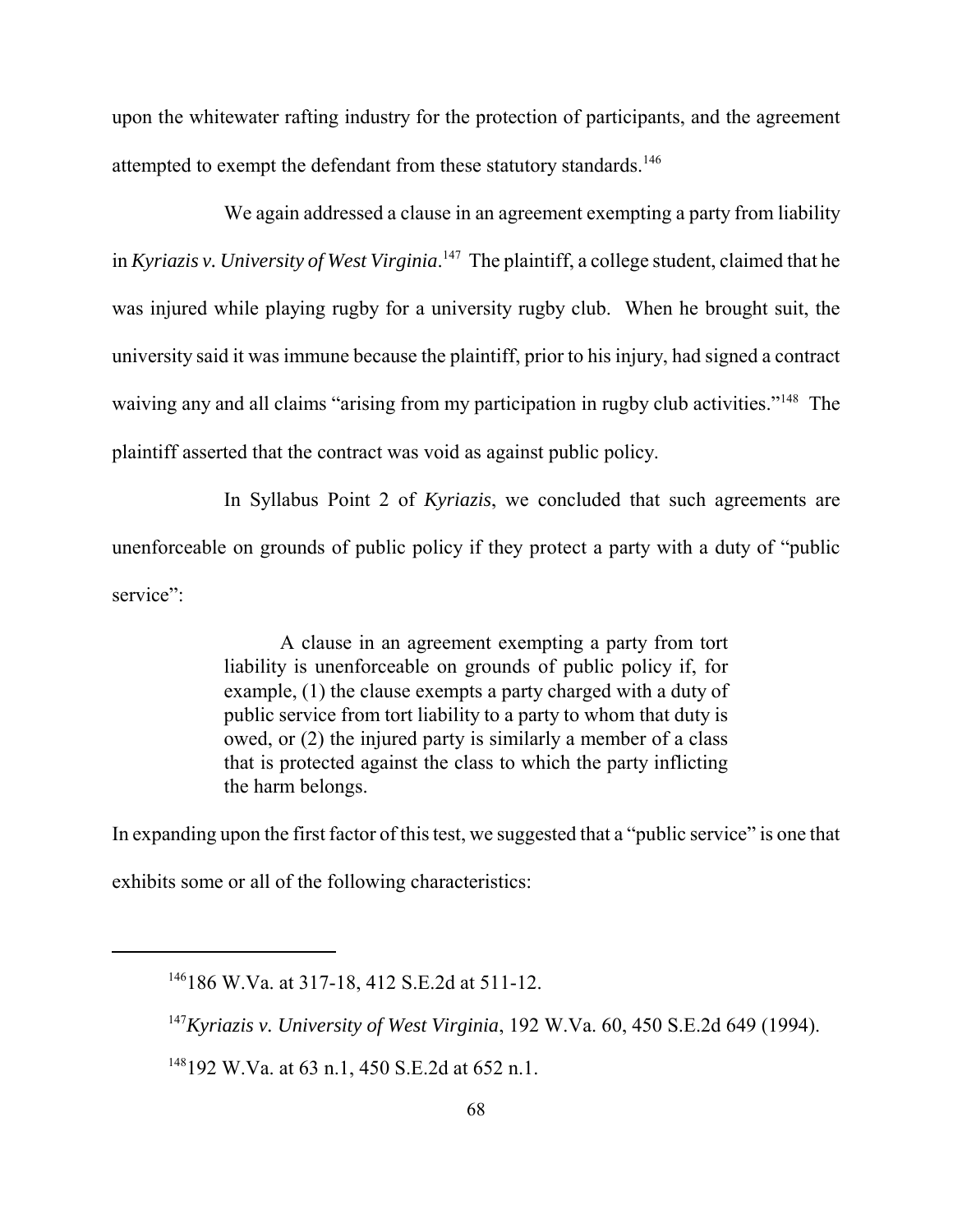(1) it concerns a business of a type generally thought suitable for public regulation;

 (2) the party seeking exculpation is engaged in performing a service of great importance to the public and which is often a matter of practical necessity for some members of the public;

 (3) such party holds itself out as willing to perform this service for any member of the public who seeks it, or at least for any member coming within certain established standards;

 (4) because of the essential nature of the service, and the economic setting of the transaction, the party invoking exculpation possesses a decisive advantage of bargaining strength against any member of the public who seeks such service;

 (5) in exercising a superior bargaining power, the party confronts the public with a standardized adhesion contract of exculpation, and makes no provision whereby a purchaser may pay additional reasonable fees to obtain protection against negligence;

 (6) the person or property of members of the public seeking such services must be placed under the control of the furnisher of the services, subject to the risk of carelessness on the part of such furnisher or its servants.<sup>149</sup>

We went on to conclude that athletics are an integral and important element of a university

education that qualifies as a "public service." In reasoning reflecting unconscionability

analysis, we also concluded that the university "possessed a decisive bargaining advantage

 <sup>149</sup>*Kyriazis*, 192 W.Va. at 65, 450 S.E.2d at 654 (citing *Tunkl v. Regents of University of California*, 60 Cal.2d 92, 99-100, 383 P.2d 441, 444-46 (1963).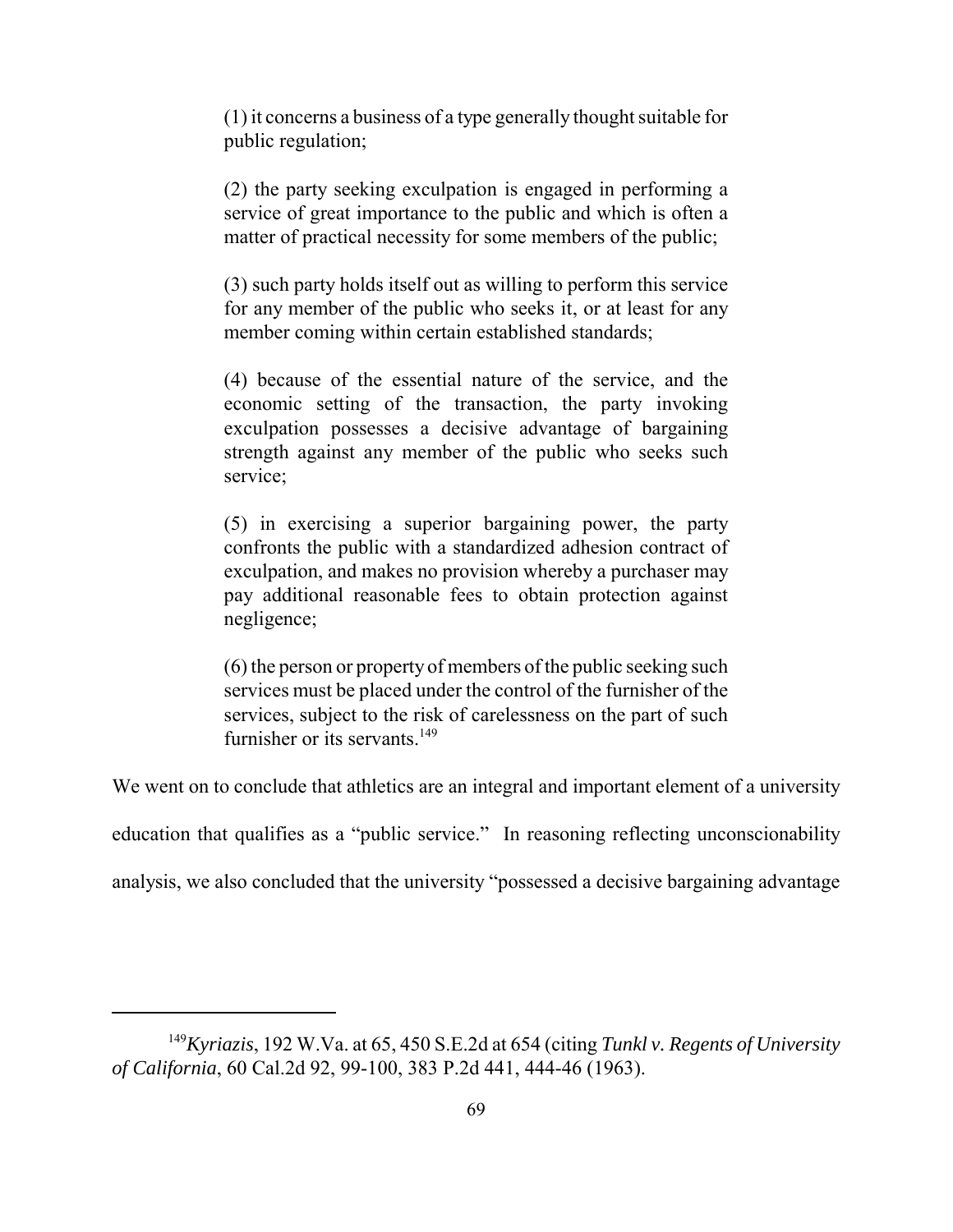over the appellant when he executed the Release," and therefore found the contract void as against public policy.<sup>150</sup>

 The above-listed characteristics of a "public service" were originally set forth in the leading case of *Tunkl v. Regents of University of California*. 151 In *Tunkl*, the plaintiff was admitted to a hospital and was required to sign an admission agreement that released the hospital "from any and all liability for the negligent or wrongful acts or omissions of its employees[.]"<sup>152</sup> The California court applied the public service factors, and found that the hospital's "prearranged exculpation from its negligence" adversely affected the public interest and could not be enforced.<sup>153</sup> A motivating factor for the court was, in essence, the unconscionability of the situation:

> In this situation the releasing party does not really acquiesce voluntarily in the contractual shifting of the risk, nor can we be reasonably certain that he receives an adequate consideration for the transfer. Since the service is one which each member of the public, presently or potentially, may find essential to him, he faces, despite his economic inability to do so, the prospect of a compulsory assumption of the risk of another's negligence.<sup>154</sup>

The general rule to be derived from *Tunkl* is that "public policy disfavors

clauses exculpating liability for negligence, and a court must closely scrutinize such

<sup>152</sup>60 Cal.2d at 94, 383 P.2d at 442.

15360 Cal.2d at 104, 383 P.2d at 449.

<sup>154</sup>60 Cal.2d at 101, 383 P.2d at 446-47.

 <sup>150</sup>*Kyriazis*, 192 W.Va. at 66, 450 S.E.2d at 655.

 <sup>151</sup>*Tunkl v. Regents of University of California*, 60 Cal.2d 92, 383 P.2d 441 (1963).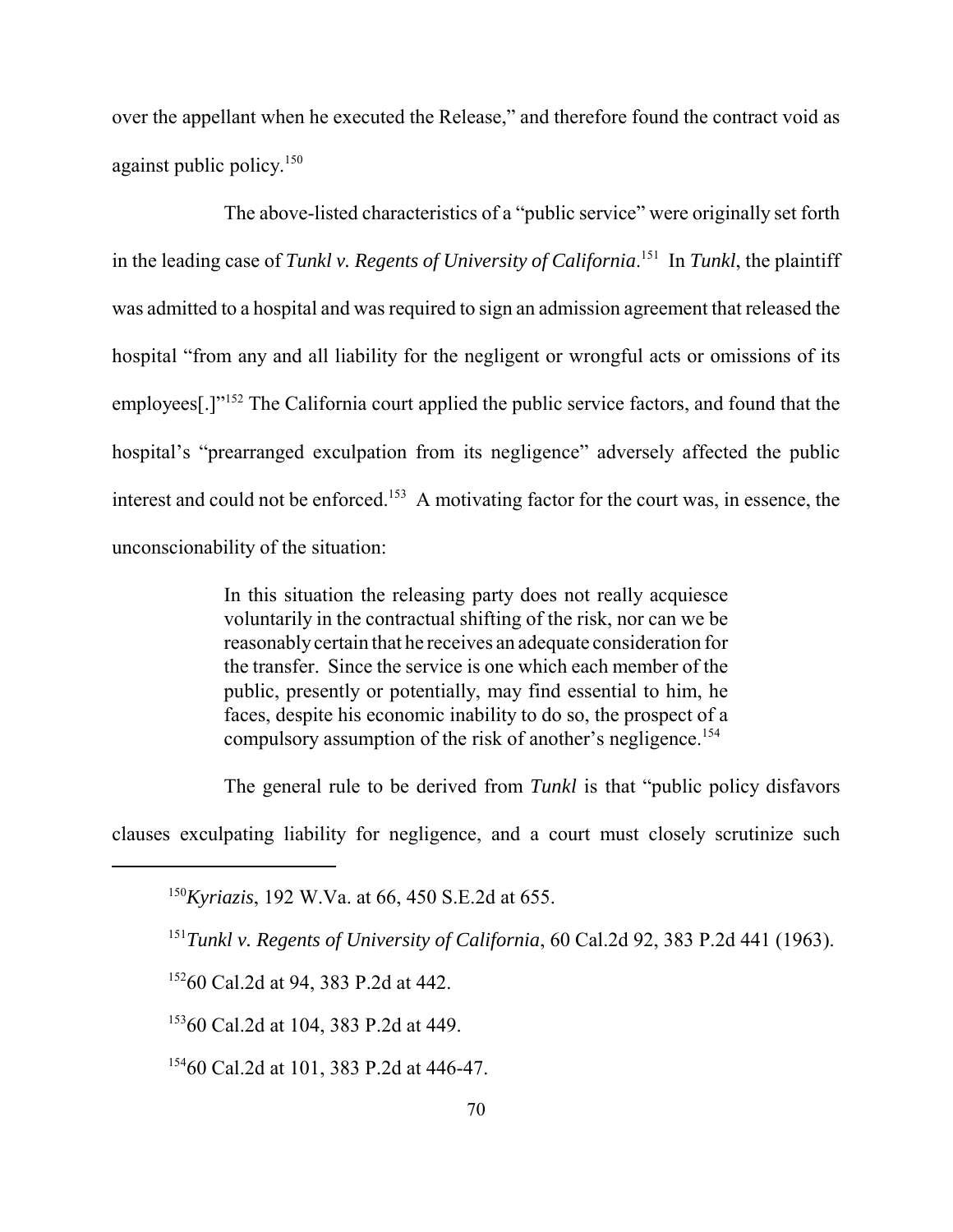clauses."<sup>155</sup> Agreements absolving public service entities from responsibility for their negligence will not be enforced by the courts. Only agreements absolving participants and proprietors from liability during hazardous recreational activities with no general public utility – such as skiing, parachuting, paintball, or horseback trail rides – will tend to be enforceable (but subject to willful misconduct or statutory limitations).<sup>156</sup>

 We turn now to the problem at hand: pre-injury contracts that, ostensibly, require any suit that involves the injury or death of a party to the contract to be diverted from the courts and into binding arbitration. If a party to any pre-dispute contract was to assert a contractual right to avoid liability for their negligent conduct, then we would give the transaction careful examination. Likewise, if a party to a pre-dispute contract asserts a right to avoid courtroom scrutiny of their negligent conduct that caused a personal injury or wrongful death, then such a contract also warrants a wary examination.

 We recognize that a rule of state law disfavoring arbitration for a class of interstate commercial transactions is preempted by the FAA. However, Congress did not intend for the FAA to be, in any way, applicable to personal injury or wrongful death suits that only collaterally derive from a written agreement that evidences a transaction affecting

 <sup>155</sup>*Schutkowski v. Carey*, 725 P.2d 1057, 1060 (Wyo. 1986).

<sup>&</sup>lt;sup>156</sup>See Schutkowski v. Carey, 725 P.2d at 1060 ("Private recreational businesses generally do not qualify as services demanding a special duty to the public, nor are their services of a highly special, highly necessary nature.")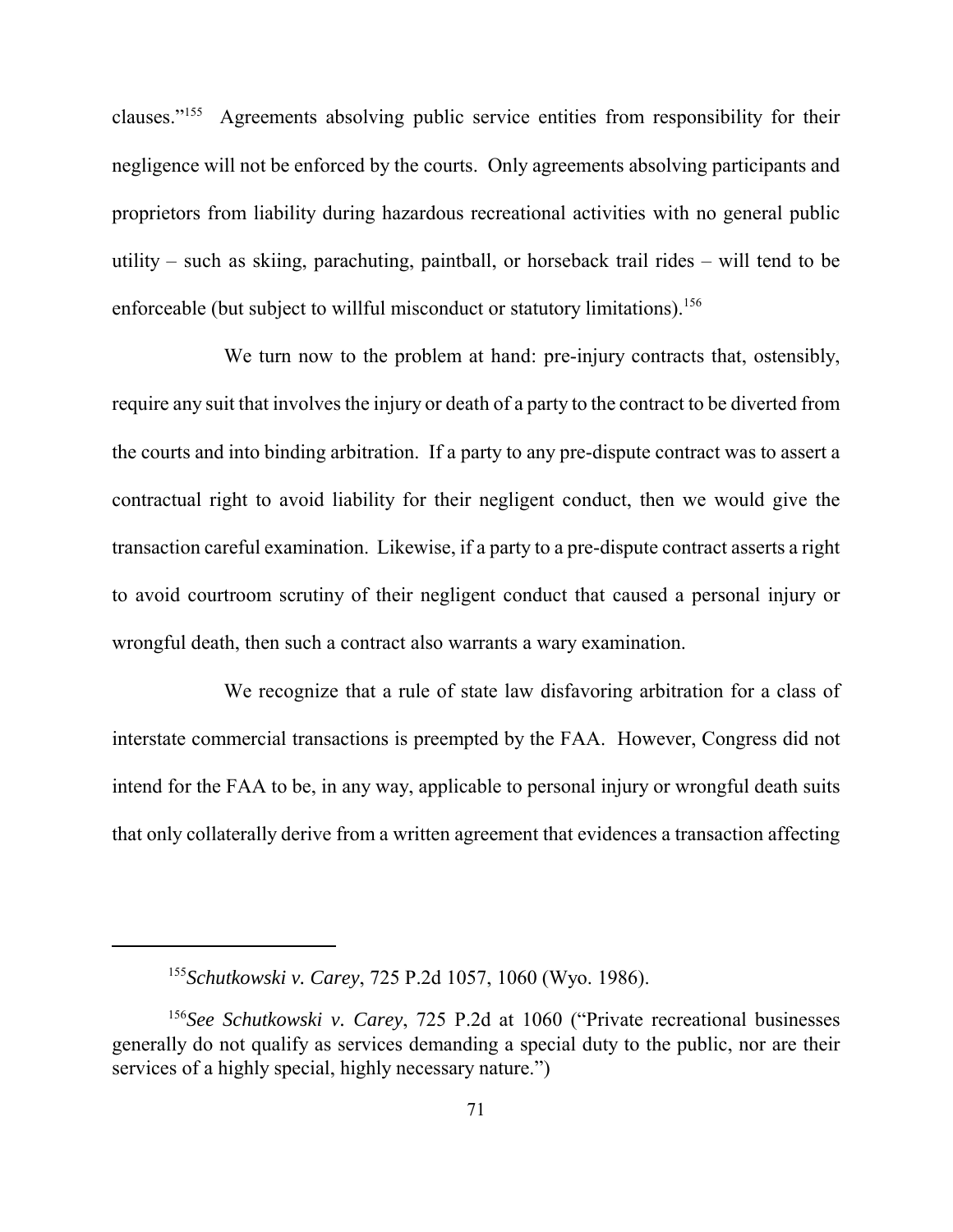interstate commerce, particularly where the agreement involves a service that is a practical necessity for members of the public.

 We are not alone in this belief. The parties inform us that various arbitration groups – including the American Arbitration Association – refuse to arbitrate certain personal injury and wrongful death claims where the arbitration agreement was signed *before*  negligence occurred. Many groups now only arbitrate personal injury and wrongful death claims where the agreement was signed *after* negligence occurred, and the parameters of the liability and damages could be clearly understood by the parties.

 In the instant cases, we conclude that the arbitration clauses at issue plainly involve a public service as defined in *Kyriazis*, *supra*. The nursing home industry is subject to stringent state and federal regulations, and nursing homes are of importance and practical necessity to the public. Furthermore, by adopting the Nursing Home Act, the West Virginia Legislature plainly intended for actions involving violations of the dignity and well-being of nursing home residents to be publicly aired in the courts. Only by having to publicly account for their misfeasance or malfeasance is a defendant likely to mend his, her, or its ways. For that reason, the Legislature attempted to wholly prohibit nursing homes from compelling residents to give up their right to seek justice in a public forum.<sup>157</sup>

 157There is nothing in the law or public policy, however, that stops a resident, *after negligence has occurred*, and after the parameters of risk are better defined, from voluntarily entering into a contract separate and apart from the admission agreement to arbitrate any claims arising from the negligence.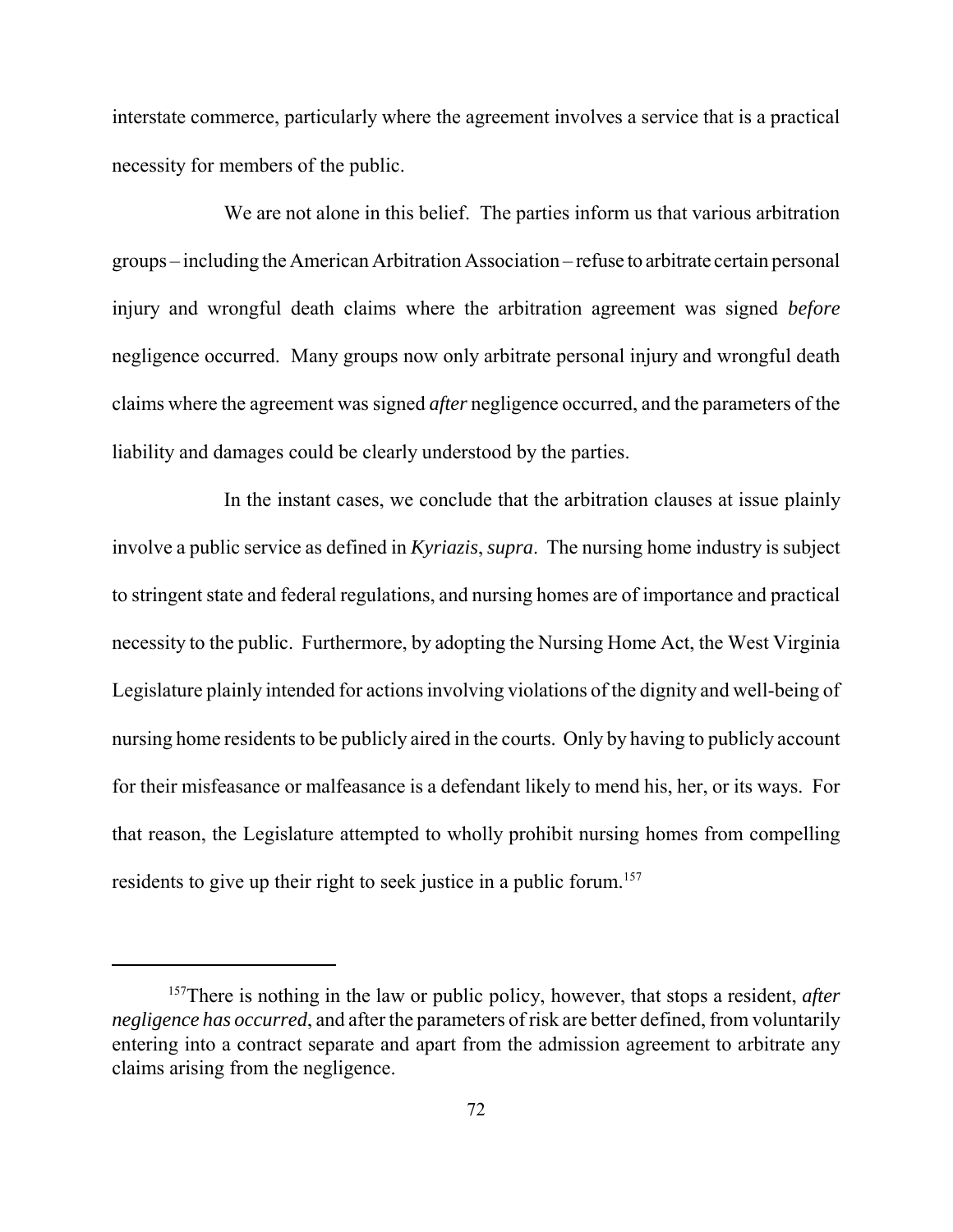Congress did not intend for arbitration agreements, adopted prior to an occurrence of negligence that results in a personal injury or wrongful death, and which require questions about the negligence be submitted to arbitration, to be governed by the Federal Arbitration Act. We therefore hold that, as a matter of public policy under West Virginia law, an arbitration clause in a nursing home admission agreement adopted prior to an occurrence of negligence that results in a personal injury or wrongful death, shall not be enforced to compel arbitration of a dispute concerning the negligence.

## *Application of the Law to Each Case*  IV.

An Ohio court recently said:

 The fact that a resident is signing an arbitration agreement contemporaneously with being admitted into a nursing home is troubling. By definition, an individual being admitted into a nursing home has a physical or mental detriment that requires them to need the assistance of a nursing home. Further, the reality is that, for many individuals, their admission to a nursing home is the final step in the road of life. As such, this is an extremely stressful time for elderly persons of diminished health.<sup>158</sup>

Like the Ohio court, we too are troubled by the admission agreements in the instant cases.

The three residents in this case were admitted to the defendants' nursing home facilities, not

because they wanted to be, but because they needed to be admitted as a result of physical and

 <sup>158</sup>*Wascovich v. Personacare of Ohio*, 190 Ohio App.3d 619, 624, 943 N.E.2d 1030, 1034 (Ohio App. 2010) (*quoting Manley v. Personacare of Ohio*, 2007 WL 210583, at ¶ 29).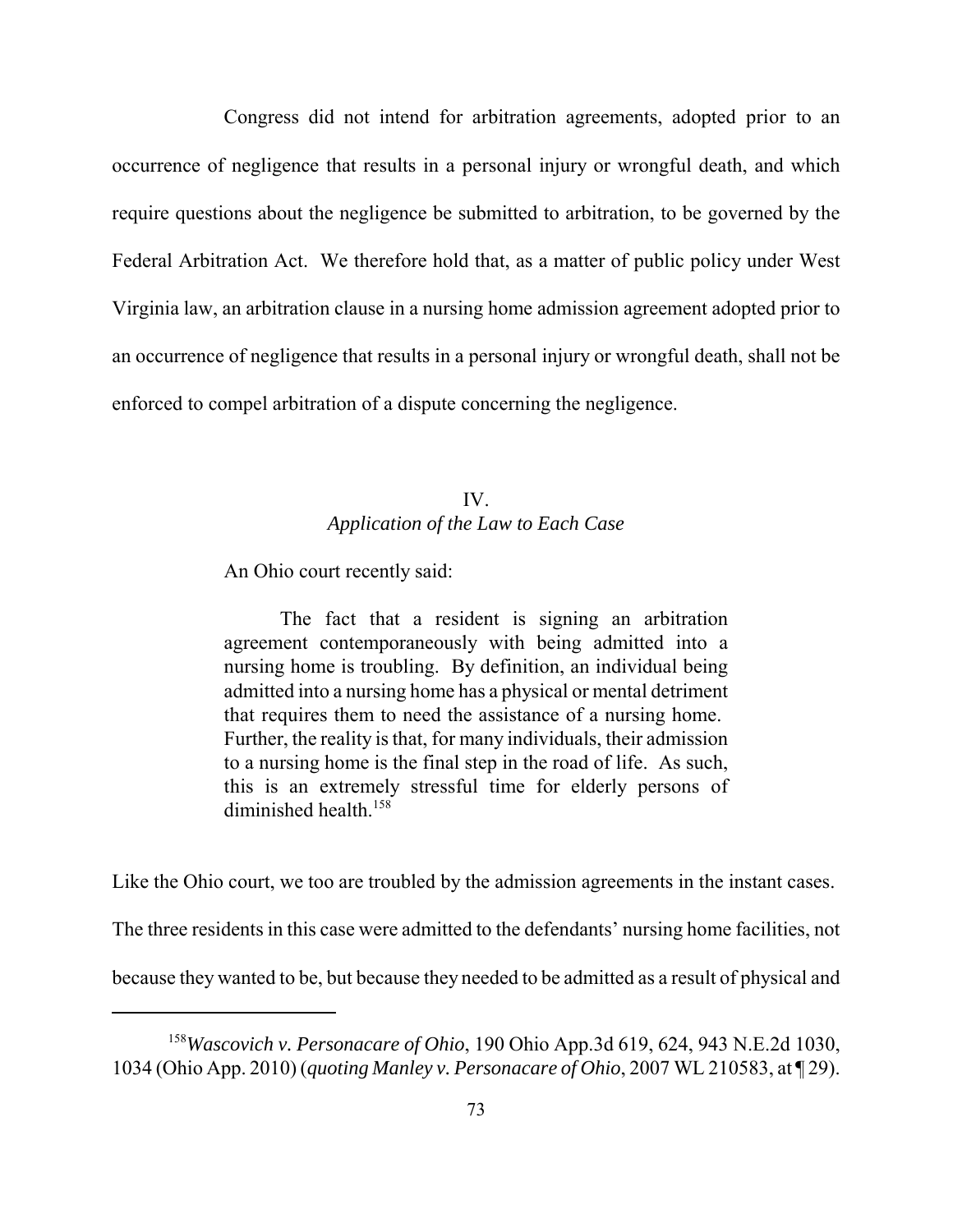mental impairments. As a general matter, it was a stressful and confusing time for each resident's family. And buried in each admission agreement was an arbitration clause compelling each resident to give up their constitutional right to access to the courts to air their grievances.

 As we discuss below, we find that, as a matter of public policy, the arbitration clauses — which were signed prior to the alleged occurrence of negligence that resulted in the person injury or wrongful death of a nursing home resident — cannot be enforced to compel arbitration of the underlying disputes. As two of the drafters of the FAA said, "Not all questions arising out of contracts ought to be arbitrated."<sup>159</sup> Alternatively, we find that two of the three arbitration clauses are, as a matter of law, unconscionable and unenforceable against the plaintiffs. In the third case, the circuit court did not consider the conscionability of the agreement, and only certified a question regarding the preemption of Section 15(c) of the Nursing Home Act by the FAA. Lastly, in the case of Clarence Brown, we address the circuit court's order dismissing the plaintiff's claims against landlord Canoe Hollow Properties.

#### (1) Clarence Brown, No. 35494

 In an order dated August 26, 2009, the circuit court dismissed the plaintiff's action against defendants Marmet Health Care Center, Inc., and Robin Sutphin. The circuit

<sup>&</sup>lt;sup>159</sup>Julius H. Cohen, Kenneth Dayton, "The New Federal Arbitration Law," 12 Va.L.Rev. at 281.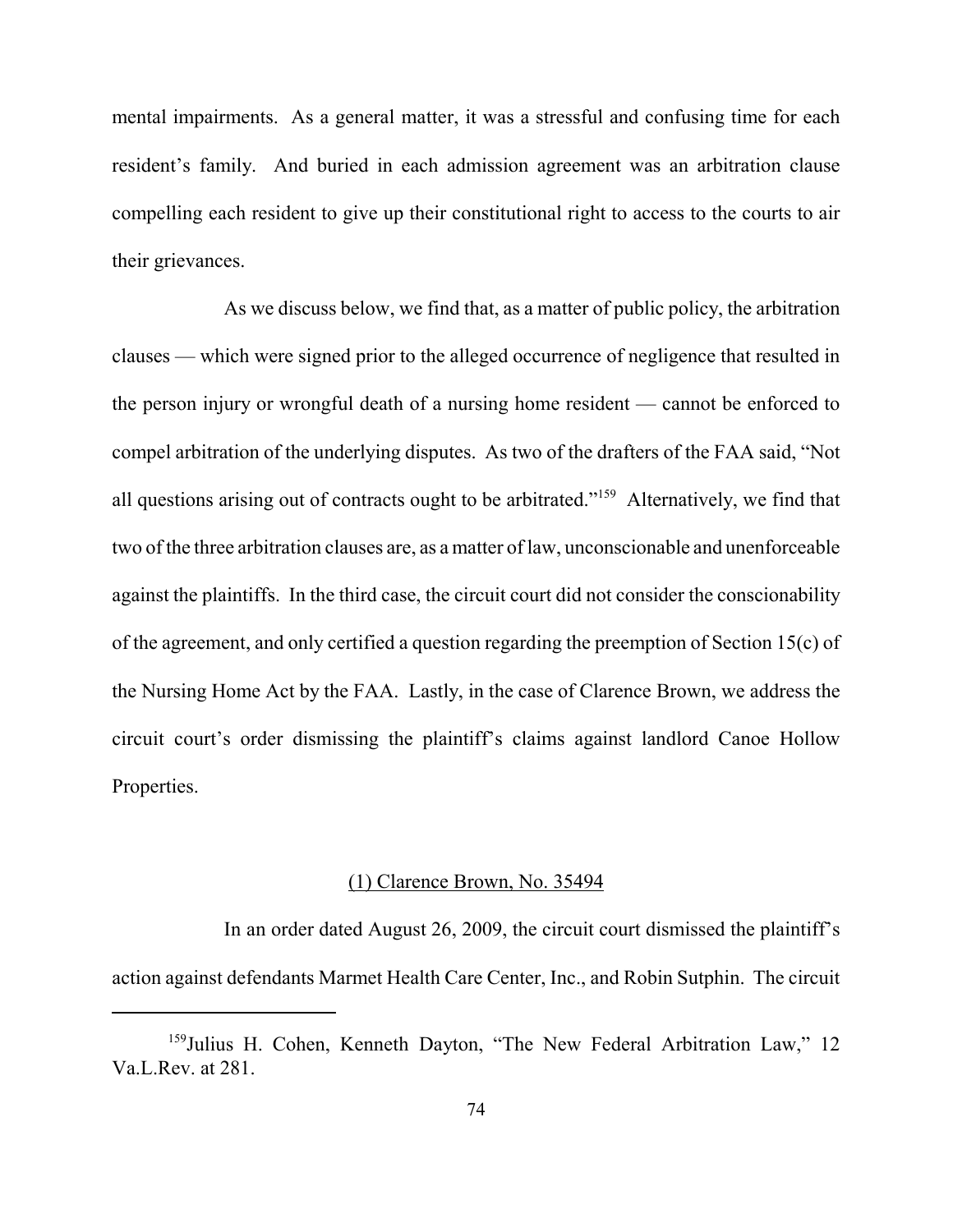court concluded that the plaintiff was required to arbitrate all of his claims against these two defendants. Additionally, in an order dated May 15, 2009, the circuit court dismissed the plaintiff's claims against defendant Canoe Hollow Properties.

 In both orders, we note that the circuit court failed to state any findings of fact or conclusions of law that would assist in appellate review of the orders. In both orders, the circuit court said its cursory decision was based on some variant of the "motion, briefs, record and argument of counsel." Although our standard of review remains *de novo*, a circuit court's order dismissing a case "must set out factual findings sufficient to permit meaningful appellate review. Findings of fact, by necessity, include those facts which the circuit court finds relevant, determinative of the issues and undisputed."<sup>160</sup> Without factual or legal findings, this Court is greatly at sea without a chart or compass in making a determination as to whether the circuit court's decision was right or wrong.<sup>161</sup> In both of its orders, the circuit court failed to offer any substance to permit a meaningful review of the court's decision, and for that reason alone both orders must be reversed. Still, we will proceed to a *de novo* review of the record.

 160Syllabus Point 3, *Fayette County National Bank v. Lilly*, 199 W.Va. 349, 484 S.E.2d 232 (1997).

 <sup>161</sup>*See*, *Workman v. Workmen's Compensation Com'r*, 160 W.Va. 656, 662, 236 S.E.2d 236, 240 (1977) ("W.Va. Code, 23-5-3, requires the Appeal Board to state in writing its reasons for its order. . . . Without such record findings of an administrative agency, the Court on judicial review is greatly at sea without a chart or compass in making its determination and adjudication as to whether the agency decision is plainly right or clearly wrong.").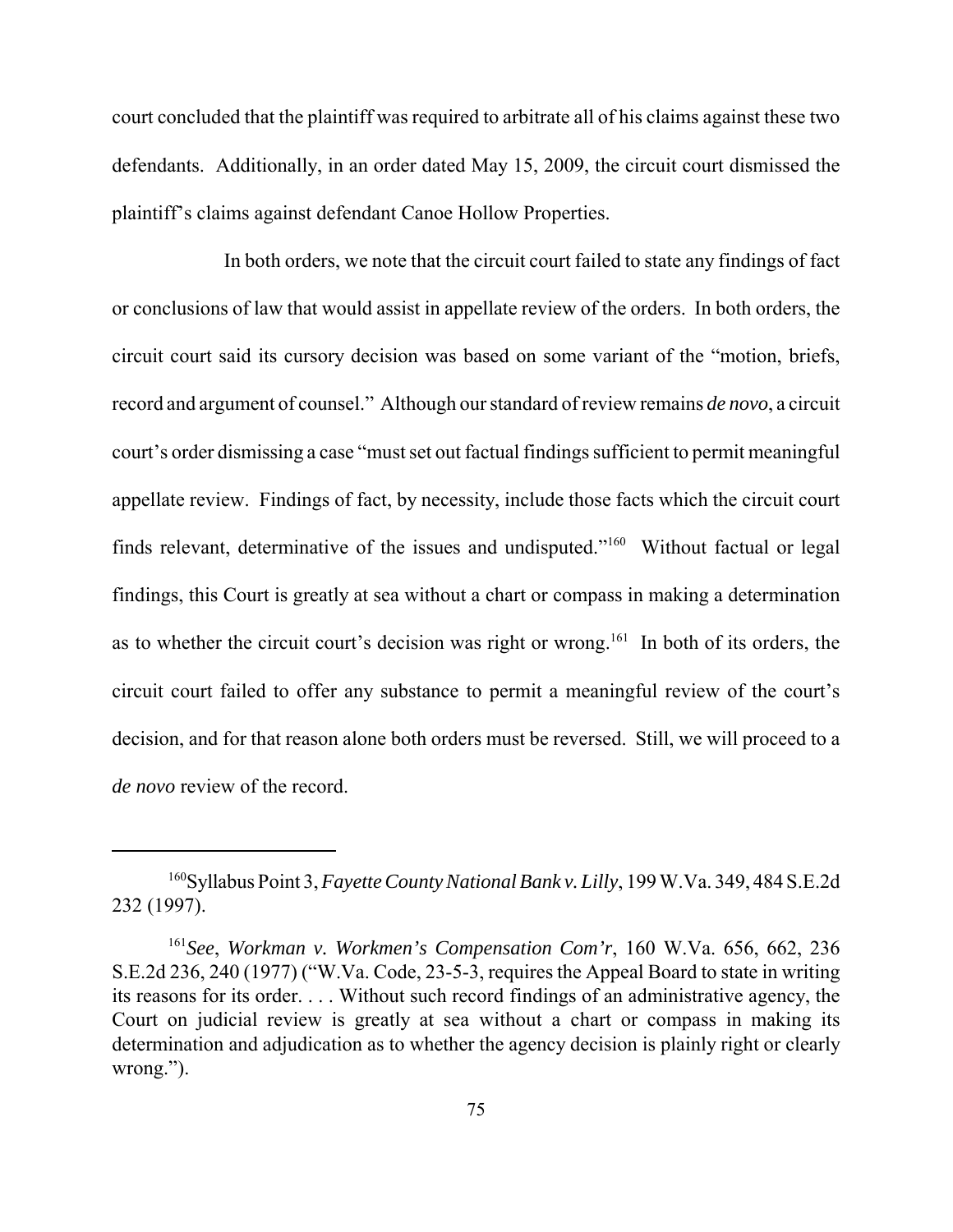In this case, plaintiff Clayton Brown signed an arbitration clause with Marmet Health Care Center on behalf of his brother, Clarence Brown. The plaintiff asserts that, as a matter of public policy, the arbitration clause in his brother's admission agreement is unenforceable. We agree because, as we stated earlier, arbitration clauses in nursing home admission agreements — which were signed prior to the alleged occurrence of negligence that resulted in the person injury or wrongful death of a nursing home resident — cannot be enforced to compel arbitration of a later negligence action against the nursing home.

 Alternatively, the plaintiff argues that the arbitration clause is procedurally unconscionable because it is a contract of adhesion that conditioned further medical treatment on acceptance of the arbitration clause. Clarence Brown had been a resident of Marmet Health Care Center for eight years before the plaintiff was asked to sign a new admission agreement that contained the challenged arbitration clause. The arbitration clause was not explained to the plaintiff, he did not have an attorney present, and did not have any particularized legal or commercial experience when the agreement was signed. Giving careful scrutiny to the adhesive admission agreement, and considering the relative positions of the parties, the adequacy of their bargaining positions, and the manner in which the agreement was adopted, we agree with the plaintiff that the arbitration clause is procedurally unconscionable.

 Furthermore, we do not discern from the record that the plaintiff had any meaningful alternative other than to sign the admission agreement. The defendant asserts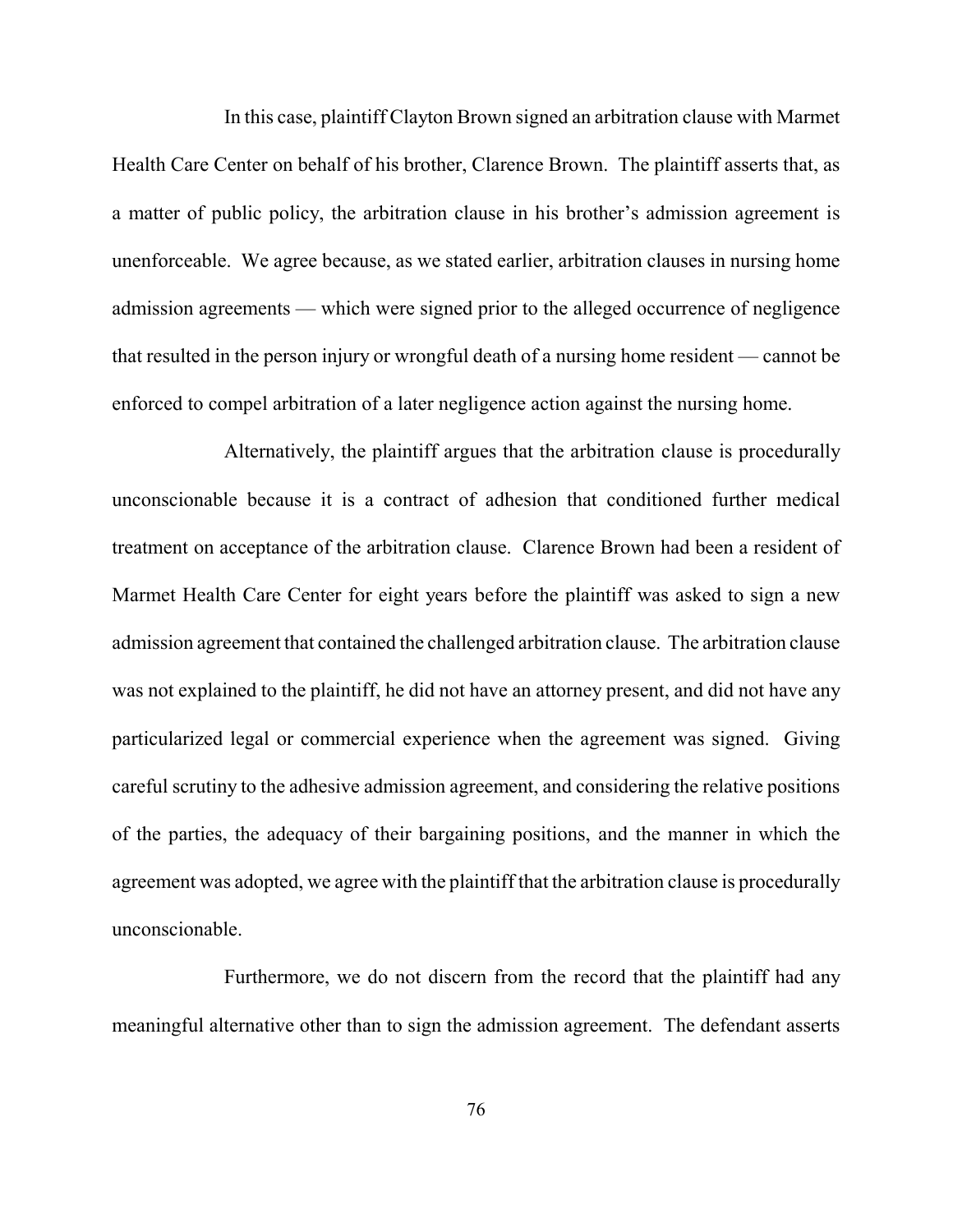that a quick search of the phone book will reveal numerous other nursing homes as "alternatives." However, we see nothing to indicate that those other nursing homes were meaningful alternatives, because there is nothing suggesting those other nursing homes had available bed space for Mr. Brown, offered services that Mr. Brown needed for his treatment, or did not have contracts that contained arbitration clauses similar to that in the defendants' admission agreement. unconscionability of the defendants' arbitration clause. These factors lend further credence to the procedural

 The plaintiff further asserts that the clause is substantively unconscionable because it gives the nursing home the unilateral right to proceed in any forum it chooses to collect money due or to have a resident forcibly discharged, but limits residents' claims to arbitration. We agree with the plaintiff that the arbitration clause is substantively unconscionable, because there is no modicum of bilaterality. Further, we see nothing in the agreement allowing residents or their representatives to reject the arbitration clause. By signing the agreement that is required for admission, the resident or representative was required to agree to the arbitration clause.

 Further, we find troubling the fee requirements for filing an arbitration claim. The fee to file a civil lawsuit in West Virginia is currently \$145.00, and the fee to file a medical professional liability action is  $$260.00$ <sup>162</sup> The plaintiff points out that the clause says that the party submitting a claim to arbitration is "solely responsible for payment of the

<sup>162</sup>*See W.Va. Code*, 59-1-11(a) [2010].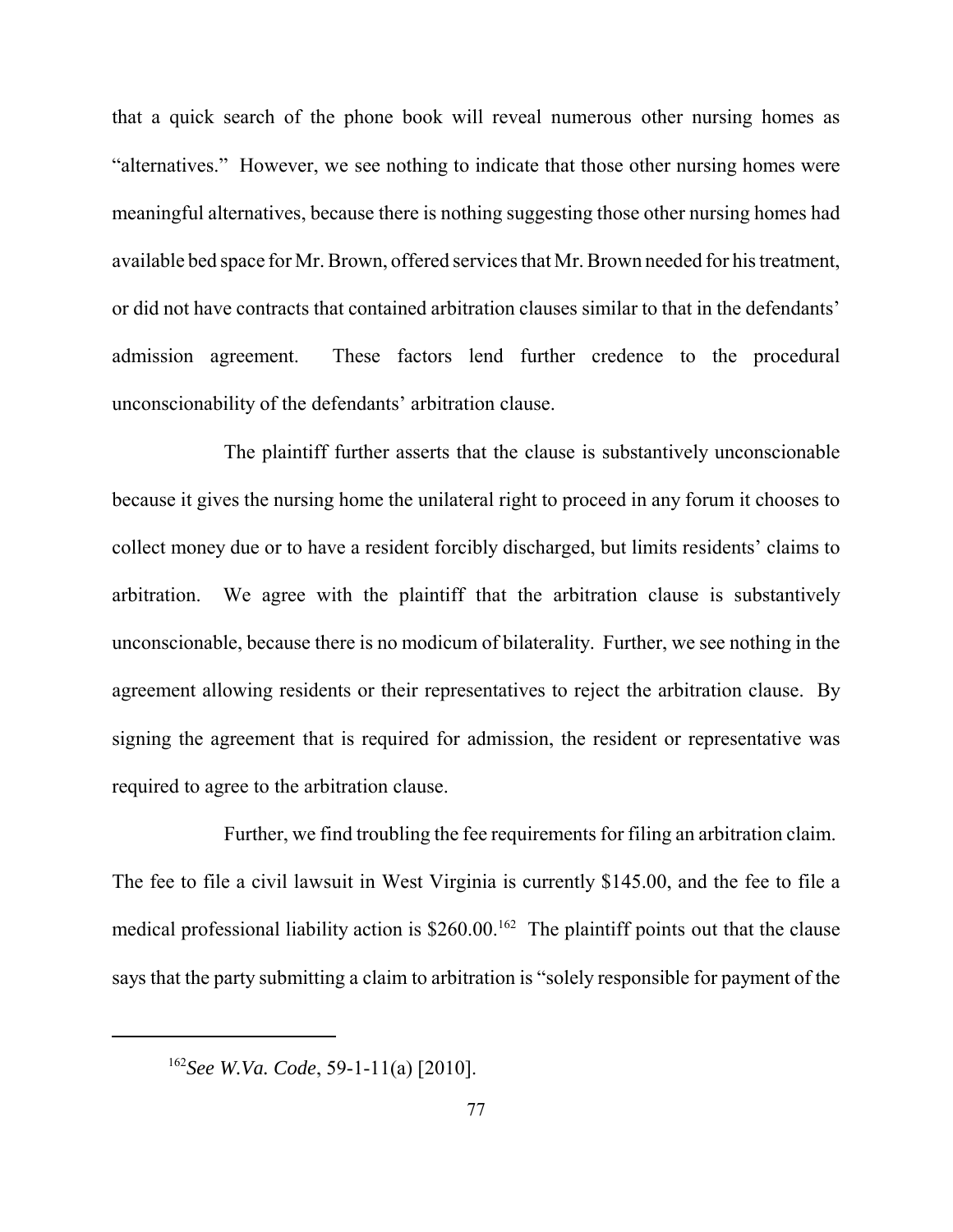initial arbitration filing fee." While the clause specified that the filing fee is in a schedule set by the American Arbitration Association, the fee schedule was not provided to Clarence or Clayton Brown. Currently, the standard initial arbitration filing fee – which is based upon the amount of money the claimant thinks is in dispute – ranges from \$975 for claims below \$10,000, to \$8,700 for claims worth between \$500,000 and \$1,000,000.<sup>163</sup> We believe that these fees, in the context of an action for negligence by a nursing home, are an unconscionable bar to relief.

 Lastly, we do not believe that the arbitration clause is a commercially reasonable contract term, in that it is beyond the reasonable expectations of an ordinary person. This is, in part, because the term clearly violates public policy. A reasonable individual being admitted, or admitting a loved one, to a nursing home would expect the admission agreement to pertain to the services to be rendered by the nursing home, and to the payment of those services by the resident, the resident's family, or by private or government insurers. Section 15(c) of the aforementioned West Virginia Nursing Home Act contains a clear statement of public policy, namely that nursing homes are not to require residents to sign agreements that waive the right to commence a civil action, a right that is preserved in the West Virginia *Constitution*. A reasonable individual would, therefore, not expect that the admission agreement would anticipate carelessness by the nursing home, and not expect the

 <sup>163</sup>*See* American Arbitration Association, *Commercial Arbitration Rules and Mediation Procedures* (2010). The standard fee for claims in excess of \$10,000,000 are calculated as a percentage of the claim's value, but is "Capped at \$65,000." The standard initial filing fee for a non-monetary claim, such as an order for injunctive relief, is \$4,600.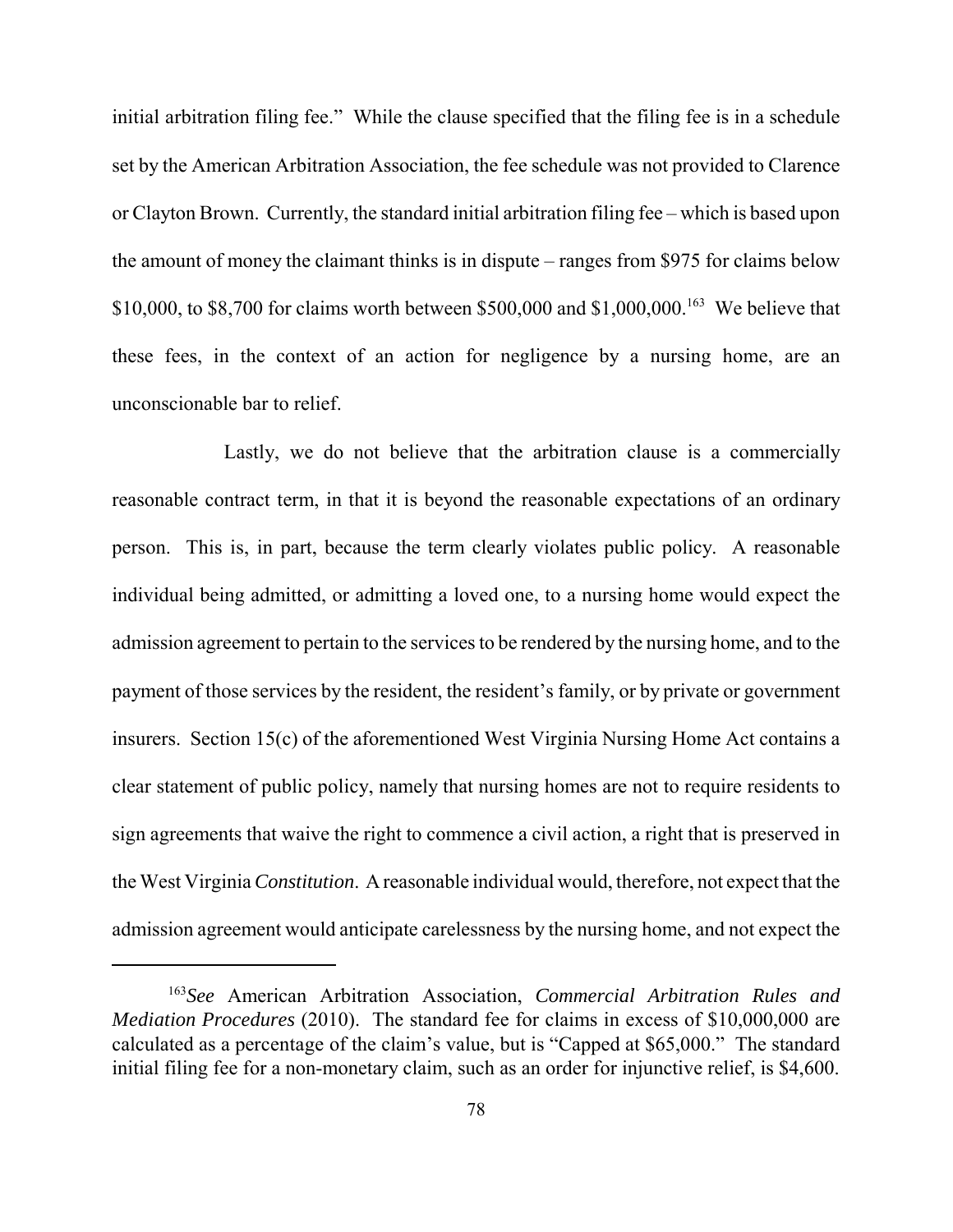agreement to require a nursing home resident to waive the right to commence a civil action in favor of a non-public arbitration forum for evaluating that carelessness. Taken together, these factors too establish the substantive unconscionability of the arbitration clause signed by the plaintiff.

 After carefully examining the arbitration clause – in this appeal and in the appeal of the case of Leo Taylor, *infra* – we agree with the plaintiff that the clause, taken as a whole, is unconscionable and unenforceable. The circuit court's August 25, 2009 dismissal order must therefore be reversed.

 Additionally, the plaintiff asserts that the circuit court erred in dismissing defendant Canoe Hollow Properties. The defendant contends that Canoe Hollow was nothing more than the owner of the land and building where Marmet Health Care Center operated its business. As evidence, it produced a copy of a lease dated January 31, 2003 which stated that the relationship between Canoe Hollow and Marmet Health Care Center "shall be that of landlord and tenant and that [Canoe Hollow] has no ownership in [Marmet Health Care Center's] enterprise."

 The plaintiff, argues that, in reality, Canoe Hollow owned, operated, managed and/or controlled the nursing home. For instance, the plaintiff asserts that Canoe Hollow is permitted to inspect the nursing home's "financial and accounting records at such reasonable times as [Canoe Hollow] may desire." At a minimum, the plaintiff asserts the right to conduct discovery on Canoe Hollow's motion to dismiss.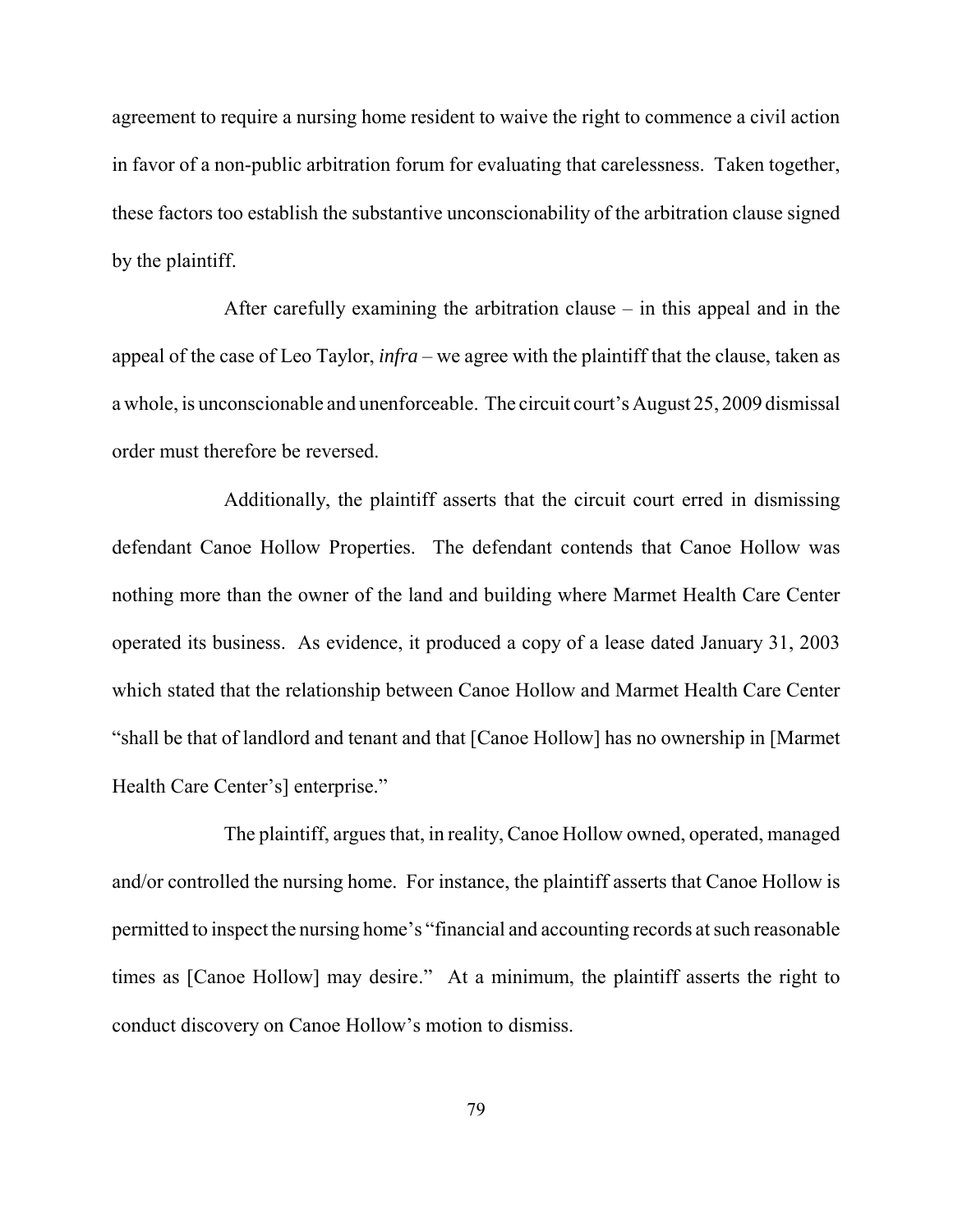We once said,

 Generally, a motion to dismiss should be granted only where it is clear that no relief could be granted under any set of facts that could be proved consistent with the allegations. For this reason, motions to dismiss are viewed with disfavor, and we counsel lower courts to rarely grant such motions.<sup>164</sup>

 In reviewing a motion to dismiss, a circuit court is required to accept as true all the well- pleaded allegations in the complaint and draw all reasonable inferences in favor of the plaintiff.<sup>165</sup> A complaint should not be dismissed unless "it appears beyond doubt that the plaintiff can prove no set of facts in support of his claim which would entitle him to relief."<sup>166</sup>

 After consideration of the record, we agree with the plaintiff that the circuit court erred in granting Canoe Hollow's motion to dismiss. The circuit court failed to consider the allegations stated in the plaintiff's complaint, and accepted the defendant's proferred evidence<sup>167</sup> as final and true.

 166Syllabus Point 3, in part, *Chapman v. Kane Transfer Co., Inc.*, 160 W.Va. 530, 236 S.E.2d 207 (1977).

<sup>167</sup>The circuit court's actions were plainly error. We decline to further discuss the fact that, by weighing the defendant's evidence in a motion to dismiss, the circuit court should have converted the motion into one for summary judgment. *See W.Va.R.Civ.Pro.* Rule 12 (b)(6) (if "matters outside the pleading are presented to and not excluded by the court, the motion shall be treated as one for summary judgment and disposed of as provided in Rule 56, and all parties shall be given reasonable opportunity to present all material made pertinent to such a motion by Rule 56.")

<sup>&</sup>lt;sup>164</sup>Ewing v. Board of Educ. of County of Summers, 202 W.Va. 228, 235, 503 S.E.2d 541, 548 (1998) (citations omitted).

 <sup>165</sup>*Conrad v. ARA Szabo*, 198 W.Va. 362, 369-70, 480 S.E.2d 801, 808-09 (1996).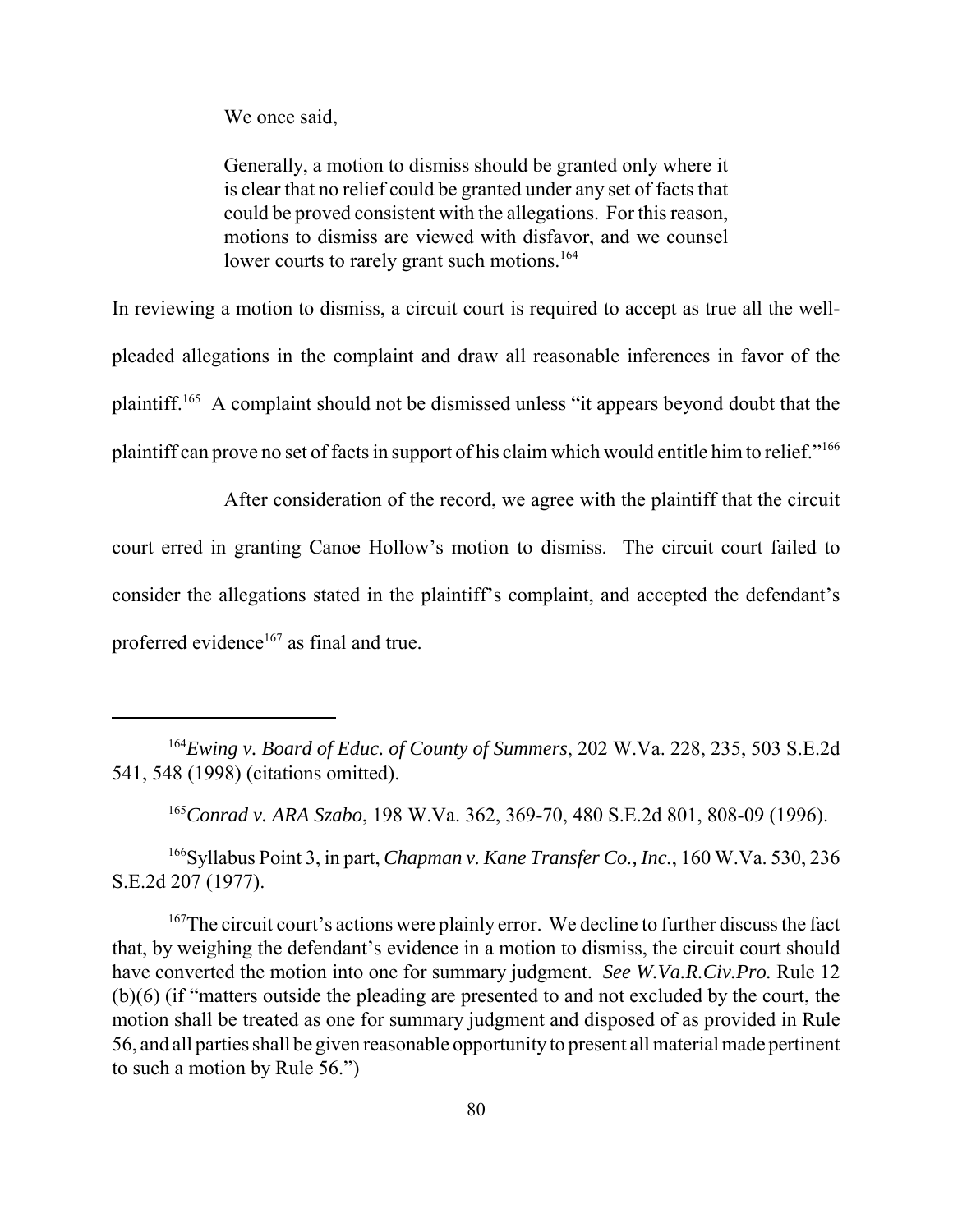Accordingly, we must reverse the circuit court's May15, 2009 order dismissing Canoe Hollow Properties as well.

#### (2) Leo Taylor, No. 35546

 In an order dated September 29, 2009, the circuit court dismissed the plaintiff's action against the various owners, operators and employees of Marmet Health Care Center, and ordered that the plaintiff's claims be submitted to arbitration.

 In this case, Leo Taylor was admitted to Marmet Health Care Center, and an admission agreement was signed by his wife. After Mr. Taylor died, and later his wife died, the plaintiff brought the instant suit on behalf of Mr. Taylor's estate. On appeal, the plaintiff contends that the arbitration clause in Marmet Health Care Center's admission agreement – identical to the one in the case of Clarence Brown – is unconscionable and wholly unenforceable.

 As a general matter, we find that the arbitration clause signed by Mrs. Taylor is unenforceable as a matter of public policy. Arbitration clauses in nursing home admission agreements — which were signed prior to the alleged occurrence of negligence that resulted in the person injury or wrongful death of a nursing home resident — cannot be enforced to compel arbitration of a later negligence action against the nursing home.

 Further, the plaintiff makes many of the same arguments for unconscionability that we found compelling in Mr. Brown's case, *supra*. The plaintiff also asserts that the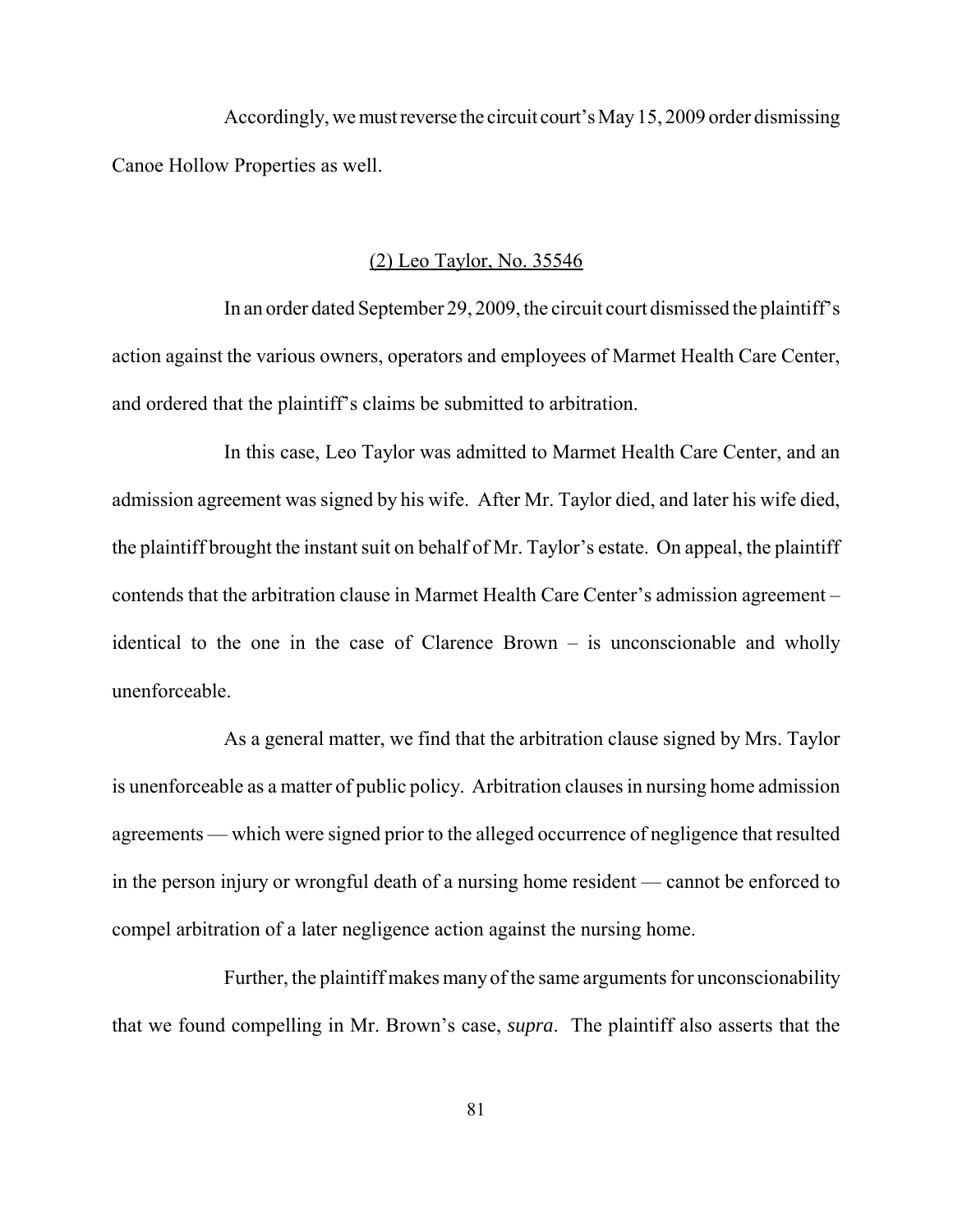admission agreement signed by Mrs. Taylor is procedurally unconscionable, because it consists of thirteen pages of closely spaced type in small font, with blank spaces to fill in the parties' names or to check specific options. Standing alone, we would not find this fact persuasive.

 However, when it is considered together with the argument that Mrs. Taylor was not given a way to reject the arbitration clause, it tips the scale toward a finding of procedural unconscionability. The final section of the agreement contains a check list to be completed by the resident (or his representative) confirming that, purportedly, the most important terms of the agreement have been explained to and reviewed by the resident or representative. This check list covers such elements as noting the resident has "received information relating to beauty and barber services." The list does not contain an entry indicating that the arbitration clause was explained, reviewed, or that Mrs. Taylor knew what rights were being waived. Combined with Mrs. Taylor's lack of sophistication and advanced age, we believe that the circuit court erred in enforcing the arbitration clause in the admission agreement.

Accordingly, the circuit court's September 29, 2009 order must be reversed.<sup>168</sup>

<sup>&</sup>lt;sup>168</sup>In 1993, Mr. Taylor executed a medical power of attorney giving his wife authority to make "decisions relating to medical treatment, surgical treatment, nursing care, medication, hospitalization, care and treatment in a nursing home or other facility, and home health care." The plaintiff asserts that there is no evidence in the record indicating that the medical power of attorney gave Mrs. Taylor the authority to sign away her husband's – and now, her husband's wrongful death beneficiaries' – right to pursue relief in a courtroom. *Amicus curiae* West Virginia Association for Justice also suggests, as a general

<sup>(</sup>continued...)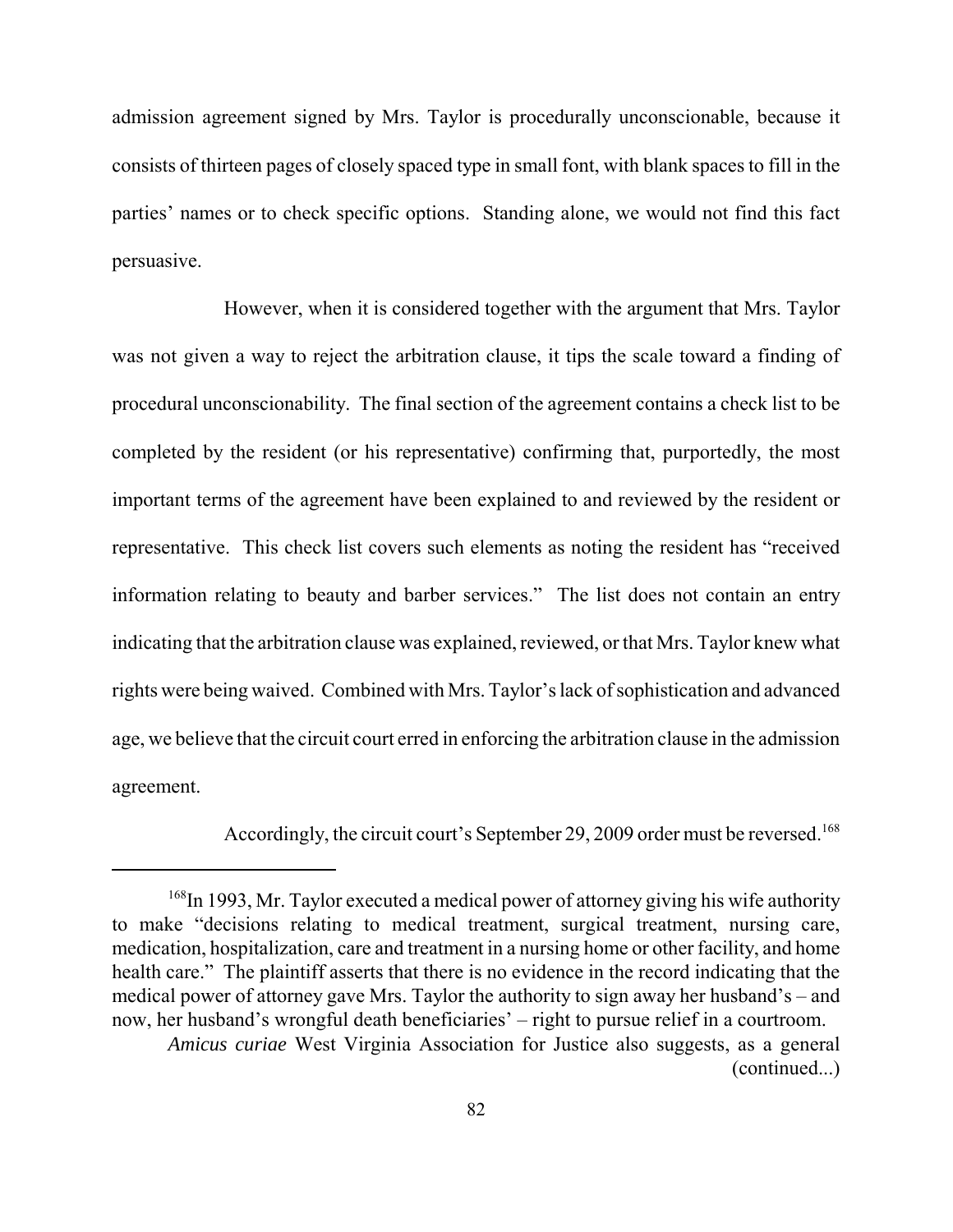$168$ (...continued)

 matter, that one way to challenge the arbitration clauses at issue in the instant cases is by establishing that the signor of the admission agreement did not have the authority to waive the resident's right to bring a lawsuit. As the Association argues in its brief,

> It is unconscionable for a patient in need of care to be forced to make this decision – choosing between the protections of the law and potentially life itself. It is completely out-of-bounds to claim that a mere representative of the prospective patient can waive fundamental rights in such circumstances.

We have apparently never examined this question in West Virginia.

 There is some support, however, for this position. In *State ex rel. United Asphalt Suppliers, Inc. v. Sanders*, 204 W.Va. 23, 511 S.E.2d 134 (1998), we examined a parallel question: whether a non-signatory to an arbitration clause could be required to arbitrate a claim that derived from a contract. In Syllabus Point 3, we said that "[a] court may not direct a nonsignatoryto an agreement containing an arbitration clause to participate in an arbitration proceeding absent evidence that would justify consideration of whether the nonsignatory exception to the rule requiring express assent to arbitration should be invoked." *See also*, *Thomson-CSF, S.A. v. American Arbitration Ass'n, 64 F.3d 773, 776 (2<sup>nd</sup> Cir. 1995) (there*  are "a number of theories under which nonsignatories may be bound to the arbitration agreements of others. Those theories arise out of common law principles of contract and agency law. Accordingly, we have recognized five theories for binding nonsignatories to arbitration agreements: 1) incorporation by reference; 2) assumption; 3) agency; 4) veil- piercing/alter ego; and 5) estoppel."); *Thompson v. Witherspoon*, 197 Md.App. 69, 87-88, 12 A.3d 685, 696 (2011) ("Where a non-signatory benefits from the contractual relation of parties to an agreement but not the agreement itself, the non-signatory has not 'directly benefitted;' hence an arbitration clause will not have binding effect. Similarly, an abstract advantage gained from the contract, intangible or indefinite, will not compel a non-signatory to arbitrate." (Citations omitted)).

 Other jurisdictions have usually concluded that either representatives of prospective nursing home resident did not have the clear authority to sign the arbitration agreement, or have concluded that beneficiaries of a wrongful death action on the resident's behalf – as nonsignatories – were not bound by arbitrate their claims. *See generally*, *Mt. Holly Nursing Center v. Crowdus*, 281 S.W.3d 809 (Ky.App. 2008) (health care surrogate did not have apparent authority to consent to arbitration); *Sennett v. National Healthcare Corp.*, 272 S.W.3d 237 (Mo.App. 2008) (in wrongful death action, beneficiaries were not bound by arbitration agreement signed by patient); *High v. Capital Senior Living Properties 2 Heatherwood, Inc.*, 594 F.Supp.2d 789 (E.D.Mich. 2008) (estate was not bound by arbitration clause in agreement not signed by resident); *Stalley v. Transitional Hospitals*  (continued...)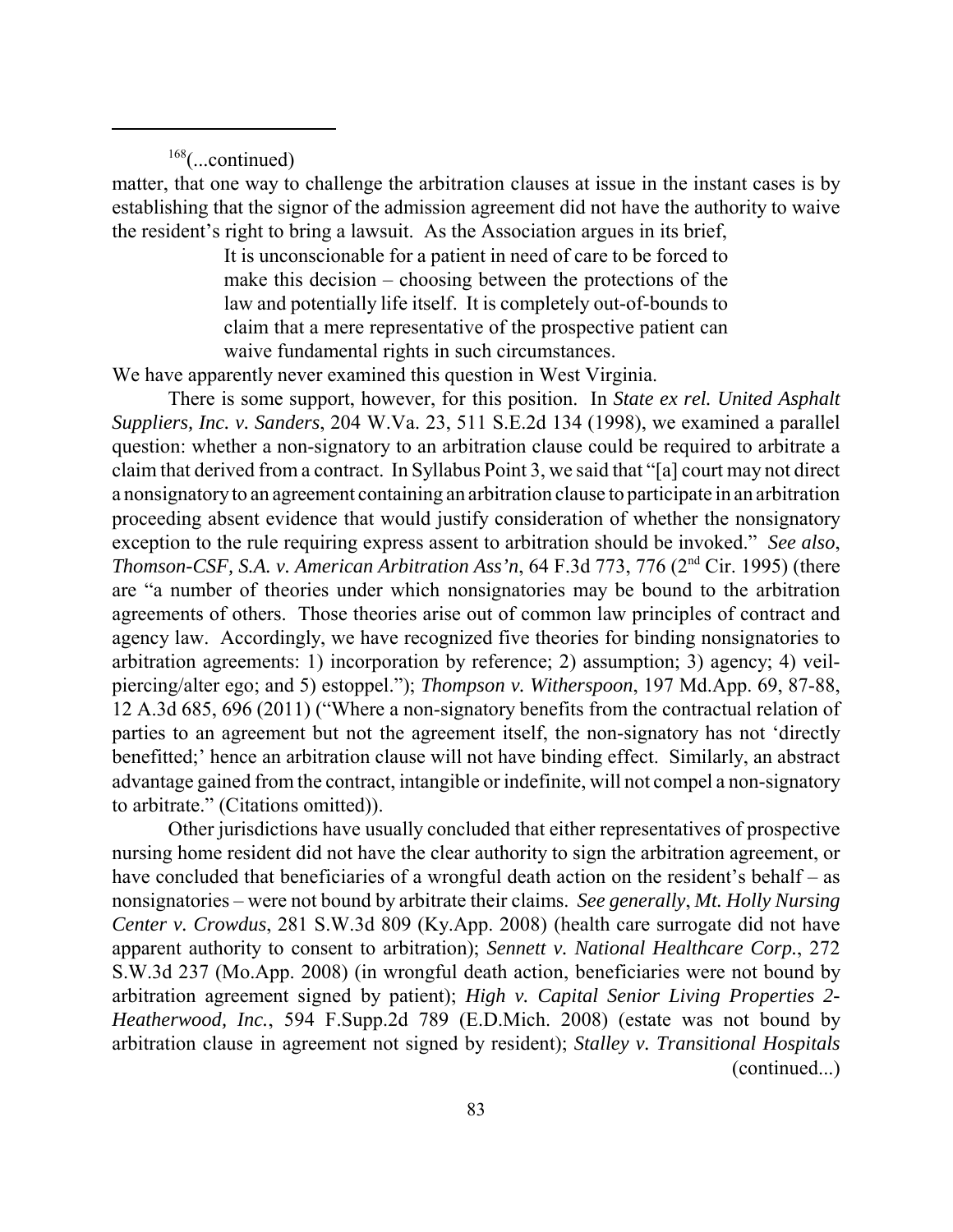#### (3) Pauline Virginia Willett, No. 35635

 In an order dated February 24, 2010, the circuit court certified a detailed question to this Court concerning the interplay between Section 2 of the Federal Arbitration Act and Section 15(c) of the West Virginia Nursing Home Act. This Court retains the power to reformulate a question certified by a circuit court.<sup>169</sup> We reframe the question as such:

> Is West Virginia Code § 16-5C-15(c), which provides in pertinent part that "[a]ny waiver by a resident or his or her representative of the right to commence an action under this section, whether oral or in writing, shall be null and void as contrary to public policy," preempted by the Federal Arbitration Act, 9 U.S.C. § 2 when a nursing home resident's representative has, as part of the nursing home's written admission documents that reflect a transaction in interstate commerce, executed an arbitration agreement?

The circuit court, in a lengthier version of this question, answered "yes" and

found that Section 15(c) was preempted. As we have already discussed in full previously in

<sup>168(...</sup>continued)

 *Corp. of Tampa, Inc.*, 44 So.3d 627 (Fla.App. 2010) (estate was not bound by arbitration agreement signed byresident's wife); *Davis v. Kindred Healthcare Operating, Inc.*, 2011 WL 1467212 (Tenn.Ct.App., 2011) (because patient gave niece and husband a power of attorney with joint agency, arbitration agreement signed by only the niece was not enforceable). *But see*, *Canyon Sudar Partners, LLC v. Cole ex rel. Haynie*, 2011 WL 1233320 (S.D.W.Va. 2011) (arbitration agreement signed by daughter with medical power of attorney was enforceable).

 <sup>169</sup>*See W.Va. Code*, 51-1A-4 [1996]; Syllabus Point 3, *Kincaid v. Mangum*, 189 W.Va. 404, 432 S.E.2d 74 (1993).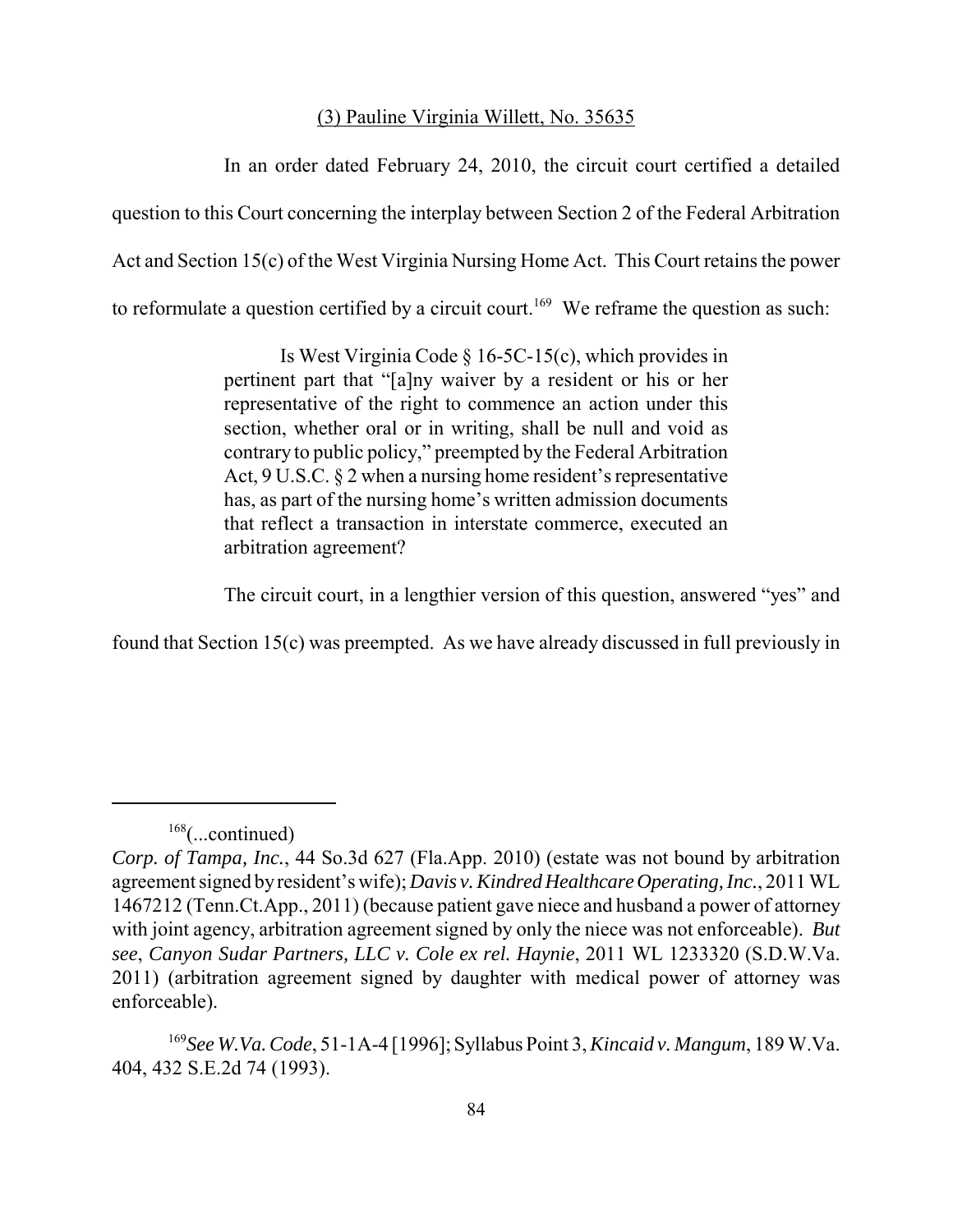Section  $III(C)(2)$ , we agree with the circuit court, and also answer the certified question "yes." $^{170}$ 

 We note, however, our holding that Congress did not intend for arbitration agreements, adopted prior to an occurrence of negligence that results in a personal injury or wrongful death, and which require questions about the negligence to be submitted to arbitration, to be governed by the Federal Arbitration Act. On remand, the circuit court should therefore determine that, as a matter of public policy under West Virginia law, the arbitration clause in Ms. Willett's admission agreement — adopted prior to the alleged violation of the nursing home's duties under West Virginia law that caused her death — should not be enforced to compel arbitration of the plaintiff's allegations.

# V.

## *Conclusion*

#### (1) No. 35494, Clarence Brown

In Case No. 35494, the circuit court's May 15, 2009 and August 25, 2009

orders are reversed, and the case is remanded for further proceedings.

Reversed and remanded.

<sup>&</sup>lt;sup>170</sup>The plaintiff in Ms. Willett's case did not raise any additional challenges to the arbitration clause other than arguing it was void under Section 15(c) of the Nursing Home Act. On remand, we leave it to the parties to determine whether the clause may be challenged on some other ground.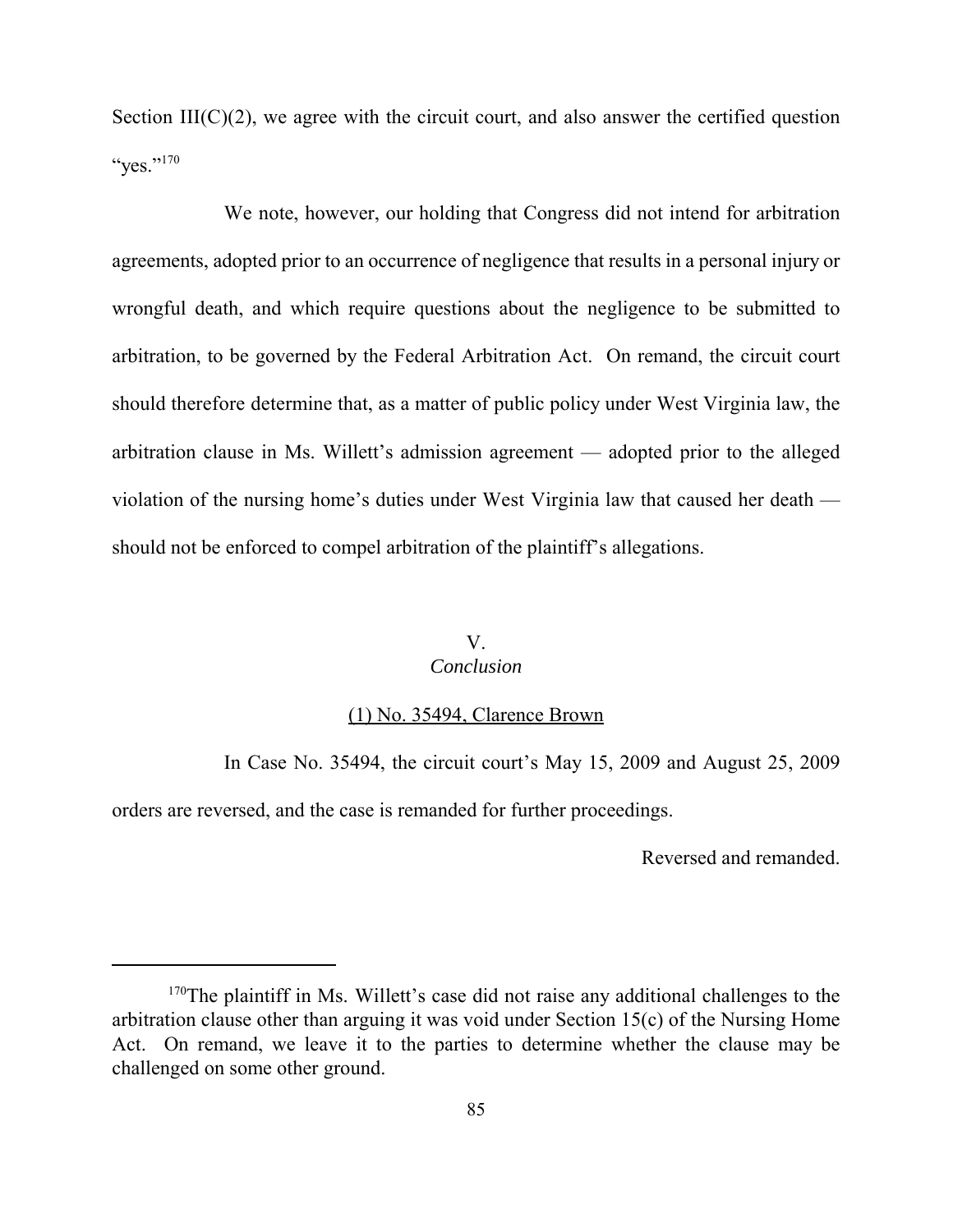### (2) No. 35546, Leo Taylor

In Case No. 35546, the circuit court's September 29, 2009 order is reversed,

and the case is remanded for further proceedings.

Reversed and remanded.

## (3) No. 35635, Pauline Virginia Willett

In Case No. 35636, the circuit court's certified question is, as reformulated,

answered "Yes."

Certified question answered.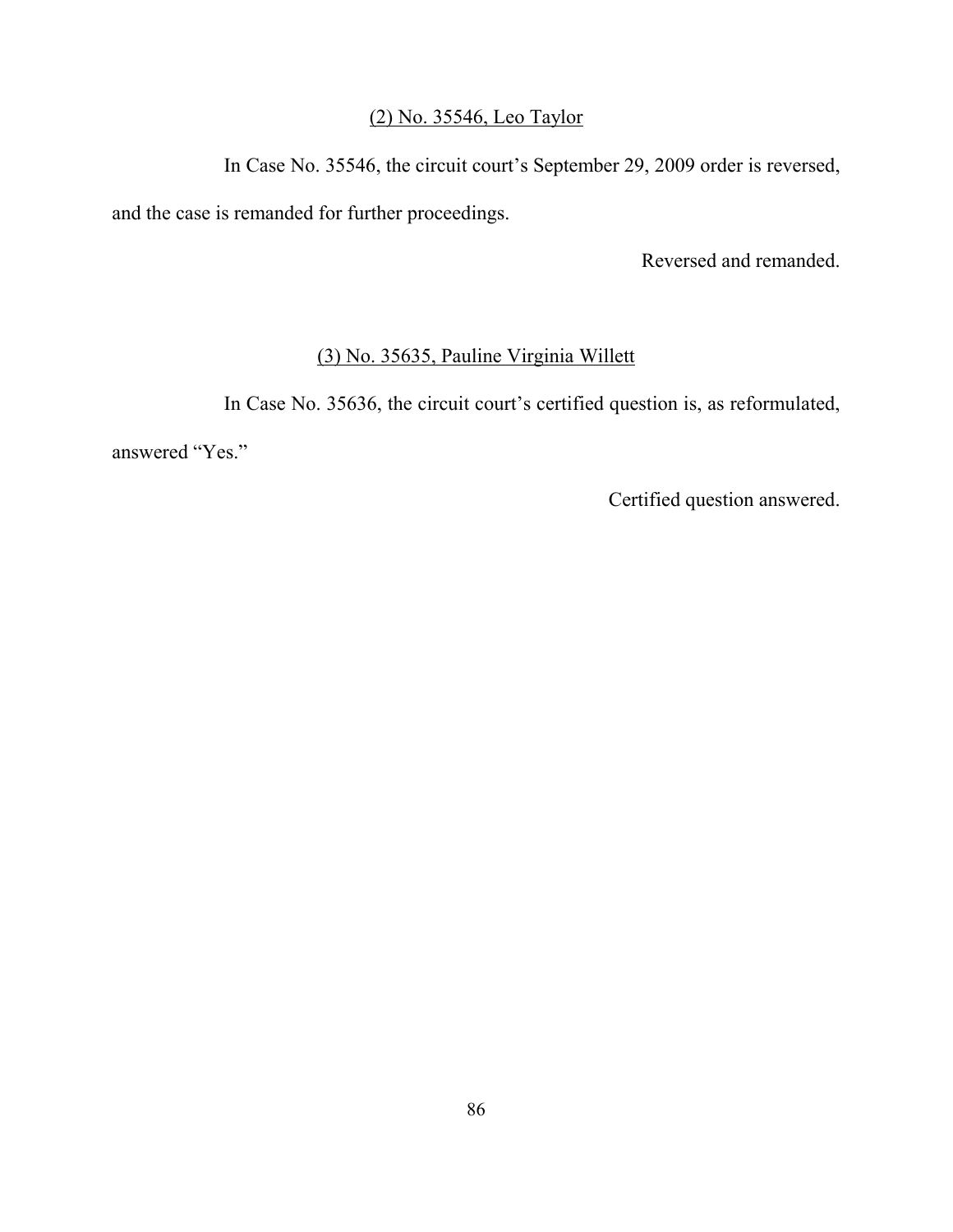## Arbitration Clause In The Admission Agreement Used By Marmet Health Care Center, Inc. **Appendix 1**

#### MANDATORY ARBITRATION:

 Except for Facility's efforts to collect monies due from Resident and Facility's option to discharge Resident for such failure, which the parties agree may be heard by a Court of competent jurisdiction in the city or county where the Facility is located, all disputes and disagreements between Facility and Resident (or their respective successors, assigns or representatives) arising out of the enforcement or interpretation of this Agreement or related hereto or the services provided by Facility hereunder including, without limitation, allegations by Resident of neglect, abuse or negligence which the Resident and Facility are unable to resolve between themselves shall be submitted to binding arbitration in accordance with the *Commercial Arbitration Rules* of the American Arbitration Association then in effect. The party filing the arbitration (making a claim) shall be solely responsible for payment of the initial arbitration filing fee in accordance with the Rules of the American Arbitration Association fee schedules. The arbitrator or arbitrators shall be entitled to award recovery of the arbitration fees, attorney's fees and out-of-pocket expenses incurred by the prevailing party up to a maximum award of \$5000. The arbitrator shall also have the authority to issue interlocutory and final injunctive relief. The arbitrator's decision shall be binding on the parties and conclusive as to the issues addressed, and may be entered as a judgment in a court of competent jurisdiction and not subject to further attack or appeal except in instances of fraud, coercion or manifest error. During the pendency of any arbitration proceeding, Facility and Resident shall continue to perform their respective obligations under this Agreement subject, however, to the right of either party to terminate this Agreement as established herein. The obligation of Facility and Resident to arbitrate their disputes or disagreements shall survive termination of this Agreement.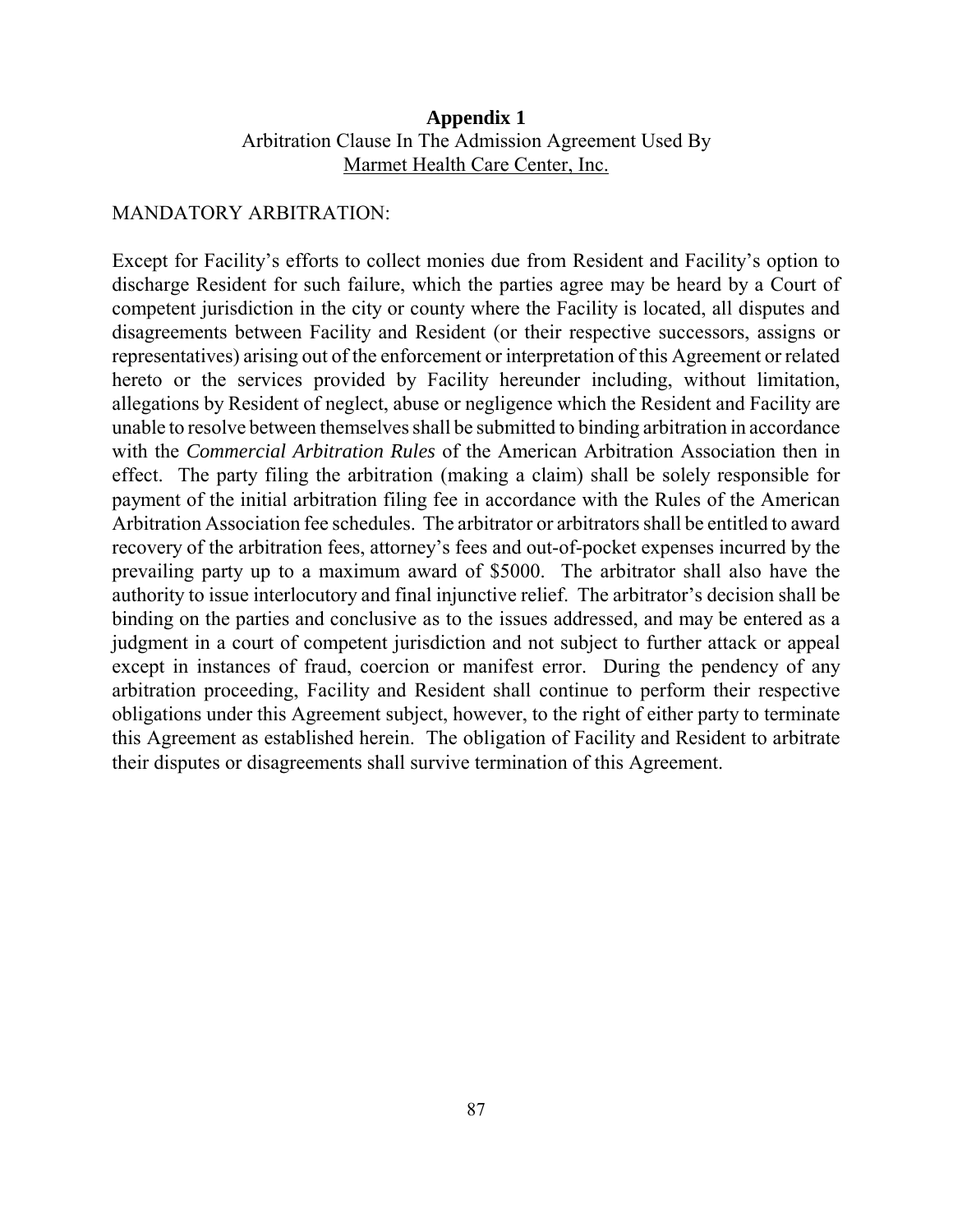## Arbitration Clause In The Admission Agreement Used By Clarksburg Nursing & Rehabilitation Center, Inc. **Appendix 2**

## RESIDENT AND FACILITY ARBITRATION AGREEMENT READ CAREFULLY

It is understood and agreed by **burg** [sic] Nursing and Rehabilitation Center (the "Facility") and Pauline Willett ("Resident," or "Resident's Representative", hereinafter collectively the "Resident") that any legal dispute, controversy, demand or claim (hereinafter collectively referred to as "claim" or "claims") that arises out of or relates to the Resident Admission Agreement or any service or health care provided by the Facility to the Resident, shall be resolved exclusively by binding arbitration to be conducted at a place agreed upon by the parties, or in the absence of such agreement, at the Facility, in accordance with the Code of Procedure of the National Arbitration Forum ("NAF") which is hereby incorporated into this Agreement,\* and not by a lawsuit or resort to court process except to the extent that applicable state or federal law provides for judicial review of arbitration proceedings or the judicial enforcement of arbitration awards.

 This Arbitration Agreement includes, but is not limited to, any claim for payment, nonpayment or refund for services rendered to the Resident by the Facility, violations of any right granted to the Resident by law or by the Resident Admission Agreement, breach of contract, fraud or misrepresentation, negligence, gross negligence, malpractice, or any other claim based on any departure from accepted standards of medical or health care or safety whether sounding in tort or in contract. However, this Arbitration Agreement shall not limit the Resident's right to file a grievance or complaint, formal or informal, with the Facility or any appropriate state or federal agency.

 The parties agree that damages awarded, if any, in an arbitration conducted pursuant to this Arbitration Agreement shall be determined in accordance with the provisions of the state or federal law applicable to a comparable civil action, including any prerequisites to, credit against or limitations on, such damages.

 It is the intention of the parties to this Arbitration Agreement that it shall inure to the benefit of and bind the parties, their successors and assigns, including the agents, employees and servants of the Facility, and all persons whose claim is derived through or on behalf of the Resident, including that of any parent, spouse, child, guardian, executor, administrator, legal representative, or heir of the Resident.